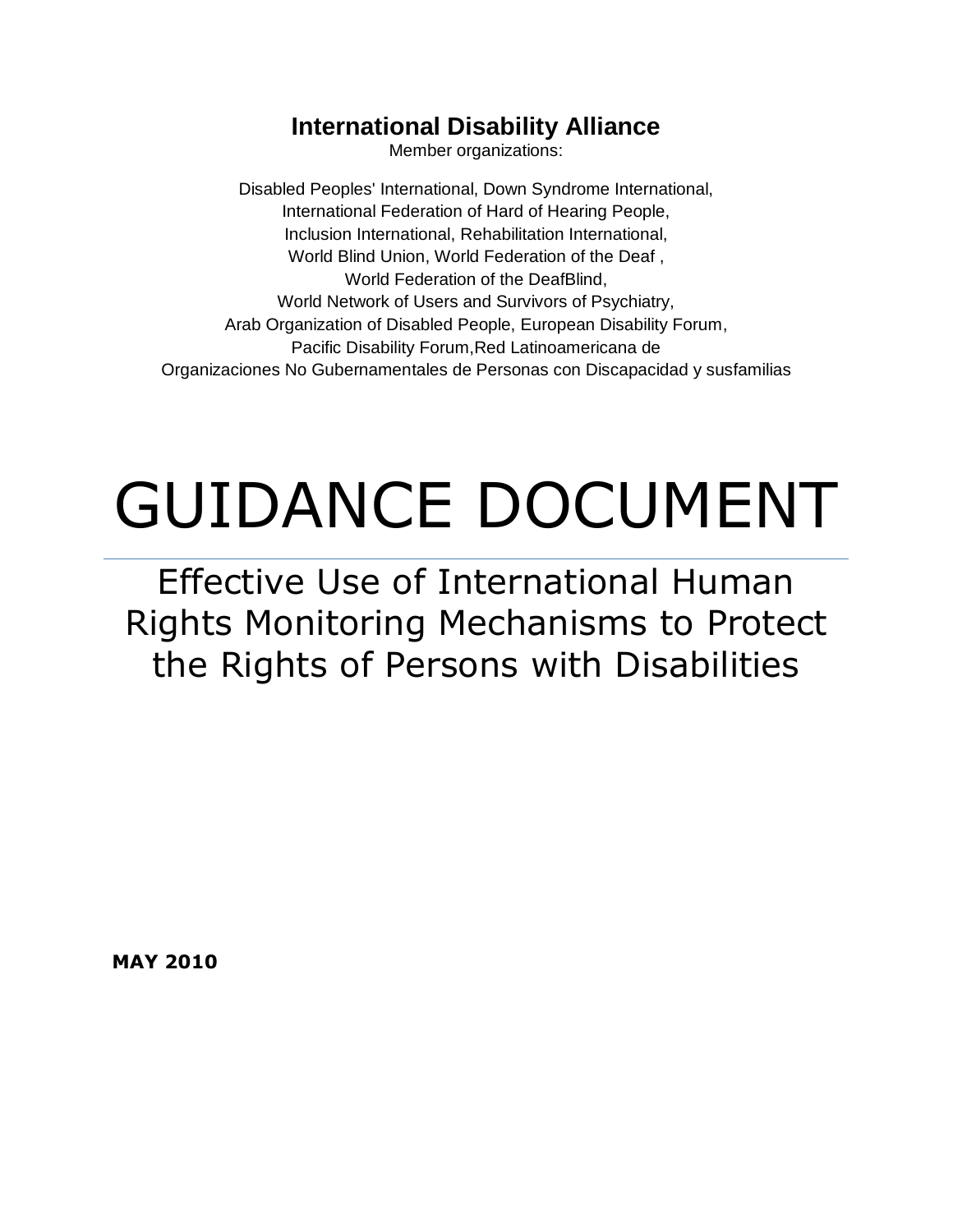# **Acknowledgements**

Authors: Laura Theytaz-Bergman and Stefan Trömel

Editing: Ellen Walker

The International Disability Alliance would like to thank all its members for the valuable input they provided on the drafts of this Guidance Document:

Disabled Peoples' International, International Federation of Hard of Hearing People, Down Syndrome International, Inclusion International, Rehabilitation International, World Blind Union, World Federation of the Deaf, World Federation of the DeafBlind, World Network of Users and Survivors of Psychiatry, Arab Organization of Disabled People, European Disability Forum, and Red Latinoamericana de Organizaciones No Gubernamentales de Personas con Discapacidad y susfamilias

This guidance document was prepared with the financial support of the Swedish International Development Agency (SIDA).

This guidance note be used and reproduced for non-commercial purposes only. The source has to be quoted in any event of use.

For any comment or suggestion, please contact [stromel@ida-secretariat.org](mailto:stromel@ida-secretariat.org)

#### **Disclaimer**

The views expressed in this guidance document are purely those of the authors and of IDA and may not in any circumstances be regarded as stating an official position of the Swedish International Development Agency (SIDA).

Copyright © 2010 International Disability Alliance

International Disability Alliance Secretariat WCC Building 150, route de Ferney PO Box 2100 CH - 1211 Geneva 2 <http://www.internationaldisabilityalliance.org/>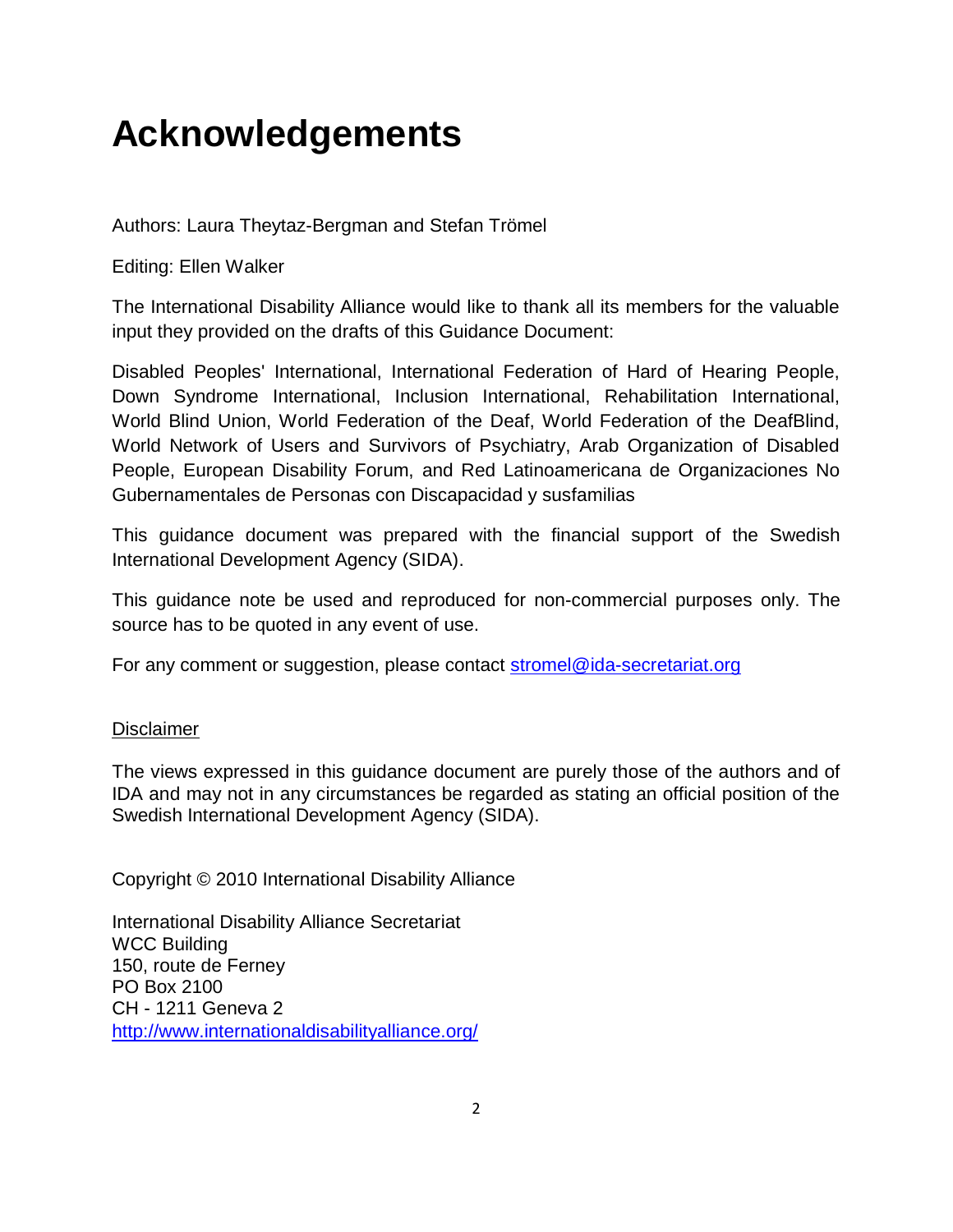# **Contents**

| 1.                                                                                      |    |                                                                                  |  |
|-----------------------------------------------------------------------------------------|----|----------------------------------------------------------------------------------|--|
| 2.                                                                                      |    |                                                                                  |  |
| 3.                                                                                      |    | Reporting Process of the Committee on the Rights of Persons with Disabilities  9 |  |
|                                                                                         | a. | United Nations Convention on the Rights of Persons with Disabilities 10          |  |
|                                                                                         | b. |                                                                                  |  |
|                                                                                         | c. |                                                                                  |  |
|                                                                                         | d. |                                                                                  |  |
|                                                                                         | е. |                                                                                  |  |
|                                                                                         | f. |                                                                                  |  |
|                                                                                         | g. | Participation of civil society at the plenary session of the Committee  21       |  |
|                                                                                         | h. |                                                                                  |  |
|                                                                                         | i. |                                                                                  |  |
|                                                                                         | j. |                                                                                  |  |
|                                                                                         | k. |                                                                                  |  |
| 4.                                                                                      |    | Recommendations on how to prepare parallel reports to the CRPD Committee26       |  |
|                                                                                         |    |                                                                                  |  |
| b. Establishing or strengthening national CRPD coalitions to prepare parallel reports27 |    |                                                                                  |  |
|                                                                                         |    |                                                                                  |  |
|                                                                                         |    |                                                                                  |  |
|                                                                                         |    |                                                                                  |  |
|                                                                                         |    |                                                                                  |  |
|                                                                                         |    |                                                                                  |  |
|                                                                                         |    |                                                                                  |  |
|                                                                                         |    |                                                                                  |  |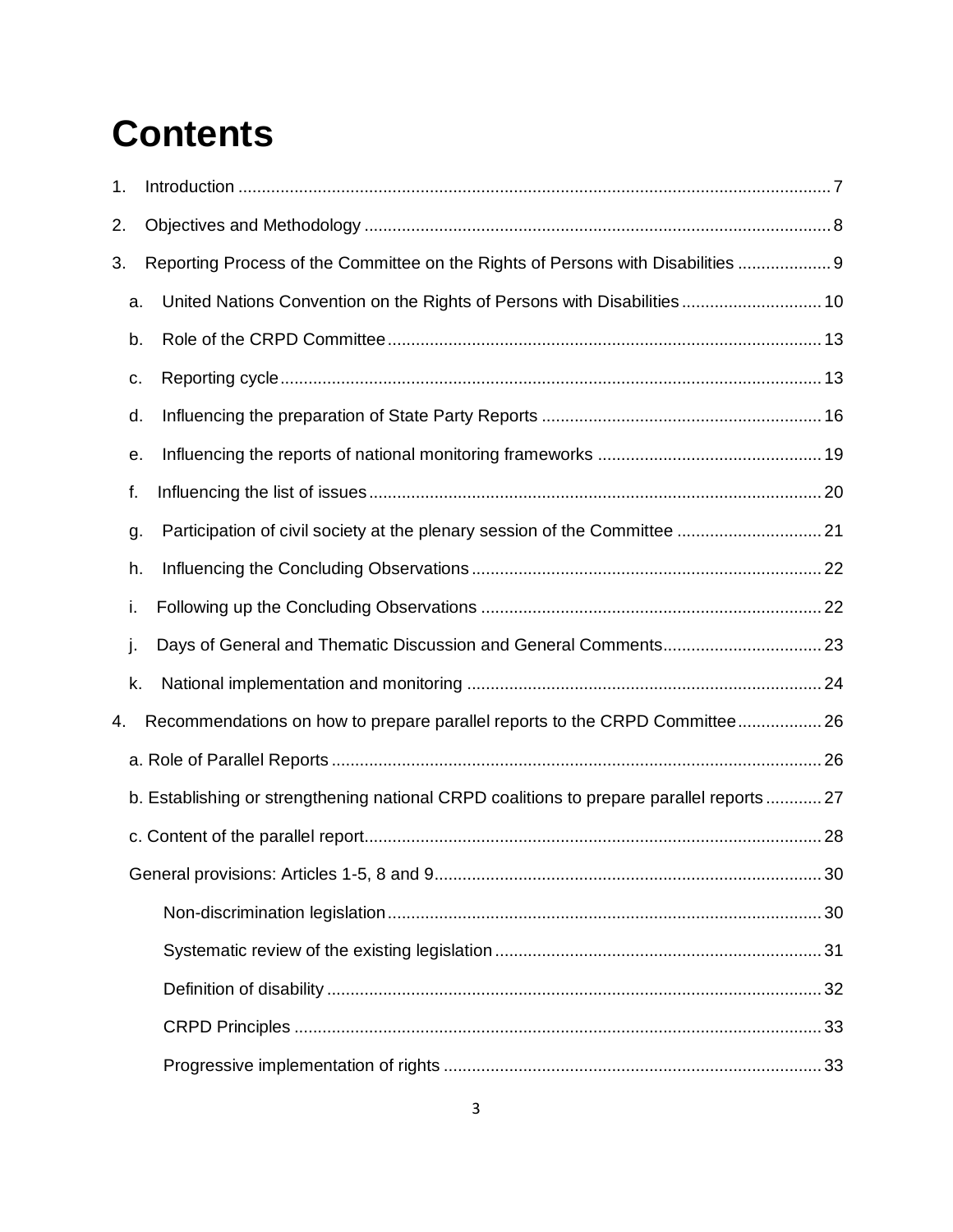| Involvement of representative organizations of persons with disabilities  34  |  |
|-------------------------------------------------------------------------------|--|
|                                                                               |  |
|                                                                               |  |
|                                                                               |  |
|                                                                               |  |
|                                                                               |  |
|                                                                               |  |
|                                                                               |  |
|                                                                               |  |
| Article 15 – Freedom from torture or cruel, inhuman or degrading treatment or |  |
|                                                                               |  |
|                                                                               |  |
|                                                                               |  |
| Article 19 – Living independently and being included in the community  44     |  |
|                                                                               |  |
| Article 21 – Freedom of expression and opinion, and access to information 45  |  |
|                                                                               |  |
|                                                                               |  |
|                                                                               |  |
|                                                                               |  |
|                                                                               |  |
|                                                                               |  |
|                                                                               |  |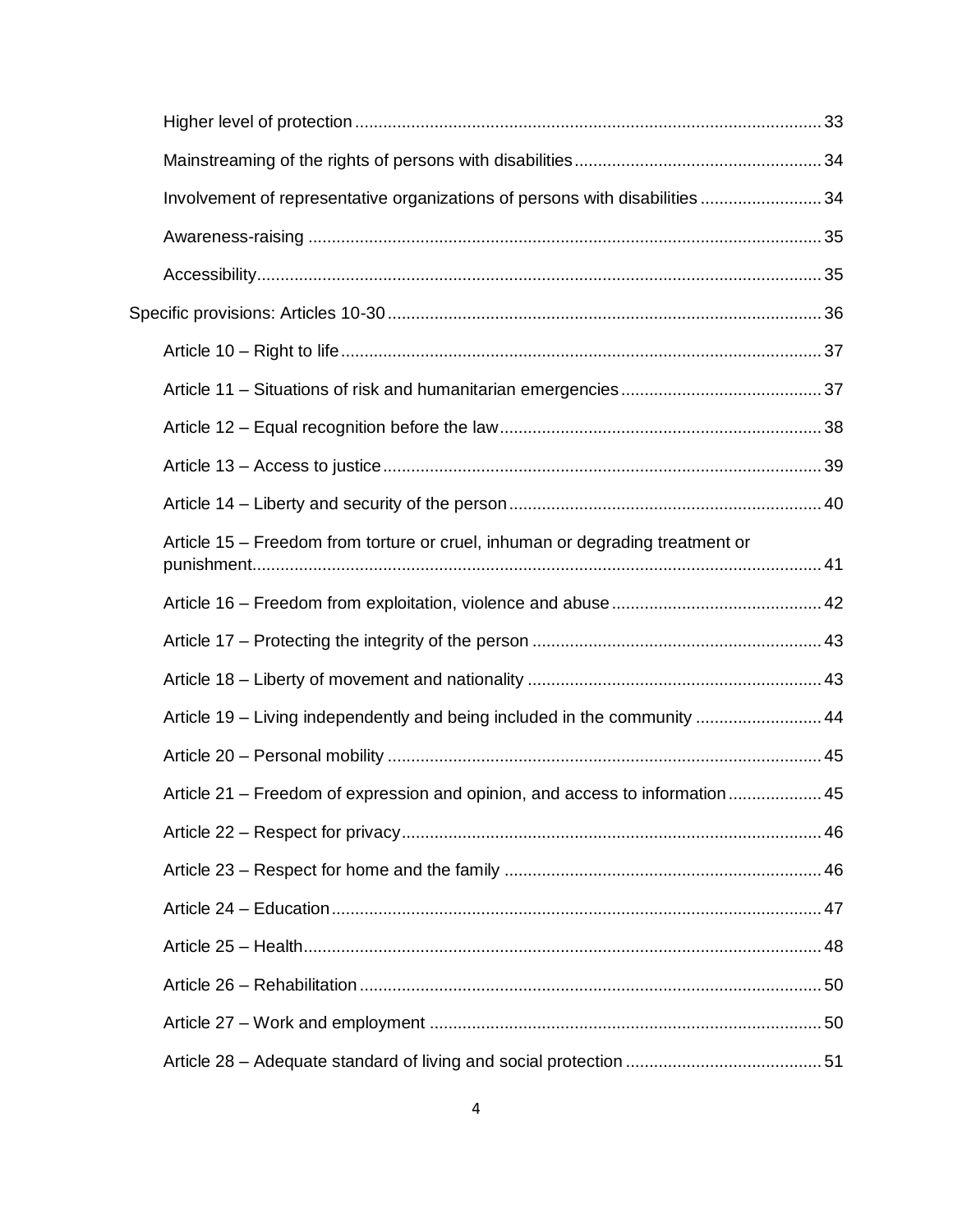| Article 30 - Participation in cultural life, recreation, leisure and sport 52                       |  |
|-----------------------------------------------------------------------------------------------------|--|
| Women with disabilities, children with disabilities and other groups of persons with disabilities53 |  |
|                                                                                                     |  |
|                                                                                                     |  |
|                                                                                                     |  |
|                                                                                                     |  |
|                                                                                                     |  |
|                                                                                                     |  |
|                                                                                                     |  |
|                                                                                                     |  |
| Strategic use of the individual communication and the inquiry procedure foreseen under the<br>5.    |  |
| a.                                                                                                  |  |
| b.                                                                                                  |  |
| Influencing other human rights processes: Mainstreaming the rights of persons with<br>6.            |  |
| a. Involvement of DPOs in the reporting process to other human rights treaty bodies  66             |  |
|                                                                                                     |  |
| c. Use of the Special Procedures for the promotion of the rights of persons with disabilities75     |  |
| 7.                                                                                                  |  |
| 8.                                                                                                  |  |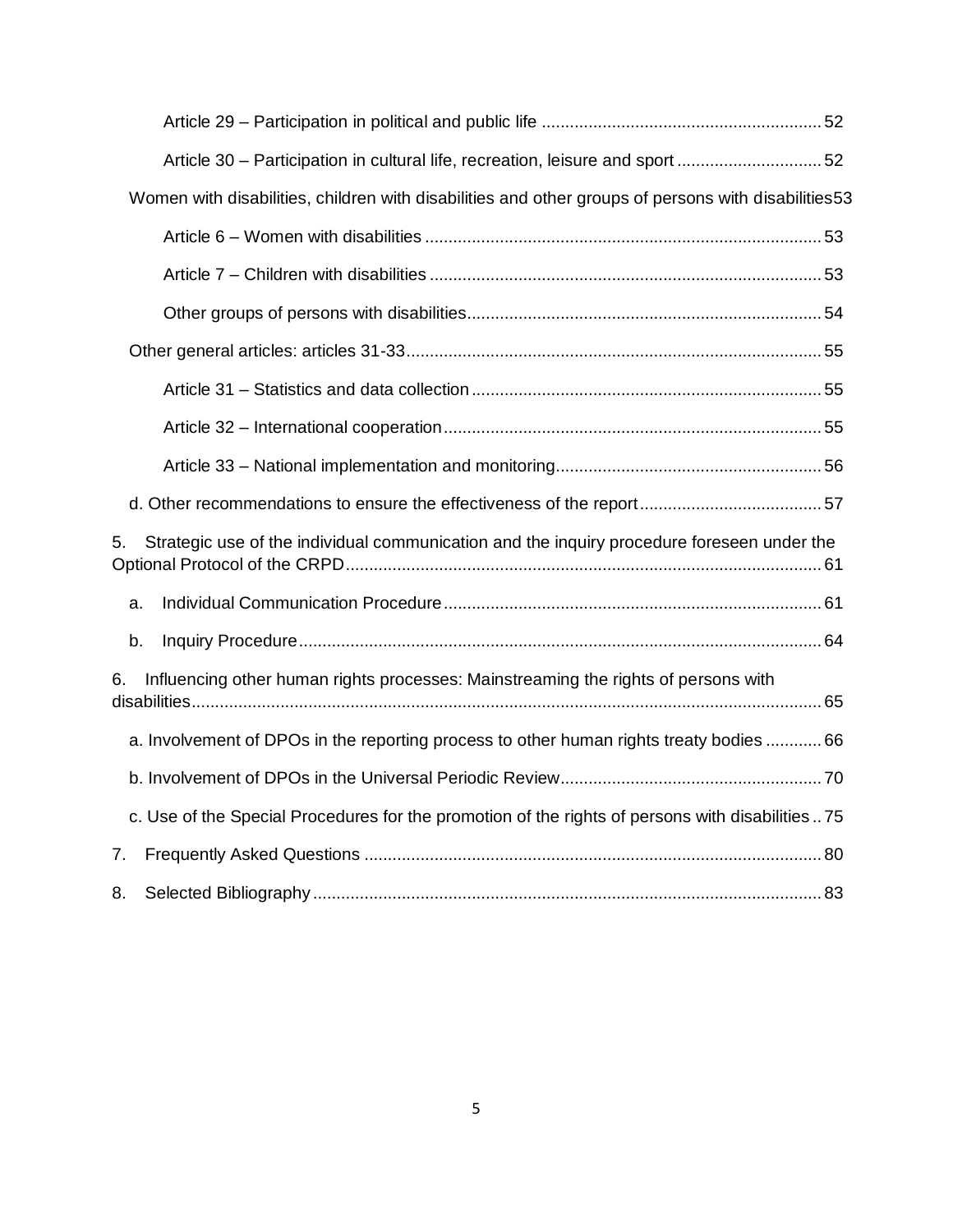# **Abbreviations**

| <b>CAT</b>            | Convention against Torture and other Cruel, Inhuman or Degrading<br><b>Treatment or Punishment</b>        |
|-----------------------|-----------------------------------------------------------------------------------------------------------|
| <b>CCPR</b>           | <b>Covenant on Civil and Political Rights</b>                                                             |
| <b>CESCR</b>          | Covenant on Economic, Social and Cultural Rights                                                          |
| <b>CEDAW</b>          | Convention on the Elimination of all Forms of Discrimination against<br>Women                             |
| <b>CERD</b>           | Convention on the Elimination of all Forms of Racial Discrimination                                       |
| <b>CRC</b>            | Convention on the Rights of the Child                                                                     |
| <b>CPMW</b>           | Convention on the Protection of the Rights of All Migrant Workers and<br><b>Members of their Families</b> |
| <b>CRPD</b>           | UN Convention on the Rights of Persons with Disabilities                                                  |
| <b>CRPD Committee</b> | Committee on the Rights of Persons with Disabilities                                                      |
| <b>DPO</b>            | Disabled People's Organization                                                                            |
| <b>ECOSOC</b>         | <b>Economic and Social Council</b>                                                                        |
| <b>HRC</b>            | Human Rights Council                                                                                      |
| <b>IDA</b>            | <b>International Disability Alliance</b>                                                                  |
| <b>NGO</b>            | Non-governmental Organization                                                                             |
| <b>NHRI</b>           | National Human Rights Institution                                                                         |
| <b>OHCHR</b>          | Office of the High Commissioner for Human Rights                                                          |
| <b>UN</b>             | <b>United Nations</b>                                                                                     |
| <b>UPR</b>            | <b>Universal Periodic Review</b>                                                                          |

For a glossary of technical terms related to the United Nations human rights mechanisms, see The United Nations Human Rights Treaty System, An introduction to the core human rights treaties and treaty bodies, Fact Sheet No. 30, United Nations, Office of the High Commissioner for Human Rights, 2005, pp.37-46, <http://www.ohchr.org/Documents/Publications/FactSheet30en.pdf>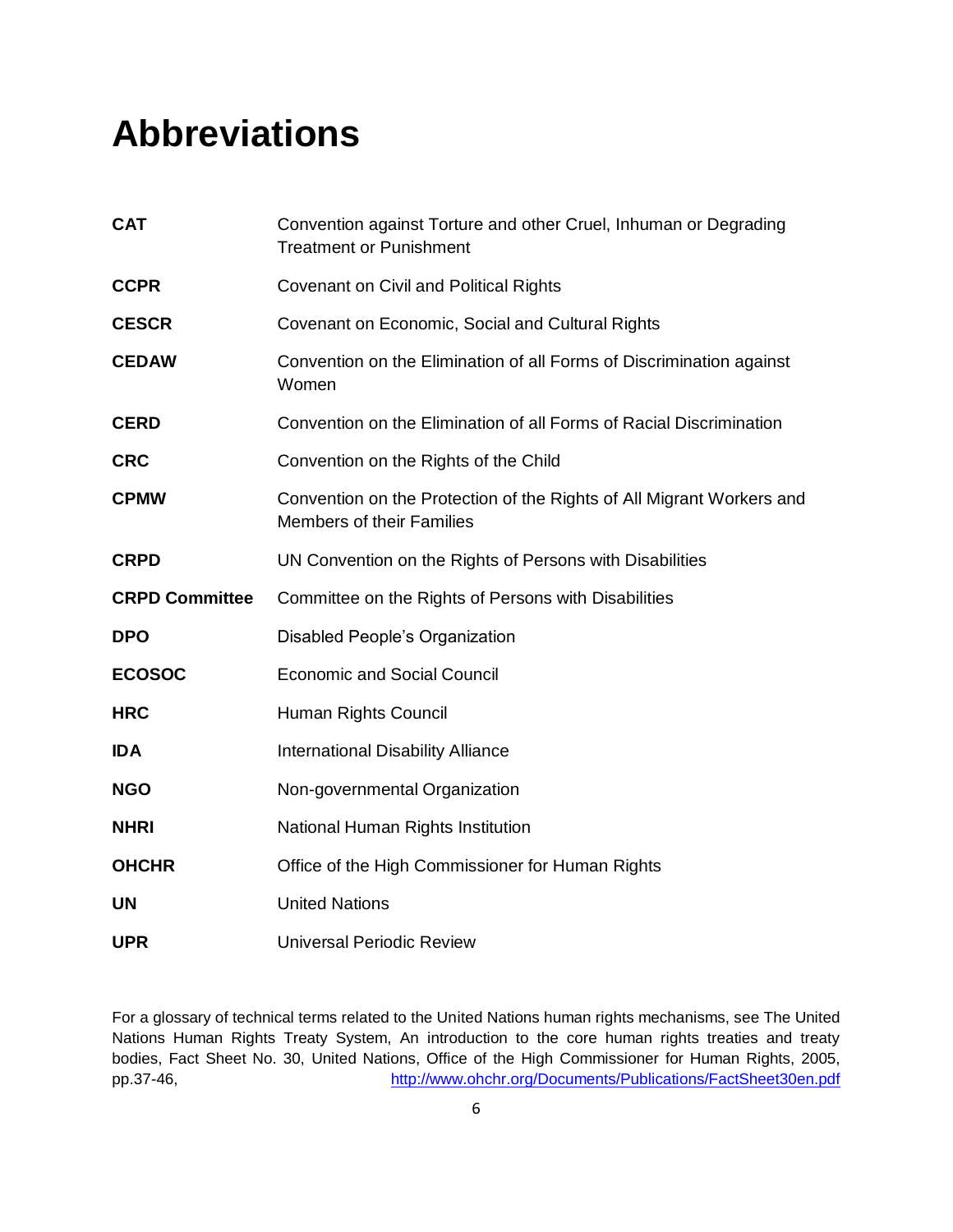### **1. Introduction**

The International Disability Alliance (IDA) was established in 1999 as a network of global and, since 2007, regional disabled people's organizations (DPOs).<sup>1</sup> The aim of IDA is to promote the effective and full implementation of the UN Convention on the Rights of Persons with Disabilities (CRPD) worldwide, as well as compliance with the CRPD within the UN system, through the active and coordinated involvement of representative organizations of persons with disabilities at the national, regional and international levels

The goal of IDA is to uphold the CRPD as the universal standard for the human rights of all persons with disabilities. With its unique composition as a network of the foremost international and regional disability rights organizations, IDA is the most authoritative representative voice of persons with disabilities and is acknowledged as such by the United Nations system, both in New York and Geneva. Through the coordinated involvement of its members, IDA acts as the focal point for the disability rights movement at the international level and is committed to building capacity of national DPOs, with special attention to the Global South, in order to support national efforts towards the ratification, implementation and monitoring of the CRPD.

In 2007, IDA established the CRPD Forum open to any international, regional or national organizations which promote the CRPD and accept the leadership of DPOs.<sup>2</sup> The CRPD Forum aims to play a key role in the communication and alliance-building strategy of IDA by becoming a meeting place between IDA members, international disability non-governmental organizations (NGOs), mainstream human rights NGOs and other stakeholders who share a common interest in promoting the rights of persons with disabilities.

IDA provides expertise on disability rights from persons with disabilities. Its advocacy work with the UN human rights framework includes influencing key processes and decision-making mechanisms, participating in high-level events, contributing to substantive human rights documents, and working alongside States to further disability rights. IDA has also initiated a program which focuses on capacity building of national DPOs and DPO coalitions to implement and monitor the CRPD at the national level and to facilitate national DPO participation in work at the international level.

 $\overline{a}$ <sup>1</sup> The IDA is comprised of nine global and four regional organizations of DPOs. A list of its members can be found at <http://www.internationaldisabilityalliance.org/about-us/members/>

<sup>&</sup>lt;sup>2</sup> Information on joining IDA (CRPD Forum) can be found at [http://www.internationaldisabilityalliance.org/wp](http://www.internationaldisabilityalliance.org/wp-content/uploads/2009/09/Participant-Information-and-declaration-FINAL.doc)[content/uploads/2009/09/Participant-Information-and-declaration-FINAL.doc](http://www.internationaldisabilityalliance.org/wp-content/uploads/2009/09/Participant-Information-and-declaration-FINAL.doc)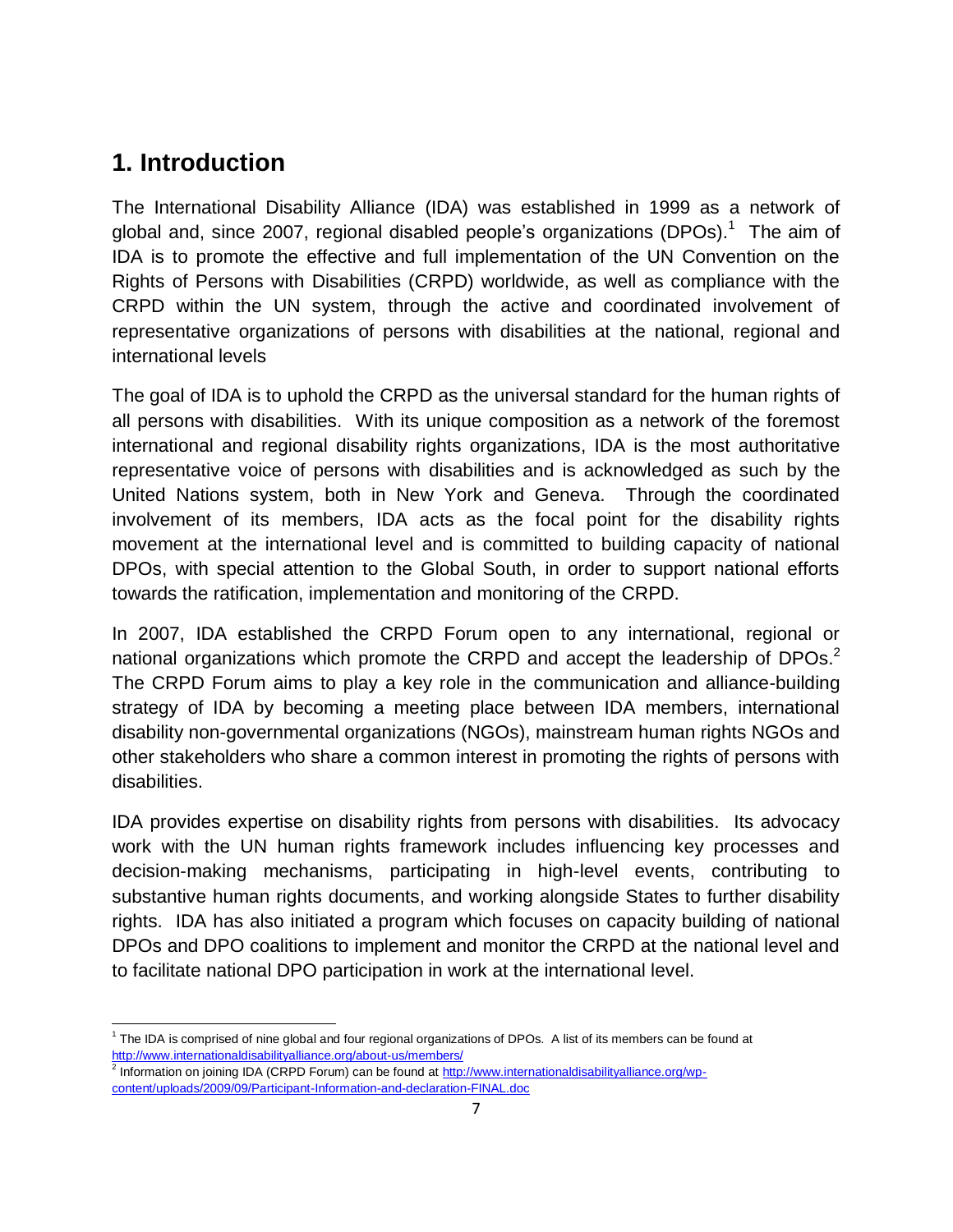### **2. Objectives and Methodology**

The objective of this guidance document is to provide practical, hands-on strategies and advice to DPOs and DPO coalitions on the international human rights mechanisms. As the Committee on the Rights of Persons with Disabilities (the CRPD Committee) embarks on the examination of initial State Party reports, national DPOs need to engage in the reporting process at both national and international levels. This guidance document focuses on the reporting process of the Convention on the Rights of Persons with Disabilities (CRPD) and the preparation of reports by DPOs in order to provide DPOs with practical information on both the process and the content of reporting.

In January 2010, IDA organized a two-day meeting in Geneva, Switzerland entitled "Capacity building of NGOs of persons with disabilities to make effective use of the UN human rights monitoring mechanisms". The aim of the seminar was to identify key challenges related to the monitoring of the CRPD and to generate reflection on how DPOs can influence the work of the CRPD Committee, the work of other human rights treaty bodies and how to strategically use the Universal Periodic Review (UPR).

The seminar was attended by 120 participants from 35 countries from all regions and representing a wide range of disability constituencies. Experts from the Office of the High Commissioner for Human Rights (OHCHR), treaty bodies, NGOs and national human rights institutions provided information and insight on a variety of topics including:

- reporting quidelines of the CRPD Committee;
- key elements for an effective UN human rights treaty body reporting process;
- building capacity of national NGOs and facilitating their participation in the reporting process
- special challenges related to the monitoring of economic, social and cultural rights;
- national monitoring of the CRPD;
- mainstreaming the rights of persons with disabilities in the work of other human rights treaties;
- mainstreaming the rights of persons with disabilities in the Universal Periodic Review;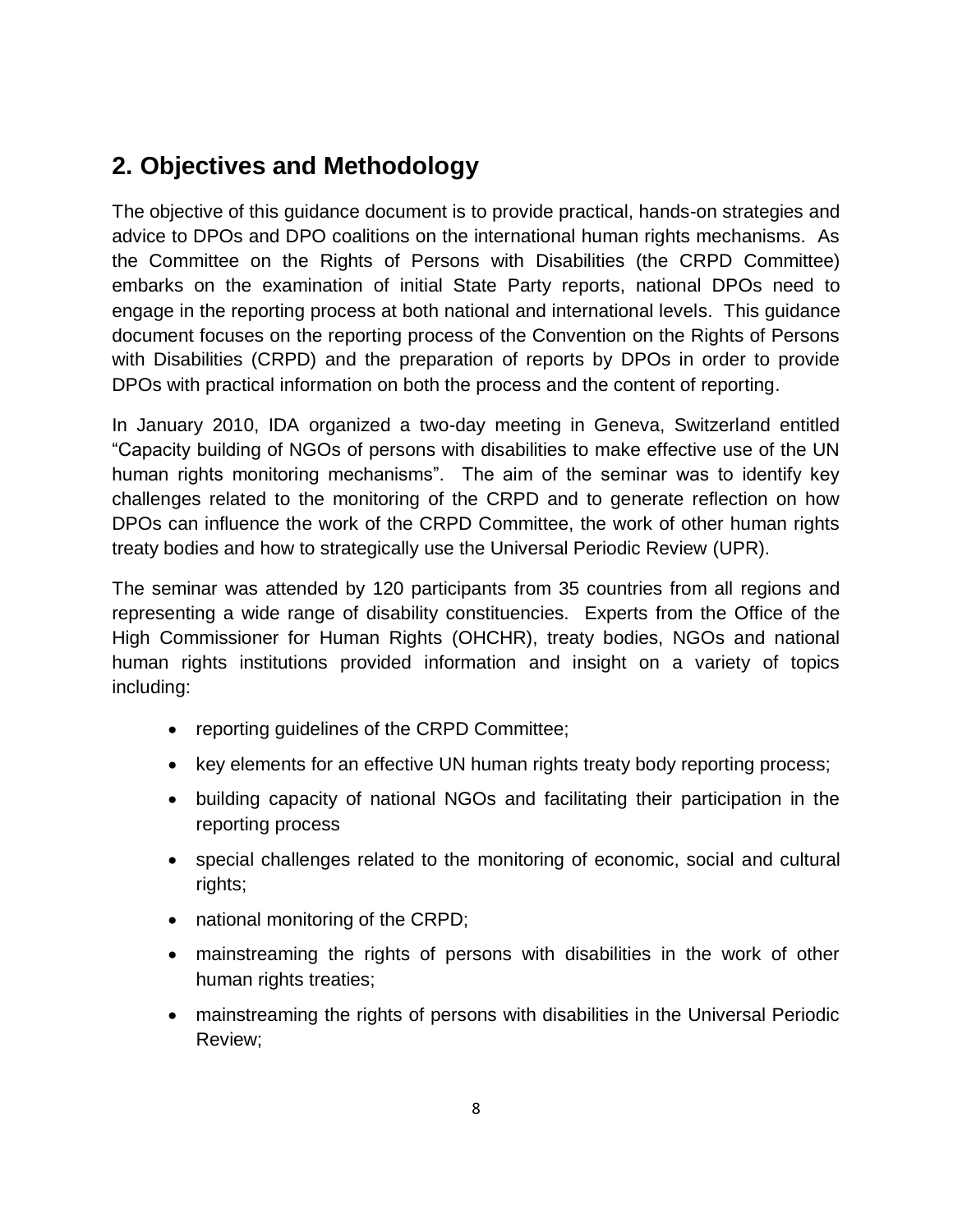- effective use of Special Procedures to promote the rights of persons with disabilities;
- individual communications in the UN treaty system and the role of NGOs in this system; and,
- the examination and discussion of the reporting guidelines on four articles of the  $\mathsf{CRPD}^3$ .

This guidance document is the main outcome of the seminar. It provides details on the reporting process of the CRPD, raises awareness on the need to establish national DPO coalitions and offers assistance on producing effective reports by DPOs for submission to the Committee on the Rights of Persons with Disabilities (CRPD Committee) in order to advance the rights of persons with disabilities. It also provides advice on using the national monitoring processes and will help DPOs to understand better the links between national and international monitoring. This guidance document also includes information on the use of other human rights mechanisms including individual communications and inquiry procedures, other human rights treaty bodies, the Universal Periodic Review, and UN Special Procedures.<sup>4</sup>

This guidance document was produced on the basis of the seminar and was reviewed by IDA members and national focus groups. It is available for use by global, regional and national DPOs in training programs and other capacity-building actions.

## **3. Reporting Process of the Committee on the Rights of Persons with Disabilities**

*One of the principle functions of the Committee on the Rights of Persons with Disabilities is to review periodic reports submitted by States parties under Article 35 of the CRPD. The Committee prepares for its dialogue with the State Party by requesting additional information in the form of a list of issues. The State Party report and the responses to the list of issues form the basis of the discussion with the State Party. Following the dialogue, the Committee issues concluding observations, which highlight key issues of concern and make recommendations for follow-up actions.*

*DPOs have the opportunity to provide input on how the CRPD is being implemented at national level at various stages including during the drafting of the State Party report, the list of issues and the concluding observations. DPOs also have a role to play in the follow-up to the concluding observations, during days of general discussion and in the* 

j  $3$  Equal recognition before the law (Article 12); Living independently and being included in the community (Article 19); Health (Article 25); Work and employment (Article 27)

<sup>&</sup>lt;sup>4</sup> These international human rights mechanisms will be explained in detail later in this guidance document.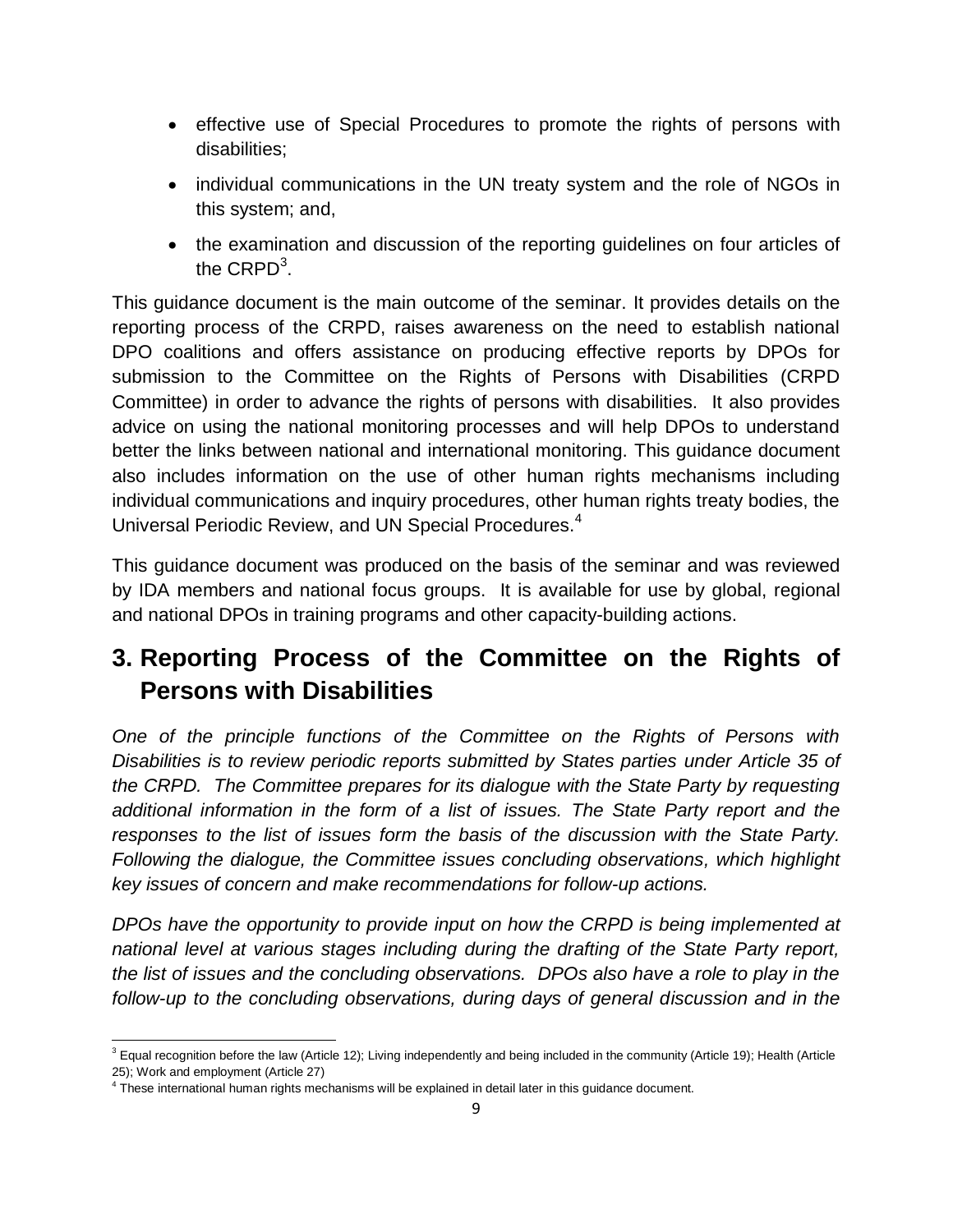*drafting of general comments. Involvement and participation with national monitoring frameworks and other national implementation and monitoring bodies is a key component to ensuring the effective implementation of the CRPD.*

#### a. United Nations Convention on the Rights of Persons with Disabilities

The United Nations Convention on the Rights of Persons with Disabilities (CRPD) $<sup>5</sup>$  is</sup> the first legally binding international instrument which sets out the rights of persons with disabilities. It aims to "promote, protect and ensure the full and equal enjoyment of all human rights and fundamental freedoms by all persons with disabilities and to promote respect for their inherent dignity."<sup>6</sup> The CRPD was adopted by the UN General Assembly on 13 December 2006 and it entered into force on 3 May 2008. As of May 2010, it has been ratified by 86 States.<sup>7</sup>



 $\overline{a}$ <sup>5</sup> The full text of the CRPD can be found at<http://www.ohchr.org/EN/HRBodies/CRPD/Pages/Convention.aspx> <sup>6</sup> CRPD, Article 1

 $7$  A list of States which have ratified the CRPD can be found at

[http://treaties.un.org/Pages/ViewDetails.aspx?src=TREATY&mtdsg\\_no=IV-15&chapter=4&lang=en](http://treaties.un.org/Pages/ViewDetails.aspx?src=TREATY&mtdsg_no=IV-15&chapter=4&lang=en)

<sup>&</sup>lt;sup>8</sup> An explanation of the meaning of these principles can be found in Monitoring the Convention on the Rights of Persons with Disabilities, Guidance for Human Rights Monitors, Professional Training Series, No. 17, United Nations Office of the High Commissioner for Human Rights, 2010, pp. 18-23[, http://www.ohchr.org/Documents/Publications/Disabilities\\_training\\_17EN.pdf](http://www.ohchr.org/Documents/Publications/Disabilities_training_17EN.pdf)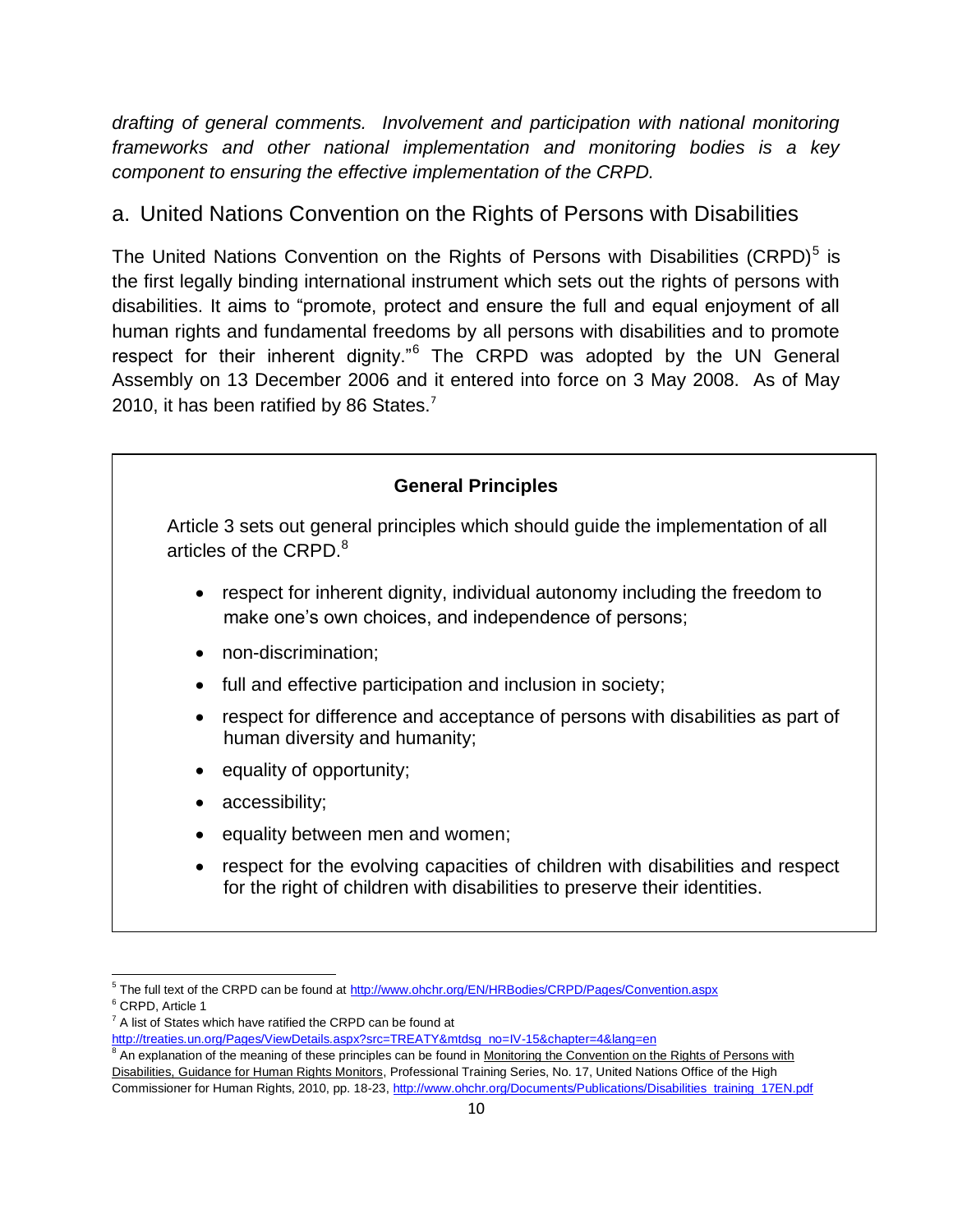The CRPD promotes and protects the civil, political, economic, cultural and social rights of persons with disabilities. It encompasses 50 articles<sup>9</sup> which set out:

- $\bullet$  equality and non-discrimination (Article 5);
- right to life (Article 10);
- protection in situations of risk and humanitarian emergencies (Article 11);
- $\bullet$  equal recognition before the law (Article 12);
- access to justice (Article 13);
- right to liberty and security (Article 14);
- freedom from torture or cruel, inhuman or degrading treatment or punishment (Article 15);
- freedom from exploitation, violence and abuse (Article 16);
- respect for physical and mental integrity (Article 17);
- freedom of movement and nationality (Article 18);
- right to live independently and be included in the community (Article 19);
- right to personal mobility (Article 20);
- freedom of expression and opinion and access to information (Article 21);
- respect for privacy (Article 22);
- respect for home and the family (Article 23);
- right to education (Article 24);
- $\bullet$  right to health (Article 25);
- right to habilitation and rehabilitation (Article 26);
- right to work and employment (Article 27);
- right to an adequate standard of living and social protection (Article 28);
- right to participate in political and public life (Article 29); and
- right to participate in cultural life, recreation, leisure and sport (Article 30).

The CRPD also includes specific obligations to ensure that the rights of women (Article 6) and children (Article 7) with disabilities are protected. It also requires States to adopt

 9 Information on the implementation of the specific articles of the CRPD can be found in section 4b of this document.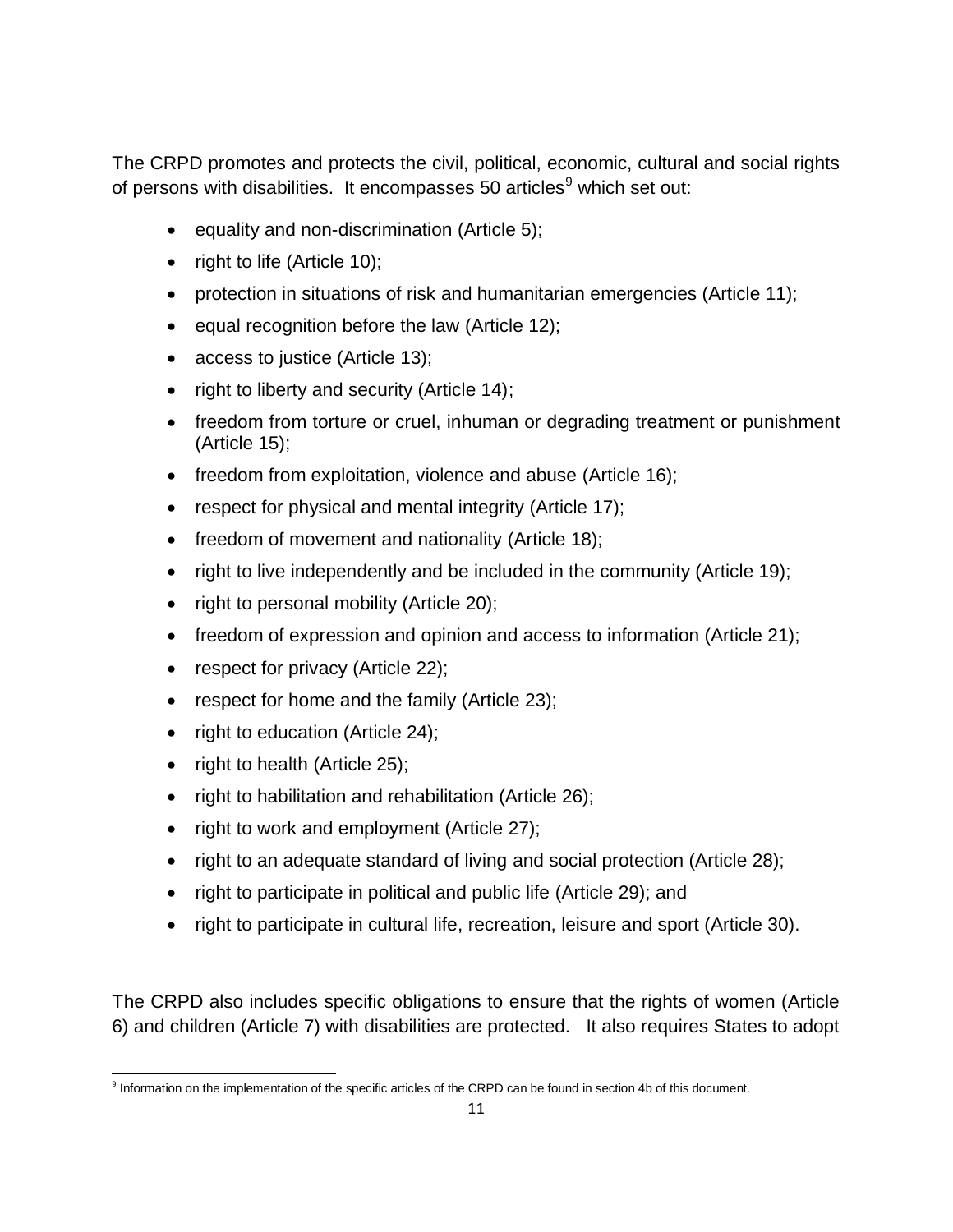awareness-raising (Article 8) and accessibility (Article 9) measures and to collect statistical and research data (Article 31). The importance of international cooperation (Article 32) and national implementation and monitoring (Article 33) are highlighted.

#### **General Obligations**

Article 4 of the CRPD requires State Parties to promote the full realization of human rights and fundamental freedoms for all persons with disabilities, without discrimination of any kind by:

- adopting legislative, administrative and other measures to implement the rights contained in the CRPD;
- adopting legislative, administrative and other measures to abolish discrimination against persons with disabilities;
- protecting and promoting the rights of persons with disabilities in all policies and programs;
- not engaging in any act or practice that is inconsistent with the CRPD and ensuring that the public sector acts in conformity with the CRPD;
- taking measures to eliminate discrimination on the basis of disability;
- undertaking or promoting research and development of new technology suitable for persons with disabilities;
- providing accessible information about assistance, support services and facilities to persons with disabilities;
- promoting training of professionals and staff who work with persons with disabilities; and
- involving persons with disabilities in developing and implementing legislation and policies and in all decision making processes related to persons with disabilities.

The CRPD allows for economic, cultural and social rights to be implemented progressively, but requires that States Parties take measures to the maximum extent of available resources, including within the framework of international cooperation.<sup>10</sup>

 $\overline{a}$  $10$  Article 4(2) "With regards to economic, social and cultural rights, each State Party undertakes to take measures to the maximum of its available resources and, where needed, within the framework of international cooperation, with a view to achieving progressively the full realization of these rights, without prejudice to those obligations contained in the present Convention that are immediately applicable according to international law."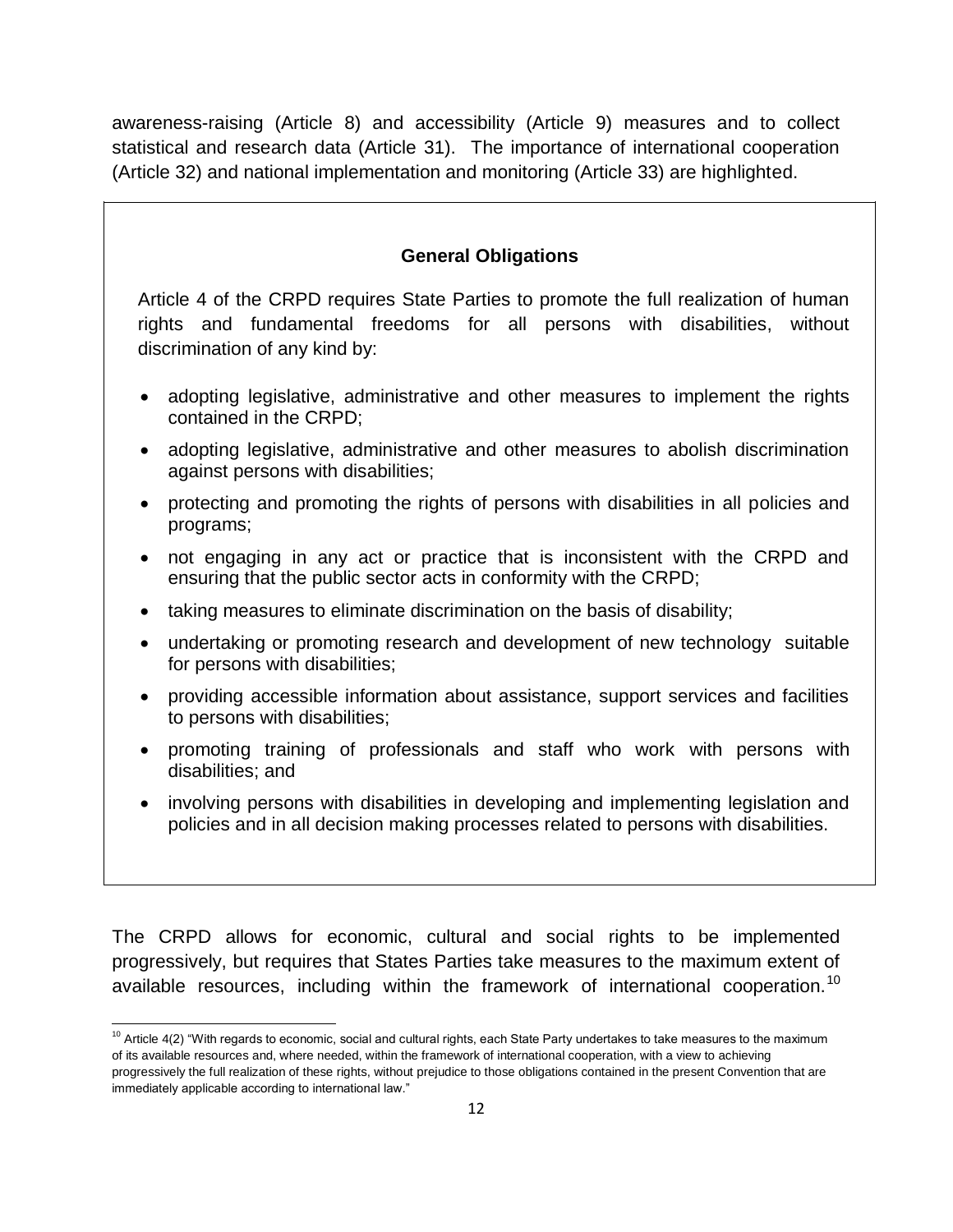Regardless of the amount of resources available, States must never discriminate on any grounds, including disability, must ensure a minimum level of economic, social and cultural rights immediately, and must make progressive steps towards the realization of the economic, social and cultural rights outlined in the CRPD. Regression is not permitted.<sup>11</sup>

#### b. Role of the CRPD Committee

The CRPD establishes in Article 34, a Committee on the Rights of Persons with Disabilities (CRPD Committee). It is mandated to consider reports of State Parties submitted under Article 35 of the CRPD, to receive and examine individual communications against State Parties to the Optional Protocol to the CRPD and to conduct inquiries based on reliable information which indicates grave or systematic violations by a State Party to the Optional Protocol. The Committee currently meets two times a year in Geneva, Switzerland for a period of one week each session.

The Committee is currently composed of twelve members<sup>12</sup> but will expand to eighteen in January 2011 $13$ . Committee members are required to be of "high moral standing" and "recognized competence and experience" in the field of disability rights. Although Committee members are nominated and elected by State Parties to the CRPD, they are independent experts, not representatives of their governments. The composition of the CRPD Committee should take into consideration an equitable geographical distribution, representation of different forms of civilization and the principal legal systems. The Committee should also have a gender balance and include experts with disabilities. Members serve a term of four years<sup>14</sup> and can only be re-elected once. They perform their duties on a voluntary basis and are only compensated for their daily expenses during Committee sessions. A small permanent Secretariat at the Office of the High Commissioner for Human Rights provides support and advice to the Committee.

c. Reporting cycle

j

<http://www.ohchr.org/EN/HRBodies/CRPD/Pages/Membership.aspx>

<sup>13</sup> As per Article 34(2) of the CRPD, the membership of the Committee will increase from twelve to eighteen members once the CRPD has been ratified by at least 80 States. The election of twelve members will be held in September 2010 during the Third Conference of State Parties. For more information on the elections, see <http://www.ohchr.org/EN/HRBodies/CRPD/Pages/CRPD2010Elections.aspx> and

<sup>&</sup>lt;sup>11</sup> UN Committee on Economic, Social and Cultural Rights, General Comment No. 3, The nature of States Parties obligations, 1990, [http://www.unhchr.ch/tbs/doc.nsf/\(Symbol\)/94bdbaf59b43a424c12563ed0052b664?Opendocument](http://www.unhchr.ch/tbs/doc.nsf/(Symbol)/94bdbaf59b43a424c12563ed0052b664?Opendocument)  $12$  A list of current Committee members as well as information on their backgrounds can be found at

http://www.internationaldisabilityalliance.org/advocacy-work/conference-of-state-parties/third-conferences-of-states-partiesseptember-2010/

 $14$  As per article 34(7), six Committee members elected during the election in 2008 will only serve a two year mandate. If re-elected, they will only have served six years rather than eight. These six members were chosen by lot.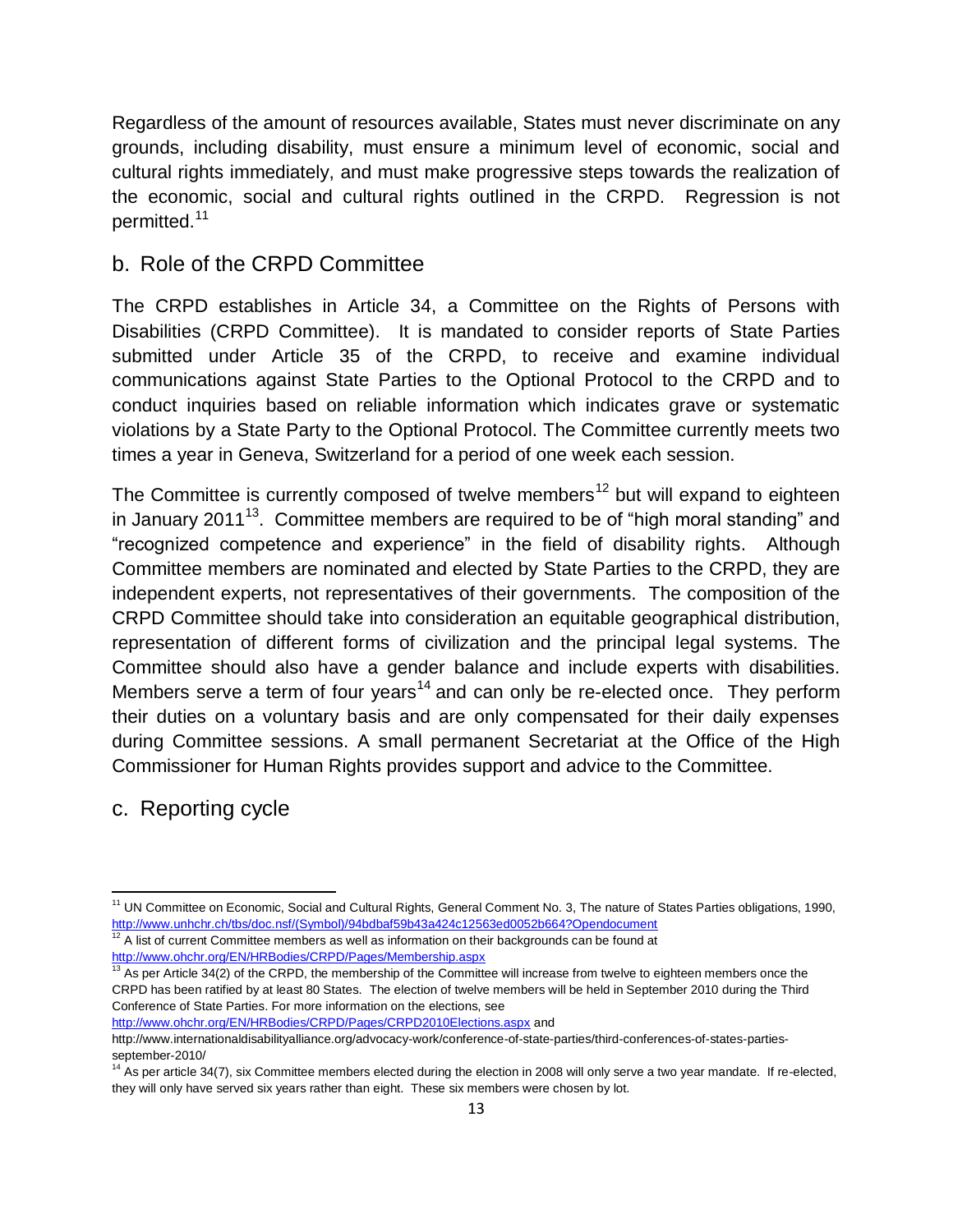Each State Party to the CRPD is required to submit **a comprehensive (initial) report** to the CRPD Committee within two years after the CRPD enters into force<sup>15</sup> for that State. The initial report is composed of a **common core document,** which provides general information common to all human rights treaty bodies, and a **treaty-specific document**, which contains information specific to the implementation of the CRPD.

Upon submission, the report is scheduled for consideration by the Committee. Reports are generally considered in the order in which they are received.<sup>16</sup> The report is submitted for translation into the official languages of the United Nations<sup>17</sup> and made available in accessible formats<sup>18</sup>. Generally it takes a minimum of one year between the time that the report is submitted and its consideration by the Committee. The CRPD Committee conducts a preliminary review of the State Party report and prepares a **list of issues** which serves to supplement and update the information provided in the initial report. The State Party is requested to respond to the list of issues in writing within a set time limit. The report and the responses to the list of issues are then considered at the next **plenary session.** The State Party is invited to participate in the plenary session in order to respond to questions posed by Committee members and to provide the Committee with additional information. At the end of the dialogue, the Committee issues **concluding observations** which point out the positive aspects, the factors and difficulties impeding the implementation of the CRPD, the principal subjects of concern and concrete suggestions and recommendations for future action.

State Parties are required to submit **periodic reports** at least every four years, or more frequently if so requested by the Committee. Periodic reports should not repeat information given in the initial report but rather should provide information on the measures adopted to follow-up on the conclusions and recommendations made by the Committee during the examination of the initial report. The periodic report should also provide information on any major developments (either positive or negative) since the consideration of the initial report.

j

 $15$  Entry into force is when a treaty becomes legally binding on the State. The CRPD entered into force 3 May 2008, 30 days after the 20<sup>th</sup> ratification. For those States Parties, the initial report to the CRPD is due3 May 2010. For those States who ratified the CRPD after 3 April 2008, the entry into force date is 30 days after the ratification date and the initial report is due two years after that date.

 $16$  Priority may be given to the consideration of initial or significantly overdue reports.

<sup>&</sup>lt;sup>17</sup> State Party reports must be submitted in one of the official UN languages: English, French, Spanish, Arabic, Chinese or Russian. <sup>18</sup> The Committee has not defined accessible formats but had decided that the following methods of communication will be used: languages (including spoken and sign languages), display of text, Braille, tactile communication, large print, accessible multimedia, written, audio, plain language, human-reader and augmentative and alternative modes, means and formats of communication. Note: A reference to the Working Methods will be added once this becomes available.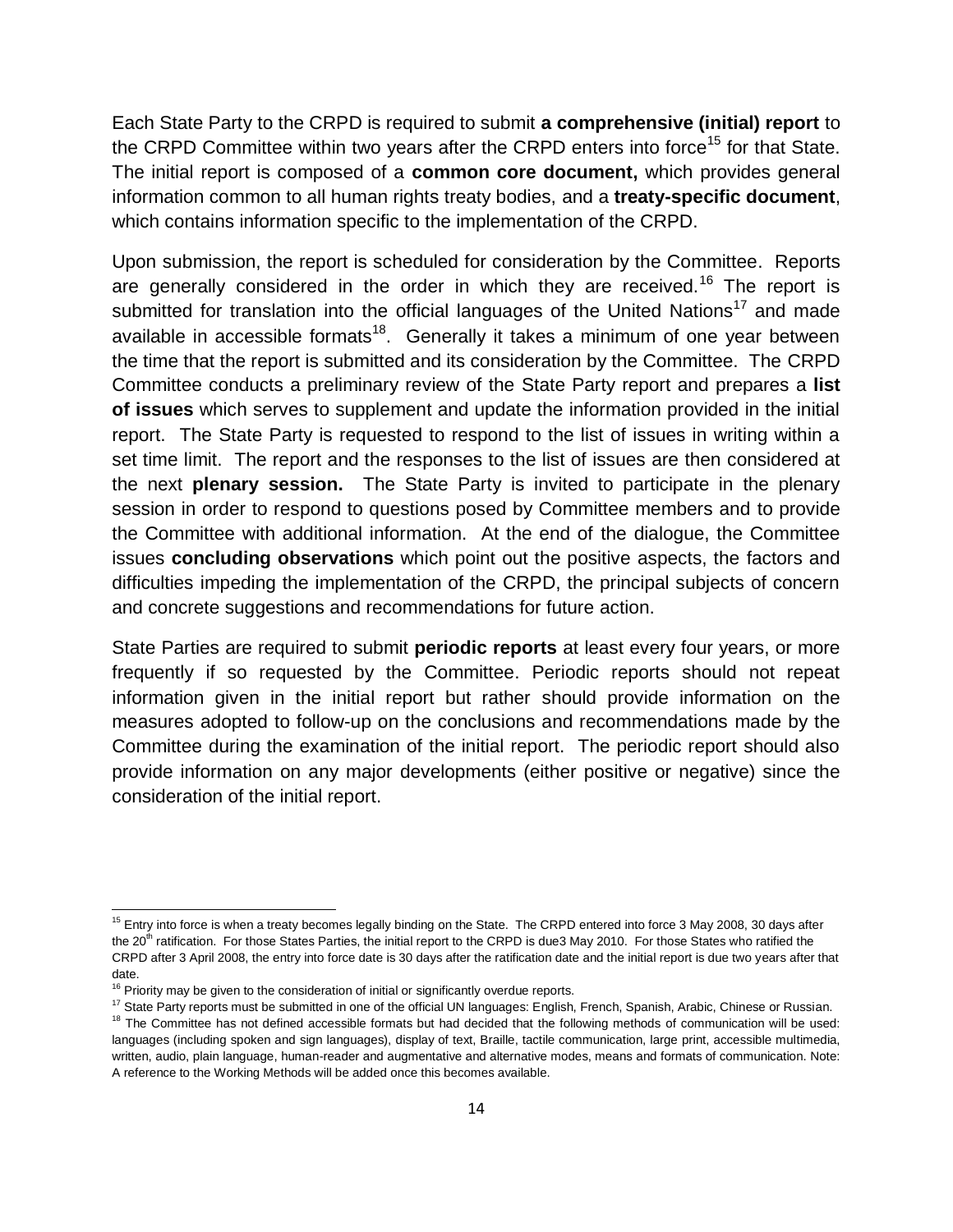Figure 1. The reporting cycle under the CRPD and opportunities for DPO input

| Step 1. The State Party should have consultations with civil society, including representative<br>organizations of persons with disabilities, to prepare its State report.                                                                                                                                                                                                                                                                                                                                                                 |  |  |  |  |
|--------------------------------------------------------------------------------------------------------------------------------------------------------------------------------------------------------------------------------------------------------------------------------------------------------------------------------------------------------------------------------------------------------------------------------------------------------------------------------------------------------------------------------------------|--|--|--|--|
| Step 2. State Party submits its State report to the CRPD Committee (the first time, it submits its initial<br>report, after that, it submits periodic reports).<br>-Opportunity for input from UN system, NHRIs, NGOs and DPOs.<br>-DPOs submit their own parallel reports with priority issues and concrete recommendations.                                                                                                                                                                                                              |  |  |  |  |
| Step 3. The CRPD Committee presents State Party with list of issues and questions based on concerns<br>raised by the report.<br>-Opportunity for input from UN system, NHRIs, NGOs and DPOs.<br>-DPOS can suggest issues for the list of issues and questions the Committee should ask the<br>State, before the Committee adopts its list of issues.                                                                                                                                                                                       |  |  |  |  |
| Step 4. State Party submits written replies to list of issues and questions.<br>-DPOs can also give their own responses.                                                                                                                                                                                                                                                                                                                                                                                                                   |  |  |  |  |
| Step 5. Constructive dialogue between the CRPD Committee and the State Party delegation during a<br>plenary session.<br>-Opportunity for input from UN system, NHRIs, NGOs and DPOs.<br>-DPOs can request in advance to give an oral presentation during the session in which the<br>constructive dialogue with their country will take place.<br>-Before the dialogue, and during the same session, DPOs could try to meet with Committee<br>members, especially the country Rapporteur, to identify priority issues and recommendations. |  |  |  |  |
| Step 6. The CRPD Committee issues its concluding observations on the report,<br>including recommendations.<br>-Before the concluding observations are adopted, DPOs can identify for the Committee members<br>the priority areas that need quick action, and suggest concrete recommendations on the issues<br>that were raised during the dialogue.<br>- Concluding observations should be circulated widely at national level.                                                                                                           |  |  |  |  |
| Step 7. Procedures to follow up on implementation of CRPD Committee's recommendations.<br>-Opportunity for input from UN system, NHRIs, NGOs and DPOs.<br>-DPOs should work with the national monitoring mechanism and the government on<br>implementing recommendations and follow up.<br>-DPOs should do their own monitoring for the next report.                                                                                                                                                                                       |  |  |  |  |
| End of the cycle. Return to Step 1 for the next periodic report.<br>Notes:                                                                                                                                                                                                                                                                                                                                                                                                                                                                 |  |  |  |  |
| -The cycle begins two years after entry into force of the CRPD for the State Party.<br>-It repeats every four years after that. This is covered in article 35 of the CRPD.<br>-DPOs can find out when the list of issues will be prepared, and when the constructive dialogue will take<br>place, via the CRPD Committee website or by contacting the CRPD Committee Secretariat.<br>-DPOs need to keep track of how and when States Parties are preparing and submitting State reports.                                                   |  |  |  |  |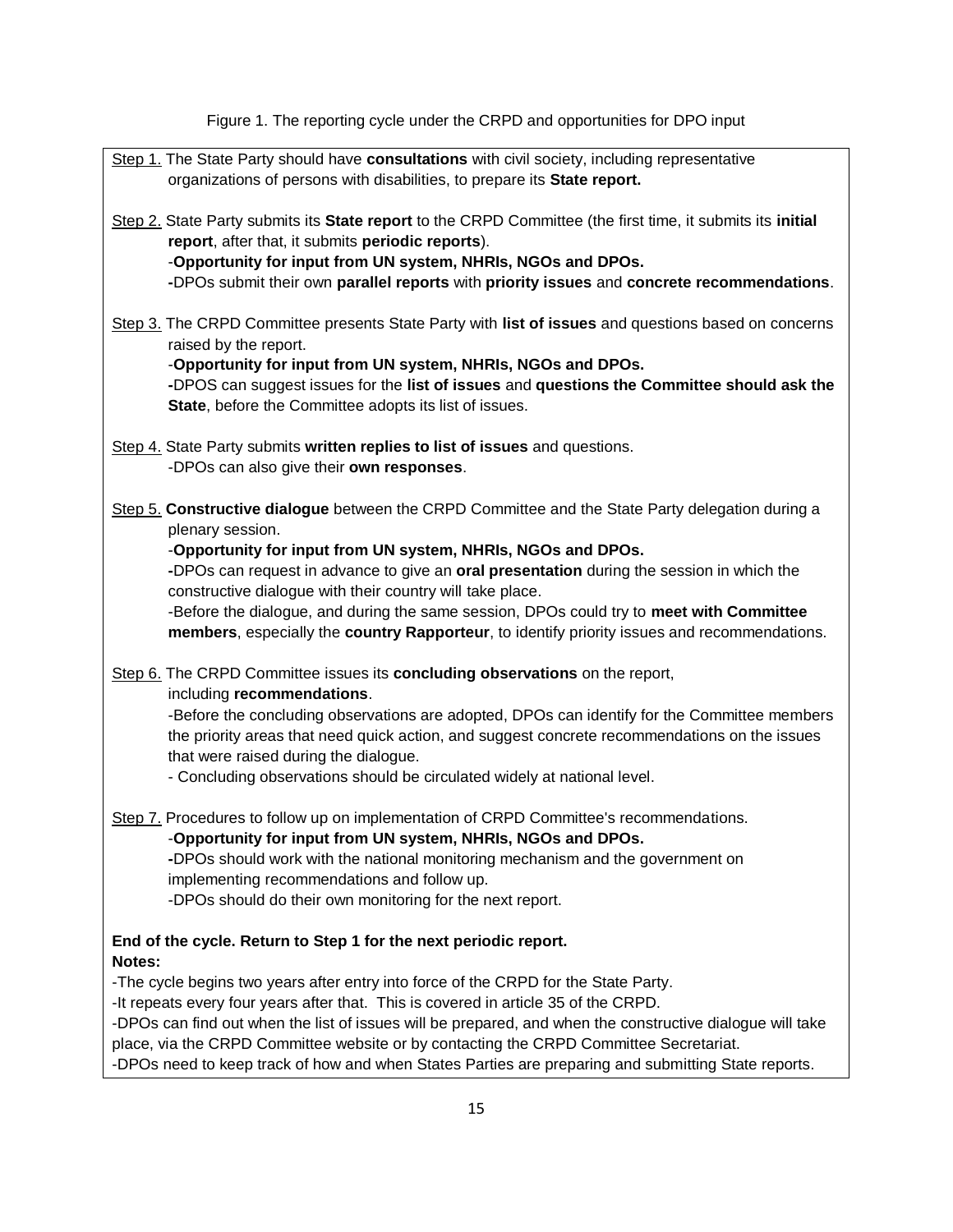The active participation of civil society, including DPOs, in influencing the reporting process is an important way in which to monitor, promote and follow-up the work of the CRPD Committee. DPOs may be involved at a number of different stages of the reporting process such as during the preparation of the State Party report, the preparation of reports submitted by national monitoring frameworks, and through the preparation of a parallel report by national DPO coalitions. Information may be submitted at various stages of the process such as prior to the adoption of the list of issues, the dialogue with State Parties and the adoption of the concluding observations.

#### d. Influencing the preparation of State Party Reports

The process of preparing a report is an opportunity to take stock of the status of human rights protection in a State. States should conduct a comprehensive review of the measures taken to harmonize national law and policy with the provisions of the CRPD. The preparation of a report allows a State to monitor the progress made in promoting the enjoyment of the rights set forth in the CRPD and to identify problems and shortcomings in its approach to the implementation of the CRPD. The reporting process may also assist a State to plan and develop appropriate policies to achieve its goals.

The State Party is required to submit an initial report two years after entry into force of the CRPD, which covers the period between entry into force and the submission of the State Party report. The State Party report is composed of two documents; the common core document and a treaty-specific document.

The **common core document<sup>19</sup>** is a 60-80 page report that contains information of a general and factual nature on the implementation of all the human rights treaties which a State has ratified. It is transmitted in the same format to all human rights treaty bodies to which the State is a party and should be updated by the State on a regular basis in order to ensure that the information is current. The common core document is therefore not disability-specific.

The common core document includes general factual and statistical information such as demographic, social and cultural characteristics and information on the constitutional, political and legal structure. It should also contain information on the general framework for the protection and promotion of human rights such as the ratification of international human rights instruments, reservations, the general legal framework at national level,

j <sup>19</sup> Guidelines for the common core document can be found in Compilation of Guidelines on the form and content of reports to be submitted by State Parties to the international human rights treaties, HRI/GEN/2/Rev6, [http://www2.ohchr.org/english/bodies/icm](http://www2.ohchr.org/english/bodies/icm-mc/docs/9th/HRI-GE-2-Rev6.doc)[mc/docs/9th/HRI-GE-2-Rev6.doc](http://www2.ohchr.org/english/bodies/icm-mc/docs/9th/HRI-GE-2-Rev6.doc)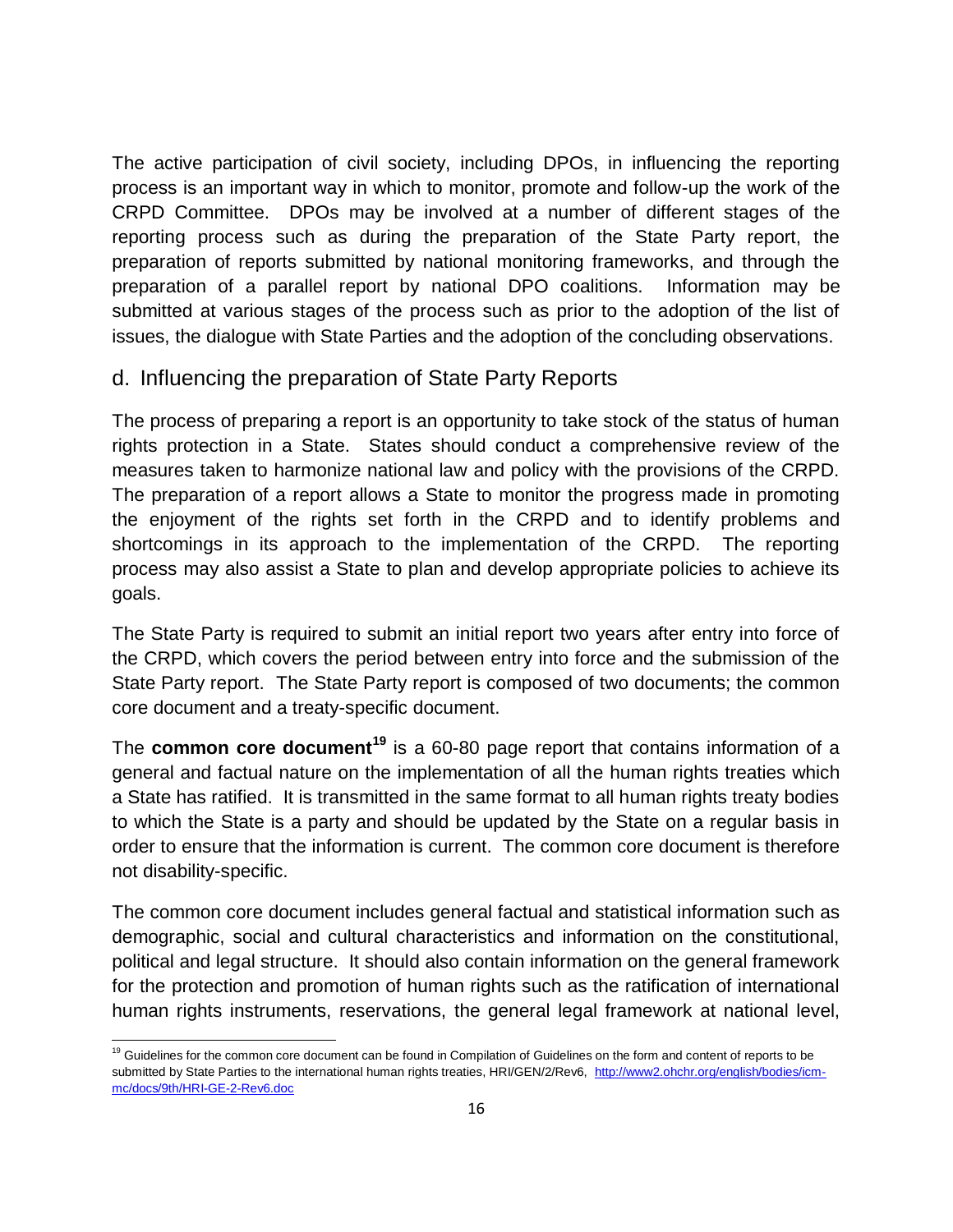and how treaty body reports are prepared. The common core document should also contain information on the implementation of substantive human rights provisions common to all or several human rights treaties such as non-discrimination and equality.

The **treaty-specific document** is a maximum of 60 page report and should contain specific information on the implementation in law and in practice of the articles of the CRPD. The report should provide detailed information on substantive measures taken and progress achieved and an article-by-article analysis of the CRPD in accordance with the reporting quidelines. In October 2009, the CRPD Committee adopted treaty specific guidelines for reporting.<sup>20</sup> The aim of the guidelines is to advise States on the form and content of their initial report so that they are comprehensive and presented in a uniform manner.

The CRPD requires the involvement and full participation of civil society, and in particular DPOs, in the monitoring process<sup>21</sup>. State Parties are invited to prepare their reports on the implementation of the CRPD in an open and transparent manner<sup>22</sup> giving due consideration to Article 4 (3) of the CRPD by which State Parties are required to closely consult with and actively involve DPOs in the implementation of the CRPD. $^{23}$ According to Article 35 (4) of the CRPD, preparation of reports should be an open and transparent process and persons with disabilities, including children with disabilities, should be consulted and actively involved, through their representative organizations, in the preparation of the State Party report. Furthermore, the guidelines for the preparation of initial reports<sup>24</sup> encourage State Parties to involve non-governmental organizations, including DPOs, in the preparation of reports in order to enhance the quality of the State Party report and to promote the enjoyment of the rights protected by the CRPD. The Committee's working methods also underline the importance of consulting DPOs in the preparation of the State Party report in order to "reflect the reality of persons with disabilities in a country." <sup>25</sup>

Although the responsibility for reporting lies with the State Party, it is clear that DPOs have a role to play in the preparation of the State Party report and should request that a national consultation is held in order for the State Party to receive input from civil society as required by the CRPD. National consultations may be held with civil society in order

 $\overline{a}$ 

 $^{20}$  Guidelines on treaty-specific document to be submitted by State Parties under article 35, paragraph 1, or the Convention on the Rights of Persons with Disabilities, CRPD/C/2/3,<http://www2.ohchr.org/SPdocs/CRPD/CRPD-C-2-3.doc>

<sup>&</sup>lt;sup>21</sup> Article 33(3) reads « Civil society, in particular persons with disabilities and their representative organizations, shall be involved and participate fully in the monitoring process. »

 $22$  Article 35(4)

<sup>&</sup>lt;sup>23</sup> Article 4(3) reads « In the development and implementation of legislation and policies to implement the present Convention, and in other decision-making processes concerning issues relating to persons with disabilities, State Parties shall closely consult with and actively involve persons with disabilities, including children with disabilities, through their representative organizations. »

<sup>&</sup>lt;sup>24</sup> Guidelines on treaty-specific document to be submitted by State Parties under article 35, paragraph 1, of the Convention on the Rights of Persons with Disabilities, CRPD/C/2/3, Para. 3

 $25$  A reference to the Working Methods will be added once this becomes available.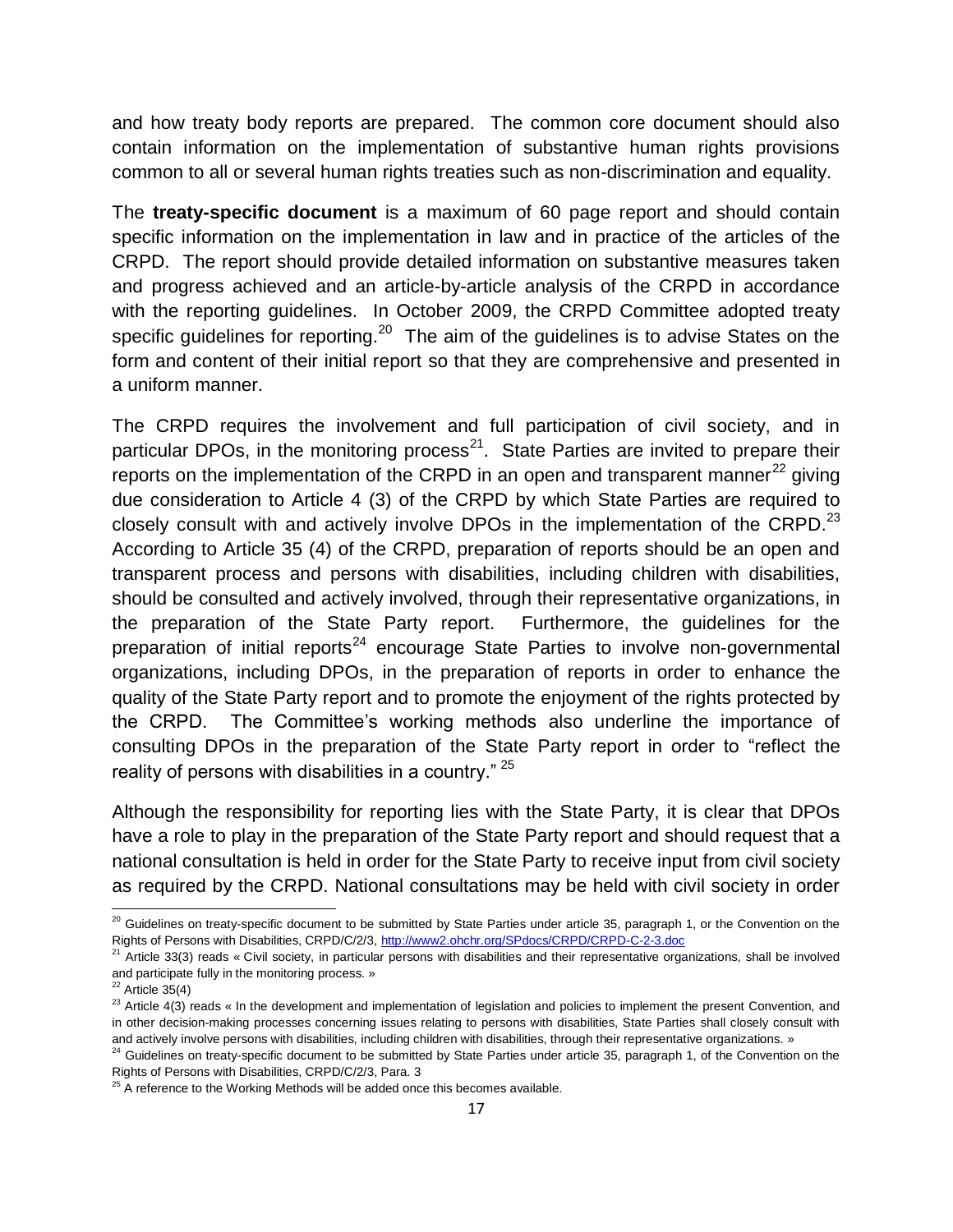to solicit their views or discuss a draft report. In some countries, the State Party may have an open consultation process whereby anyone who is interested may submit information or comment on the draft report. DPOs should engage with the State Party during the preparation of the State report in order to submit information and research, identify areas of concern, and make recommendations for future action.

It is important to note that the contributions provided by DPOs may or may not be incorporated into the State Party report. As it is the obligation of the State to prepare the report, the report should rightly reflect the point of view of the government and civil society may or may not agree with all the information provided or the way in which it is provided. It is for this reason that DPOs are advised not to sit on drafting committees or write the report for the State Party but rather to advise, inform and consult with the State Party in the preparation of its report. DPOs need to maintain their independence and perform an independent monitoring role through the submission of a parallel report once the State Party report has been submitted.

In States whose reports are overdue, DPOs should remind them of their obligation to submit a report in a timely manner and request that a national consultation be held in order to discuss the preparation of the State Party report. An overdue report should examine the period from entry into force up to the time that it is submitted to the Committee meaning that it may cover more than a two-year period. The CRPD Committee has the authority to consider the situation in a State Party even in the absence of a report. If a State Party report is "significantly overdue"<sup>26</sup>, the Committee may examine the implementation of the CRPD based on "reliable information" that is available to the Committee. DPOs in countries that have ratified the CRPD but whose reports may be considered to be "significantly overdue" should make a written request to the Committee that the situation in the country be considered even in the absence of a State Party report. If the Committee agrees to do so, DPOs should submit a comprehensive report on the implementation of the CRPD in the country in order to ensure that the Committee is able to review effectively the situation.

States who have not ratified the CRPD cannot be examined by the Committee.

j

 $^{26}$  Article 36(2) "If a State Party is significantly overdue in the submission of a report, the Committee may notify the State Party concerned of the need to examine the implementation of the present Convention in that State Party, on the basis of reliable information available to the Committee, if the relevant report is not submitted within three months following the notification…"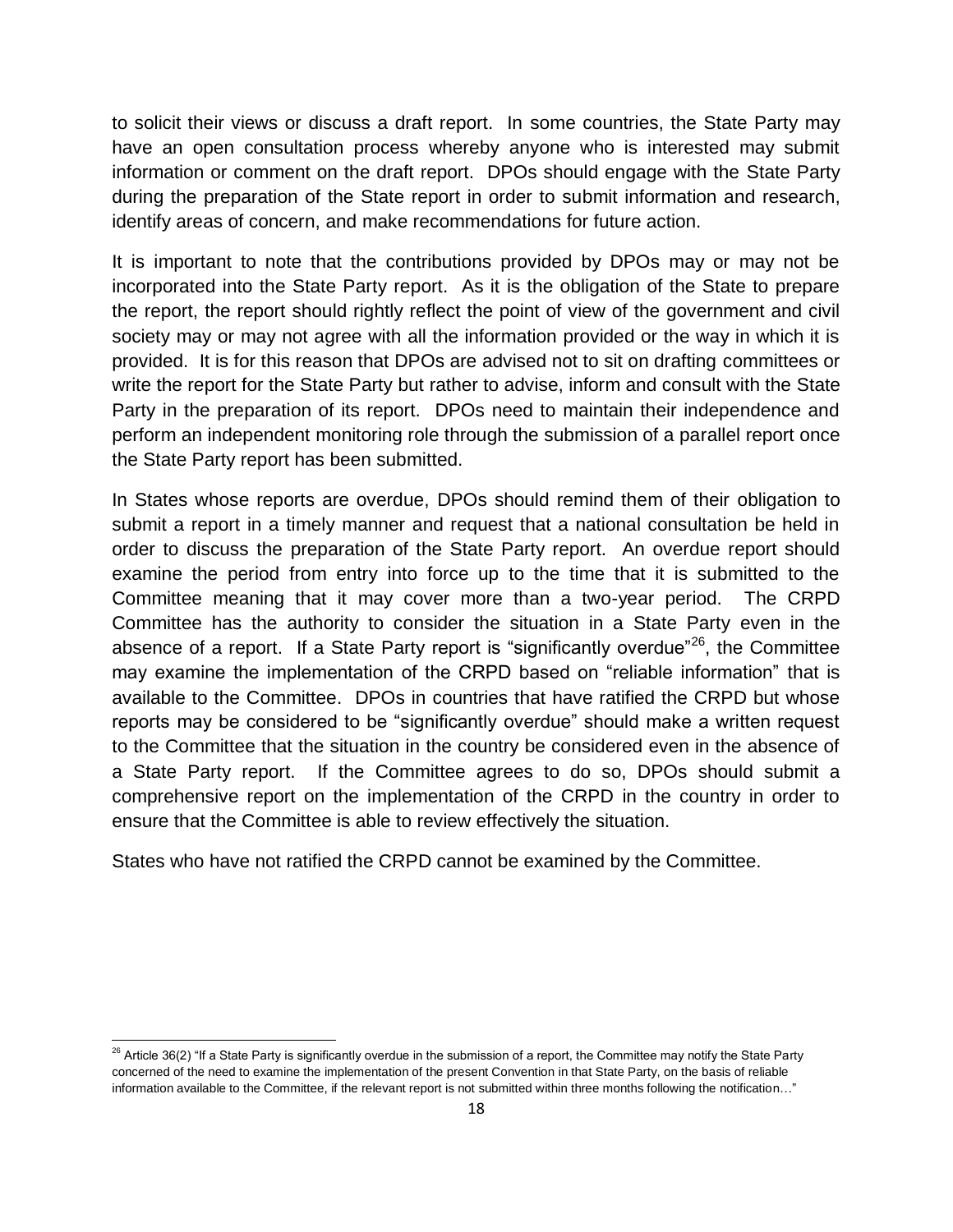#### e. Influencing the reports of national monitoring frameworks

The CRPD requires that each State Party establish a framework to promote, protect and monitor the Convention.<sup>27</sup> The framework may be composed of a single independent body, such as a national human rights institution (NHRI), or may include a number of entities. At a minimum, the framework must include at least one independent mechanism and take into account the Paris Principles.<sup>28</sup> DPOs should be consulted in the establishment of the monitoring framework and both DPOs and experts who are persons with disabilities should be involved and participate in the framework.<sup>29</sup>

One of the main functions of the framework is to monitor the implementation of the CRPD. This may be done by conducting research, developing indicators and benchmarks, or collecting information on human rights violations. Reports are generally submitted to governmental bodies.

The national monitoring framework may choose to submit its own report to the CRPD Committee on the implementation of the CRPD at national level. DPOs should encourage the framework to submit a report and to hold a consultation on the implementation of the CRPD and should actively participate in any consultation process.

In some countries, the NHR $I^{30}$  have been designated as the monitoring framework. These institutions have been created to promote and monitor human rights. They take a variety of forms such as human rights commissions, ombudsman, institutions, public defender's offices, and advisory human rights institutes.<sup>31</sup> Although established and funded by the State, NHRIs which comply with the Paris Principles (A level) are independent entities which perform important promotion and monitoring functions. They generally have a broad mandate which is clearly set out in law, have sufficient funding and infrastructure that is not subject to governmental control and are able to operate in an autonomous manner. In some countries, NHRIs may exist which are not fully in compliance with the Paris Principles (B level) or do not comply with the Paris Principles  $(C$  level).<sup>32</sup> Although the Paris Principles encourage NHRIs to contribute to the State

 $\overline{a}$ <sup>27</sup> Article 33(2): "State Parties shall, in accordance with their legal and administrative systems, maintain, strengthen, designate or establish within the State Party, a framework, including one or more independent mechanisms, as appropriate, to promote, protect and monitor implementation of the present Convention…"

 $28$  Principles relating to the Status of National Institutions, GA resolution 48/134, 2003, <http://www2.ohchr.org/english/law/parisprinciples.htm>

<sup>&</sup>lt;sup>29</sup> Thematic study by the Office of the United Nations High Commissioner for Human Rights on the structure and role of national mechanisms for the implementation and monitoring of the Convention on the Rights of Persons with Disabilities, A/HRC/13/29 [http://www2.ohchr.org/english/issues/disability/docs/A.HRC.13.29\\_en.doc](http://www2.ohchr.org/english/issues/disability/docs/A.HRC.13.29_en.doc)

<sup>&</sup>lt;sup>30</sup> For more information on National Human Rights Institutions see [www.nhri.net](http://www.nhri.net/)

<sup>&</sup>lt;sup>31</sup>Thematic study by the Office of the United Nations High Commissioner for Human Rights on the structure and role of national mechanisms for the implementation and monitoring of the Convention on the Rights of Persons with Disabilities, A/HRC/13/29 [http://www2.ohchr.org/english/issues/disability/docs/A.HRC.13.29\\_en.doc](http://www2.ohchr.org/english/issues/disability/docs/A.HRC.13.29_en.doc)

<sup>&</sup>lt;sup>32</sup> The accreditation status of NHRI can be found at [http://www.nhri.net/2009/Chart\\_of\\_the\\_Status\\_of\\_NIs\\_\\_January\\_2010.pdf](http://www.nhri.net/2009/Chart_of_the_Status_of_NIs__January_2010.pdf)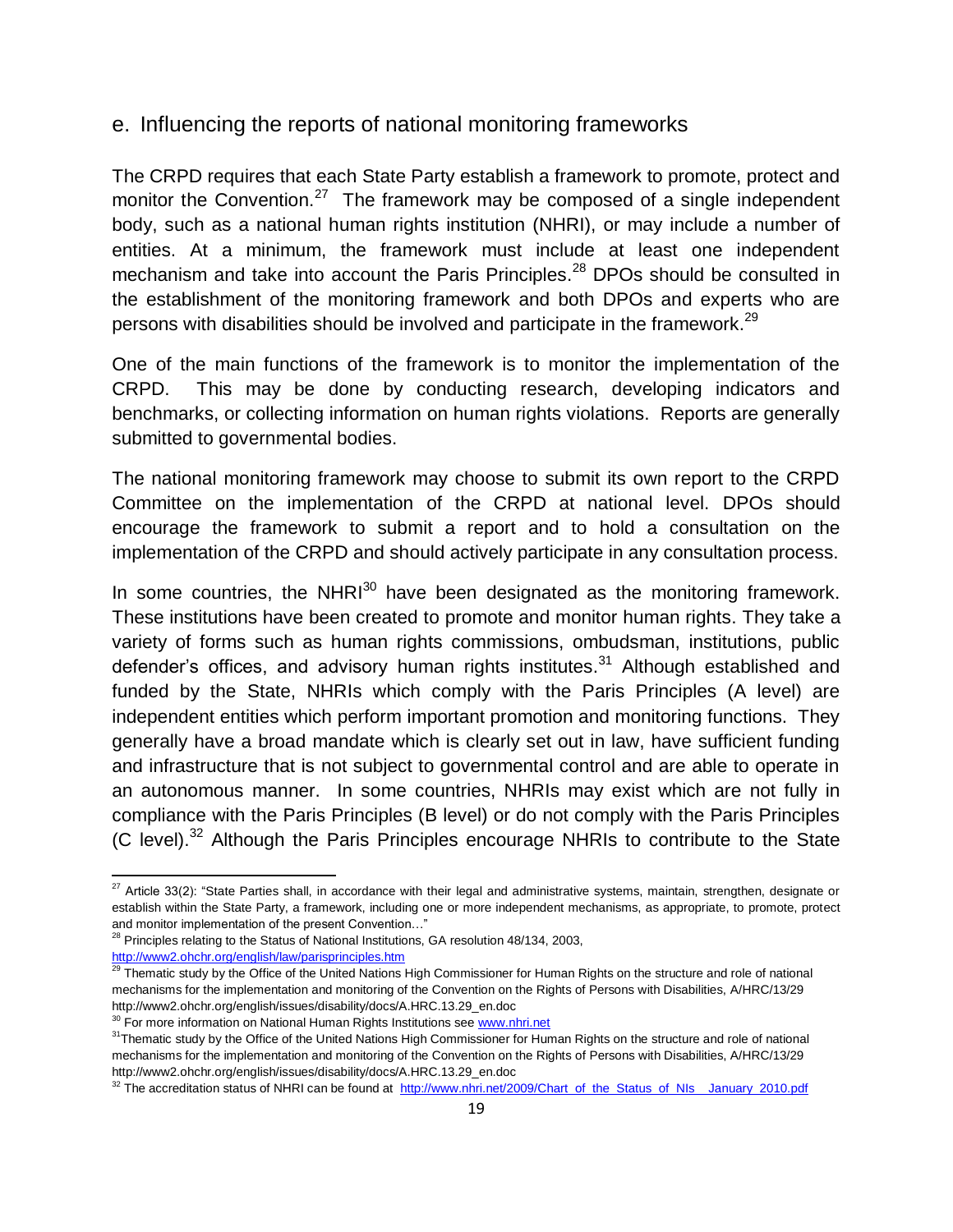Party report on the implementation of international human rights treaties, they are also encouraged to express their own point of view when necessary.<sup>33</sup>

In countries where the NHRI has not been designated as the monitoring framework, it may still choose to submit its own reports to the CRPD Committee in order to provide its view as to how the CRPD is being implemented in a State Party.<sup>34</sup> DPOs should therefore encourage NHRIs to submit their own report and to hold a consultation in order to obtain information on the implementation of the CRPD at national level.

DPOs are strongly encouraged to actively participate in consultations with the national monitoring framework and NHRIs. They should, however, conduct their own monitoring exercise and submit their own report to the Committee in order to ensure that the Committee receives unfiltered information directly from DPOs. DPOs may wish, however, to coordinate their submission with that of the national monitoring framework and NHRIs in order to highlight key issues of concern for civil society and to avoid too much overlap amongst the reports.

f. Influencing the list of issues

Prior to meeting with the governmental delegation, the Committee will prepare a list of issues in order to clarify or complete the information provided in the State Party report or to allow the State Party to update the Committee on any recent changes since the submission of its report. The draft of the list of issues is prepared by the Country Rapporteur, a member of the Committee assigned to conduct an extensive study of the report under review. The list of issues is adopted in private<sup>35</sup>, but any written information provided to the Committee by DPOs prior to the preparation of the list of issues may influence the issues that are raised by the Committee.

DPOs may be invited to meet with the Committee during the drafting of the list of issues. A written request must be made to the Committee at least two months prior to the session in which the list of issues will be discussed. DPOs are then invited to make an oral presentation of not more than fifteen minutes. The Committee requests that the presentation focus on the articles of the Convention, have direct relevance to matters under consideration by the Committee, and incorporate the perspective of gender, age

j  $33$  Paris Principles 3d) "To contribute to the reports which States are required to submit to United Nations bodies and committees, and to regional institutions, pursuant to their treaty obligations and, where necessary, to express an opinion on the subject, with due respect for their independence;"

<sup>&</sup>lt;sup>34</sup> For more information, see The Role of National Human Rights Institutions in the United Nations Treaty Body Process, German Institute for Human Rights, 2007. [http://www.institut-fuer-](http://www.institut-fuer-menschenrechte.de/uploads/tx_commerce/handbook_the_role_of_national_human_rights_institutions_in_the_un_treaty_body_process.pdf)

[menschenrechte.de/uploads/tx\\_commerce/handbook\\_the\\_role\\_of\\_national\\_human\\_rights\\_institutions\\_in\\_the\\_un\\_treaty\\_body\\_proc](http://www.institut-fuer-menschenrechte.de/uploads/tx_commerce/handbook_the_role_of_national_human_rights_institutions_in_the_un_treaty_body_process.pdf) [ess.pdf](http://www.institut-fuer-menschenrechte.de/uploads/tx_commerce/handbook_the_role_of_national_human_rights_institutions_in_the_un_treaty_body_process.pdf)

 $\overline{\text{35}}$  The rules of procedure allow the Committee to establish a pre-sessional working group, which would meet prior to the each session of the Committee in order to draft the list of issues.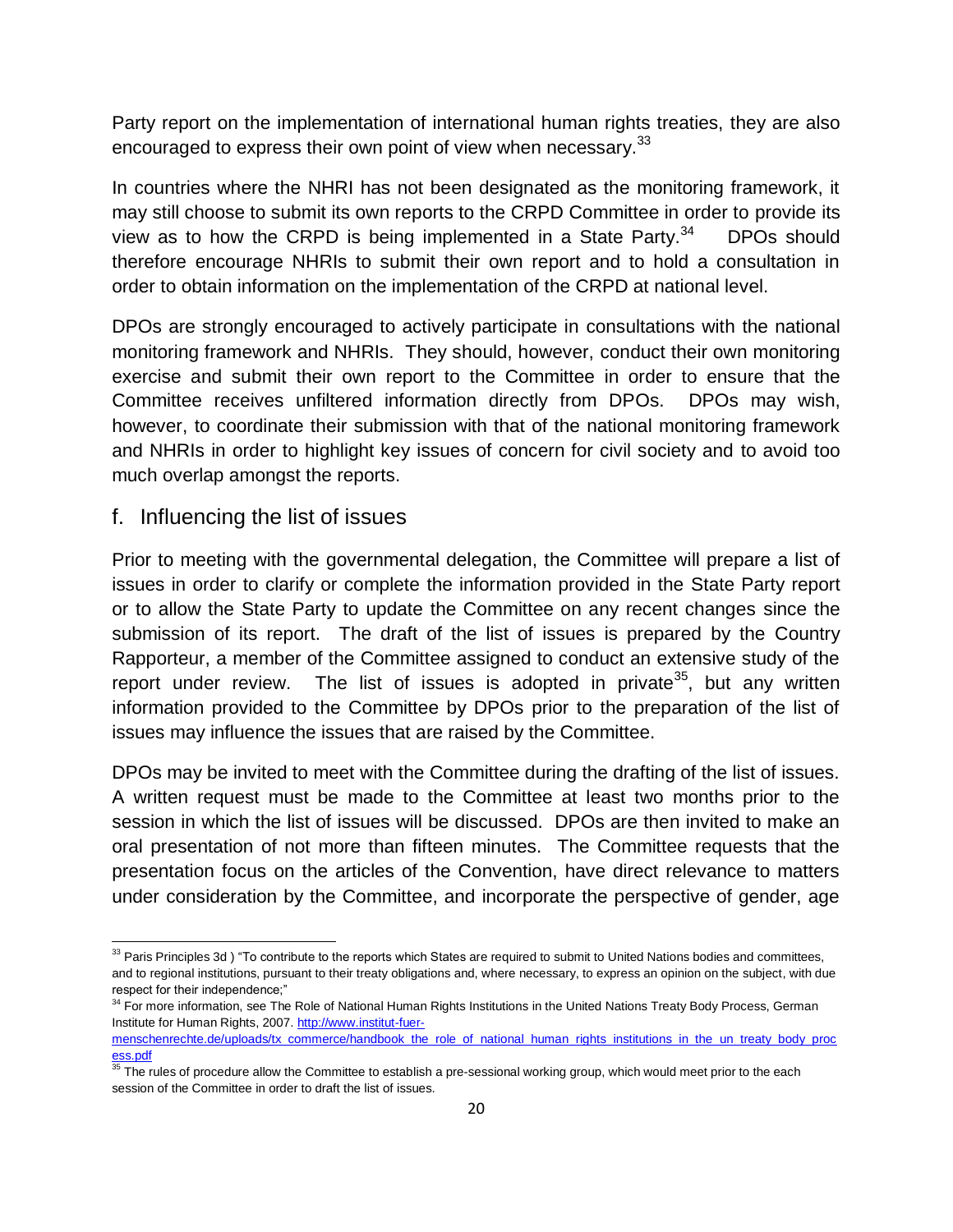and other causes that affect the vulnerability of persons with disabilities. DPO meetings with the Committee will be public unless otherwise requested.<sup>36</sup>

The State Party is to respond to the list of issues in writing at least six weeks prior to the plenary session so that the information can be translated into the working languages of the Committee and studied in advance of the meeting. The responses are requested to be brief, precise and direct and not exceed 30 pages. DPOs may wish to offer their own responses to the list of issues or additional feedback on the issues that the Committee has highlighted in the list of issues.

#### g. Participation of civil society at the plenary session of the Committee

The State Party report is examined during a public session of the Committee. Generally each report is scheduled to be considered during one day (two, three-hour meetings) but may be extended by an extra half day (one, three-hour meeting) when necessary. DPOs and other relevant stakeholders may attend as observers. $37$  The State is asked to send a national-level delegation to the review of the report and the participation of government officials who are involved in the actual implementation of the CRPD is recommended. The Committee suggests that the State Party delegation be headed by a person with responsibilities in the government and that the delegation include members of the legislative and judicial branches. DPOs should highlight to the relevant Ministries the importance of sending a high level knowledgeable delegation to the plenary session.

The Committee will conduct a "constructive dialogue" with the State Party, during which Committee members will raise questions and make comments followed by responses from the governmental delegation. The aim of the dialogue is to review with the Committee the progress made, the factors and difficulties encountered in the implementation of the CRPD, priorities in the implementation of the CRPD and objectives for future work.

DPOs may be able to meet with Committee members either formally or informally during the session in order to present additional information, to provide updates, or to suggest possible questions to be raised with the State delegation. It is also an opportunity to obtain a first-hand picture of the dialogue with the government. Although summary records of the discussion are produced by the United Nations, these are a summary of the meeting and not a verbatim record of the discussion. In addition, summary records

j  $36$  A reference to the Working Methods will be added once this becomes available.

<sup>&</sup>lt;sup>37</sup> For security reasons, accreditation to attend the meeting must be obtained in advance. Please provide your name and organization to the Secretariat of the Committee at [crpd@ohchr.org](mailto:crpd@ohchr.org).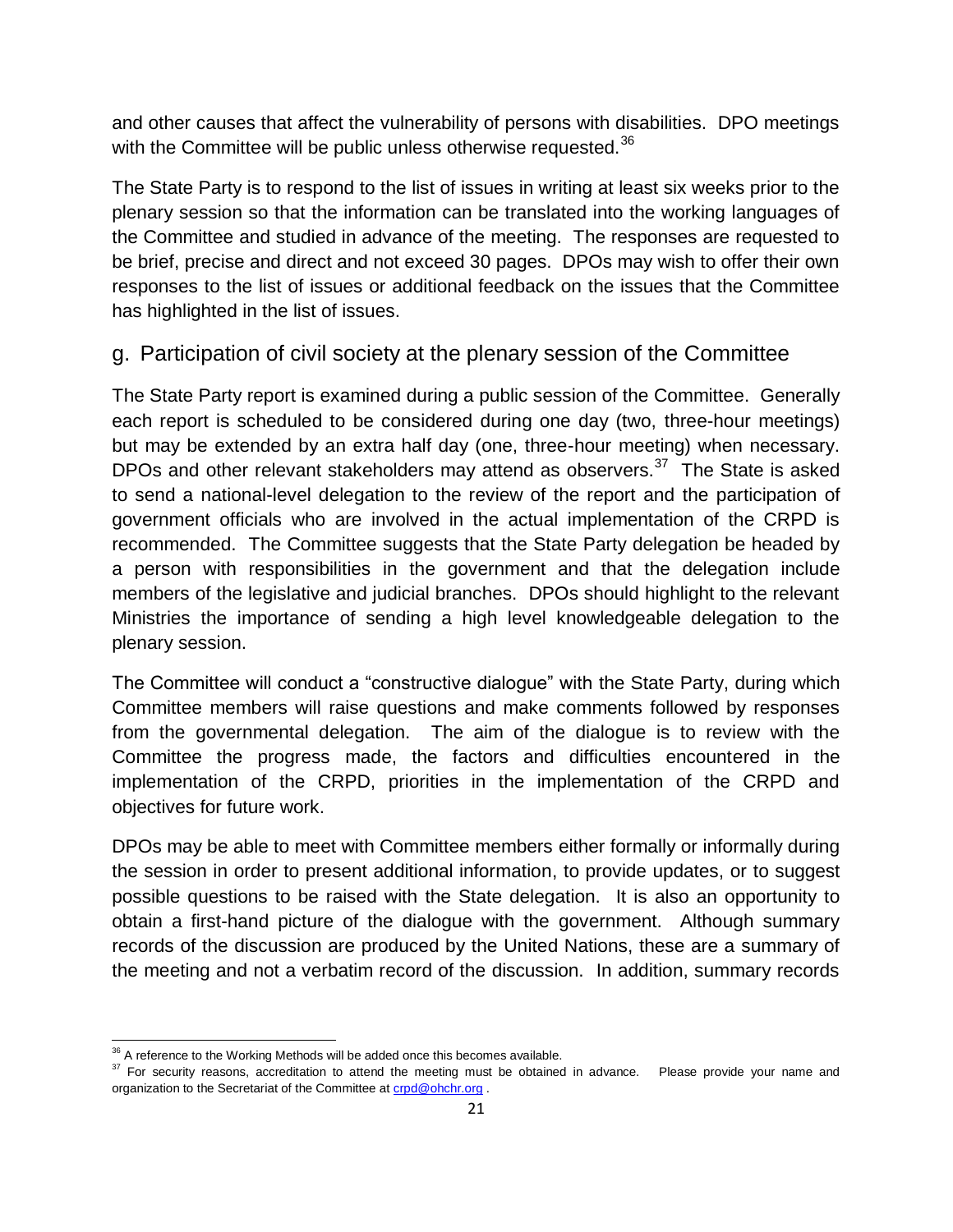are often not available until months after the discussion and are generally only produced in English and French.

#### h. Influencing the Concluding Observations

Following the dialogue with the State Party, the Committee will issue concluding observations which will point out the positive aspects, the factors and difficulties impeding the implementation of the CRPD, and the principle subjects of concern. The concluding observations also make suggestions and recommendations for concrete action at national level. The Committee can request in its concluding observations that State Parties submit additional information on specific concerns and can set a deadline for the submission of this information. Unanswered questions may also be identified and specific information on those topics may be requested in the next periodic report.

The Country Rapporteur is responsible for coordinating the preparation of the concluding observations. They are drafted and adopted in private and should reflect the discussion with the State Party. New issues that were not raised during the dialogue are generally not mentioned in the concluding observations. DPOs can meet informally with Committee members following the dialogue with the State Party in order to reiterate key issues of concern and point out concrete recommendations to improve the situation at national level. DPOs should also make suggestions as to which issues could be considered "priority concerns" and should be addressed within a short timeframe.

The concluding observations are made public on the last day of the Committee session and are sent to both the State Party and the General Assembly of the United Nations. They are also made available on the website of the Committee.<sup>38</sup>

#### i. Following up the Concluding Observations

The Committee is unable to enforce its concluding observations and depends on national monitoring mechanisms to ensure that its recommendations are taken into account by the State Party. DPOs should monitor the efforts being made by the State Party to implement the recommendations and report to the Committee on the progress being made or lack thereof. The Committee may appoint one of its members as Rapporteur to conduct follow-up on the priority concerns identified in the concluding observations. The Rapporteur will prepare a report for the Committee based on information received with regards to the implementation of the concluding observations. Regular monitoring by DPOs will also assist in the preparation of parallel reports on periodic State Party reports.

 $\overline{a}$ <sup>38</sup> <http://www.ohchr.org/EN/HRBodies/CRPD/Pages/CRPDIndex.aspx>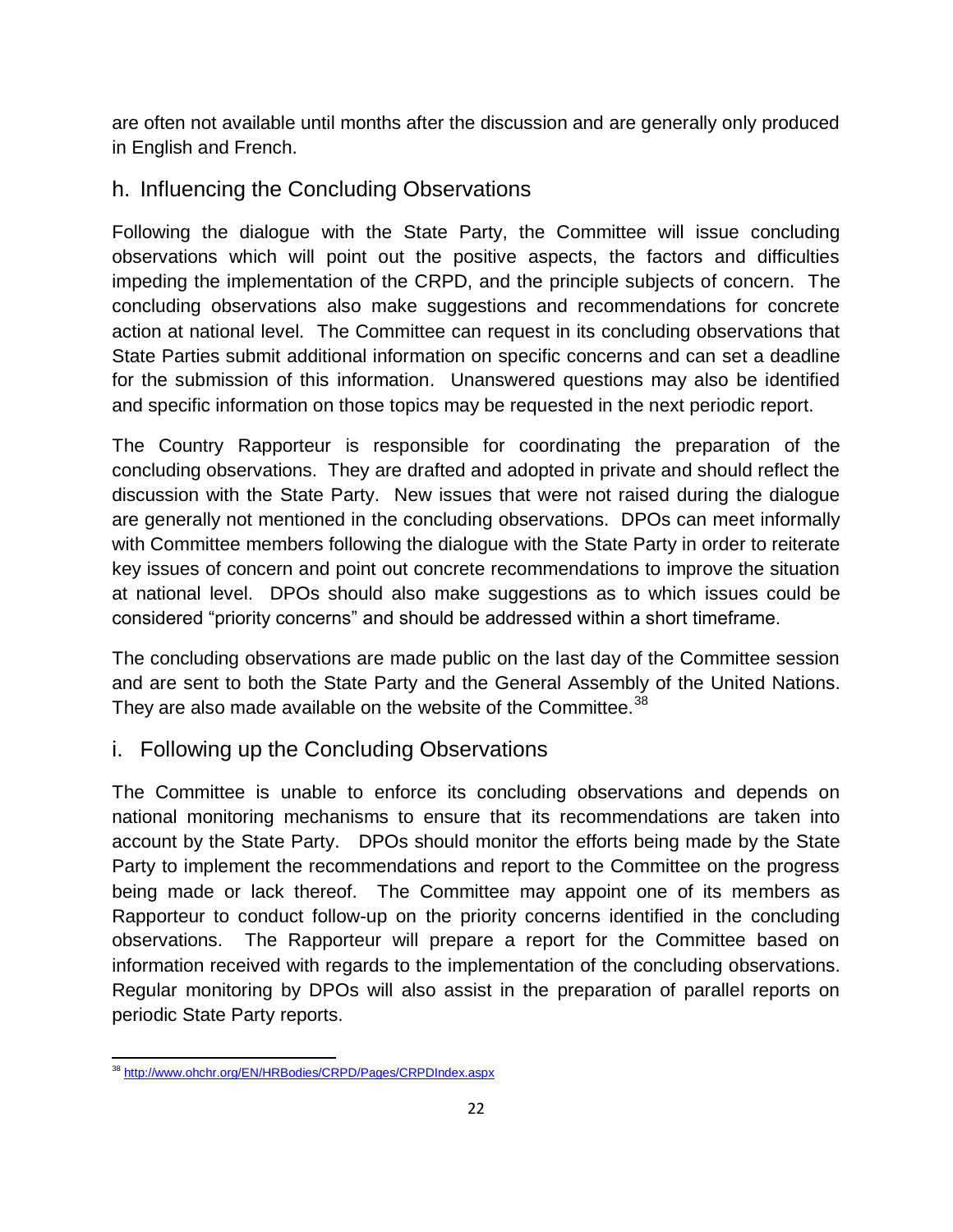DPOs should use the concluding observations as a way to stimulate a discussion at national level. It is important to raise awareness at national level of the recommendations of the Committee through press conferences, round tables, seminars and workshops. Scrutiny by the national media and the public can help to ensure that the concerns raised by the Committee figure prominently on the national agenda. The concluding observations should be translated into local languages, made available in accessible formats and disseminated to those working with persons with disabilities including lawyers, judges, social workers, teachers, and health professionals.

The concluding observations should be used as a tool for DPOs to exert pressure on the government to follow up on the recommendations made by the Committee. DPOs should consider holding meetings with government officials in order to discuss the recommendations of the Committee and to lobby for changes in legislation and practice. DPOs can offer to work with the government in the elaboration of legislation, policy developments and strategies to implement the Committee's recommendations. The concluding observations can also be used by DPOs to guide their own work at national level.

#### j. Days of General and Thematic Discussion and General Comments

In addition to examining State Party reports, the Committee also provides advice to States Parties on the implementation of the Convention through days of general discussion and general comments. The Committee holds an annual day of discussion in order to discuss issues of general interest with regards to the implementation of the CRPD.<sup>39</sup> The day of discussion focuses on a specific provision of the Convention or related issues that are chosen by the Committee and announced at least two months in advance. Working groups on particular topics may be established in advance of the meeting. Days of general discussion are public meetings that are open to representatives from States Parties, United Nations human rights mechanisms, United Nations bodies and specialized agencies, NGOs, national human rights institutions as well as associations of professionals, academics, youth associations and individual experts. Representatives of the different types of disabilities: mental, intellectual, physical, sensory and others, should be included. The Committee also welcomes the submission of written contributions or case studies on the issues under consideration. At the end of the general discussion, the Committee prepares a set of recommendations.<sup>40</sup>

 $\overline{a}$  $39$  In 2009, the Committee held its first day of general discussion on Article 12, "The Right to Equal Recognition before the Law", <http://www.ohchr.org/EN/HRBodies/CRPD/Pages/DGD21102009.aspx> . In 2010, the day of general discussion will focus on Article 9 "Accessibility".

<sup>&</sup>lt;sup>40</sup> A reference to the Working Methods will be added once this becomes available.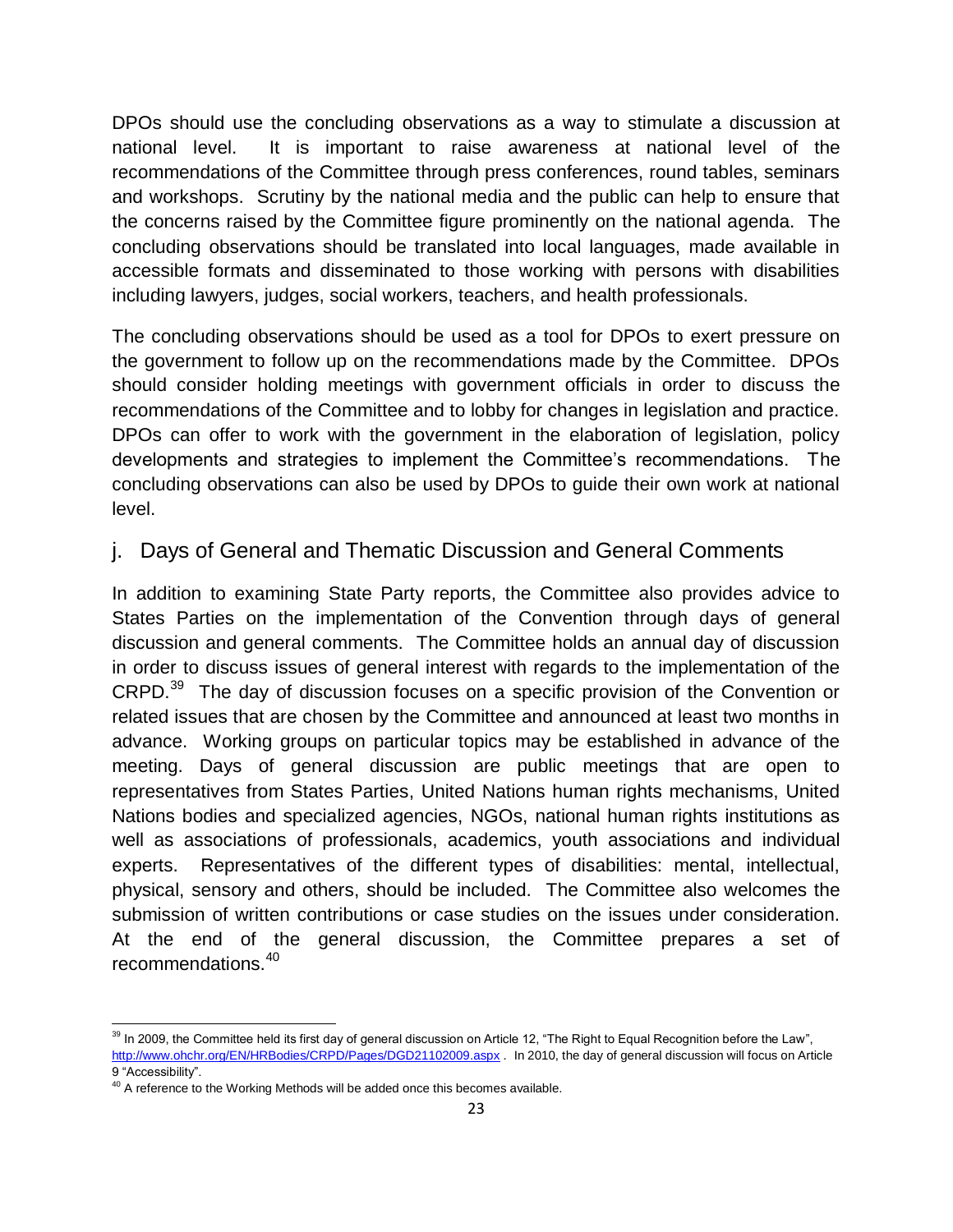General discussions may also be used by the Committee to receive input from specialized agencies, NGOs, academics, and other interested parties in the preparation of a general comment. The CRPD allows the Committee to make suggestions and general recommendations based on the examination of reports and information received from States Parties.<sup>41</sup> A Committee member is assigned to prepare a draft of a general comment and the recommendations from a day of general discussion may be used as a basis for a general comment.<sup>42</sup> General comments are discussed and adopted by the Committee. They are then distributed to States Parties and made available to the general public. $43$ 

#### k. National implementation and monitoring

As noted above, the CRPD Committee monitors at the international level the implementation of the CRPD by examining State Party reports and making suggestions and recommendations on how to better implement the Convention. Article 33 of the CRPD requires that State Parties establish a structure to implement and monitor the CRPD at national level.

#### **National Implementation and Monitoring**

- Article 33(1): "State Parties, in accordance with their system of organization, shall designate one or more focal points within government for matters relating to the implementation of the present Convention, and shall give due consideration to the establishment or designation of a coordination mechanism within government to facilitate related action In different sectors and at different levels."
- Article 33(2): "State Parties, in accordance with their legal and administrative systems, maintain, strengthen, designate or establish within the State Party, a framework, including one or more independent mechanisms, as appropriate to promote, protect and monitor implementation of the present Convention. When designating or establishing such a mechanism, State Parties shall take into account the principles relating to the status and functioning of national institutions for protection and promotion of human rights."
- Article 33(3): "Civil society, in particular persons with disabilities and their representative organizations, shall be involved and participate fully in the monitoring process."

j <sup>41</sup> Article 39

 $42$  The Committee has decided to draft its first general comment on Article 12.

 $43$  A reference to the Working Methods will be added once this becomes available.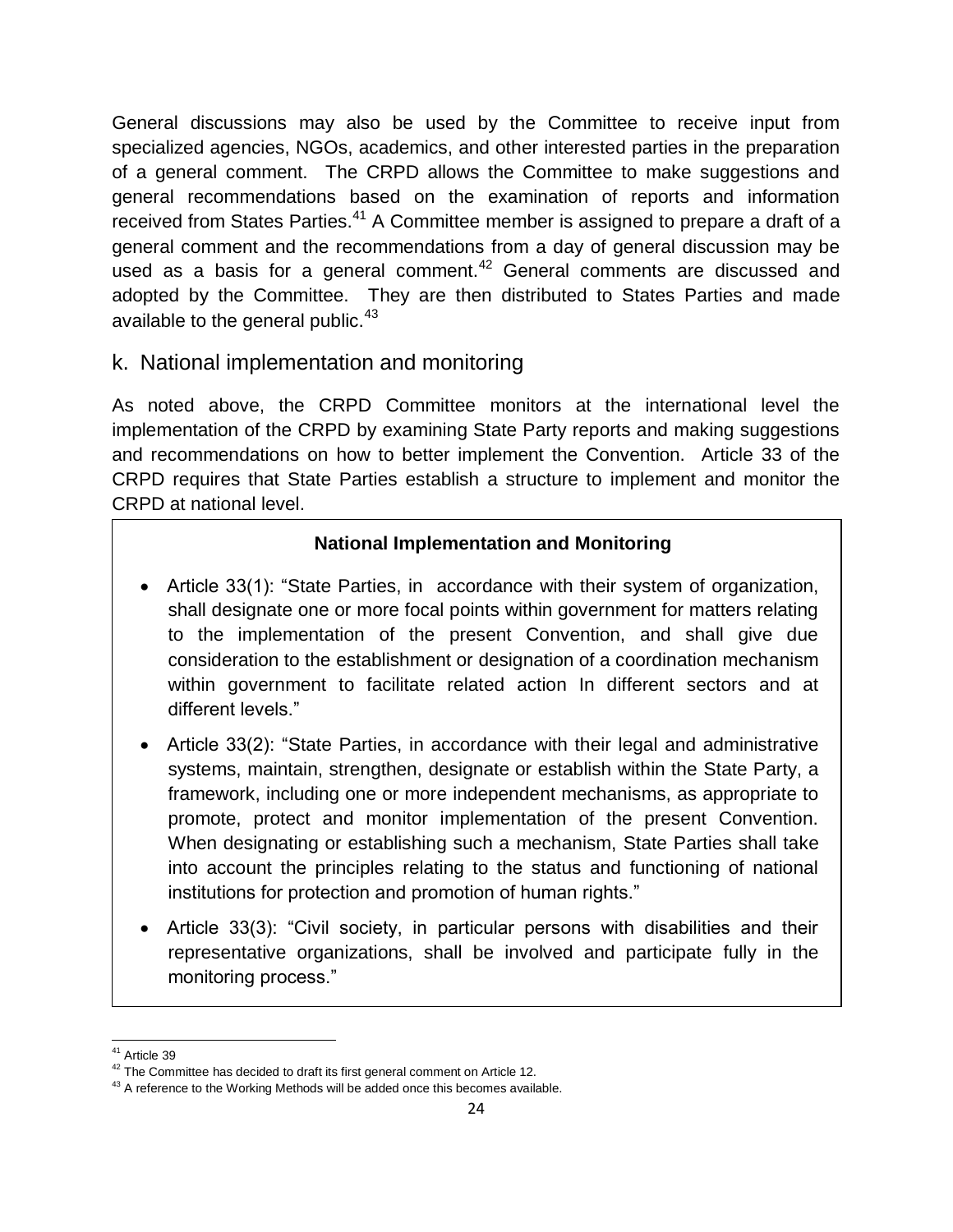Each State Party is required to set up a focal point within government in order to coordinate a national policy on the CRPD. Focal points may be appointed at various levels within government but an overall focal point should be identified to coordinate governmental action with regards to reporting, monitoring, awareness raising and liaising with other national and international implementation and monitoring bodies.<sup>44</sup> State Parties are also requested, but not required, to set up a coordination mechanism within government to develop policy, conduct discussions and raise awareness on the rights of persons with disabilities. The focal point and coordination mechanism are governmental bodies which are to focus on the implementation of the CRPD.

The Convention also requires States to put in place a framework to promote, protect and monitor the implementation of the CRPD. The framework must include at least one independent mechanism that takes into account the Paris Principles.<sup>45</sup> The framework should conduct awareness-raising activities, examine existing and draft legislation for compliance with the CRPD, provide advice to governmental agencies on the implementation of the CRD and conduct human rights impact assessments. The framework should also examine complaints, conduct enquires and issue reports. It should develop indicators in order to monitor progress and collect information on violations of the CRPD.<sup>46</sup>

Monitoring by civil society is the third pillar in national implementation and monitoring. Persons with disabilities and DPOs are to be actively involved and consulted in all decision-making processes relating to persons with disabilities including full participation in the monitoring process.

The establishment of a national monitoring process allows for a continuous implementation and monitoring process. It will also help to ensure that work is being done at national level to follow-up on the recommendations of the CRPD Committee. DPOs should be closely involved with the work of all national-level implementation and monitoring mechanisms in order to ensure that the State Party is consistently reviewing the implementation of the CRPD and moving towards its full implementation.

l

<sup>&</sup>lt;sup>44</sup> Thematic study by the Office of the United Nations High Commissioner for Human Rights on the structure and role of national mechanisms for the implementation and monitoring of the Convention on the Rights of Persons with Disabilities, A/HRC/13/29, section IV, A http://www2.ohchr.org/english/issues/disability/docs/A.HRC.13.29\_en.doc

<sup>&</sup>lt;sup>45</sup> See section 3e of these guidelines for a fuller discussion of the framework and the Paris Principles.

<sup>&</sup>lt;sup>46</sup> Thematic study by the Office of the United Nations High Commissioner for Human Rights on the structure and role of national mechanisms for the implementation and monitoring of the Convention on the Rights of Persons with Disabilities, A/HRC/13/29, Section IV, C4 http://www2.ohchr.org/english/issues/disability/docs/A.HRC.13.29\_en.doc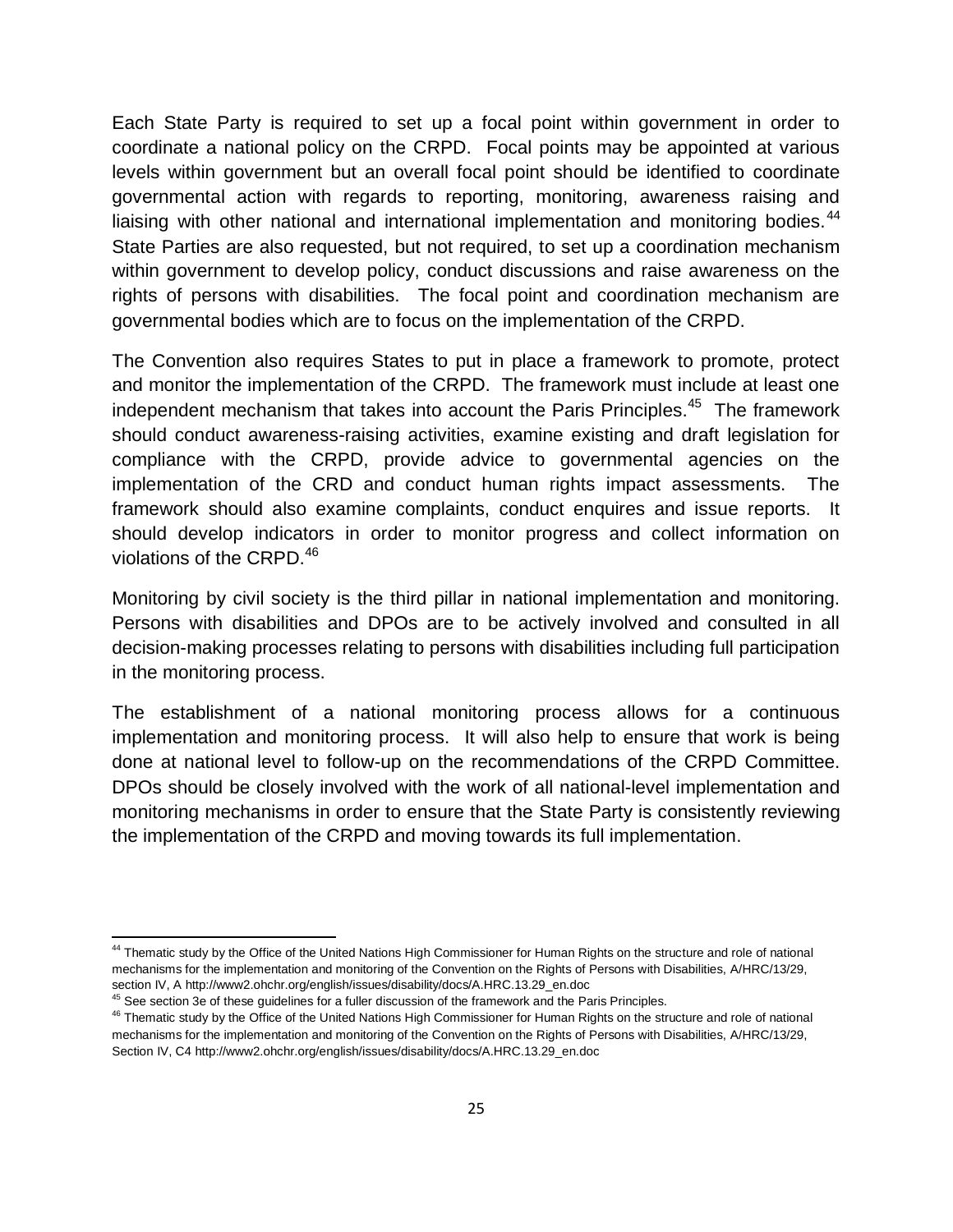# **4. Recommendations on how to prepare parallel reports to the CRPD Committee**

*DPOs are encouraged to prepare parallel reports on the implementation of the CRPD at national level in order for the Committee to effectively monitor the implementation of the CRPD in a country. DPOs are encouraged to establish or strengthen national CRPD coalitions and to produce a parallel report on the basis of consultations and input received from members of the coalition.*

*A comprehensive parallel report should cover all the articles of the CRPD, identify gaps, highlight key areas of concern and make concrete recommendations for change. A brief explanation of each article of the CRPD is provided below with a non-exhaustive list of issues that may assist DPOs in identifying gaps in the implementation of the CRPD at national level. Concrete suggestions to ensure the effectiveness of parallel reports are also provided.*

#### a. Role of Parallel Reports

The CRPD requires that civil society be fully involved in the monitoring process<sup>47</sup> and allows the Committee to invite "other competent bodies" to provide expert advice on the implementation of the CRPD in areas falling within the scope of their mandate.<sup>48</sup> The Committee's working methods welcome the submission of reports and other documentation by international, regional, national or local DPOs in order to have a better understanding of the problems in the implementation of the CRPD at national level.<sup>49</sup> DPOs should therefore consider preparing reports on the implementation of the CRPD in their country.

In order to obtain a comprehensive picture as to the implementation of the CRPD in a country, the Committee needs reliable information from DPOs as to the actual situation at national level. Preparing a report gives DPOs a unique opportunity to bring their concerns to the international legal body responsible for monitoring the implementation of the CRPD. It empowers national DPOs by offering them a legitimate external source to which disability issues can be raised and addressed. It also encourages public scrutiny of governmental policies and can bring an open debate on the status of persons with disabilities in a country. A report prepared by DPOs can also create a window of opportunity to have a serious dialogue with senior government officials about

 $\overline{a}$  $47$  Article 33(3) "Civil society, in particular persons with disabilities and their representative organizations shall be involved and participate fully in the monitoring process. "

 $8$  Article 38(a)

 $49$  A reference to the Working Methods will be added once this becomes available.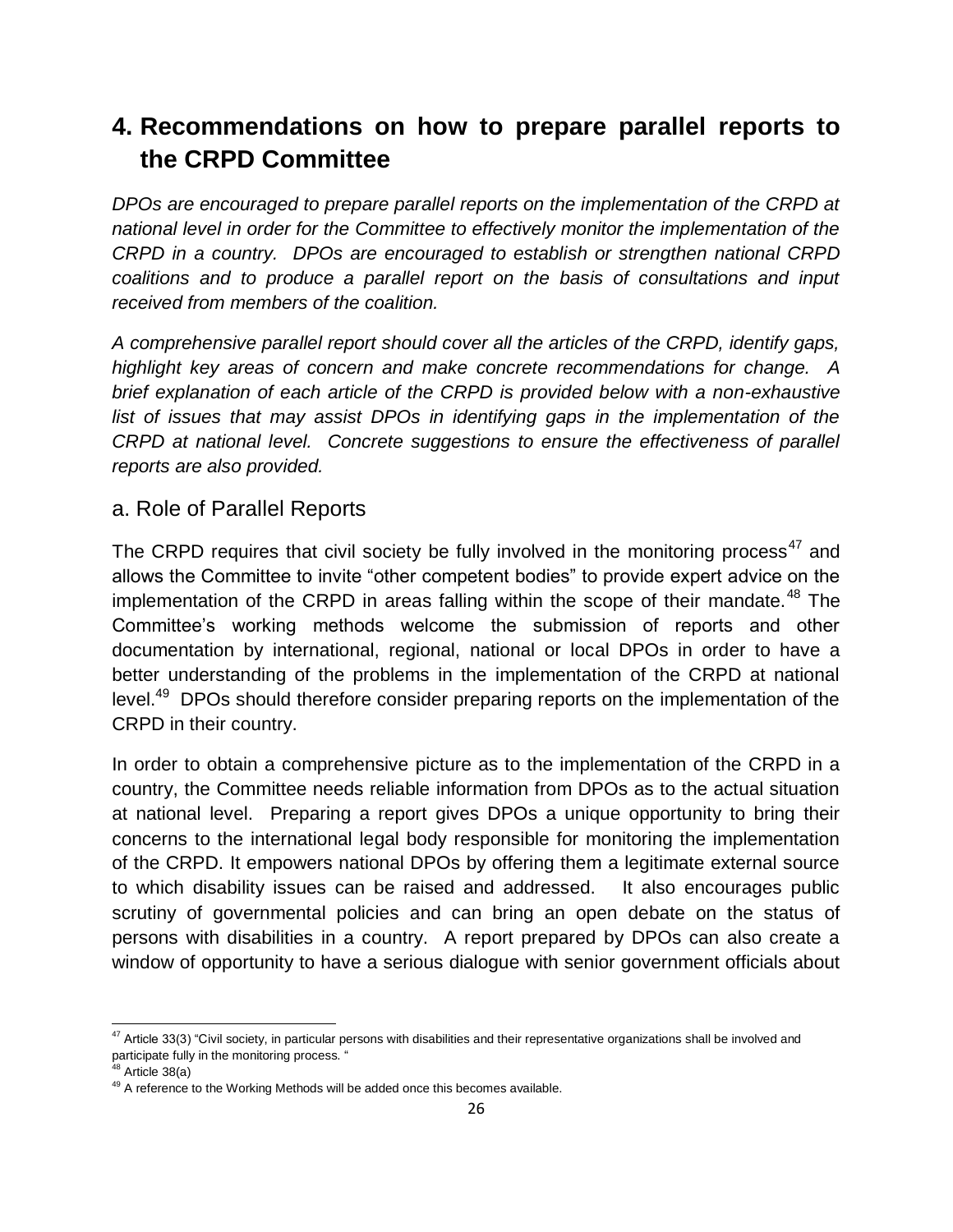the States efforts to comply with the CRPD and help to influence the national-level agenda.

State Parties often provide a legalistic picture as to the situation in the country and it is often up to civil society and other independent monitoring bodies to provide information on the actual implementation of this legislation. DPO reports should complement, not repeat the information provided in the State Party report. They should identify gaps, highlight priority areas and present specific, reliable and objective information in order to provide a serious and independent assessment of the progress made and difficulties encountered in the implementation of the CRPD. The report should highlight key issues of concern and provide detailed information about the practical implementation of legislation, programs and policies. It should also highlight obstacles that prevent the implementation of the CRPD at national level and make suggestions as to possible solutions. Most importantly, the report should provide concrete recommendations that are country-specific, limited in time and can be realistically implemented.<sup>50</sup>

#### b. Establishing or strengthening national CRPD coalitions to prepare parallel reports

It is highly recommended that the preparation of a parallel report be carried out within a national CRPD coalition. DPOs should take the lead in establishing a national coalition or strengthening an existing coalition using the preparation and submission of a parallel report to motivate organizations to work together. Working in a coalition provides an opportunity to engage with other organizations working with persons with disabilities in order to share achievements, best practices, challenges and constraints as well as learn from one another.

The national CRPD coalition should be led by a wide range of disability constituencies. The CRPD is however an extremely broad instrument and in order to ensure that all areas are covered it is important that the national CRPD coalition reach out or include other civil society organizations working on issues covered by the CRPD. Organizations which focus on specific issues such as torture or the administration of justice as well as organizations who may have valuable information on specific categories of persons with disabilities such as children's or women's organizations or organizations working with indigenous people, minorities, or refugees should be included in a broad-based coalition. Human rights and religious organizations may also have information to contribute to the report. The coalition should include organizations that are located in rural areas and not be limited to those located in the capital. It is not

 $\overline{a}$ <sup>50</sup> A Guide for NGOs Reporting to the Committee on the Rights of the Child, NGO Group for the Convention on the Rights of the Child, Third Edition, 2006,<http://www.crin.org/docs/Reporting%20Guide%202006%20English.pdf>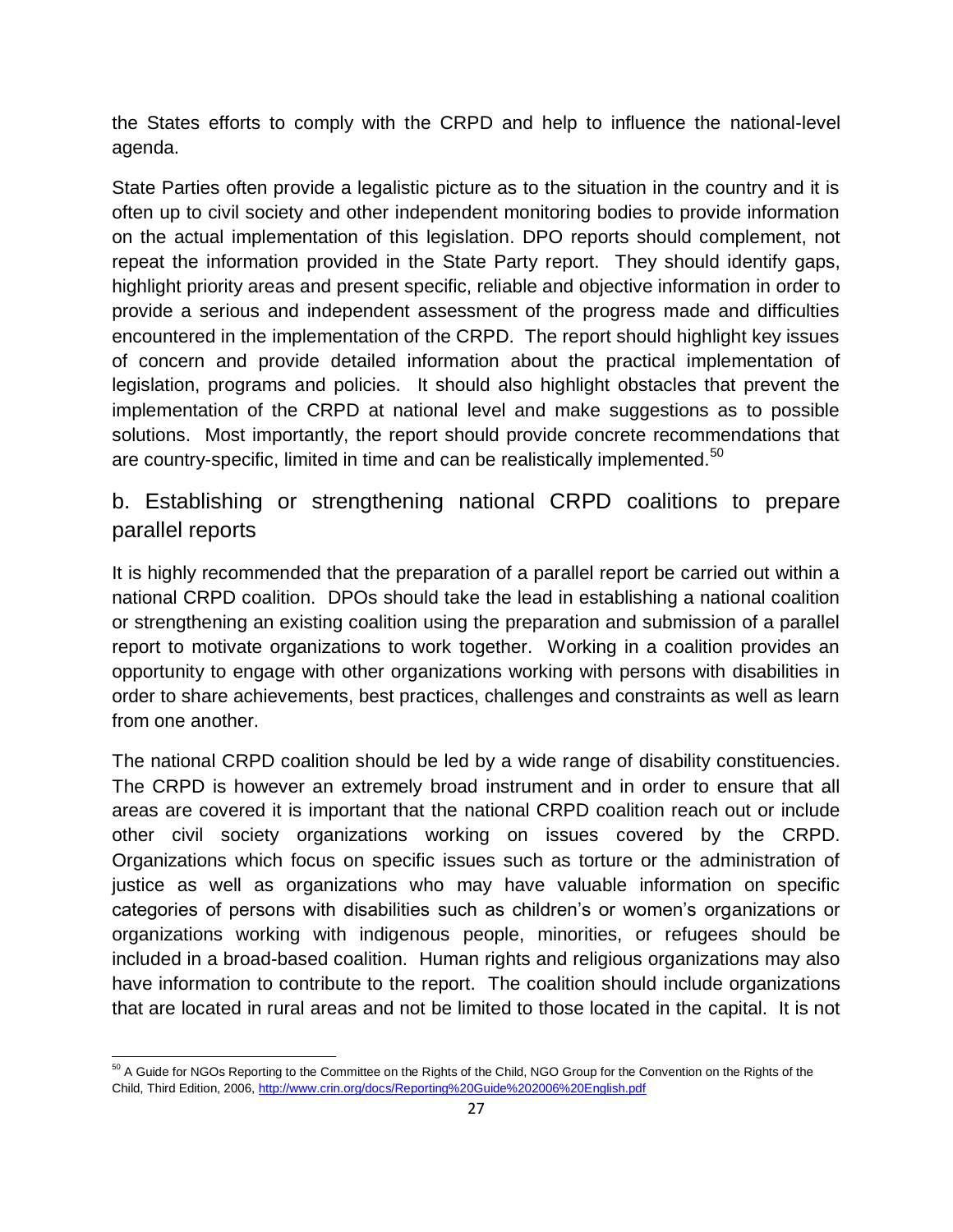necessary for all organizations to meet physically and modern forms of communication can be used in order to coordinate work on the report.

The submission of a parallel report by a DPO-led coalition of civil society organizations allows for a more effective monitoring of the CRPD due to the specialist knowledge of the organizations, the variety of points of view provided and the ability to present a comprehensive picture of the situation. It also ensures that issues that are important to smaller organizations are given a voice and full consideration at the national and international levels. The preparation of a report by a coalition also tends to lend greater legitimacy to the information submitted and helps to avoid governmental criticism that an organization is politically motivated, unreliable or providing information that is not factually correct.<sup>51</sup>

For Committee members, having one comprehensive report that clearly highlights the key issues of concern and makes recommendations for national level follow-up allows members to obtain quickly a clear picture as to where the issues lie in a country and helps to ensure that these issues are brought forward in the dialogue with the State Party and in the concluding observations. Recommendations proposed by a national coalition tend to be more concrete; can be realistically implemented at national level and address local sensitivities. Committee members are under intense time pressure and if presented with a pile of reports, may choose only to read a small number and may therefore have difficulty in prioritizing the issues to be raised with the State Party.

The parallel report should also be circulated widely at national level in order to raise the awareness of the general public and the media about the rights of persons with disabilities. DPOs may want to organize a public event, such as a press conference, to highlight the concerns and recommendations made in the parallel report.

#### c. Content of the parallel report

There is no "one size fits all" approach to writing a parallel report, as the situation in each country varies and so will the priorities of persons with disabilities and their representative organizations. While DPOs might choose to write a parallel report which only focuses on a number of key elements, it is preferable to produce a parallel report which covers the whole spectrum of the CRPD.

When writing the parallel report, the articles in the CRPD should be read in combination with each other as they are interrelated. In particular, Articles 1-9 apply transversally to

 $\overline{a}$ <sup>51</sup> A Guide for NGOs Reporting to the Committee on the Rights of the Child, NGO Group for the Convention on the Rights of the Child, Third Edition, 2006,<http://www.crin.org/docs/Reporting%20Guide%202006%20English.pdf>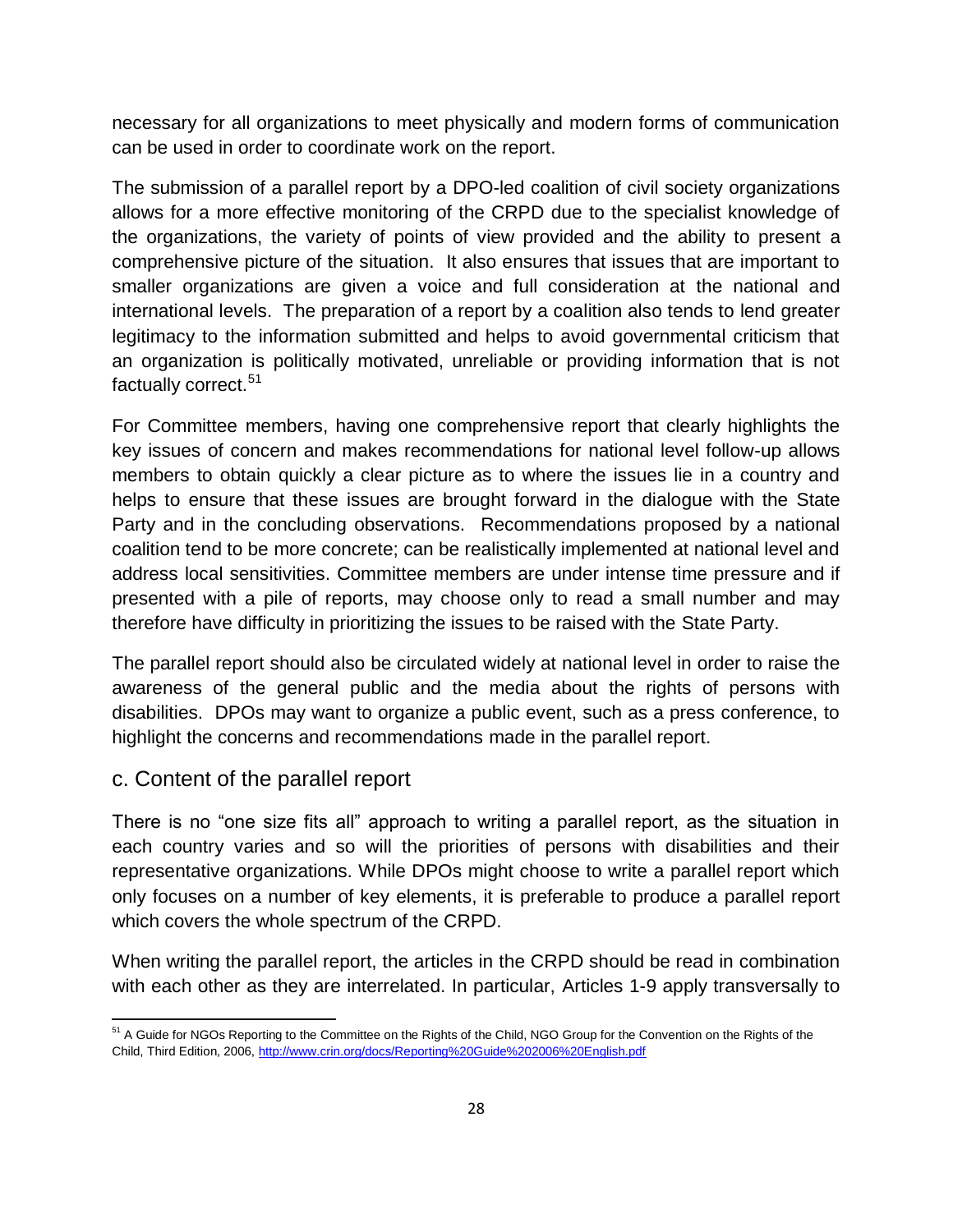all the articles that relate to specific rights (articles 10-30). The article on general principles has to be seen as a reference in the interpretation of all articles. Other examples of the interrelated nature of the articles of the CRPD are Article 9: Accessibility and Article 12: Equal recognition before the law, as well as the articles on women with disabilities and children with disabilities.

Most of the meaning of the CRPD is undisputed, but there are a number of areas which are subject to diverse interpretation, as seen in some reservations or interpretative declarations made by States upon ratification.<sup>52</sup> As with other human rights treaties, it is expected that the CRPD Committee will produce general comments which will give further guidance on how to interpret certain provisions of the CRPD. This guidance document is based on IDA's interpretation of the CRPD, an interpretation which stems from the active participation of IDA and its member organizations in the drafting of the CRPD.

A key document when preparing a parallel report is the Reporting Guidelines which have been adopted by the CRPD Committee.<sup>53</sup> States are supposed to follow these guidelines when preparing their reports to the CRPD Committee. Often, States will answer only some of the issues included in the Reporting Guidelines, mainly focusing on what the State has done and ignoring what has not been done. The Reporting Guidelines are therefore a useful checklist for parallel reports as a means of identifying for the CRPD Committee the main shortcomings in the implementation of the CRPD.

The Reporting Guidelines for initial reports require States to provide information on measures taken to achieve the objectives of the Convention. This will most likely lead to an enumeration of measures taken before and after the adoption of the Convention, but will not necessarily show the gaps between the current situation and the objectives of the Convention. The approach followed by this guidance document is to raise questions/issues that will allow the identification of these gaps and therefore provide a complementary view to the Committee on the outstanding challenges.

While the Reporting Guidelines adopted by the CRPD Committee are very detailed, the questions and issues addressed in this guidance document seek to be the most relevant ones, in order to help drafters of the parallel report in the difficult job of choosing on what to focus. In any case, the issues mentioned in this guidance document should be seen as a non exhaustive list of issues, to be complemented, where relevant, with other issues identified in the reporting guidelines or resulting from the implementation of the CRPD.

 $\overline{a}$  $52$  The list of reservations and declarations can be found at

[http://treaties.un.org/Pages/ViewDetails.aspx?src=TREATY&mtdsg\\_no=IV-15&chapter=4&lang=en](http://treaties.un.org/Pages/ViewDetails.aspx?src=TREATY&mtdsg_no=IV-15&chapter=4&lang=en)

<sup>53</sup> See Guidelines on treaty-specific document to be submitted by State Parties under article 35, paragraph 1, or the Convention on the Rights of Persons with Disabilities, CRPD/C/2/3,<http://www2.ohchr.org/SPdocs/CRPD/CRPD-C-2-3.doc>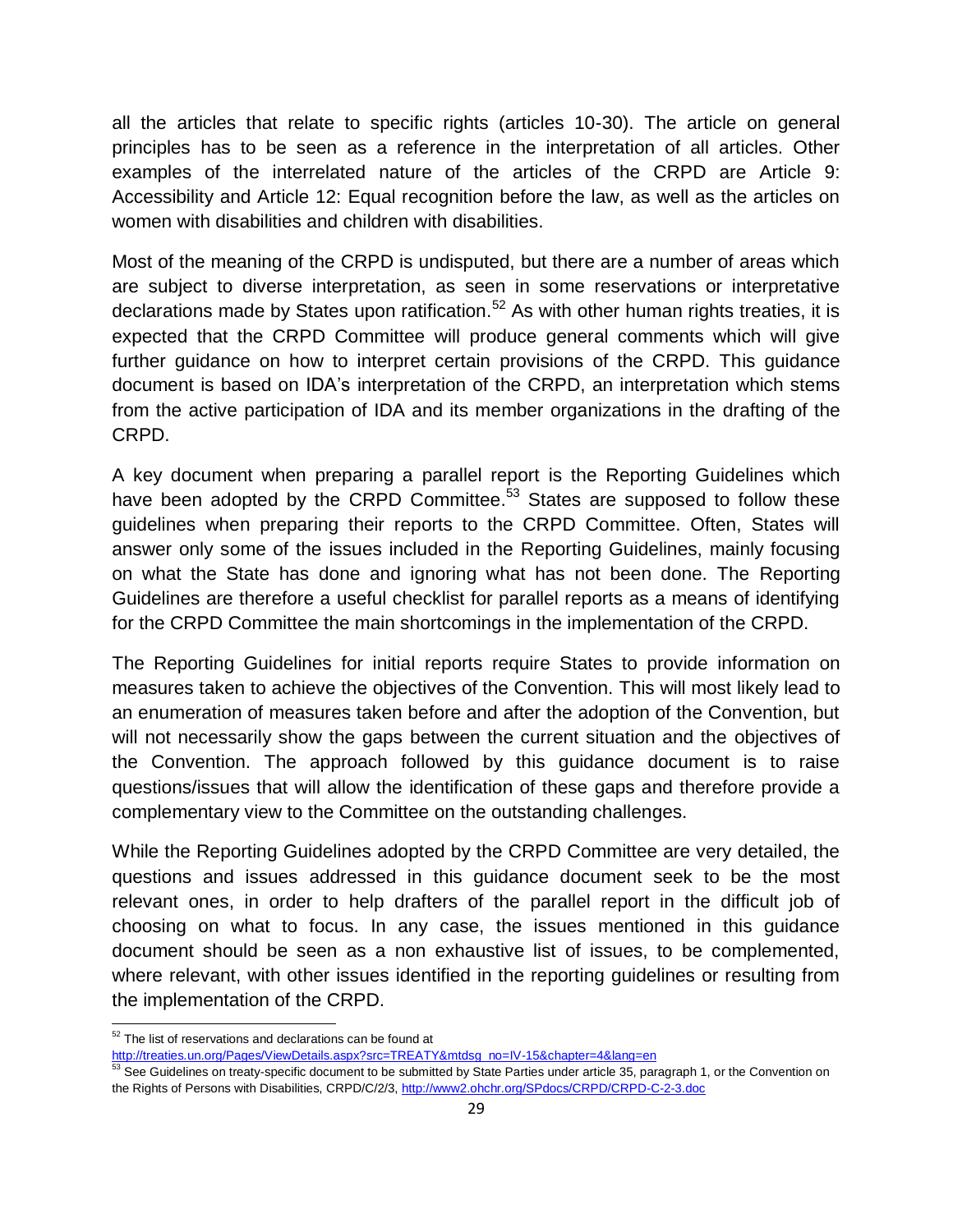Finally, this section will also suggest, where appropriate, other UN human rights mechanisms (in particular, other human rights treaty bodies and Special Procedures) whose mandate covers the specific issues addressed in this section. The rights of persons with disabilities should be considered not only by the CRPD Committee, but also by all other UN human rights mechanisms. This is especially important for national DPOs from States that have not yet ratified the CRPD, but have ratified other human rights treaties.

#### **General provisions: Articles 1-5, 8 and 9**

Articles 1-9 are general articles to be taken into account throughout the Convention. These articles are closely linked to each other and are meant to be considered when examining the specific articles (10-30). They are therefore addressed jointly in this section. Articles 6 and 7 will be covered separately however, in accordance with the Reporting Guidelines developed by the Committee.

#### Non-discrimination legislation

Effective implementation of the CRPD requires the adoption of comprehensive antidiscrimination legislation encompassing all areas covered by the CRPD. State Parties can do this through a comprehensive disability-specific anti-discrimination legislation, as part of a comprehensive general (not disability-specific) anti-discrimination legislation or through anti-discrimination provisions in the relevant sectoral legislation (such as employment or education) or through a combination of these.

The following elements need to be addressed:

The CRPD outlaws all forms of discrimination, which is meant to include direct, indirect, systemic or any other forms of discrimination. Moreover, the denial of reasonable accommodation, unless it imposes a disproportionate burden, is also a form of discrimination. Protection from this form of discrimination needs to be specifically mentioned in the legislation. A broad definition of the concept of reasonable accommodation and an explanation as to how the disproportionate burden clause will be applied also needs to be included in the legislation.

Protection against discrimination on the basis of disability should not only cover persons legally certified as having a disability, but should cover all situations in which persons (with or without disability) can be discriminated based on disability. The focus therefore is not on the functional approach (degree of disability), but on the interaction between the disability and social constructs. This would cover, among others, persons who are perceived as having a disability, who have had a disability in the past, and/or who are associated with a person with a disability.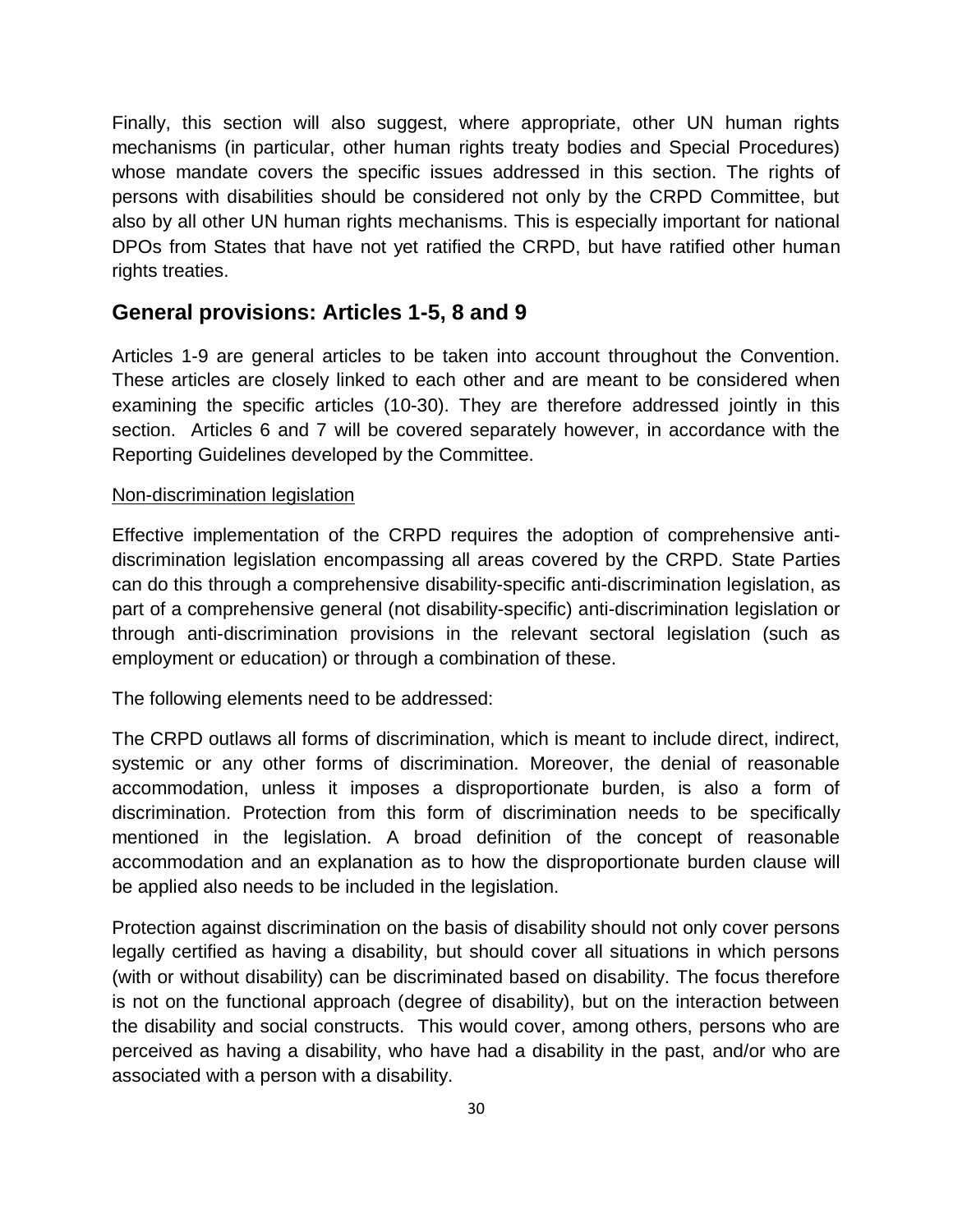Protection from discrimination is not only related to discrimination by the State or public bodies, but there is also the obligation for States to adopt legislation that protects from discrimination based on disability by individuals, enterprises and other private organizations.

Enforcement of this legislation needs to be effective, which requires sanctions and the existence of effective remedies that can be used by persons with disabilities and representative DPOs.

Article 5 (4) allows State Parties to enact or maintain measures that accelerate the achievement of de facto equality of persons with disabilities (positive action). These measures must be fully consistent with the rights and principles enshrined in the CRPD. So, for instance, a measure that would reserve specific jobs for persons with disabilities seems not be consistent with the CRPD, as this would not allow for their professional development.

Questions to address:

- Are persons with disabilities protected from discrimination in all areas of life?
- Does protection from discrimination cover the denial of reasonable accommodation?
- Does protection from discrimination based on disability cover only persons with disabilities or does it also foresee other situations of disability-based discrimination?
- Does protection from discrimination cover discrimination by individuals, enterprises and other private organizations?
- Are there sanctions for those that are found to discriminate?
- Can NGOs act on behalf of persons with disabilities that claim to have been victims of disability-based discrimination?
- If the State has adopted positive action measures benefitting persons with disabilities, are these measures consistent with the CRPD?

#### Systematic review of the existing legislation

A systematic review of all legislation to identify areas that are inconsistent with the CRPD should be done, as mandated by Article 4. This revision should not only cover disability-specific legislation, but all relevant mainstream legislation in order to avoid having legislation that is contradictory and inconsistent. This revision can be done in a comprehensive way (covering all articles) or article by article or by areas.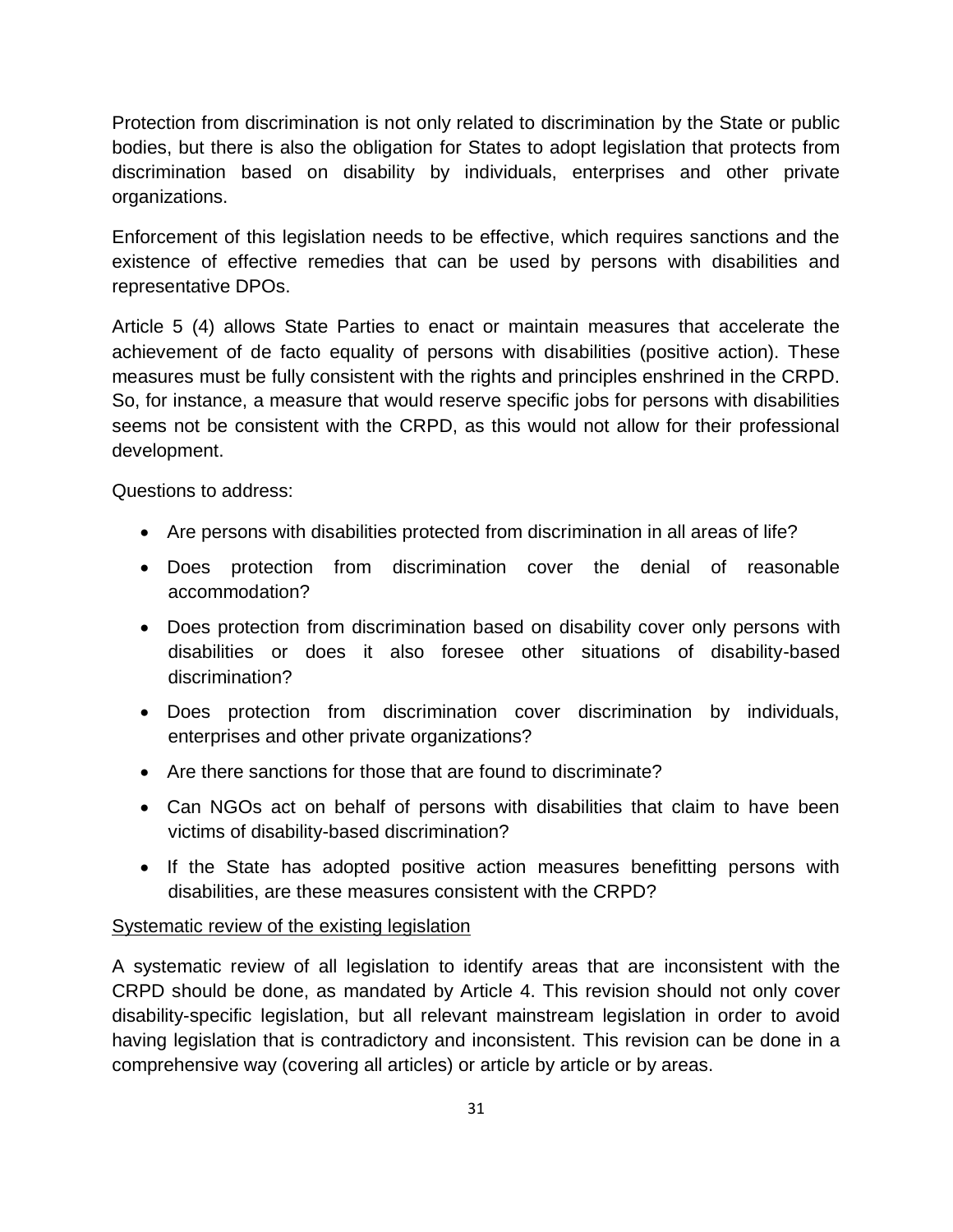Questions to address:

- Has the State undertaken a systematic review of existing disability-specific and mainstream legislation to identify inconsistencies with the CRPD?
- Has the State modified or is planning to modify all legislation that is inconsistent with the CRPD? Would these modifications result in full compliance with CRPD obligations, partial compliance, or do they represent a regression?
- If modifications result in only partial compliance, is there a credible and worthwhile plan to achieve full compliance?
- Has this process been done with the active involvement of representative DPOs?

#### Definition of disability

The CRPD does not as such provide a definition of disability or person with a disability. However, Article 1 of the CRPD makes it clear that, at a minimum, persons with a physical, sensory, intellectual or mental disability are to be covered by the CRPD. The reference to "mental" includes persons with psychosocial disabilities, but would also include persons with autism, dementia and other groups. The reference to "long-term" in Article 1 was the result of a compromise in order for some States to accept the inclusion of a list. States are, however, free to use less restrictive definitions. The focus is on the interaction between the person and attitudinal and environmental barriers. This means that lists of medical conditions seeking to define the groups to be protected from discrimination are to be avoided.

Questions to address:

- Are all persons with a physical, sensory, intellectual or mental/psychosocial disability covered by the relevant legislation protecting the rights of persons with disabilities?
- Is the State using a "long-term" criterion when defining who is considered to be protected by the legislation and, if so, is the application of this criterion resulting in the exclusion of certain groups of persons with disabilities?
- Does the State's definition of disability/persons with disabilities reflect the social model of disability, by referring to the interaction between the impairment and the environment, or is it based on medical conditions and degree of disability, which would relate to the medical model of disability?
- Does the State's definition of disability/persons with disabilities contribute to the exclusion or segregation of people with disabilities or is otherwise inconsistent with the CRPD?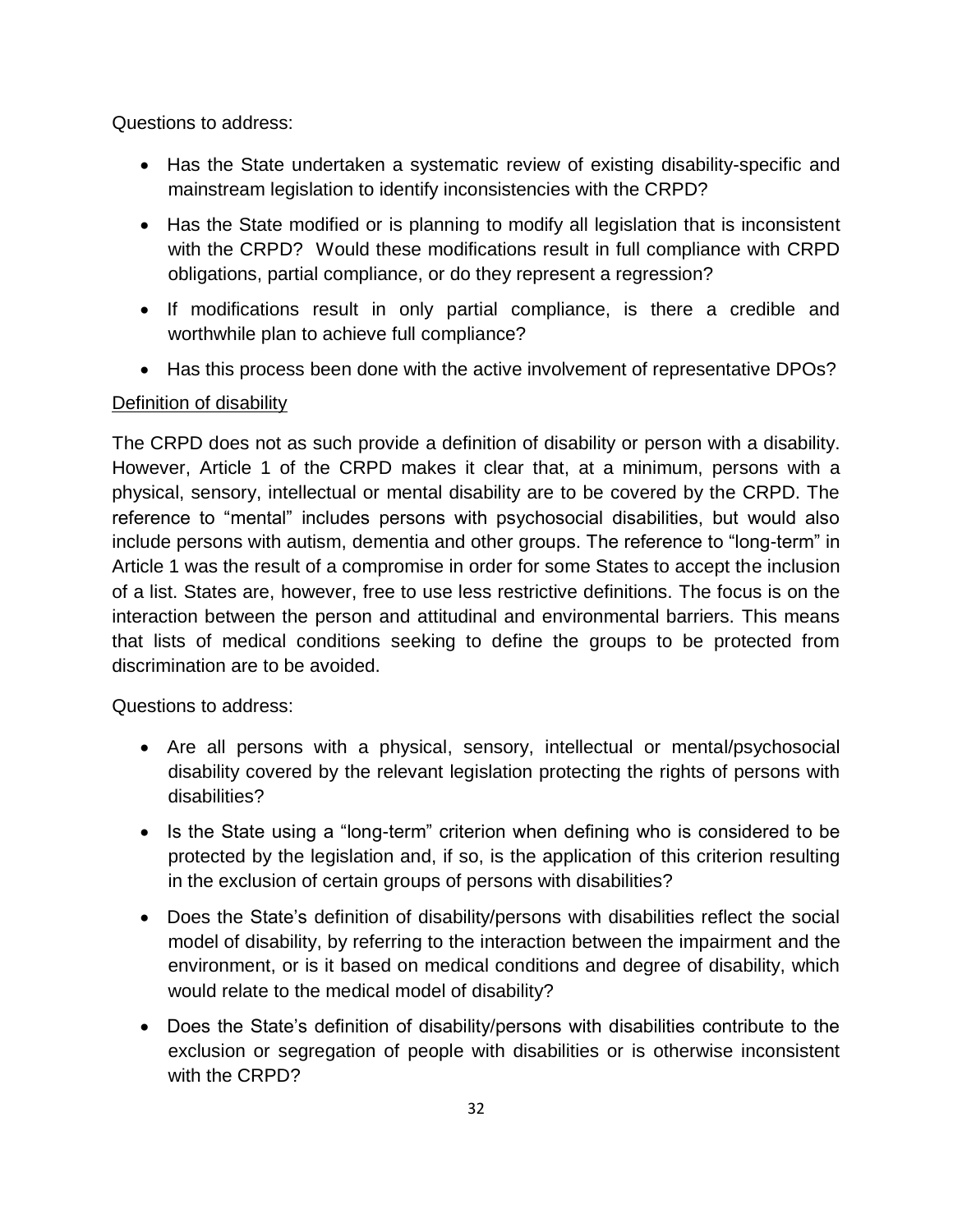#### CRPD Principles

CRPD Article 3 sets out principles to govern the interpretation of the treaty, including respect for individual autonomy, non-discrimination, inclusion and participation, respect for diversity, accessibility and equality between men and women.

Question to address:

 Does the State make use of the principles in Article 3 in its application of the CRPD? Are there any instances in which its implementation violates the Article 3 principles?

#### Progressive implementation of rights

According to accepted human rights doctrine, civil and political rights are immediately applicable, while economic, social and cultural rights are subject to progressive implementation. This distinction is based on the understanding that economic, social and cultural rights require more resources to be implemented.

However, economic, social and cultural rights are not wholly subject to progressive implementation. As Article 4 (2) clearly states, they may contain elements of both types of rights, and therefore some elements may be immediately applicable. For example, protection from discrimination based on disability in the access of these rights is immediately applicable and this would include the denial of reasonable accommodation as a form of discrimination.

Implementation of civil and political rights is immediate and is not subject to progressive realization.

Questions to address:

- Has there been any indication from the State that it will implement certain articles progressively? If so, does this limit the protection from discrimination based on disability?
- Is any information provided on timeframes for the progressive achievement of these rights, as well as intermediate indicators that will allow monitoring of progress? Are there timeframes and intermediate indicators recognized by law?
- Is any information on the budget allocated for the progressive implementation of these rights?

#### Higher level of protection

Article 4 (4) allows State Parties to provide a higher level of protection of the rights of persons with disabilities than the level foreseen in the CRPD. However, this could lead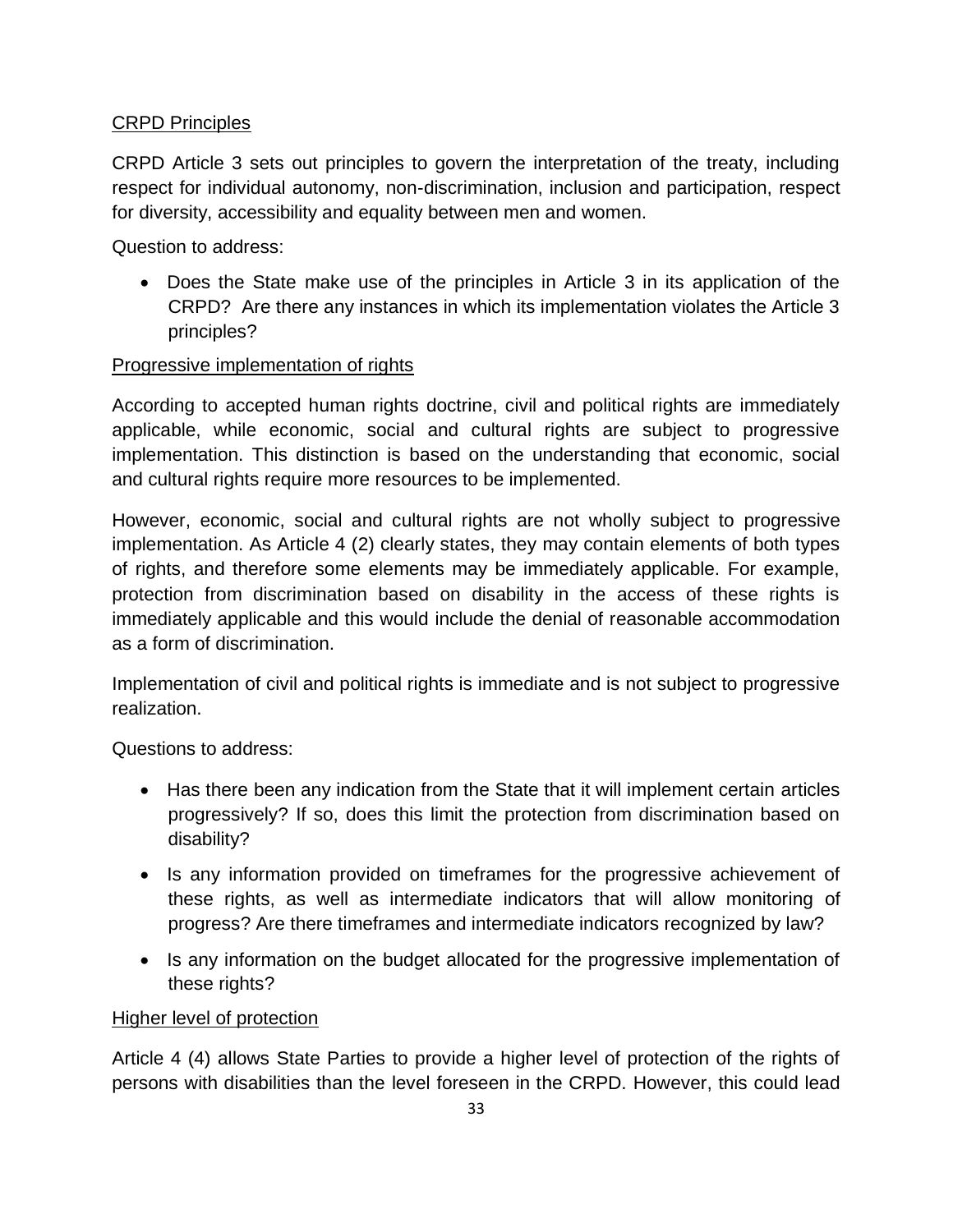to the adoption or maintenance of provisions which in fact are inconsistent with the Convention. It is therefore the role of national DPOs to judge if those provisions are in fact more conducive to the realization of the rights of persons with disabilities.

Question to address:

 Does the State claim that some of the national provisions are more beneficial to persons with disabilities than the provisions foreseen in the CRPD? If so, do you consider this judgment to be correct or is it based on a wrong understanding of the CRPD or of the national provision?

#### Mainstreaming of the rights of persons with disabilities

Article 4 (1) c requires States to take into account the rights of persons with disabilities in all policies and programs.

Questions to address:

- Is there an obligation to consult with persons with disabilities through their representative organizations on all future legislation that may potentially affect persons with disabilities to ensure its consistency with the CRPD?
- If the State has a general human rights plan or strategy, are persons with disabilities considered in this strategy or plan?

#### Involvement of representative organizations of persons with disabilities

The active involvement of representative organizations of persons with disabilities in the steps taken to implement the CRPD at national level is a clear obligation foreseen in the CRPD. This involvement can take many forms, depending also on the specific initiatives undertaken by the State, but in all circumstances, the involvement has to be meaningful.

"Representative organizations of persons with disabilities" means all organizations that function in a representative manner as chosen by their constituency, and does not imply selection by government authorities of certain organizations rather than others to "represent" the disability community or any particular sector.

Questions to address:

- Has the State adequately and meaningfully involved representative organizations of persons with disabilities in all stages of the CRPD implementation process?
- Have the views of representative organizations of persons with disabilities been taken into account in the steps taken to implement the Convention?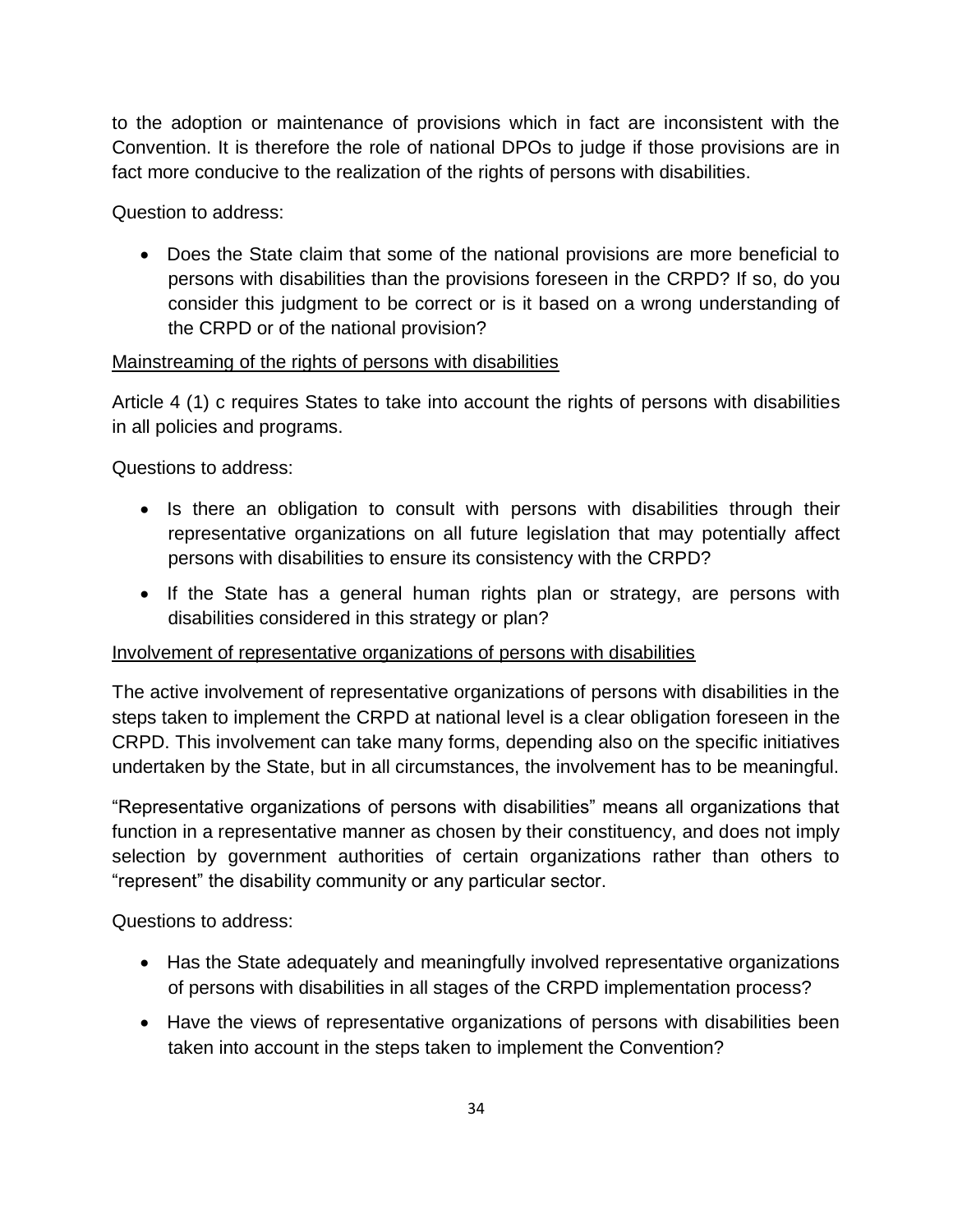- Have States involved organizations representing the different disability constituencies, including those that might not have a representative national organization?
- Have representative organizations of persons with disabilities been consulted in the drafting process of the State report?

#### Awareness-raising

Ensuring that all relevant stakeholders, including persons with disabilities, have adequate information on the rights resulting from the CRPD is a key prerequisite for the adequate implementation of the Convention.

Questions to address:

- Has the State undertaken information campaigns targeting persons with disabilities and informing them about their rights under the CRPD?
- Has the State provided support to representative DPOs to undertake awareness raising campaigns amongst their members and the general public?
- Has the State undertaken general information campaigns about the CRPD?
- Has the State undertaken awareness raising actions addressing specific groups in society such as the media, employers, health and education professionals?
- Have these campaigns, if any, been designed with the active involvement of representative organizations of persons with disabilities?
- Has the CRPD been translated into the relevant local languages?
- Are there accessible versions available of the Convention, including in sign language(s), Braille and plain language?

#### **Accessibility**

Ensuring full accessibility is undoubtedly a big challenge for all States, independent of their level of economic development. It is a key issue for all persons with disabilities and needs to be approached in a comprehensive way in order to overcome all barriers to participation faced by persons with disabilities

Legislation must ensure that all new infrastructure (buildings, transportation, information and communication) and services open to the public or provided to the public meet relevant accessibility standard. The elimination of existing barriers will require time and resources, but it is important that this is done with concrete deadlines and budget allocation, ideally in the form of a national accessibility plan that is incorporated into law.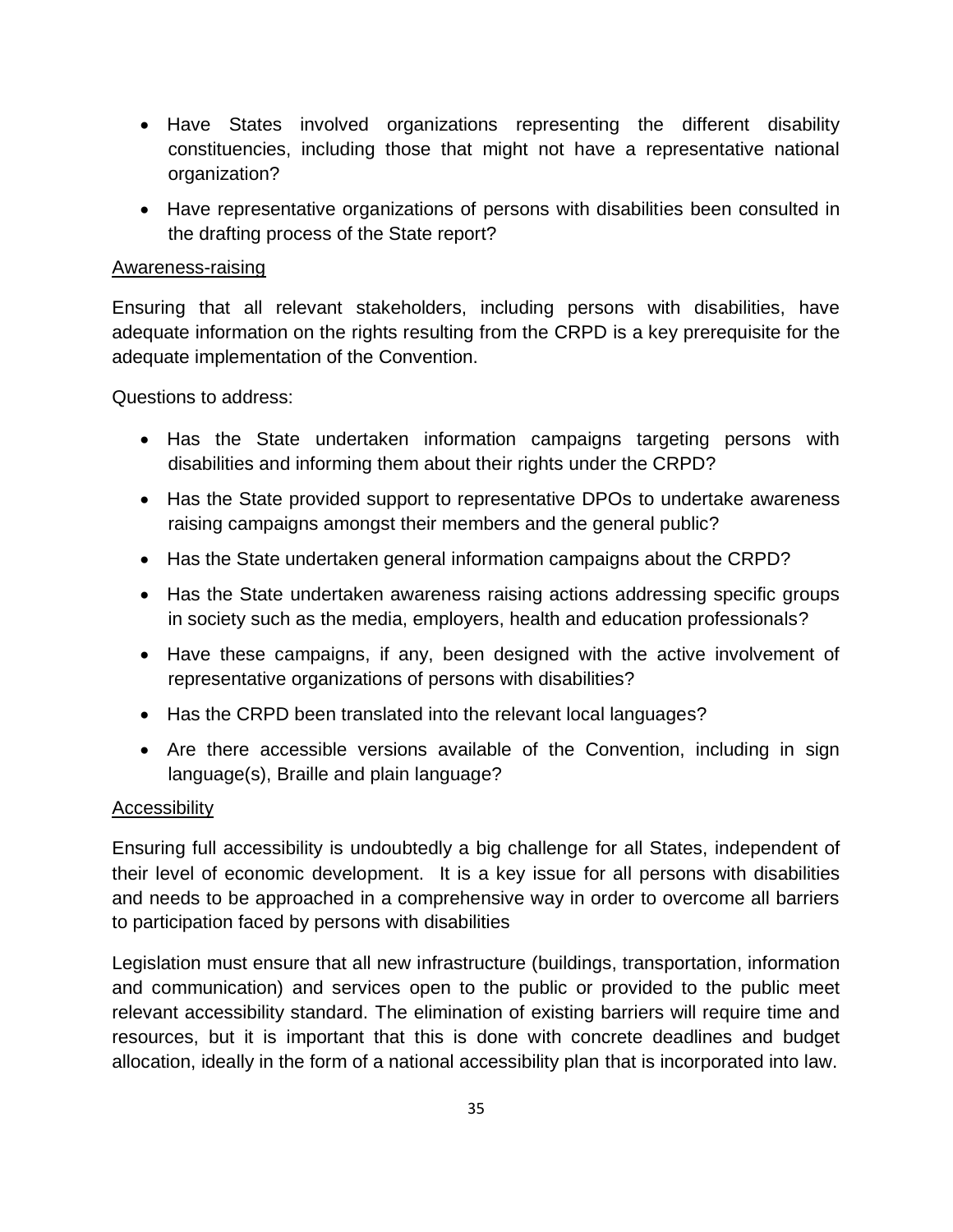Questions to address:

- Is there legislation in place that ensures that all new infrastructure and services meet the relevant accessibility standards?
- Is there a national accessibility plan to eliminate all existing barriers within a reasonable timeframe?
- If so, does this plan have adequate budget allocation and intermediate benchmarks to allow for the monitoring of progress, and is the plan anchored in law?
- Has the State adopted relevant accessibility standards (buildings, transport, website, communication, including professional sign language interpretation services, technical devices and other communication support equipment, as well as augmentative and alternative modes, means and formats of communication)?
- Has the State promoted and developed sign language interpreter training and does it facilitate access by deaf persons to interpreter services?
- Has the State promoted the training and availability of experts in technical devices and other communication support equipment, as well as augmentative and alternative modes, means and formats of communication such as subtitling?
- Has the State referenced the standards in law, so it is mandatory to build by these standards?
- Is the State using public procurement legislation (purchase of services or products by public authorities through public tenders) to promote compliance with accessibility standards by making the standards a mandatory requirement?

#### **Specific provisions: Articles 10-30**

For each article in this section, the following questions and issues should be addressed, when relevant:

- Have changes been made as a result of ratification of the CRPD? If yes, were national DPOs consulted on these changes?
- Is the legislation compliant with the CRPD? If yes, is it being applied in practice? Can it be enforced?
- Are the policies in line with the CRPD? If yes, are they applied in practice?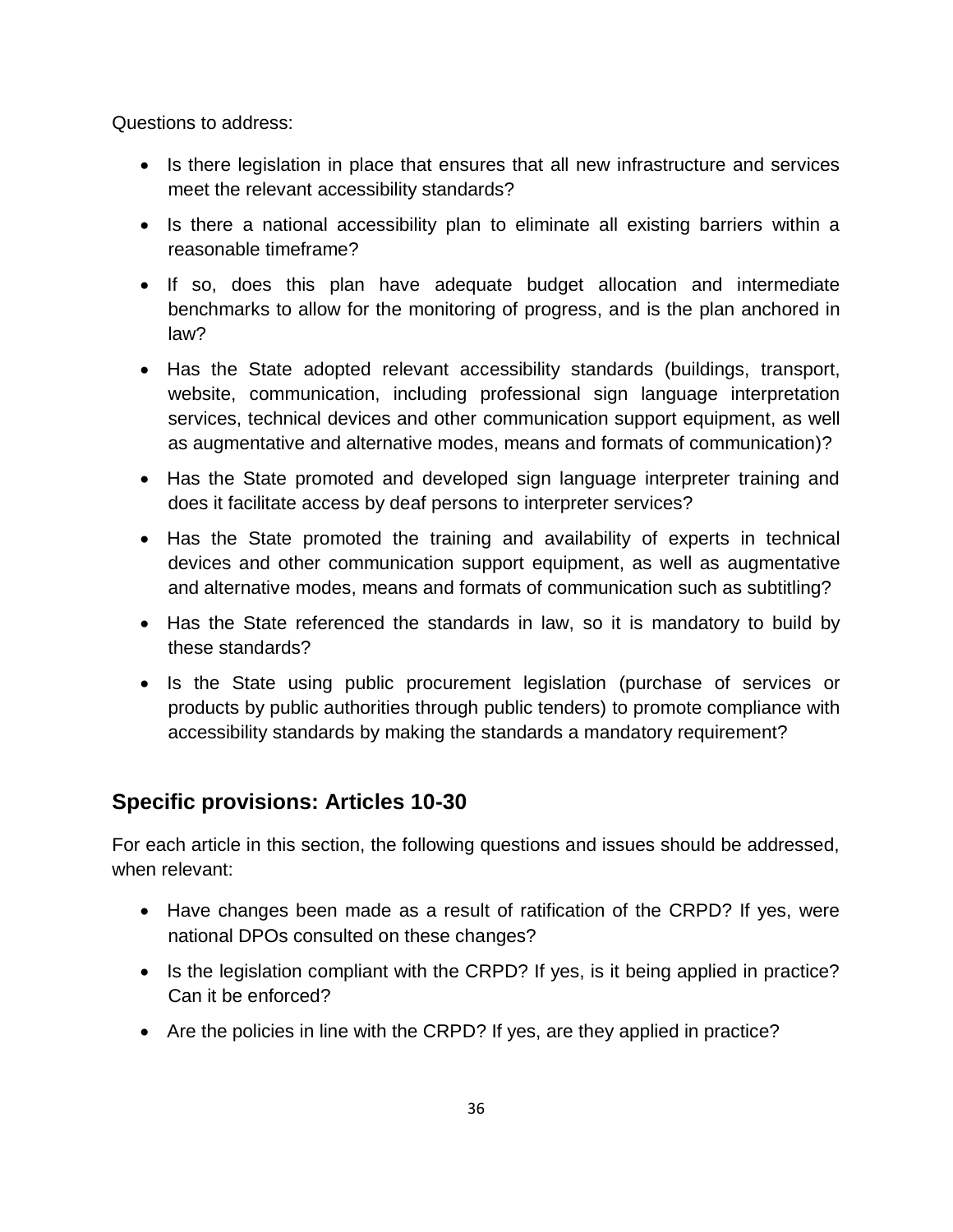Special attention should be paid to the situation of women with disabilities, children with disabilities, older persons with disabilities, indigenous persons with disabilities, minorities with disabilities and other groups of persons with disabilities.

Whenever possible, relevant statistics or indicators should be presented to support statements.

## Article 10 – Right to life

There are situations when the perceived lower quality of life of persons with disabilities or feelings of mercy and pity have resulted in medical professionals and family members applying practices which have led to the death of persons with disabilities, including newly born children.

Questions to address:

- Is the State protecting persons with disabilities from medical and other practices that might lead to the death of persons with disabilities?
- Is the State protecting persons with disabilities from discriminatory application of euthanasia and assisted suicide where these are allowed?
- Has the State undertaken measures to combat the stereotypes on the quality of life of persons with disabilities?

## Article 11 – Situations of risk and humanitarian emergencies

Persons with disabilities are often overlooked in situations of humanitarian emergencies, both man-made (such as armed conflict) as well as natural catastrophes.

- If your State is currently facing a situation resulting from a humanitarian emergency, are the rights of persons with disabilities who are faced with this situation (refugees, internally displaced persons) adequately protected both in refugee camps as well as in urban settlements?
- If your State is providing humanitarian emergency support to other States, is it done in a way that benefits persons with disabilities on an equal basis with others, including by ensuring accessibility and reasonable accommodation to all services and facilities?
- Do emergency protocols foresee measures to ensure that persons with disabilities will not be discriminated or excluded in case of a humanitarian emergency?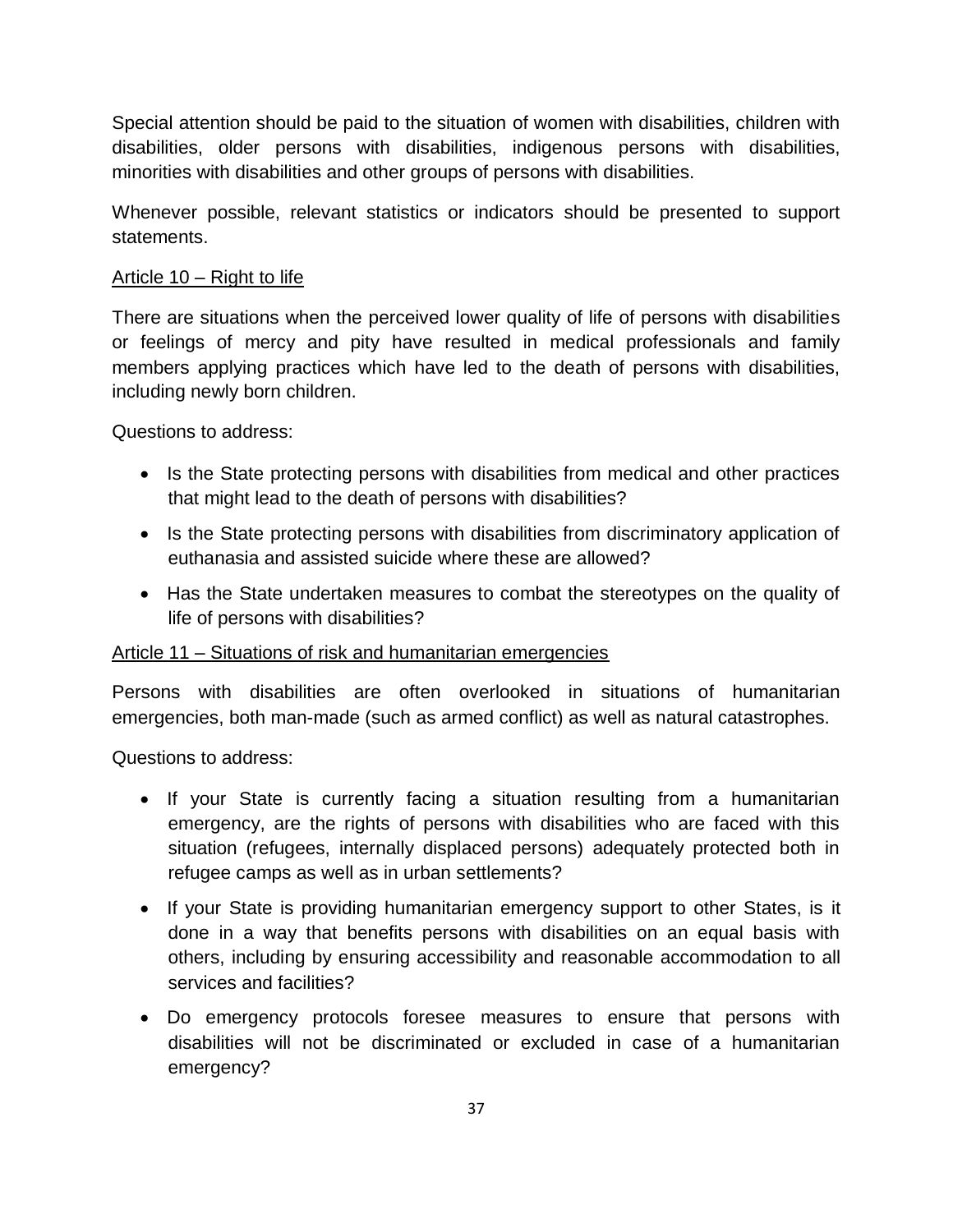→ Other possible UN avenue: The Representative of the UN Secretary-General on Internally Displaced Persons has addressed the situation of persons with disabilities in his work.

## Article 12 – Equal recognition before the law

Undoubtedly one of the key provisions of the CRPD, Article 12 requires a change from the substituted decision making model (guardianship and incapacity) to a supported decision-making model (full legal capacity plus support to exercise it). Full implementation of this article will require legislative changes in all States, including to the Civil Code or similar legislation.

States will need to abolish incapacity and guardianship laws and any other laws that remove a person's right to make decisions for herself or himself, such as laws that allow compulsory mental health treatment to be imposed on someone who "lacks capacity" to make decisions, or the appointment of an administrator to manage financial affairs over a person's objection.

A range of supported decision-making options needs to be designed and applied which are tailored to the individual situations of persons who require support for decision making. Especially challenging will be to find supported decision-making options for people with very severe intellectual disability, when there is almost no communication between the person and her or his environment. These situations need to be addressed with full respect of the provisions of the CRPD.

Protection from abuse in the application of the supported decision-making model will need to be established to ensure respect for the person's will and preferences and the role of the judiciary will need to be substantially revised, as a court can no longer order a person to receive support against his or her will.

- Does current legislation foresee the possibility to restrict the legal capacity of persons with disabilities, such as the right to make personal decisions, because of their disability or because of functional diversity in decision-making abilities, sometimes referred to as "functional capacity," "mental capacity" or "contractual capacity"? If so, what steps, if any, has the State undertaken to change this legislation and align it with the provisions of the CRPD?
- Does guardianship exist in any form? Do other forms of substitute decisionmaking or involuntary protective measures exist?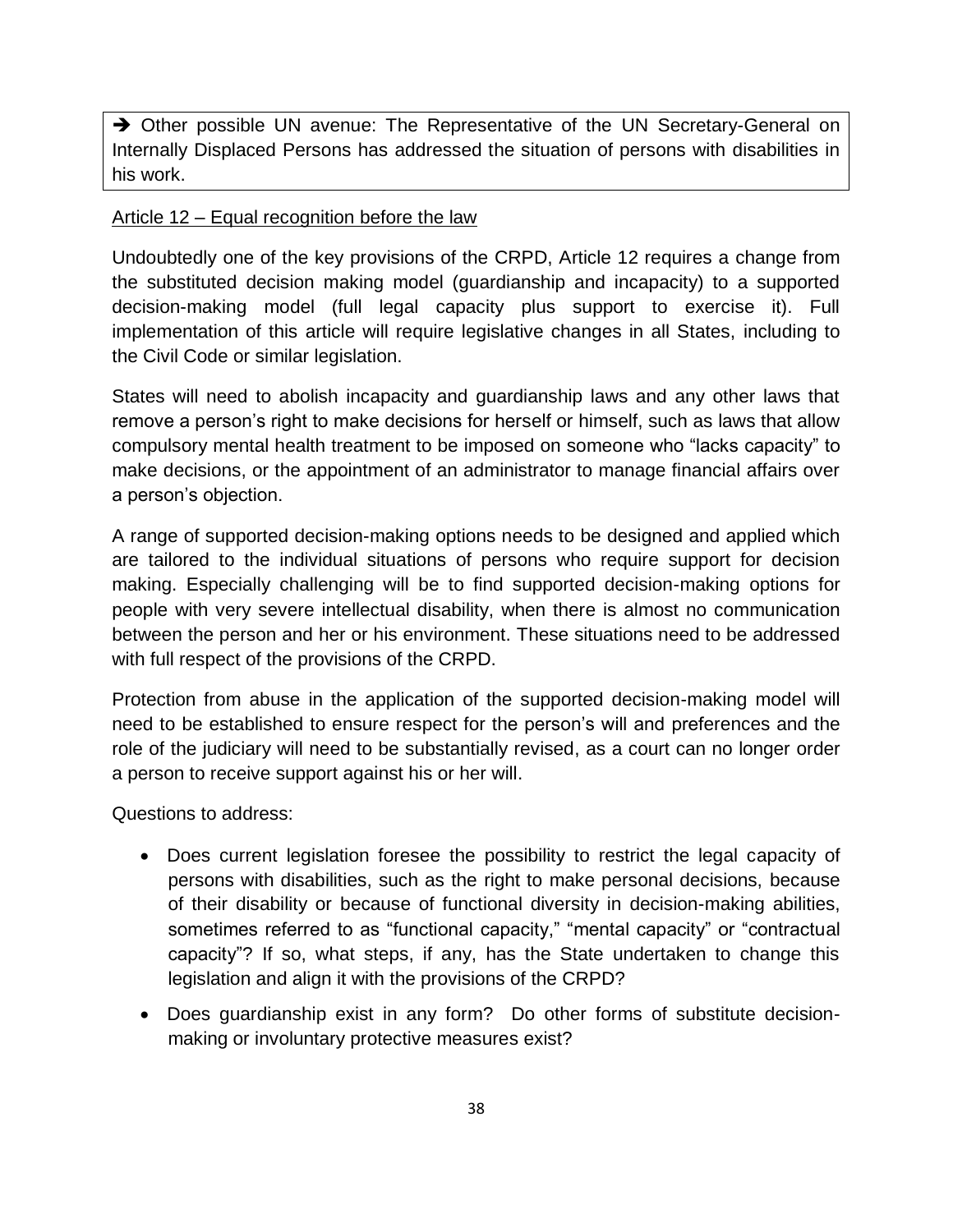- What if any steps are being taken to abolish these measures and ensure the recognition of the legal capacity of persons with disabilities as equal to that of others, and to provide for support to exercise that capacity, subject to the will and preferences of the person?
- What safeguards or steps are taken to prevent persons with disabilities from being abused by supporters who pretend to support a person with disabilities to form and make a personal decision, but in fact report a wrong or a manipulated decision?
- Are persons with disabilities faced with restrictions to sign a contract, obtain a mortgage or other financial and legal transactions?
- Does legal capacity include the capacity to accept or to refuse medical treatment or scientific experimentation?
- Which legal measures are taken or intended to be taken to guarantee that a person who seems to accept medical treatment has really given free and informed consent?
- Are there laws that allow institutionalization or compulsory treatment based on a finding that the person is unable to consent?
- Are organizations of persons with disabilities, in particular those of persons with psychosocial disabilities and those representing persons with intellectual disabilities, involved in the revision of legislation?

## Article 13 – Access to justice

Effective access to justice is a challenge for many persons, but especially for persons with disabilities. Different types of barriers (legal, physical, communication) and the lack of flexibility by the judiciary to provide the relevant reasonable accommodations, when so required, often lead to the exclusion of persons with disabilities from effective access to the justice system.

Achieving access to justice requires abolishing rules that limit or establish as void the capacity of persons with disabilities to testify or otherwise partake in the justice system. It also requires that the justice system provide procedural and age-appropriate accommodations that will enable persons with disabilities full and equal participation, whether as complainants, defendants or witnesses.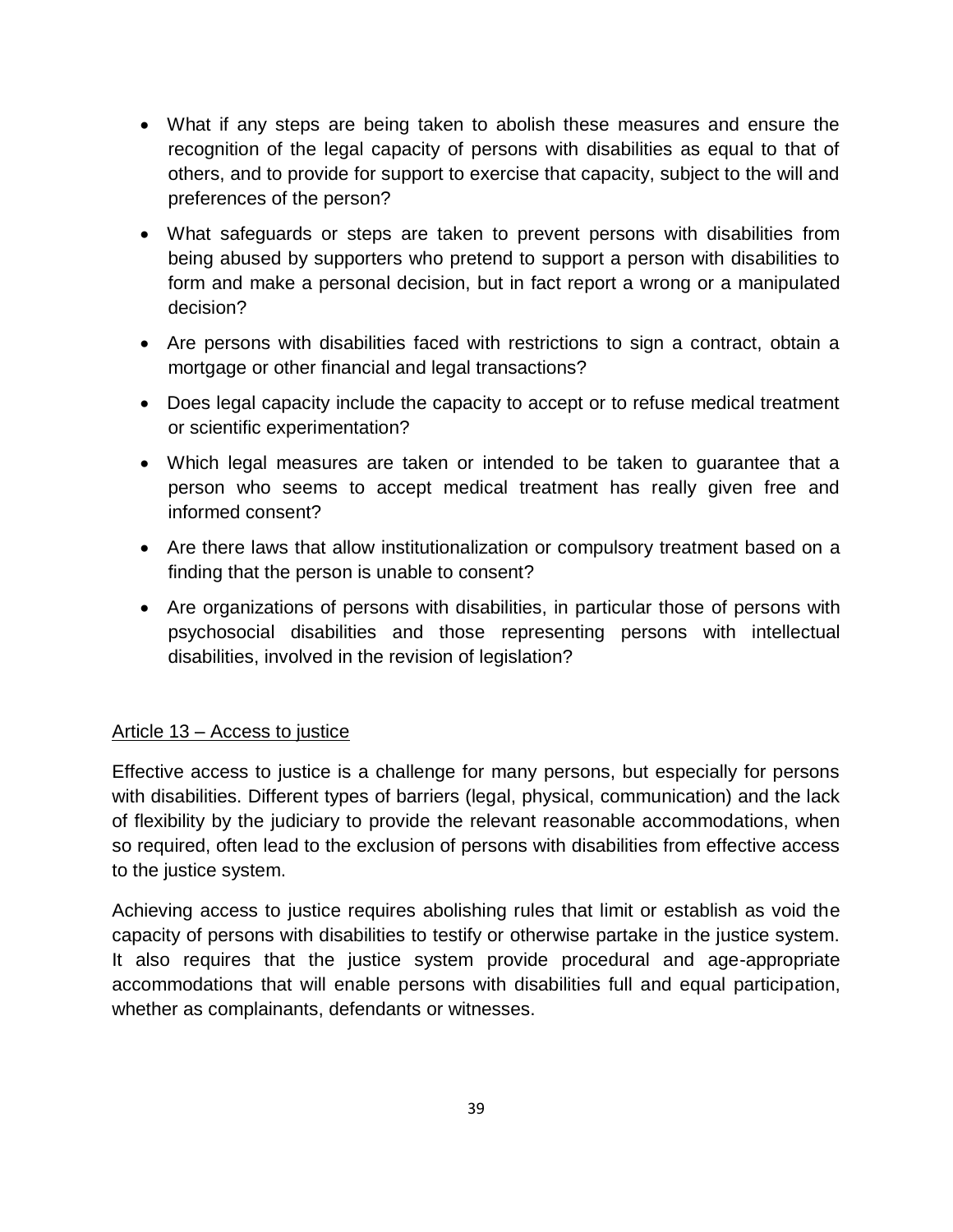Questions to address:

- Are there legal barriers that prevent persons with disabilities from being a judge, member of a jury, or witness or that categorize the testimony of persons with disabilities as null or limited?
- Can a deaf person who is part in a case have access to sign language interpretation as well as linguistic support, if required?
- Can a person with a hearing disability benefit from a hearing loop and other technical equipment required for communication?
- Is a person with an intellectual disability entitled to ask for court orders, judgments or other documents in plain language or at least for an easy to understand explanation of the decisions taken by the court?
- Are there provisions in place which foresee procedural accommodations to allow for the meaningful investigation and testimony by a person with intellectual disability?
- Are alternative and augmentative communication and assistance in formulating questions in a way that is understood by the person and in ensuring the person is understood used in court?
- Are accommodations foreseen for people with psychosocial disabilities that so require?
- Are court rooms accessible to persons with physical disabilities?
- Can a person with visual impairment have access to information in alternative formats?
- $\bullet$  Does the above apply  $-$ 
	- $\circ$  to all legal proceedings, including criminal, civil, and administrative
	- o to persons with disabilities as complainants, defendants, witnesses, or third parties
	- $\circ$  to all stages of the proceedings, including investigative proceedings by the police?

## Article 14 – Liberty and security of the person

This article has two objectives. The first is to outlaw any deprivation of liberty based on disability. This requires the abolition of mental health laws, that exist for the primary if not exclusive purpose of authorizing and regulating detention and compulsory treatment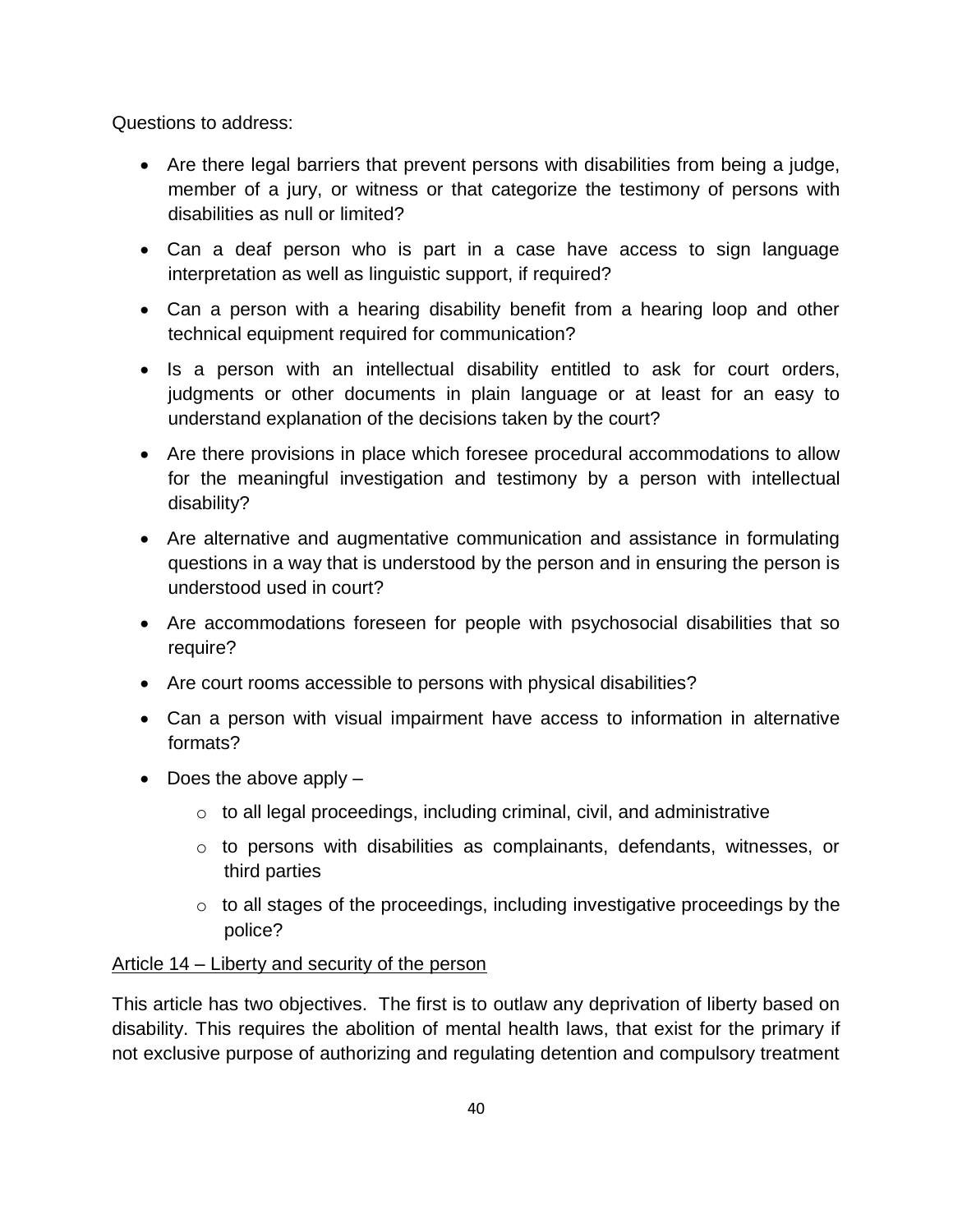based on grounds such as preventive detention or the need for care and treatment linked to an apparent or diagnosed mental illness.

The second objective is to ensure that persons with disabilities who have been deprived of liberty (because they have been convicted of a crime or for other reasons that do not discriminate based on disability) have equal rights as others who are deprived of liberty, and receive relevant reasonable accommodations in order to benefit on an equal basis with others from relevant procedural guarantees as well as other measures.

Questions to address:

- Does current legislation foresee the deprivation of liberty based on disability, including psychosocial disability, either alone or in combination with other grounds, such as need for care and treatment or the likelihood of harm to self or others? If so, are steps being made to repeal or nullify this legislation?
- Do persons with disabilities who are deprived of their liberty for nondiscriminatory reasons have the same rights as others deprived of their liberty?
- Do they have access to the relevant reasonable accommodations that they require to enjoy their rights on an equal basis with other persons deprived of their liberty?

→ Other possible UN avenues: The Human Rights Committee, charged with the monitoring the Covenant on Civil and Political Rights, has addressed the issue of deprivation of liberty based on disability. Also, the Working Group on Arbitrary Detention might be approached on this issue.

## Article 15 – Freedom from torture or cruel, inhuman or degrading treatment or punishment

This article requires that persons with disabilities are adequately covered by national strategies to prevent torture. Persons with disabilities living in institutions or confined against their will are particularly vulnerable to these types of situations.

The article outlaws any medical or scientific experimentation applied to persons with disabilities without their free and informed consent. This is important, as many States allow for this type of experimentation on persons deemed unable to give their consent. The link between this article and Article 12 is therefore obvious.

There is also an overlap between Articles 15, 16 and 17. Acts of violence and abuse by private individuals or institutions may amount to torture if the government has not exercised due diligence to prevent such violence. Abuses in the medical context, such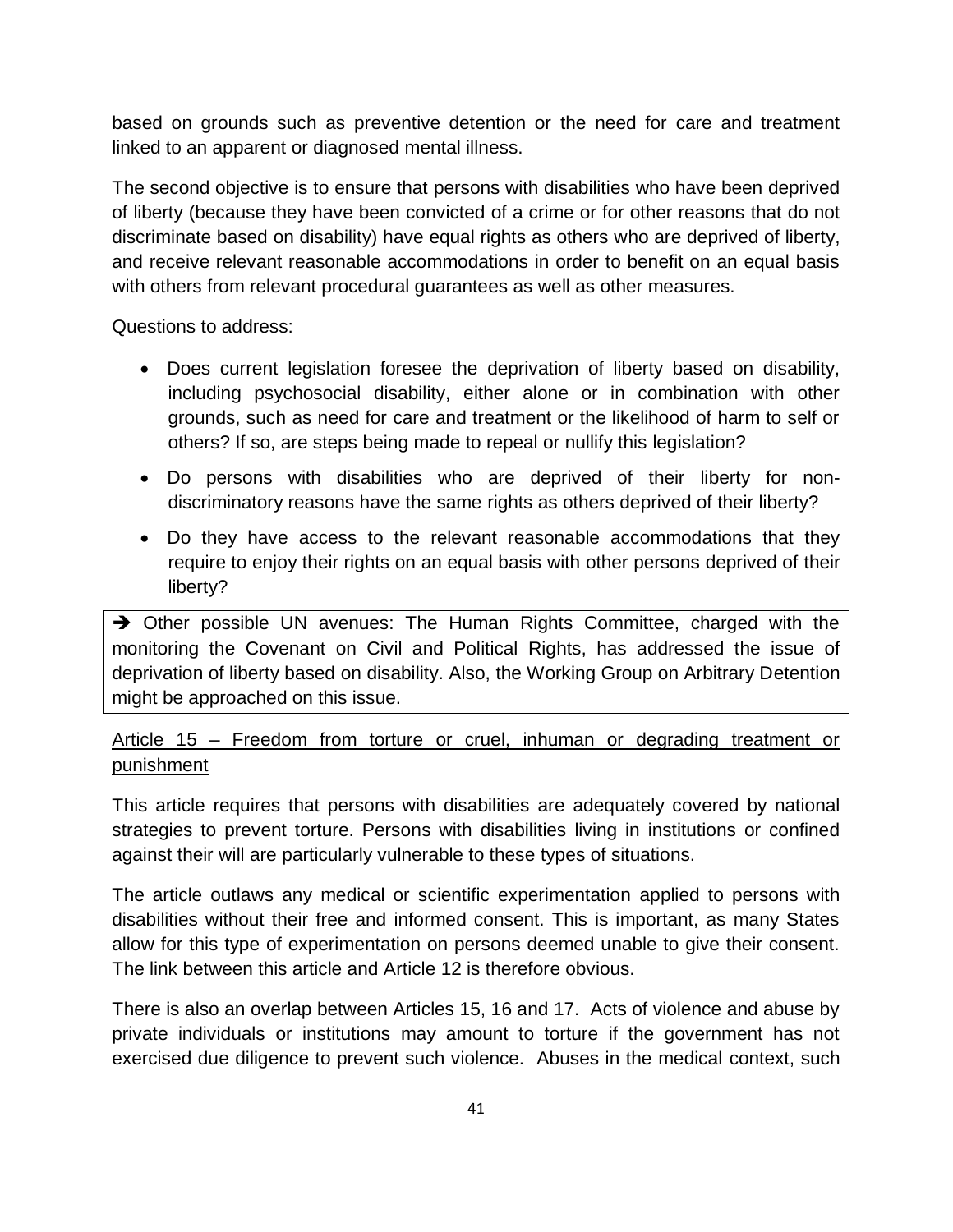as forced medical interventions related to a disability, and forced abortion or sterilization, may also amount to torture or ill-treatment.

Questions to address:

- Are persons with disabilities included in national strategies to prevent torture, including persons who live in institutions?
- Does legislation allow medical or scientific experimentation to be applied to persons with disabilities deemed unable to give their consent?
- Does legislation allow for any forced intervention related to a disability, such as compulsory mental health treatment? If so, is the State planning to change this legislation in order to align it with the CRPD?

→ Other possible UN avenues: In 2008, the Special Rapporteur on Torture referred to a number of situations faced by persons with disabilities that could amount to torture or cruel, inhuman or degrading treatment or punishment. The CAT Committee (Convention against Torture) and the Subcommittee on the Prevention of Torture (SPT) may also play an important role in the implementation of this article.

## Article 16 – Freedom from exploitation, violence and abuse

Persons with disabilities, in particular women and children, are more at risk of facing exploitation, violence and abuse. This requires that national violence prevention strategies, including domestic violence, pay special attention to persons with disabilities, and to the particular kinds of abuse and circumstances of abuse related to a disability (such as abuse by carers, neglect, hiding or abandonment, confinement in the home, and use of drugs or aversive methods to control behavior).

Persons with disabilities living or receiving services in institutions or other similar facilities are particularly at risk, as reflected by Article 16 (3) which foresees a special monitoring framework for these services.

- Are persons with disabilities included in national strategies to combat violence, including domestic violence?
- Are general measures designed to combat violence (such as awareness-raising campaigns), to identify violence (such as police investigations) or to support victims of violence (such as shelters or social support) accessible to persons with disabilities?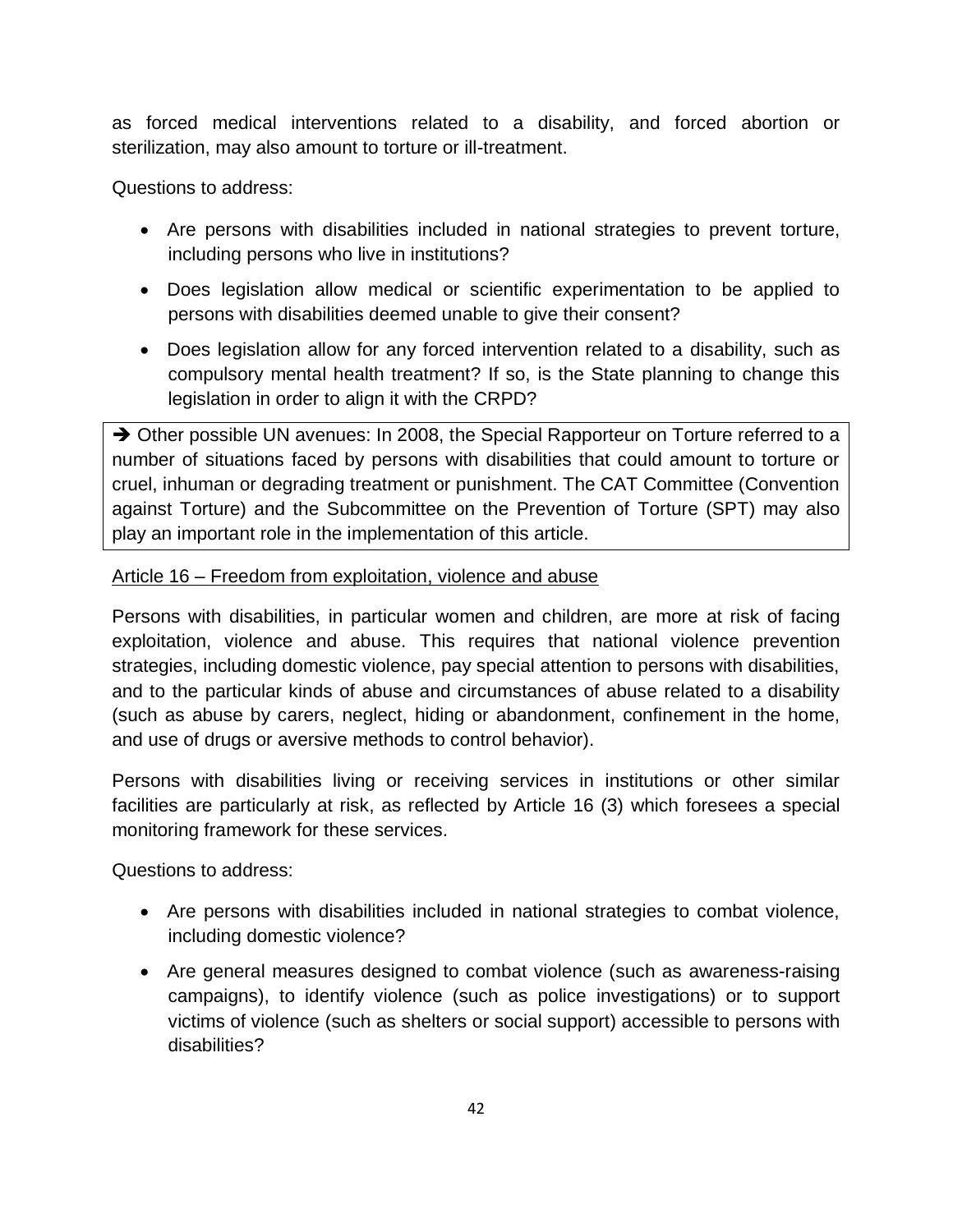• Is there a body in charge of monitoring the services and programs designed to serve persons with disabilities? How independent is it from the authority that runs the facility or program, and from the executive? Do people with disabilities, in particular those constituencies exposed to institutionalization and related abuses, play a substantial role in this body?

 $\rightarrow$  Other possible UN avenues: The UN human rights mechanisms that are relevant in this area include the Special Rapporteur to combat violence against women and the Special Representative of the Secretary General on violence against children. The Committee on the Elimination of Discrimination against Women and the Committee on the Rights of the Child may also address issues on violence against women and children with disabilities.

## Article 17 – Protecting the integrity of the person

This article, which needs to be read in conjunction with other articles, in particular articles 12 and 25, protects persons with disabilities from a violation of their physical and mental integrity, outlawing therefore any form of intervention, including medical intervention, which is done against the will of the person.

Question to address:

- Does the legislation allow for medical and other interventions done against the will of the person or without fully free and informed consent? If so, is the State planning to change the legislation and outlaw these practices?
- What measures if any are in place to protect against such interventions? How effective are they?

## Article 18 – Liberty of movement and nationality

This article seeks to outlaw any discrimination based on disability in legislation and practice affecting the freedom of movement of persons with disabilities between different States, including the right to acquire a nationality. Often, this discrimination is indirect resulting from the (perceived) health status of the person or is related to discriminatory practices by staff in charge of granting nationality or asylum. The article also pays special attention to the issue of children with disabilities being registered at birth.

Questions to address:

 Does the legislation (or its practical application) relating to the entry and stay of non-nationals in the country, including requests for asylum, discriminate on the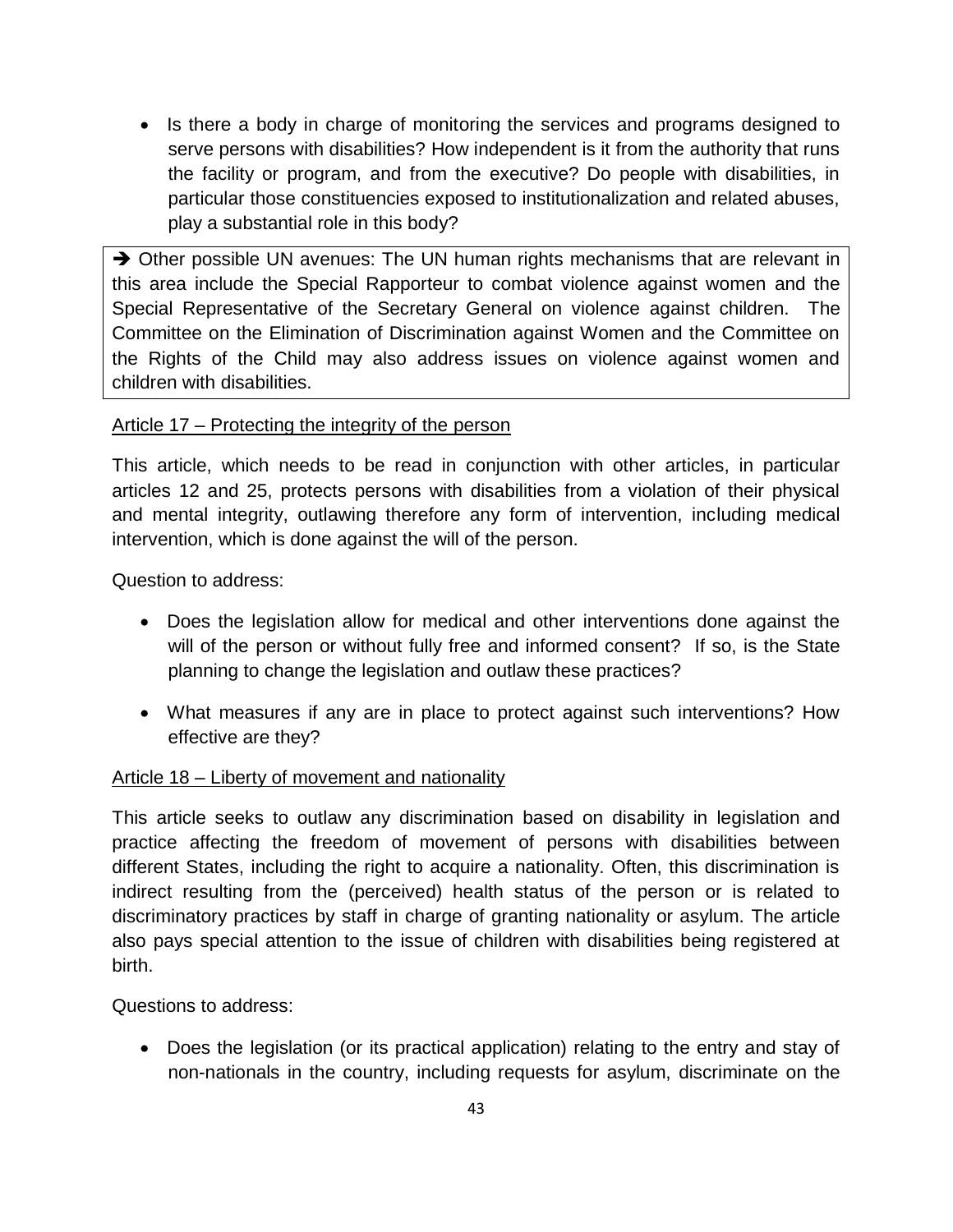basis of disability? If so, is the State planning to align this legislation with the CRPD?

 Are measures in place to ensure that all newly born children with disabilities are given a name and a nationality?

## Article 19 – Living independently and being included in the community

Many persons with disabilities are prevented from living in the community due to the lack of adequate services, or laws and practices that permit compulsory institutionalization, that provide support services in large or small institutional settings only or that condition support services in the community on proving a degree of functional ability. In developing countries, the lack of services often results in the isolation and neglect of persons with disabilities within their family environment and community.

The right to live in the community with choices equal to those of others means persons with disabilities are provided with a choice of residence of the type that are the accepted norm for the general population in a society, with support services in place as needed that enable inclusion in the community. These living situations must respect the personal privacy and self-determination of persons with disabilities. There should be a range of options from which to choose, revolving around living in one's own home with the provision of necessary services.

- Do persons with disabilities, who so require, have access to personal assistance? If so, is the personal assistance provided in a way that ensures the autonomy of persons with disabilities?
- Do persons with disabilities who wish to live on their own, establish a household and family of their own, or live in a shared flat face any barriers in doing so?
- Are persons with disabilities provided with required support services to realize their choice of how they want to live in the community?
- Are any persons with disabilities referred to live in congregate settings or currently living in them who do not wish to do so?
- Does legislation ensure that mainstream community services and facilities are accessible to persons with disabilities?
- Are there plans and concrete goals to:
	- o close institutions;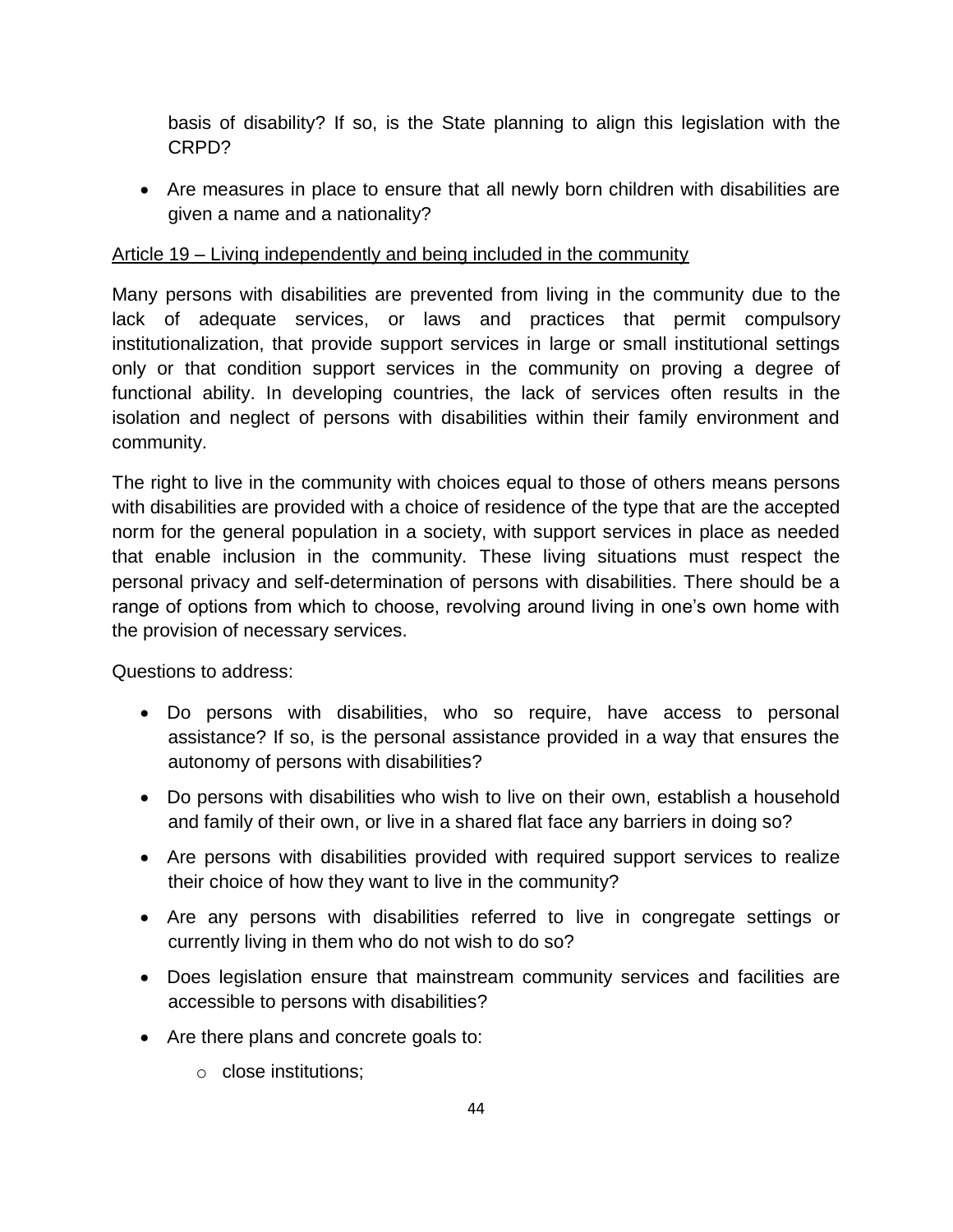- $\circ$  reduce the number of people living in institutions;
- o increase the number of people supported in community settings?
- Are there community services being established for people to move out of institutions? Do such services support the choices of people with disabilities on an equal basis with others, or do they re-create institutionalization on a smaller scale?
- Are there any distinctions, exclusions or restrictions that hinder or limit the move from institutions to living in the community? Does a bias exist towards funding of institutions and institutional services over services in the community? Are there threshold criteria for entitlement to community settings and services such as the ability to conduct daily activities on one's own?

## Article 20 – Personal mobility

General accessibility of services and facilities needs to be complemented with the right of persons with disabilities to have access to adequate assistance so that they can move around independently.

Questions to address:

- Can people with disabilities access and afford assistive technologies and devices?
- Is training available for persons with disabilities who require training in mobility skills?

## Article 21 – Freedom of expression and opinion, and access to information

Two elements are particularly relevant in this article: access to information, including the right to have information provided in various accessible formats such as Braille and plain language, and the right to express oneself in her or his preferred language, including sign language, or method of communication.

- Do persons with disabilities have access to public information in alternative formats at no cost and in a timely manner?
- Can deaf persons receive information in sign language(s) and use sign language in their interaction with public officials?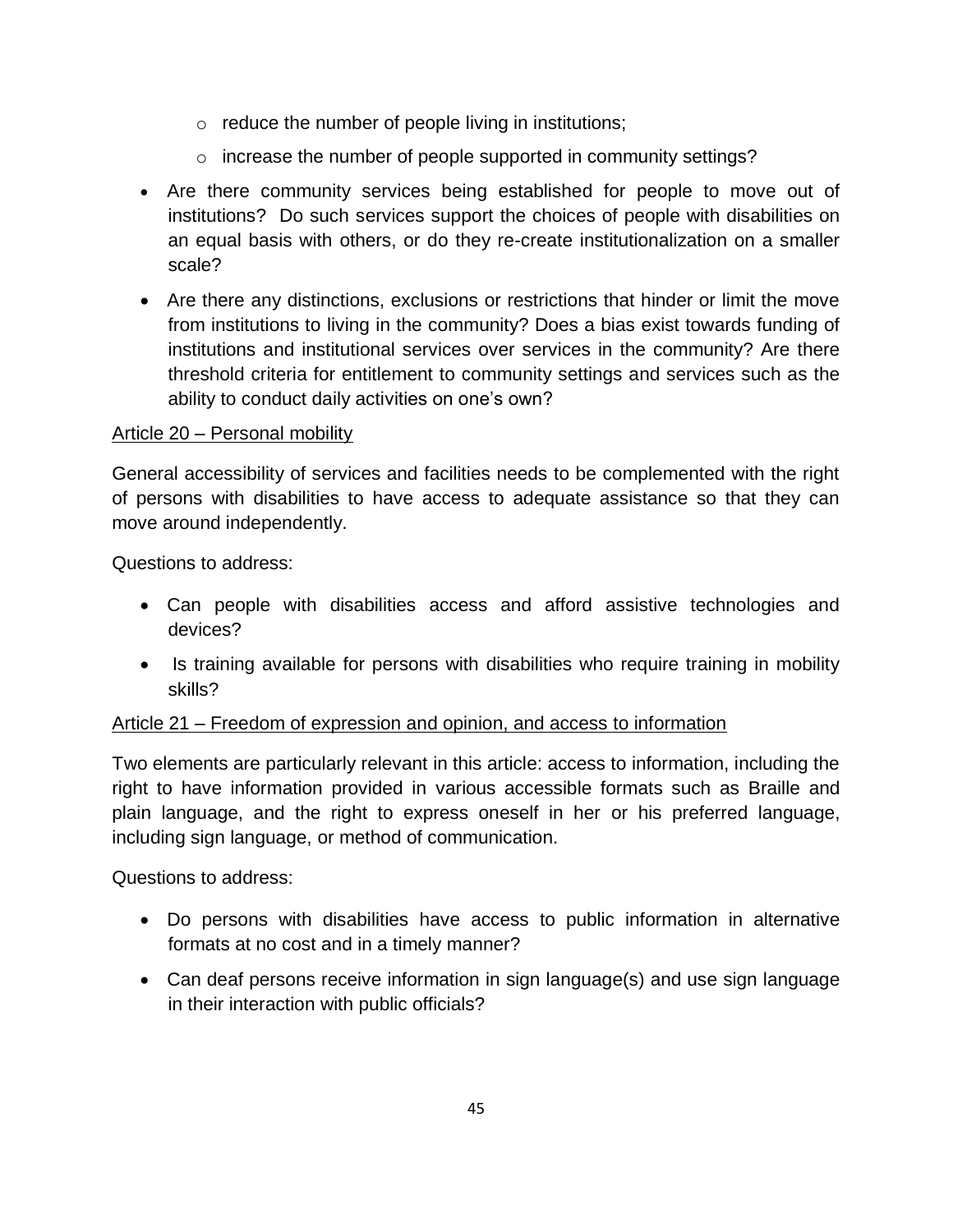- Can a person with a hearing disability have access to visual and hearing communication equipment which will allow him or her to interact with public officials?
- Do persons with intellectual disabilities have the right to get information in plain language?
- Are the websites of agencies offering services or information to the public compliant with the Web Accessibility Initiative (WAI) standards?
- Does national copyright legislation allow the access of information for persons with disabilities requiring alternative formats?
- Has/have the national sign language(s) been recognized as official languages and the use of sign languages promoted and facilitated?

 $\rightarrow$  Other possible UN avenues: The Human Rights Committee (CCPR) is currently drafting a General Comment on the issue of freedom of expression and opinion. Also, the work of the Special Rapporteur on the promotion and protection of the right to freedom of opinion and expression may be relevant.

## Article 22 – Respect for privacy

Persons with disabilities have the same right as all other citizens to have their privacy protected, including with regard to all information related to their disability.

Questions to address:

- Does the general legislation protecting the privacy of all persons, adequately protect persons with disabilities?
- Is the privacy of persons with disabilities who live in large or small institutions or who rely on a high level of support services respected on an equal basis with the privacy of others in the general population?
- Does the legislation relating to the privacy of medical records adequately protect the right to privacy of persons with disabilities?

## Article 23 – Respect for home and the family

Persons with disabilities have the same rights as all others to live in their family and to start their own families. However, persons with disabilities are often discriminated against in family related matters, including marriage, adoption, and divorce.

Parents with disabilities have the right to not be separated from their children based on the parent's disability. Parents of children with disabilities will often require support to be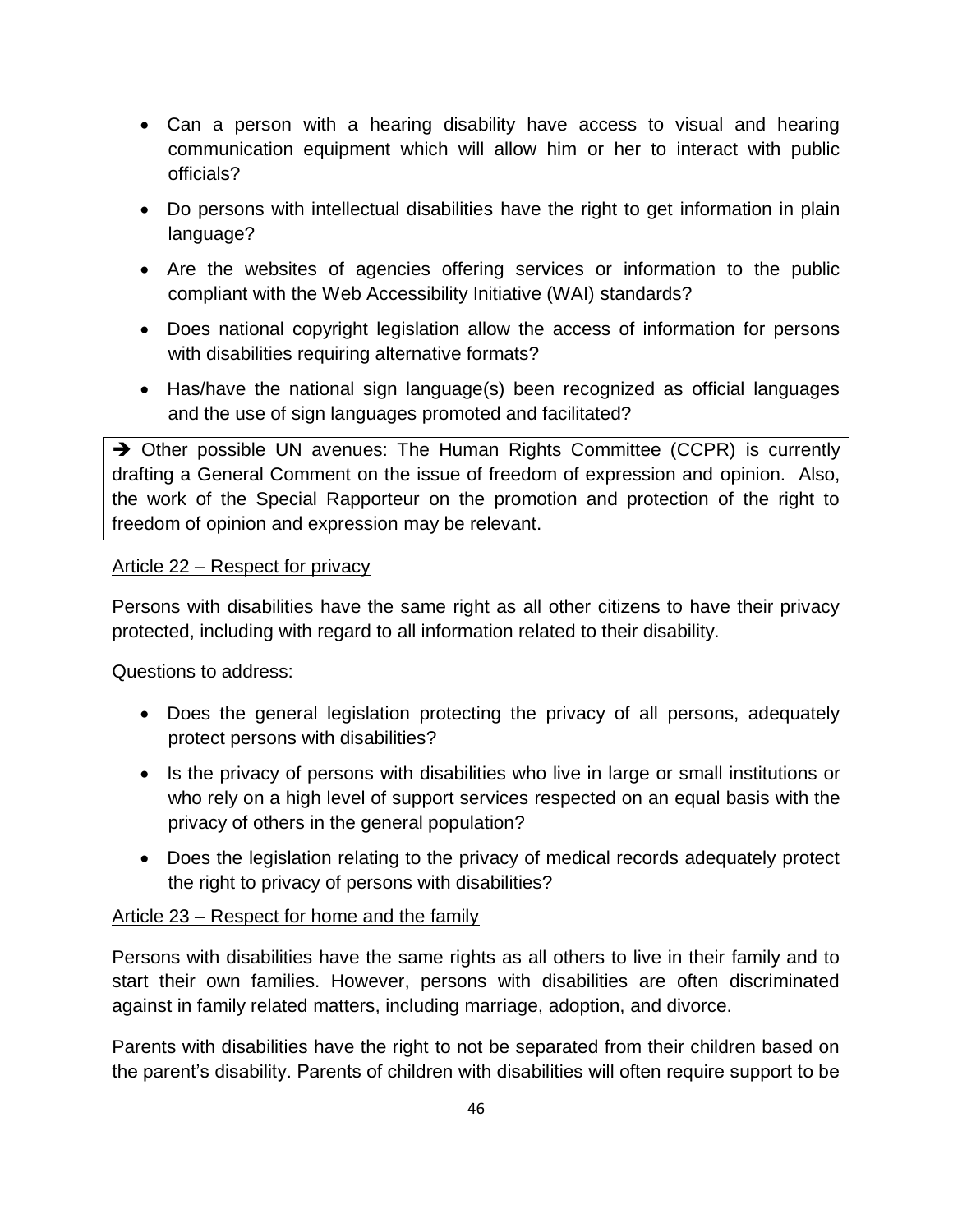able to raise their children and avoid situations of isolation and neglect in the family. No child should be institutionalized based on a disability. This article should be read together with Article 14.

Questions to address:

- Are there any direct or indirect (such as the need for a health certificate) limitations faced by persons with disabilities who want to marry?
- Can persons with disabilities adopt or foster children or make use of any other similar institution?
- Does the legislation or judicial practice discriminate against persons with disabilities in situations of divorce or separation?
- Do parents of children with disabilities have access to support to undertake their child-rearing responsibilities?
- Is there legislation directly or indirectly leading to the separation of the child from the family because of the disability of the child or the disability of the parents?
- Do legislation and procedures for determining custody of children discriminate based on the disability of the parent?
- In those circumstances when the best interest of the child with a disability results in the need to separate the child from her or his parents, are there measures in place to ensure that the child can live in the wider family or in a family setting in the wider community?
- Are children with disabilities protected against involuntary institutionalization based on their disability? Can parents institutionalize their children? Can judges decide it is in the best interest of a child to be placed in a psychiatric or similar institution?
- Does legislation prevent any measure of forced sterilization of persons with disabilities, especially women and girls?

## Article 24 – Education

All children and adults with disabilities have the right to access education on an equal basis with others. This includes all stages and types of education, ranging from preschool to basic education to university to lifelong learning. Moreover, all persons with disabilities should have the right to access inclusive education with adequate individualized support required to be able to take part in education. Article 24 pays special attention to the situation of children who are blind, deaf and deafblind.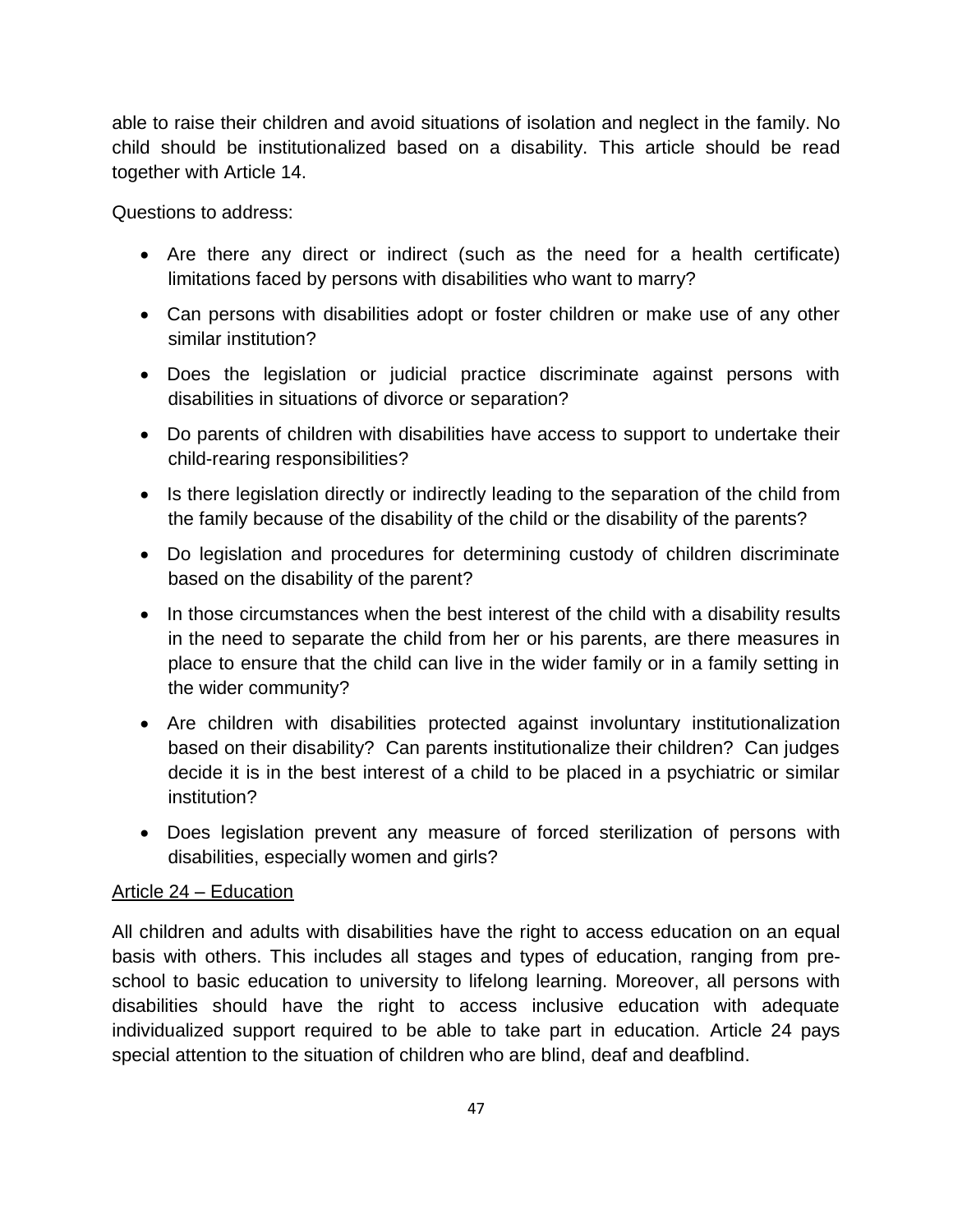Questions to address:

- Are there any children with disabilities that are considered "ineducable" or forced to attend special schools due to the nature and severity of their disability?
- Does the general education law ensure that children with disabilities can access all stages of mainstream education and receive the support required within the general education system to facilitate their effective education, including reasonable accommodations, when they so require?
- Are any children required to use medication (including psychiatric medication) or undergo any medical treatment as a condition of receiving an education?
- Do students with disabilities have access to required support in university education?
- Do blind, deaf and deafblind children have access to education in Braille, sign language and other methods of communication, including augmentative and alternative modes, means and formats of communication?
- Do deaf people have access to quality education in a sign language environment, including teachers who are fluent in sign language and teaching materials which are provided in sign language?
- Does education facilitate the learning of sign language and support the linguistic and cultural identity of deaf people?
- Do States facilitate the learning of Braille, alternative script, augmentative and alternative modes and means of communication, as well as orientation skills?
- Are mainstream teachers provided with adequate support to ensure that children with disabilities can take part in education on an equal basis with other children?
- Are there any barriers that prevent persons with disabilities from becoming teachers?

→ Other possible UN avenues: The Special Rapporteur on Education has produced a report on inclusive education and covers the issue of education of children with disabilities. The CESCR Committee monitors the right to education as foreseen in the International Covenant on Economic, Social and Cultural Rights.

## Article 25 – Health

Persons with disabilities have the same right to access health services as all others. While this includes disability-related health issues, it primarily comprises access to general health services. Ensuring that medical interventions are only done with the free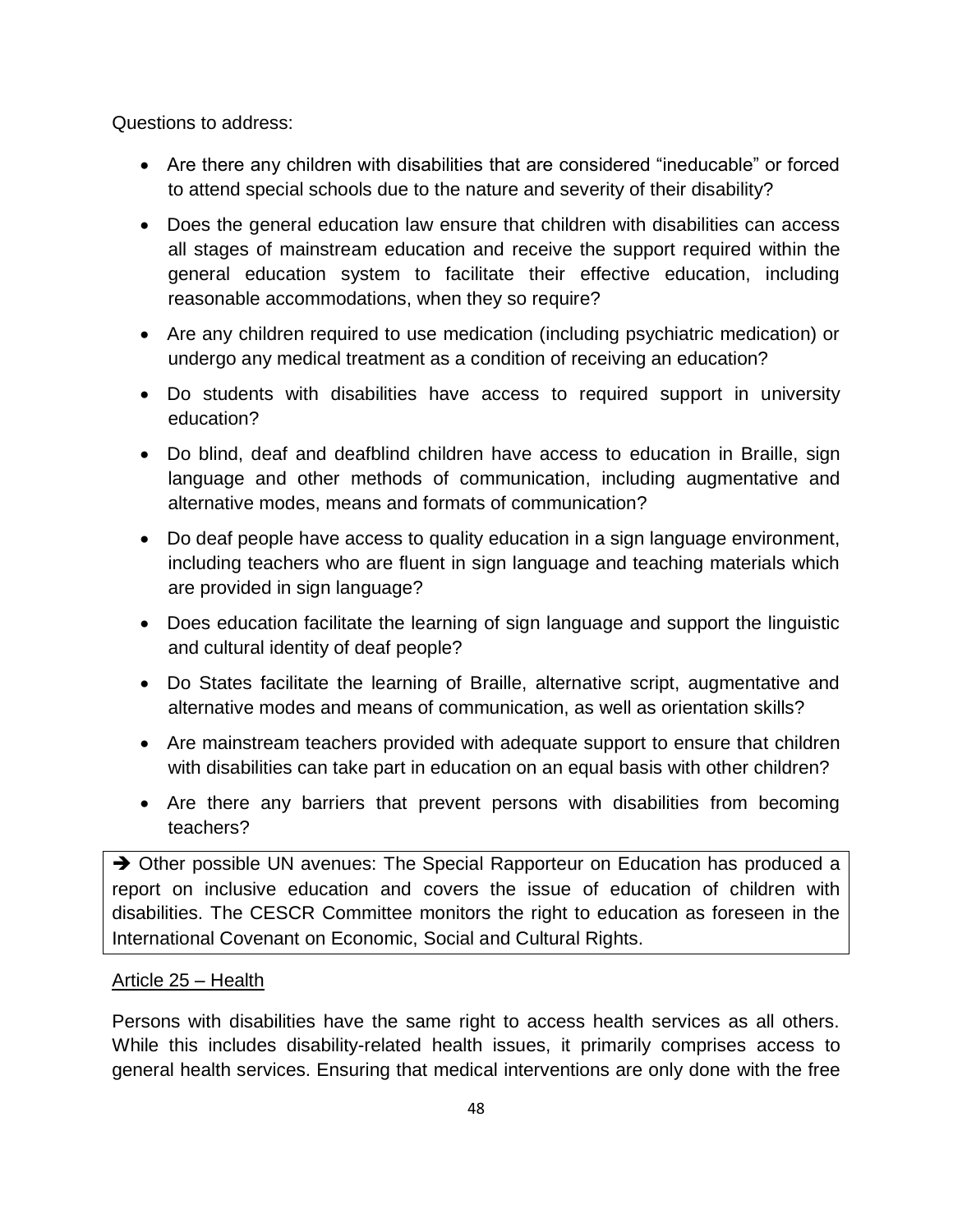and informed consent of the person concerned is also an important provision of this article.

Questions to address:

- Does the general health legislation protect persons with disabilities from discrimination in access to all health services, including in the area of sexual and reproductive health?
- Does legislation ensure that persons with disabilities receive medical treatment based on their free and informed consent and that treatment is not provided without their consent?
- Does the State guarantee those health services needed for the early identification and intervention of persons with disabilities, including for children with disabilities?
- Does the State ensure that there will be no inappropriate early identification, intervention and medicalizing of children's development, particularly in the area of mental health?
- Do persons with disabilities who have specific disability-related medical needs have access to the required healthcare services?
- Are general health services respectful of the rights of persons with disabilities, including all accessibility related issues (sign language, information in alternative formats such as Braille and plain language, accessible facilities)?
- Do persons with disabilities have access to health-related rehabilitation which is affordable or free of cost?
- Are public health campaigns designed in a way that they are accessible to persons with disabilities?
- Are doctors and other medical professionals provided with training on the rights of persons with disabilities?
- Is there any discrimination based on disability in access to health insurance?

→ Other possible UN avenues: The Special Rapporteur on the right to health recently prepared a report on the issue of informed consent which addressed issues relating to persons with disability. The CESCR Committee monitors the right to access to health and healthcare as foreseen in the International Covenant of Economic, Social and Cultural Rights.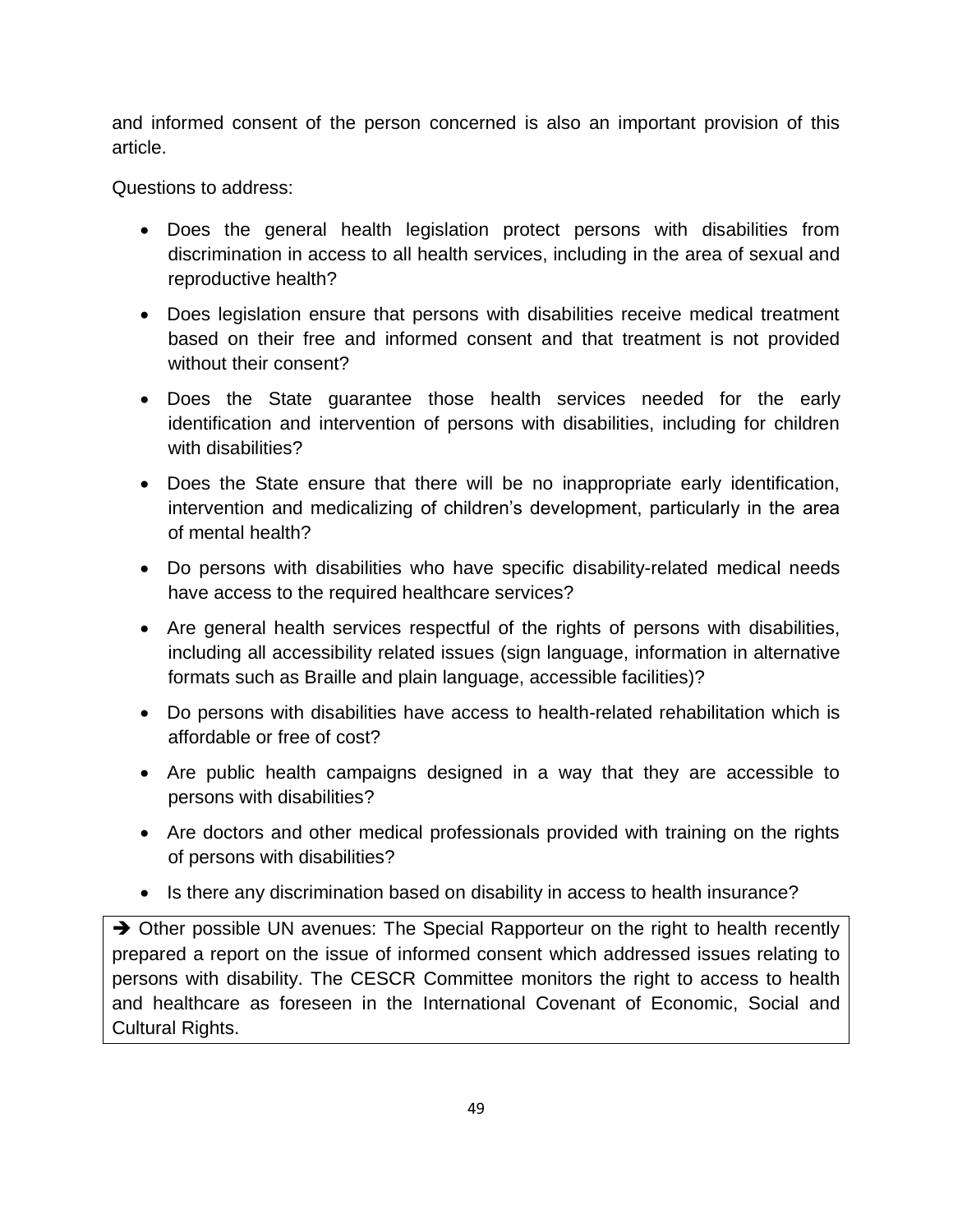## Article 26 – Rehabilitation

Rehabilitation and peer support cover a wide range of actions in the areas of health, employment, education and social services, which have the objective of allowing the full participation of persons with disabilities in their communities. Undergoing rehabilitation cannot be imposed as an obligation on persons with disabilities.

Questions to address:

- Can persons with disabilities access a wide range of rehabilitation services in their community, and can they access peer support?
- Is participation in such services voluntary or are there situations where participation in a specific rehabilitation program is required to access certain benefits?

## Article 27 – Work and employment

Persons with disabilities are faced with unemployment rates 2-3 times higher than those of persons without disabilities. To address this situation, a wide range of measures is required, combining protection from discrimination in all stages of employment with positive action measures.

- Does the general employment law protect persons with disabilities from discrimination, including the denial of reasonable accommodation, and harassment in all stages of employment?
- Are there forms of employment targeted at people with disabilities (such as sheltered or supported employment) that are exempt from labor standards, resulting in inferior protection and exploitation? What steps are being taken to change this situation?
- Do programs exist for transitioning persons with disabilities currently in sheltered employment to work in the open labor market?
- Are mainstream vocational training and employment services accessible to persons with disabilities?
- Are support services for self employment and social economy accessible to persons with disabilities?
- Does the State provide technical guidance and financial support for the provision of reasonable accommodations?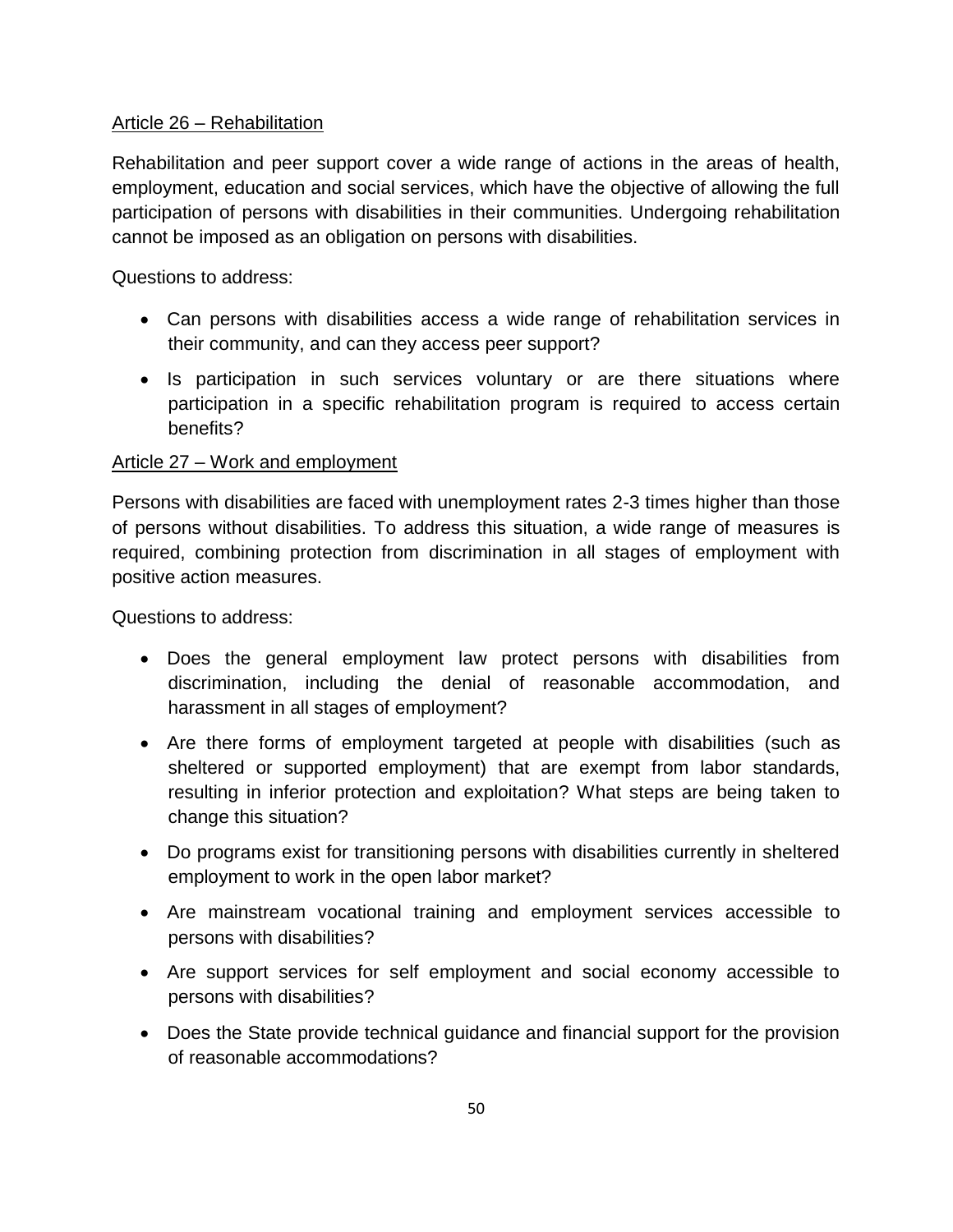- Are there measures in place to ensure that persons with disabilities who acquire a disability can stay in the labor market during their period of rehabilitation, if they so wish?
- Does the State take positive action to employ persons with disabilities?
- Does the State promote employment of persons with disabilities in the private sector through incentives and other measures?
- Are persons with disabilities protected from all forms of forced labor?

→ Other possible UN avenues: The CESCR Committee monitors the right to work and employment as foreseen in the International Covenant on Economic, Social and Cultural Rights.

## Article 28 – Adequate standard of living and social protection

Many persons with disabilities live in poverty. This is a challenge in all countries, and particularly in developing countries. Though social protection schemes play a key role in ensuring an adequate standard of living for all persons living in poverty, they often exclude persons with disabilities. In particular, the lack of coverage by the State of disability-related extra expenses very often results in the poverty and social exclusion of persons with disabilities and their families.

- Does the State cover disability-related extra expenses incurred by persons with disabilities and their families? Do these apply in general, or only to certain groups of persons with disabilities (such as veterans of war)?
- Are there disability benefits available and, if so, do these benefits support the individual autonomy of persons with disabilities?
- Do persons with disabilities have access on an equal basis with others to adequate food, clothing, housing and water? Are accommodations provided to guarantee access?
- Can persons with disabilities access on an equal basis with others social protection programs, poverty reduction strategies and other existing schemes?
- Do public housing programs respect the rights of persons with disabilities?
- Are persons with disabilities limited to accessing disability-specific housing and social protection programs that result in segregation and lack of options?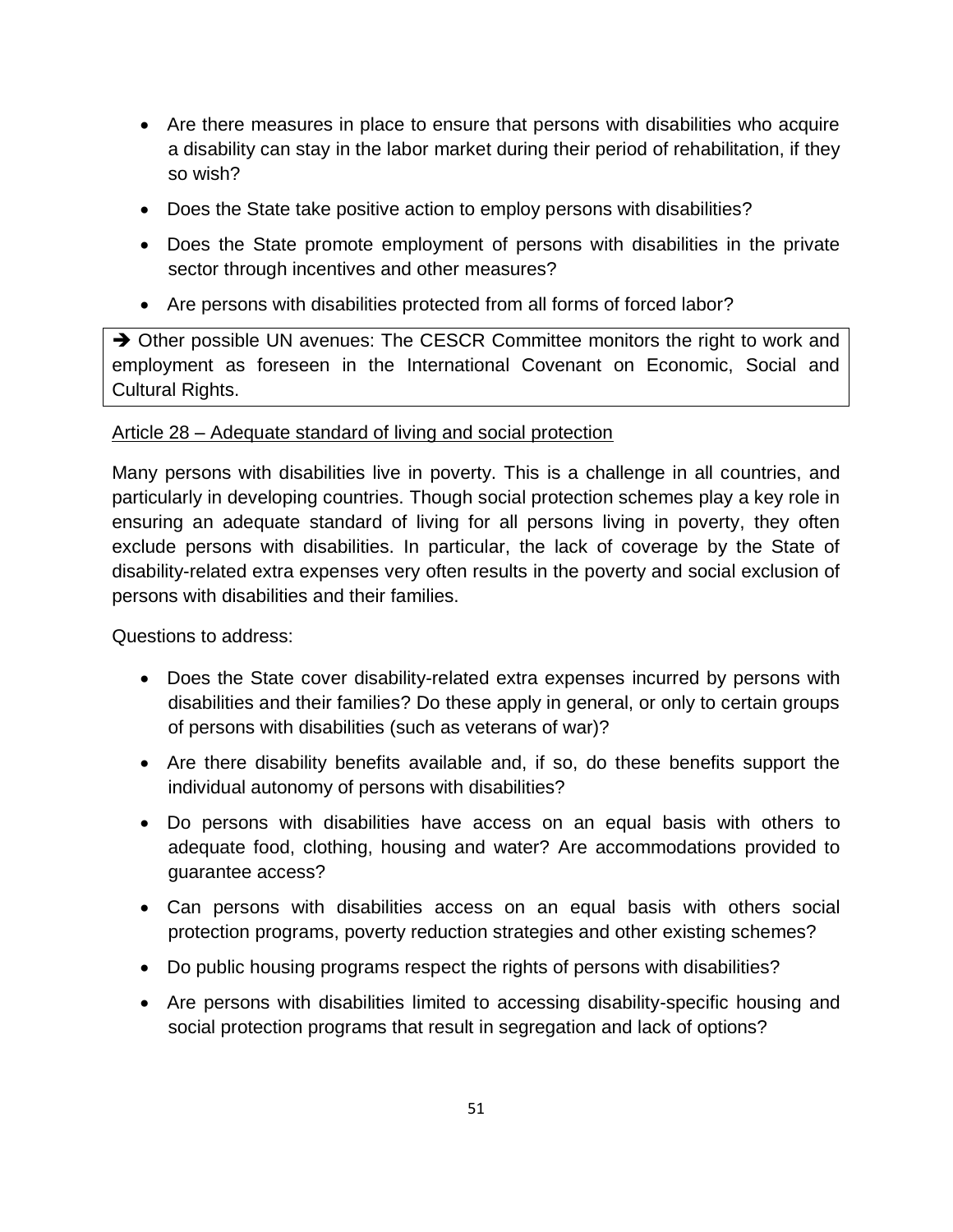→ Other possible UN avenues: UN human rights mechanisms that might be relevant to the promotion of the implementation of this article include the Special Rapporteur on the right to food, the Independent expert on access to safe drinking water and sanitation, the Special Rapporteur on adequate housing and the Independent Expert on the question of human rights and extreme poverty. The CESCR Committee includes in its work issues related to social protection and adequate standard of living.

## Article 29 – Participation in political and public life

Political participation is a key issue for all persons, including persons with disabilities. The direct presence of persons with disabilities in leading political positions is still a rare exception. The role of associations of persons with disabilities is vital to the promotion of the rights of persons with disabilities.

Questions to address:

- Does the general electoral law exclude some persons with disabilities from the right to vote or from the right to be elected?
- Does the general electoral law ensure that all electoral stations are physically accessible and that voting materials are accessible to blind persons, allowing them to cast their vote on their own?
- Does the general electoral law allow persons with disabilities, who so decide, to cast their vote supported by a person of their own choice?
- Is the State providing support for the establishment of independent associations of persons with disabilities?

 $\rightarrow$  Other possible UN avenues: The Human Rights Committee monitors the right to political participation as foreseen in the International Covenant on Civil and Political Rights.

## Article 30 – Participation in cultural life, recreation, leisure and sport

Access to culture, recreation, leisure and sport are also important areas to be taken into account for the full participation in society of persons with disabilities.

- Are intellectual property laws a barrier to persons with disabilities seeking to access cultural materials?
- Does public funding provided to cultural, leisure/touristic and sporting facilities and organizations require compliance with accessibility standards?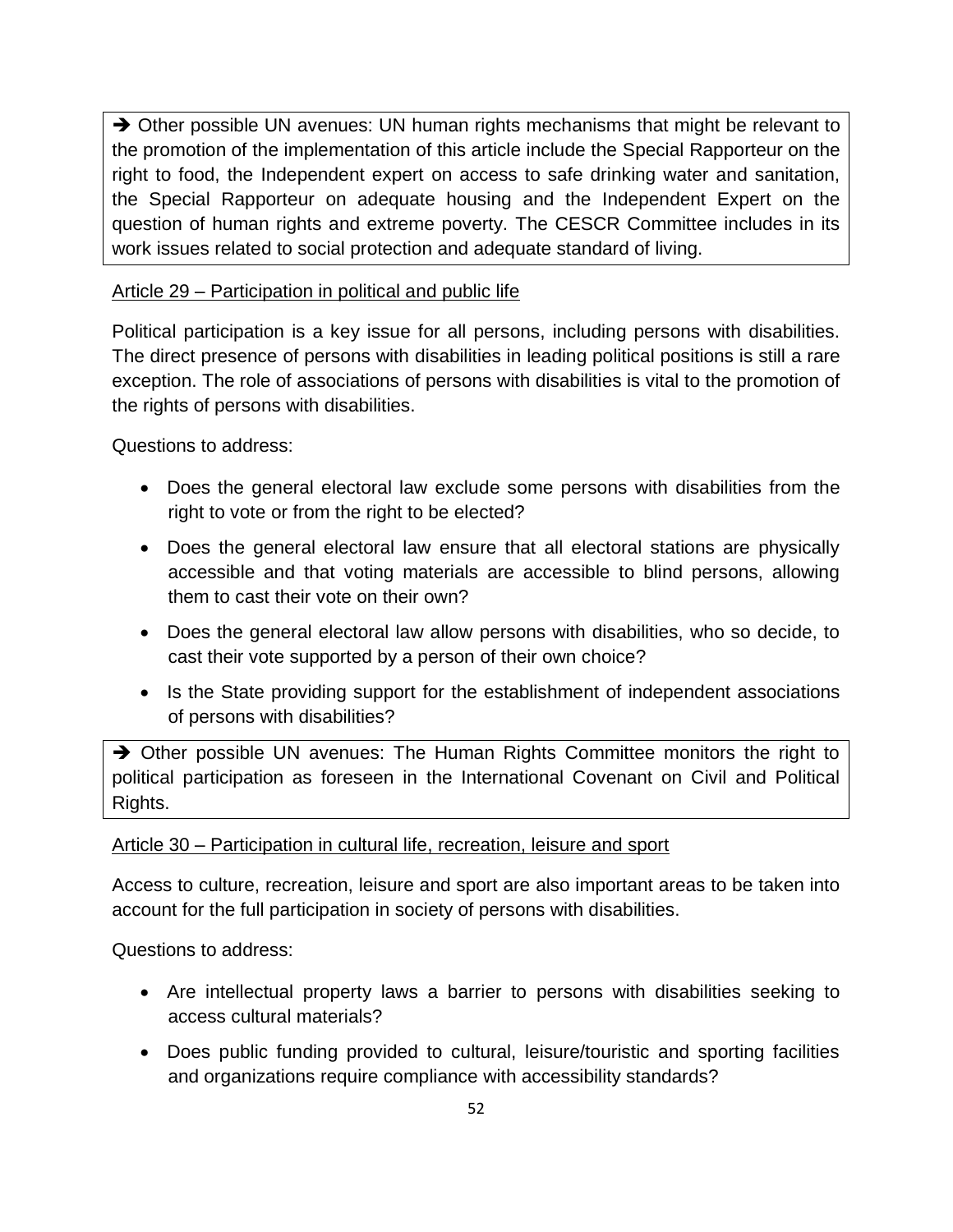- Do general accessibility plans include the elimination of barriers in culture, recreation, leisure and sport?
- Is the State providing support to disability-specific initiatives in the area of sports and culture?
- Is the State promoting and supporting deaf culture?

→ Other possible UN avenues: The CESCR Committee monitors the right to culture as foreseen in the International Covenant on the Economic, Social and Cultural Rights. The Committee has recently adopted a General Comment on this issue. The newly established Independent Expert in the field of cultural rights might also play an important role in the implementation of this article.

# **Women with disabilities, children with disabilities and other groups of persons with disabilities**

## Article 6 – Women with disabilities

The rights of women with disabilities need to be taken into account throughout the reporting process, whenever there are issues which are of particular relevance to women with disabilities.

Questions to address:

- Do the laws and policies establishing the rights of persons with disabilities pay particular attention to the situation of women with disabilities?
- Do general laws promoting equality between women and men address the situation of women with disabilities?
- Are women with disabilities, and a gender perspective, adequately reflected in all consultations with representative organizations of persons with disabilities?
- Is the autonomy of women with disabilities supported by laws and policies?

→ Other possible UN avenues: The CEDAW Committee monitors the implementation of the Convention against all Forms of Discrimination against Women (CEDAW), which is of particular relevance for women and girls with disabilities.

## Article 7 – Children with disabilities

The rights of children with disabilities need to be taken into account throughout the reporting process. The best interests of the child must be the primary consideration in all actions concerning children with disabilities. They have the right to express their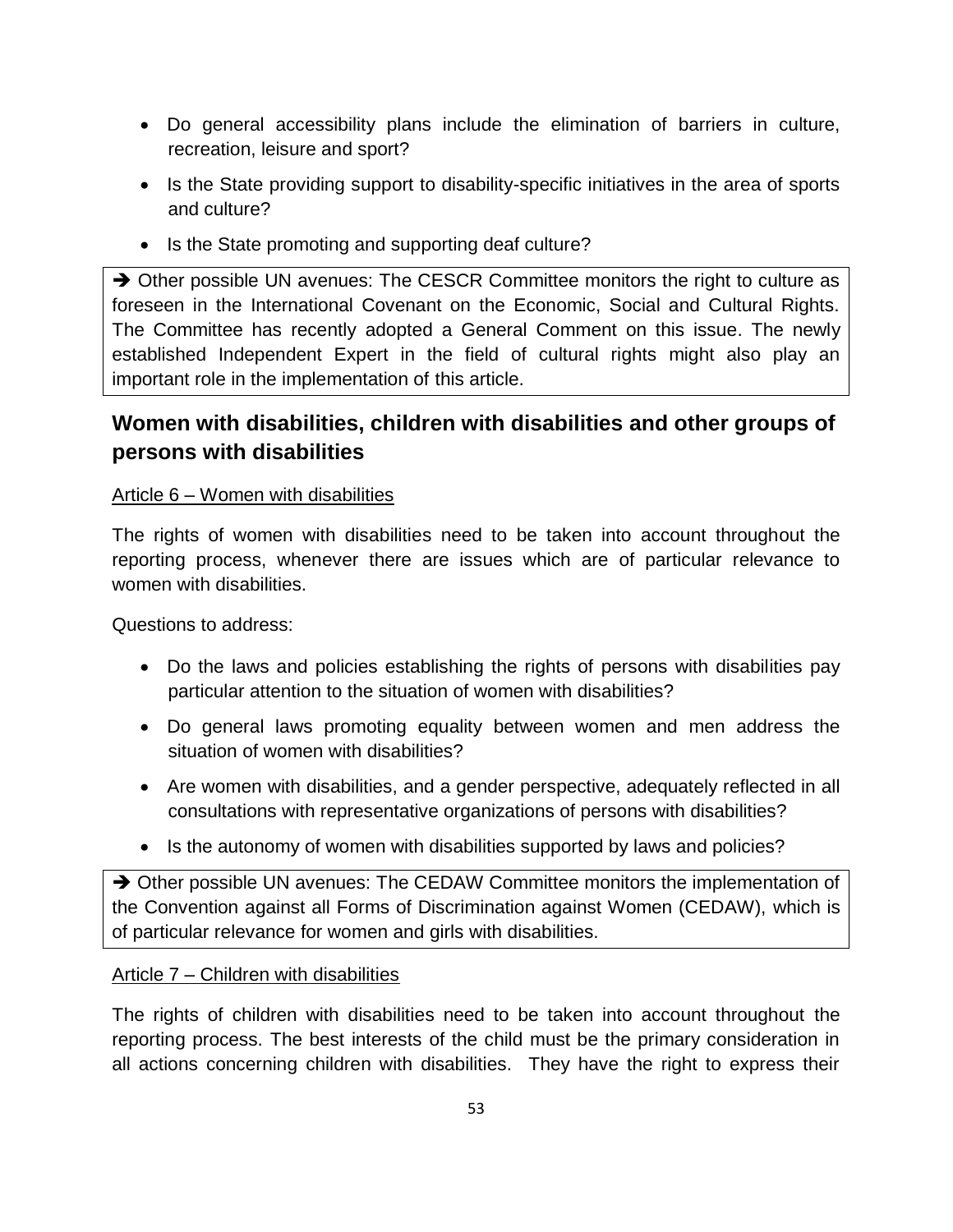views on all matters affecting them and have them taken seriously, on an equal basis with other children. The evolving capacities of children must also be taken into consideration in the implementation of all rights under the CRPD.<sup>54</sup>

Questions to address:

- Do the laws and policies establishing the rights of persons with disabilities pay particular attention to the situation of children with disabilities?
- Do general laws promoting the rights of children address the situation of children with disabilities?
- Are the best interests of the child taken into account in all actions concerning children with disabilities? Are the best interests of children with disabilities applied to the implementation of all provisions of the CRPD?
- Do children with disabilities have the right to express their views on all matters concerning themselves, and are these views given serious consideration, on an equal basis with other children? Are children with disabilities provided with ageand disability-appropriate support in exercising these rights?
- Are measures taken by the State which take into account the evolving capacities of children with disabilities?

→ Other possible UN avenues: The CRC Committee monitors the implementation of the Convention on the Rights of the Child, which is of particular relevance for children with disabilities.

## Other groups of persons with disabilities

While the reporting guidelines adopted by the CRPD Committee do not include a section on other groups of persons with disabilities, the preambular paragraph p) includes a non exhaustive list of grounds which deserve special attention. These include persons with disabilities who are discriminated against on the basis of race, color, sex, language, religion, political or other opinion, national, ethnic, indigenous or social origin, property, birth, age or other status.

In a similar way as suggested for women and children with disabilities, a twin-track approach is suggested. On one hand, specific situations related to these groups should be included in the relevant sections of the report and some brief information should also be included in this section.

 $\overline{a}$ <sup>54</sup> For more information on the implementation of the rights of children with disabilities, see See Me, Hear Me: A guide to using the UN Convention on the Rights of Persons with Disabilities to promote the rights of children, Save the Children, 2009. [http://www.crin.org/docs/SCUK\\_SeeMe\\_HearMe\\_ar.pdf](http://www.crin.org/docs/SCUK_SeeMe_HearMe_ar.pdf)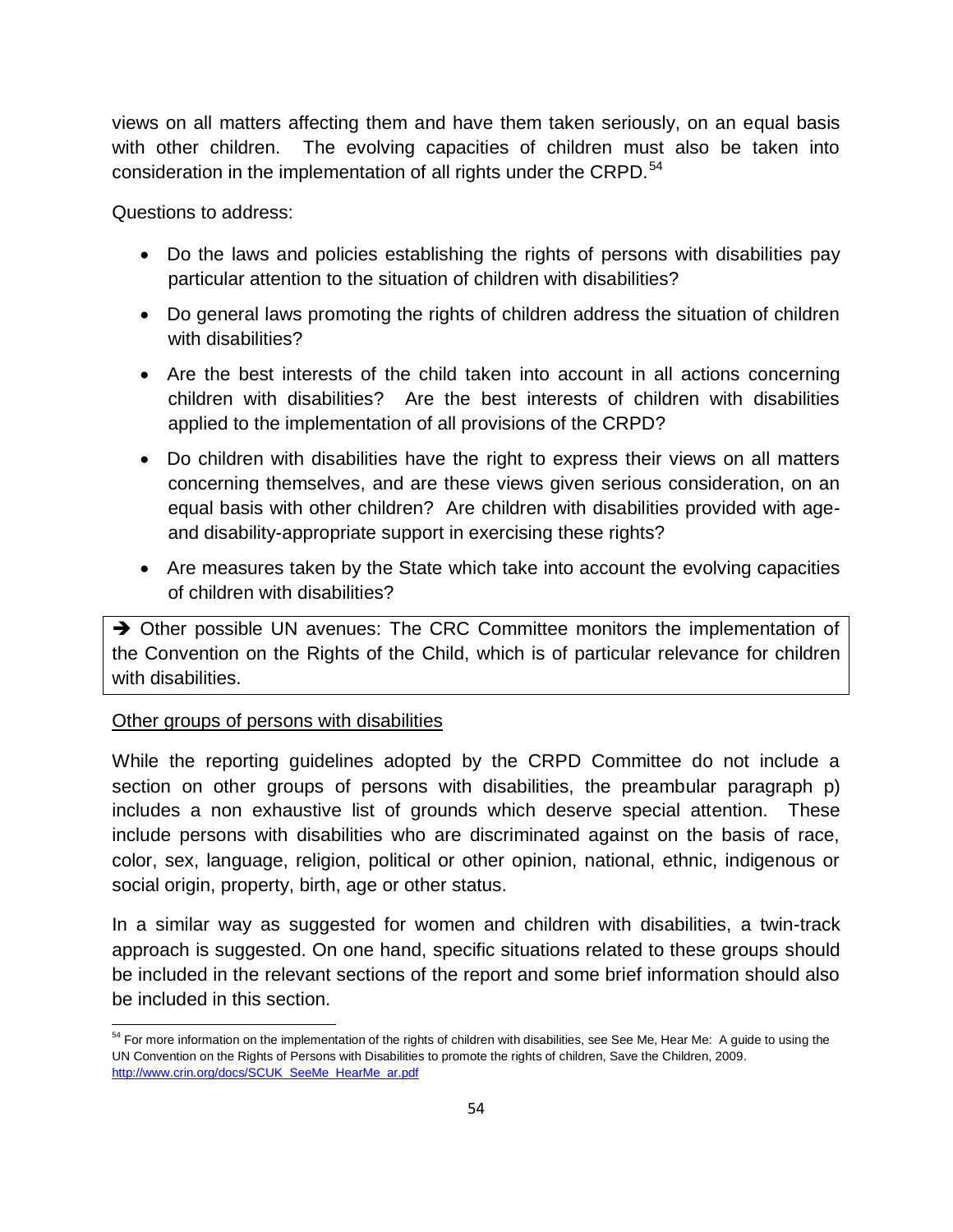Questions to address for each of these groups:

- Do the laws and policies establishing the rights of persons with disabilities pay particular attention to the situation of this group of persons with disabilities?
- Do the laws and policies dealing with this group of persons adequately take into account persons with disabilities belonging to this group?

 $\rightarrow$  Other possible UN avenues: UN human rights mechanisms relevant for specific groups of persons with disabilities include the Special Rapporteur on the situation of human rights and fundamental freedoms of indigenous people, the Independent Expert on minorities, and the Forum on Minority issues, a subsidiary body of the Human Rights Council.

## **Other general articles: articles 31-33**

## Article 31 – Statistics and data collection

There is a general lack of relevant disability statistics. Efforts are usually focused on disability prevalence data, but these will not be enough to monitor how the human rights situation of persons with disabilities is evolving.

Questions to address:

- Does the State have any statistics which will allow for the monitoring of the human rights of persons with disabilities?
- If the State is using indicators to monitor the human rights situation in general, are there statistics disaggregated by disability?
- If not, is the State planning to have such statistics and is it involving representative organizations of persons with disabilities in this process?

## Article 32 – International cooperation

This article stresses the role of international cooperation, and in particular development cooperation programs, to complement national efforts to achieve the objectives of the Convention.

Questions to address:

 For donor States, does the national development cooperation agency include the rights of persons with disabilities as a transversal issue in all its programs and projects and are there projects directly focusing on the rights of persons with disabilities?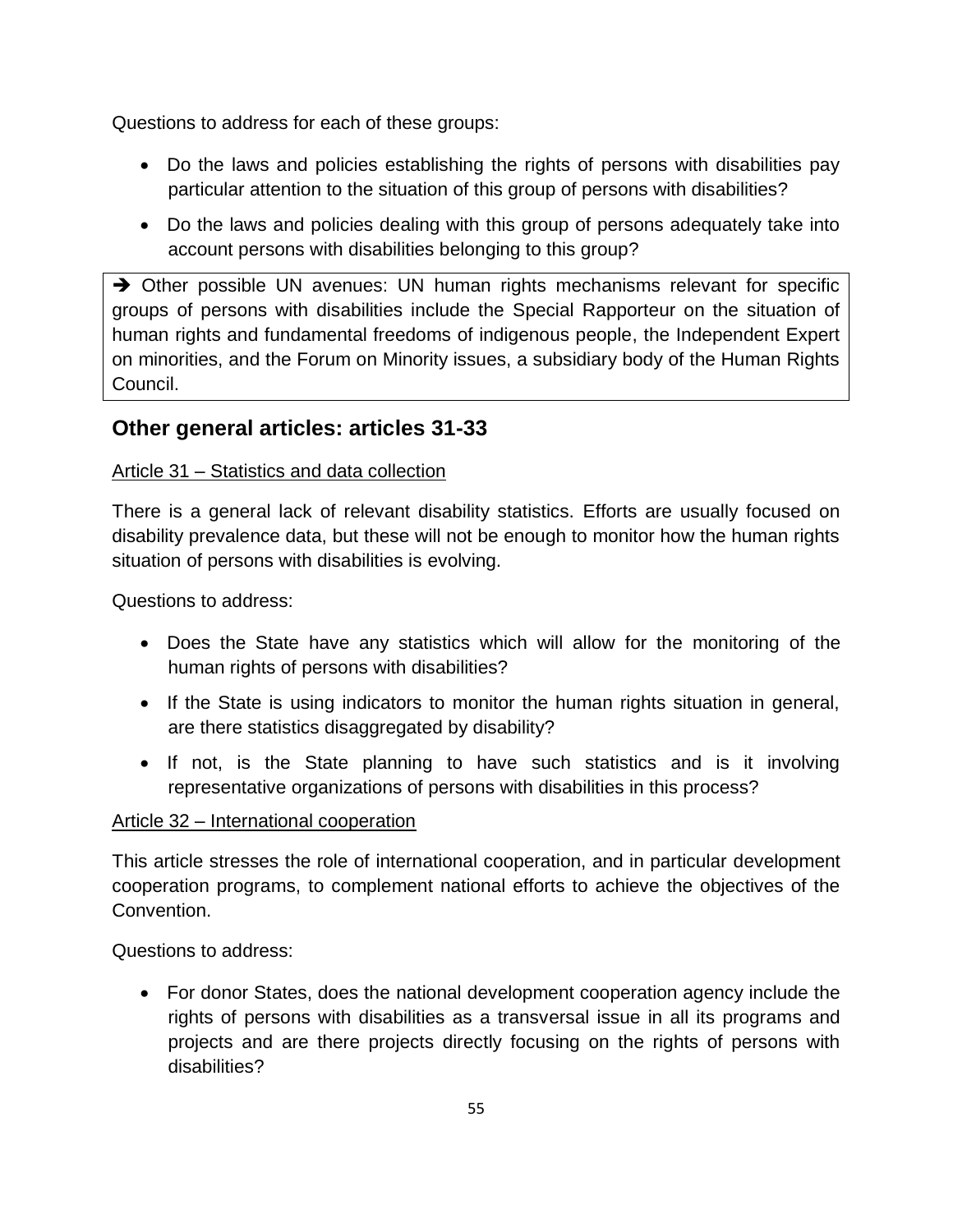- For developing countries, are persons with disabilities considered a target group that needs to benefit from international funds from bilateral and multilateral donors that reach the country?
- Are persons with disabilities a target group in the work to achieve the Millennium Development Goals and in the poverty reduction strategies?
- In all of these areas, are all sectors and constituencies of people with disabilities included equally? Do international cooperation and development aid promote regressive policies in any respect towards any sector of people with disabilities?

## Article 33 – National implementation and monitoring

This article establishes the need for State Parties to have a system in place for the implementation and monitoring of the Convention and to involve representative organizations of persons with disabilities in this system.

Questions to address:

- Has the State established one or more focal points for the implementation of the CRPD?
- Is the (main) focal point located at a place in the Executive which allows it to have an impact on all Ministries/Departments?
- Has the State established a coordination mechanism and does it include the meaningful participation of all representative organizations of persons with disabilities?
- Has the State taken a formal decision on which body will be in charge of monitoring the implementation of the Convention?
- If so, does this body comply with the Paris Principles and how is this body involving representative organizations of persons with disabilities in its work?

→ The Office of the High Commissioner for Human Rights (OHCHR) has adopted a thematic report on this article which includes a number of important recommendations.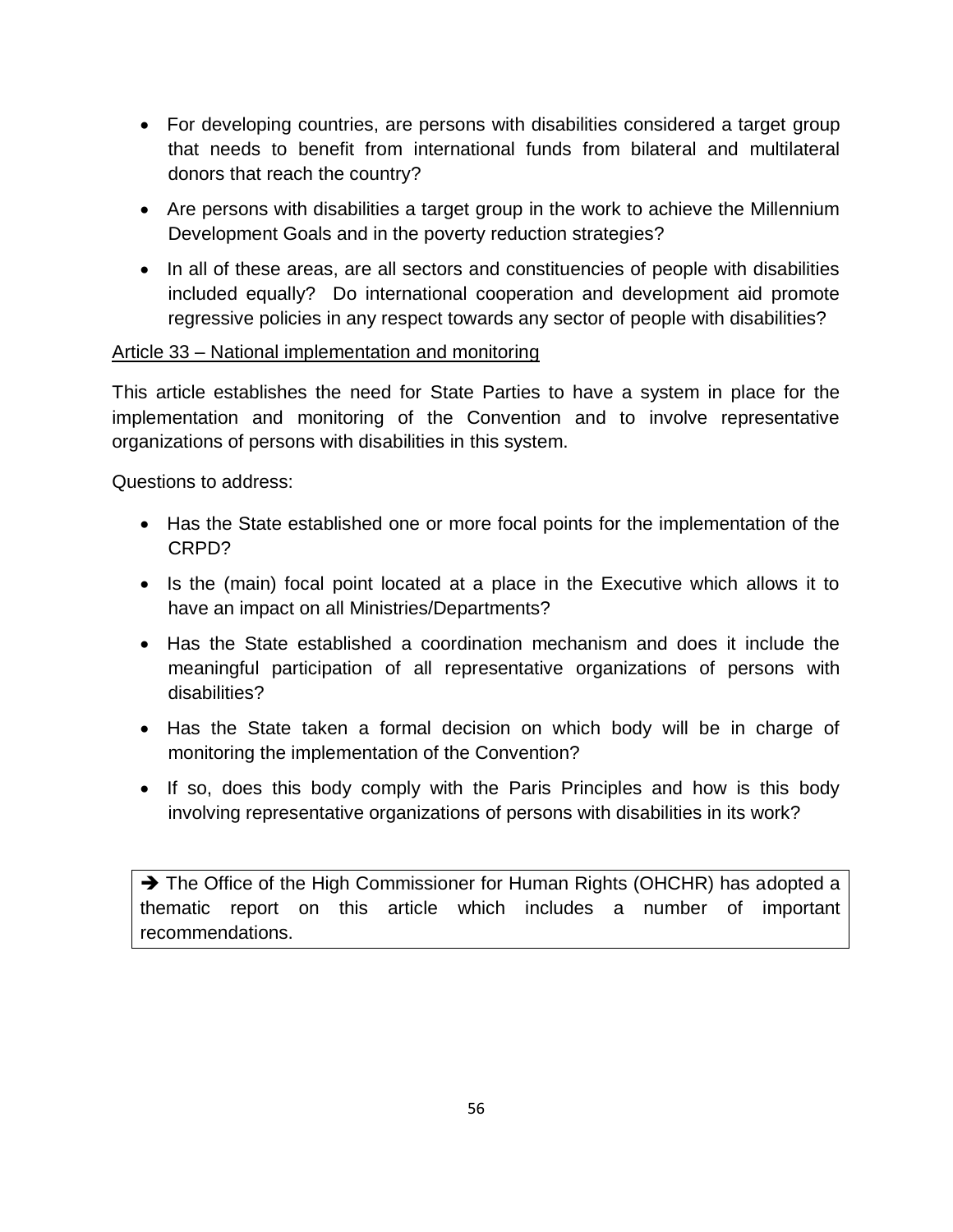## d. Other recommendations to ensure the effectiveness of the report

The parallel report should seek to give an accurate picture as to how the CRPD is being implemented at national level. The key issues should be identified through consultation with key organizations and individuals. It should follow the structure of the Committee's guidelines for States Party reports<sup>55</sup> in order to allow the Committee to better compare and contrast the information provided. The report should not simply comment on the State Party report but rather provide the Committee with the point of view of civil society and supplement the State Party report where there is a lack of information. The report should be able to be understood on its own and not only if examined in conjunction with the State Party report.

The report should focus on the treaty-specific document although, if necessary, comments on issues raised in the common core document may be addressed in the first section. The report should be comprised of four sections. The first section should address issues under the purpose (article 1), definitions (article 2), general principles (article 3) and general obligations (article 4) under the CRPD. The second section should focus on specific rights covered under articles 5 & 8-30 of the CRPD.<sup>56</sup> The third section should address the specific situation of women (article 6) and children (article 7) with disabilities and the last section should cover the specific obligations under the CRPD such as statistics and data collection (article 31), international cooperation (article 32) and national implementation and monitoring (article 33).

The parallel report should aim to be comprehensive in scope but limited to highlighting the key issues and pointing out the principal concerns related to the implementation of the CPRD. The report should make clear, concrete and targeted recommendations on how to better implement the CRPD at national level. The recommendations should be short and prioritized and a timeframe for their implementation should be suggested. The report should also provide information as to how DPOs can be better involved in the national monitoring process and how they may be able to assist the State Party in the implementation of the recommendations.

Written information should be supported by research, statistics and data and clearly referenced. Where there is a lack of this information, this should be highlighted as a way in which to improve the effective monitoring of the implementation of the CRPD. Information in the parallel report should draw upon a wide range of sources such as  $57$ :

 $\overline{a}$ 

<sup>&</sup>lt;sup>55</sup> Guidelines on treaty-specific document to be submitted by State Parties under article 35, paragraph 1, or the Convention on the Rights of Persons with Disabilities, CRPD/C/2/3,<http://www2.ohchr.org/SPdocs/CRPD/CRPD-C-2-3.doc>

<sup>&</sup>lt;sup>56</sup> See section 5b of this document.

<sup>&</sup>lt;sup>57</sup> A Guide to NGOs Reporting on the Optional Protocols to the Convention on the Rights of the Child, NGO Group for the Convention on the Rights of the Child, 2010.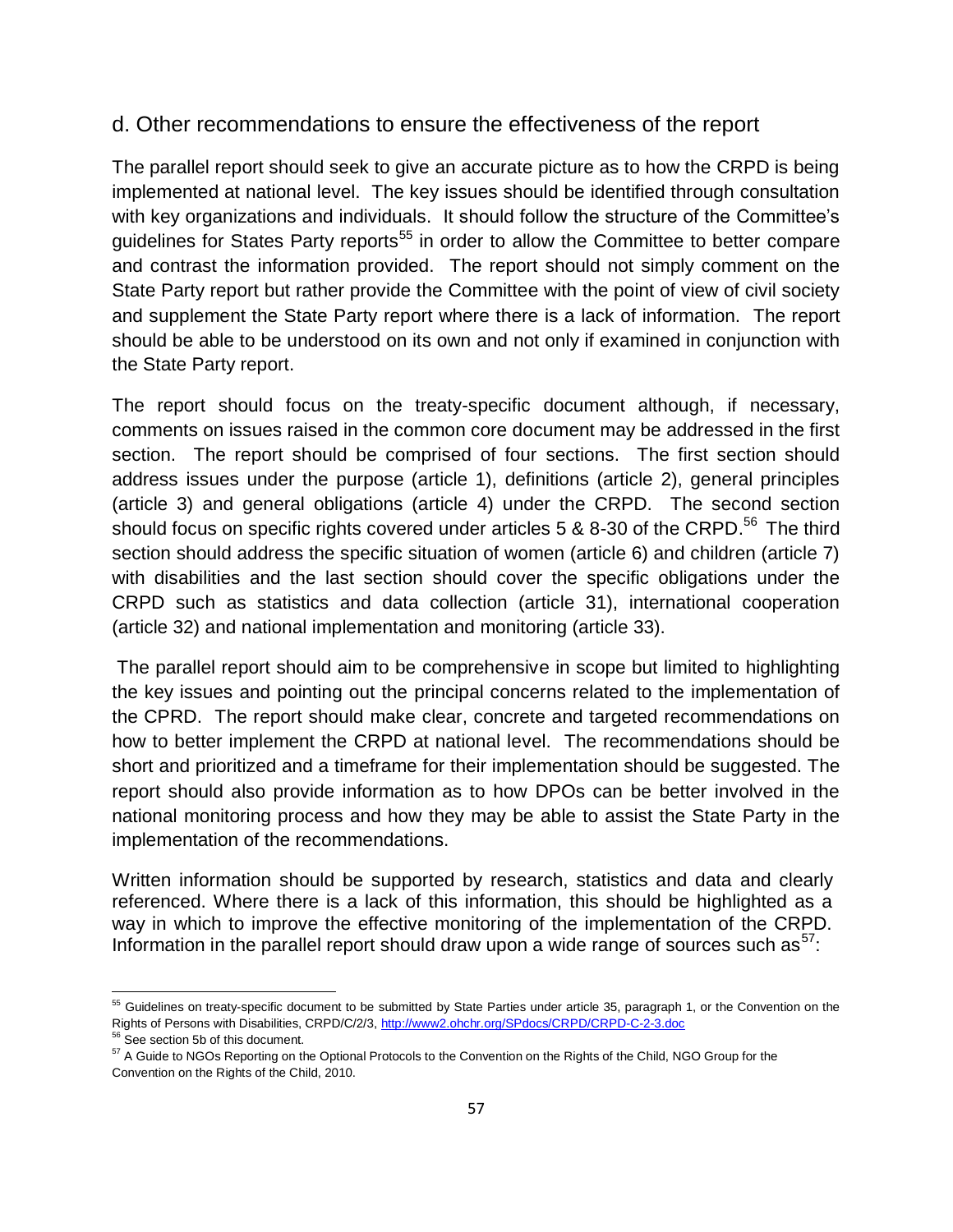- legislation and regulations and government reports on their implementation;
- governmental policy documents;
- governmental statistics;
- governmental budgets;
- governmental press releases and quotes from government officials;
- records of parliamentary/legislative proceedings;
- domestic case law;
- published research (governmental, academic, civil society, national human rights institutions), books and periodicals;
- reports published by DPOs and professional associations working with persons with disabilities:
- data and research from UN agencies, international organizations and NGOs;
- media reports and primary research or case studies on practice and implementation, including interviews with and testimonies of persons with disabilities, focus groups, and surveys.

| Suggested template for a parallel report                                                                                 |                   |
|--------------------------------------------------------------------------------------------------------------------------|-------------------|
| <b>Abstract or Executive Summary:</b>                                                                                    |                   |
| Key issues of concern and recommendations                                                                                |                   |
| Introduction:                                                                                                            |                   |
| Methodology used to prepare report<br>$\bullet$                                                                          |                   |
| Who was involved in drafting the report<br>$\bullet$                                                                     |                   |
| How DPOs were involved and to what extent in the preparation of State Party<br>Report                                    |                   |
| Key Issues and Principle Concerns:                                                                                       |                   |
| Purpose, definitions, general principles and general obligations (Articles 1-4)                                          |                   |
| Specific rights covered under Articles 5 & 8-30                                                                          |                   |
| Situation of women and children (Articles 6 & 7) and other groups                                                        |                   |
| Statistics and data collection, international cooperation and national<br>implementation and monitoring (Articles 31-33) |                   |
| Key recommendations:                                                                                                     |                   |
| Limited number of time-bound recommendations                                                                             |                   |
| Follow-up by DPOs at national level<br>$\bullet$                                                                         |                   |
| References                                                                                                               | (End of template) |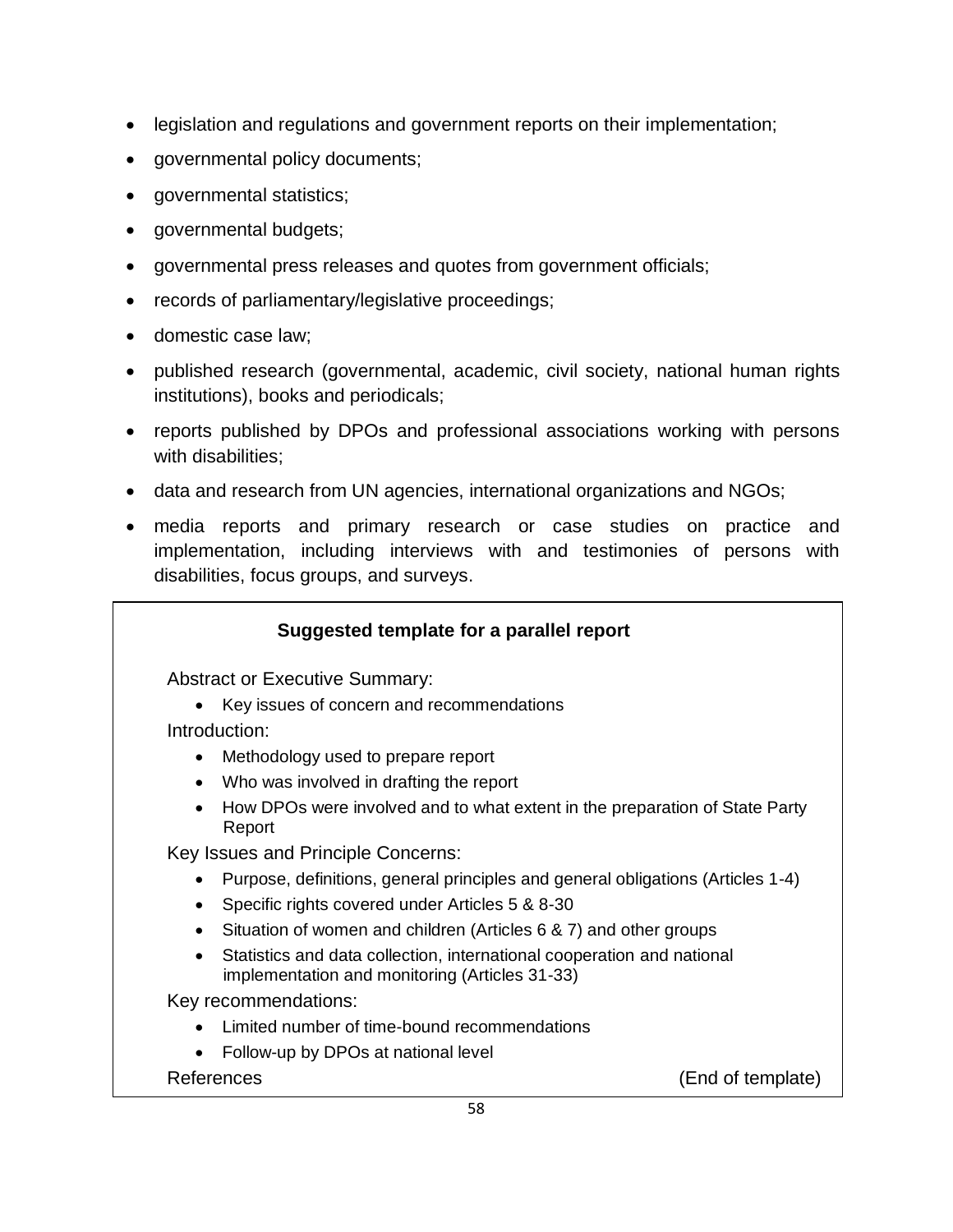The report should reflect the experience of persons with disabilities throughout the State Party. In federal States or other countries with strong decentralization, differences in legislation, administration of services, culture and environment amongst jurisdictions should be noted.<sup>58</sup>

The report should not be worded in a tone that may be considered to be overly political and subjective opinions should not be included. The aim is for a constructive dialogue rather than conflict. On the other hand, do not hesitate to point out problems and suggest concrete measures to be taken. The report may also include suggested questions that could be raised by the Committee during the dialogue with the State Party.

In terms of timing, the parallel report should ideally be submitted within six months of the State Party report. This allows for the report to be taken into consideration in the drafting of the list of issues and provides Committee members with enough time to conduct a thorough study of the parallel report prior to meeting with the State party. This generally means however that the parallel report should already be underway during the drafting of the State Party report. It is therefore essential for DPOs to be in contact with relevant Ministries at national level in order to avoid being unprepared once the State Party report has been submitted. Although the parallel report can be prepared prior to the submission of the State Party report, it is better to wait to submit the report to the CRPD Committee until after the submission of the State Party report. This allows the parallel report to reflect or comment on the State Party report where necessary. It also ensures that the Committee receives the most up to date information from DPOs as reports submitted by States Parties are almost always overdue.

## **Technical Information**

• The title page should include the name of the organization or coalition or network submitting the report, the State Party and the Convention to which the report refers. It should clearly state if the report is confidential as reports that are not marked as such may be shared with the State Party and will be made available on the website of the Committee.

(continued)

 $\overline{a}$ <sup>58</sup> For more information on monitoring, see Monitoring the Convention on the Rights of Persons with Disabilities, Guidance for Human Rights Monitors, Professional Training Series, No. 17, United Nations Office of the High Commissioner for Human Rights, 2010, [http://www.ohchr.org/Documents/Publications/Disabilities\\_training\\_17EN.pdf](http://www.ohchr.org/Documents/Publications/Disabilities_training_17EN.pdf)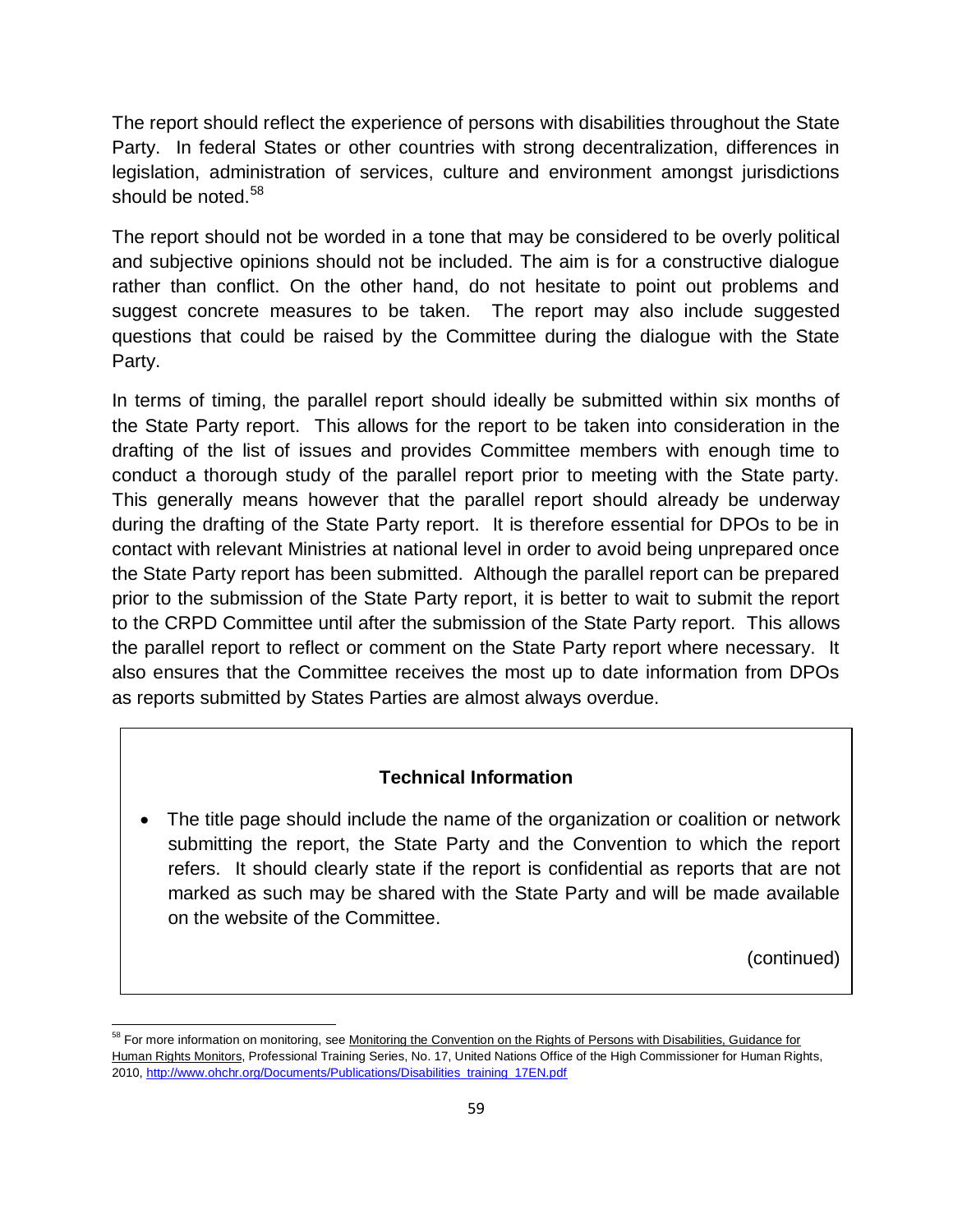- Pages of the report should be numbered and a table of contents should be included.
- The report should include information on the methodology used to prepare the report and a list of those who contributed to the preparation of the report.
- The report should contain an abstract or executive summary which highlights the key issues, points out the principal preoccupations related to the implementation of the CRPD and lists the main recommendations.
- The report should not make reference to page or paragraph numbers in the draft State Party report as these will change once the report is published by the United Nations. In addition, page and paragraph numbers differ in the various language editions.
- Reports should be submitted in one of the official working languages of the Committee.<sup>59</sup> Whenever possible, documents should be translated into English. The United Nations will not translate any documents submitted by civil society. If it is not possible to translate the entire document, then the executive summary or abstract should be submitted in English.
- Reports should be submitted in accessible formats whenever possible.
- The Committee aims to consider reports one year after submission so parallel reports should be submitted at least two months prior to consideration in plenary session.
- Reports should be submitted in electronic format<sup>60</sup> and 25 copies should be sent by post to the Secretariat of the Committee.<sup>61</sup>

 $\overline{a}$ <sup>59</sup> English, French, Spanish, Arabic, Russian and Chinese

<sup>60</sup> crpd@ohchr.org

<sup>&</sup>lt;sup>61</sup> Committee on the Rights of Persons with Disabilities, c/o Office of the United Nations High Commissioner for Human Rights, Palais des Nations, 8-14, avenue de la Paix, CH-1211 Geneva 10, Switzerland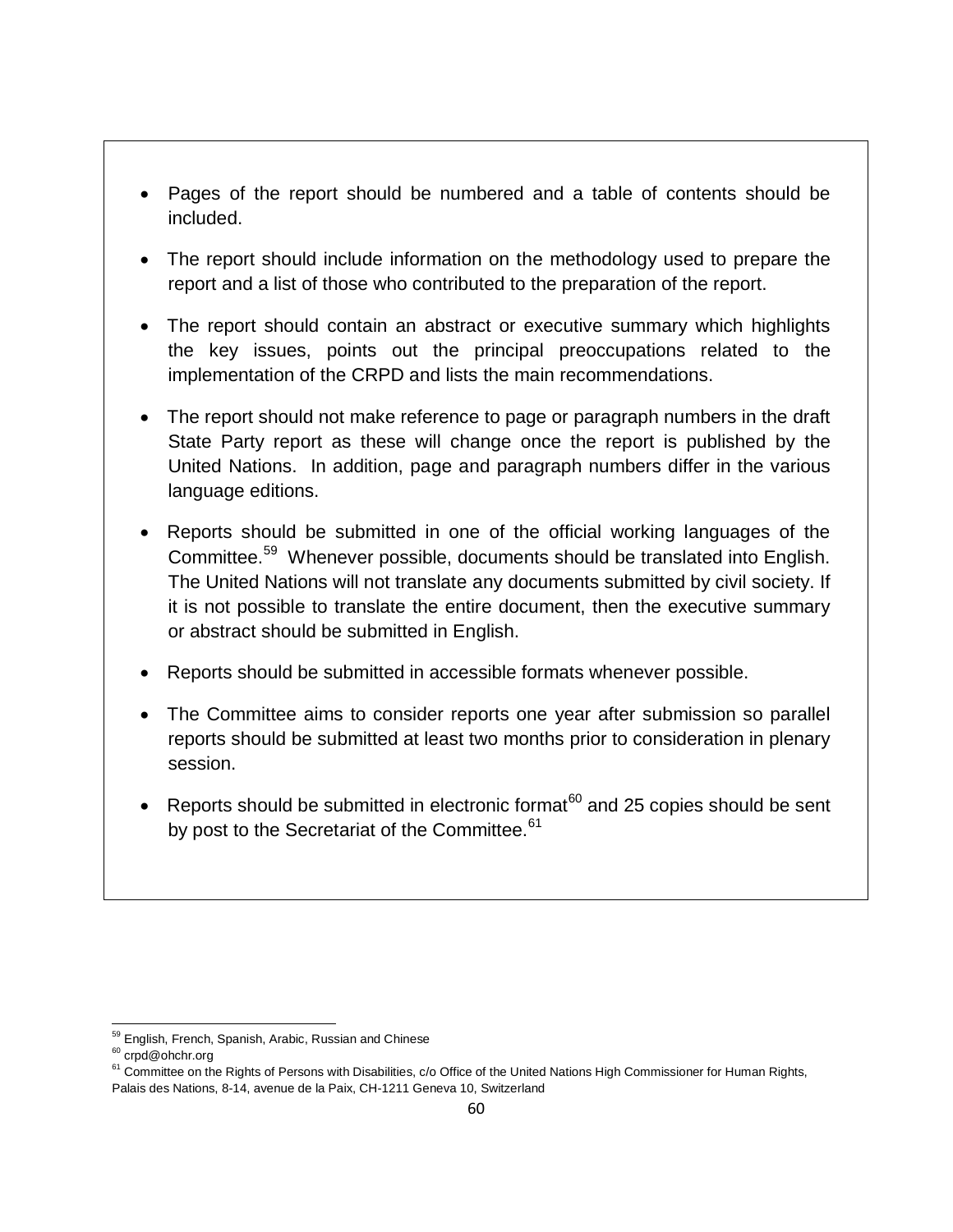# **5. Strategic use of the individual communication and the inquiry procedure foreseen under the Optional Protocol of the CRPD**

*The Optional Protocol<sup>62</sup> to the Convention on the Rights of Persons with Disabilities<sup>63</sup> was adopted by the UN General Assembly on 13 December 2006 and entered into force on 3 May 2008. As of May 2010, it has been ratified by 53 States.<sup>64</sup> An individual communication and an inquiry procedure are foreseen under the Optional Protocol. The individual communication procedure allows individuals or groups of individuals who believe that their rights are being violated by a State party to submit a complaint to the Committee. The inquiry procedure gives the Committee the authority to examine grave or systematic violations of rights under the CRPD. DPOs should use both of these procedures to report on violations of the rights under the CRPD.*

## **a. Individual Communication Procedure**

The Optional Protocol to the CRPD contains an individual communication procedure through which individuals or groups of individuals who believe that their rights are being violated by the State Party can submit a complaint to the Committee. It is important to note that although the Optional Protocol is a legally binding instrument, the decisions of the Committee are not legally binding. However, the Optional Protocol allows the Committee to express an expert opinion as to whether a violation of a right has occurred and to request that appropriate remedies be provided. The Committee expects that as the State Party has voluntarily agreed to the provisions of the Optional Protocol, it will take the decisions of the Committee seriously and implement them in good faith.

## **Admissibility of a Complaint**

A number of factors are required before the Committee will examine a communication. The vast numbers of communications are found to be inadmissible because they do not fulfill all the following requirements.

(Continued)

 $\overline{a}$ 

 $62$  An optional protocol is an addition to an existing treaty which contains provisions or procedures which were not included in the original treaty. The protocol is optional as it needs to be ratified separately and is not automatically binding on State Parties to the original treaty.

<sup>&</sup>lt;sup>63</sup> Optional Protocol to the Convention on the Rights of Persons with Disabilities, <http://www.ohchr.org/EN/HRBodies/CRPD/Pages/OptionalProtocol.aspx>

 $64$  A list of States which have ratified the Optional Protocol can be found at

[http://treaties.un.org/Pages/ViewDetails.aspx?src=TREATY&mtdsg\\_no=IV-15&chapter=4&lang=en](http://treaties.un.org/Pages/ViewDetails.aspx?src=TREATY&mtdsg_no=IV-15&chapter=4&lang=en)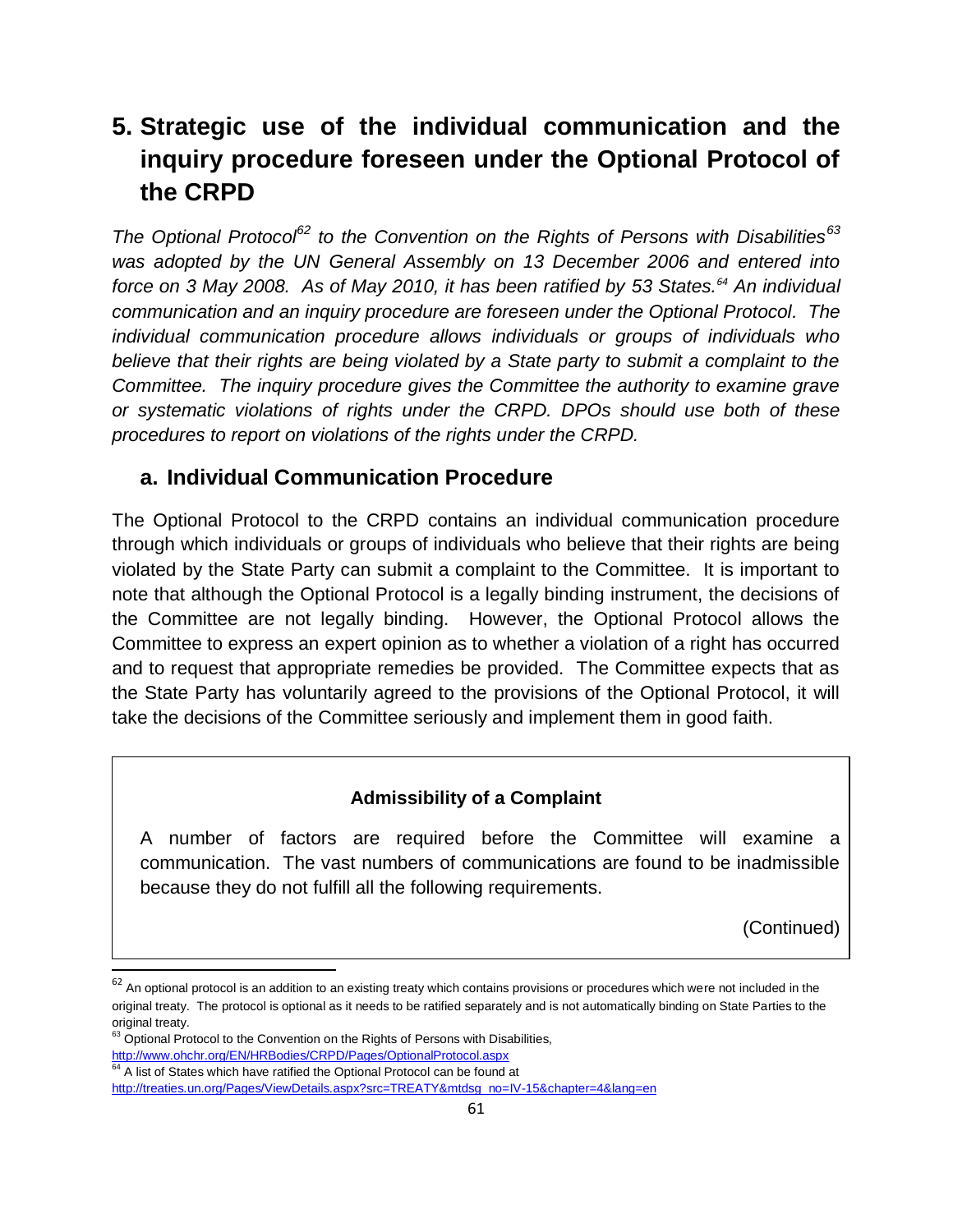- The Committee can only examine communications from countries which are State Parties to the Optional Protocol. Reservations or declarations made to the CRPD by a State Party may limit the scope of its obligations under the treaty<sup>65</sup>.
- The communication must be submitted in the name of an individual and cannot be anonymous. A communication can be submitted by a third party (such as a DPO) on behalf of an individual if the individual has given written consent ("power of attorney" or an "authority to act"). If it is impossible to obtain written consent, then justification as to why consent was unavailable must be provided. A communication may also be submitted on behalf of a group of individuals, but all individuals in the group must be named and have given permission to act on their behalf.
- The claim must not abuse the right of submission or be incompatible with the provisions of the CRPD. The same matter cannot be complained about more than once by the same individual and must not contain insulting or abusive language.
- The case cannot be examined more than once by the Committee and cannot be or have been examined by another UN body, international or regional organization such as another UN treaty body, the European Court of Human Rights, the Inter-American Commission or Court of Human Rights, or the African Commission on Human and People's Rights.
- All domestic remedies have to be exhausted. The complaint must have been raised through the domestic court system and any administrative procedures before it can be examined by the Committee. The communication should include steps taken to exhaust all available judicial and administrative remedies at national level. This does not apply however, if domestic remedies are ineffective or unreasonably prolonged, but the communication must then explain why the domestic remedies have been ineffective.
- A detailed account of the facts must be submitted to prove that there is sufficient evidence that the claim is credible and not ill-founded.
- The complaint must have occurred after the entry into force of the Optional Protocol unless the facts continued after that date.

 $\overline{a}$ <sup>65</sup> A list of reservations and declarations is available a[t http://treaties.un.org/Pages/ViewDetails.aspx?src=TREATY&mtdsg\\_no=IV-](http://treaties.un.org/Pages/ViewDetails.aspx?src=TREATY&mtdsg_no=IV-15-a&chapter=4&lang=en)[15-a&chapter=4&lang=en](http://treaties.un.org/Pages/ViewDetails.aspx?src=TREATY&mtdsg_no=IV-15-a&chapter=4&lang=en)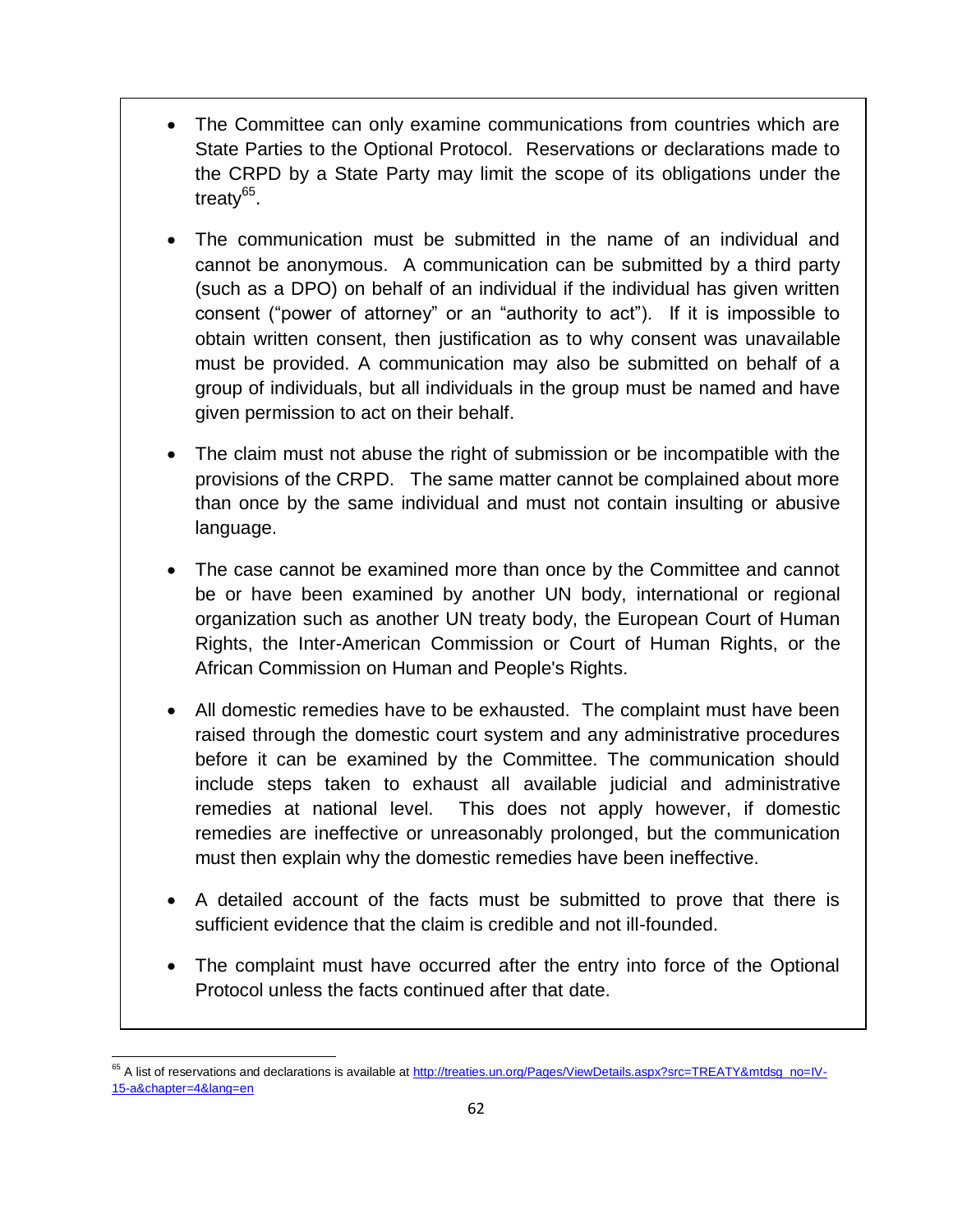The complaint must be submitted in writing in one of the official UN languages.<sup>66</sup> The complaint must be signed and sent by post as email complaints are not accepted. $67$  A model complaint form is available to assist individuals in preparing a communication. 68 Complaints may be submitted with audio support if necessary.

While deciding on admissibility, the Committee can request that a State Party adopt interim measures if necessary to avoid irreparable harm to the victim. This however has no bearing on the admissibility of the complaint. The Committee may indicate the nature and characteristics of the interim measures that it would like the State Party to take.

Once a communication has been declared admissible, the State Party has six months to respond to the complaint. The Committee will then meet in a private meeting to examine the complaint. Neither the individual nor the State Party is allowed to participate in the proceedings. The Committee then forwards its suggestions and recommendations to the individual and the State Party. The State Party is generally requested to provide follow-up information on steps taken to remedy the situation and the text of the final decision is made public.

Figure 2. Overview of the CRPD Optional Protocol Complaint Procedure

### **Step 1. The complaint is sent to the CRPD Committee.**

### **Step 2. Registration of the complaint.**

Step 2, outcome a: The complaint is registered right away. Go to Step 3.

*-Or-*

Step 2, outcome b: More information is required. (Then, after the Committee gets more information, either go to Step 2, outcome c, or, go to Step 3.)

*-Or-*

Step 2, outcome c: The complaint is not registered because there is something wrong with it. (END)

j <sup>66</sup> English, French, Spanish, Arabic, Chinese or Arabic

<sup>&</sup>lt;sup>67</sup> Communications should be mailed by post to the Petitions Team, Office of the High Commissioner for Human Rights, United Nations Office, 1211 Geneva 10, Switzerland

<sup>&</sup>lt;sup>68</sup> The Committee has not vet adopted a model complaint form for the Optional Protocol on the CRPD. Examples from other treaty bodies can be used to ensure that all necessary information needed is provided in the complaint, see [www.ohchr.org/english/bodies/docs/annex1.pdf](http://www.ohchr.org/english/bodies/docs/annex1.pdf)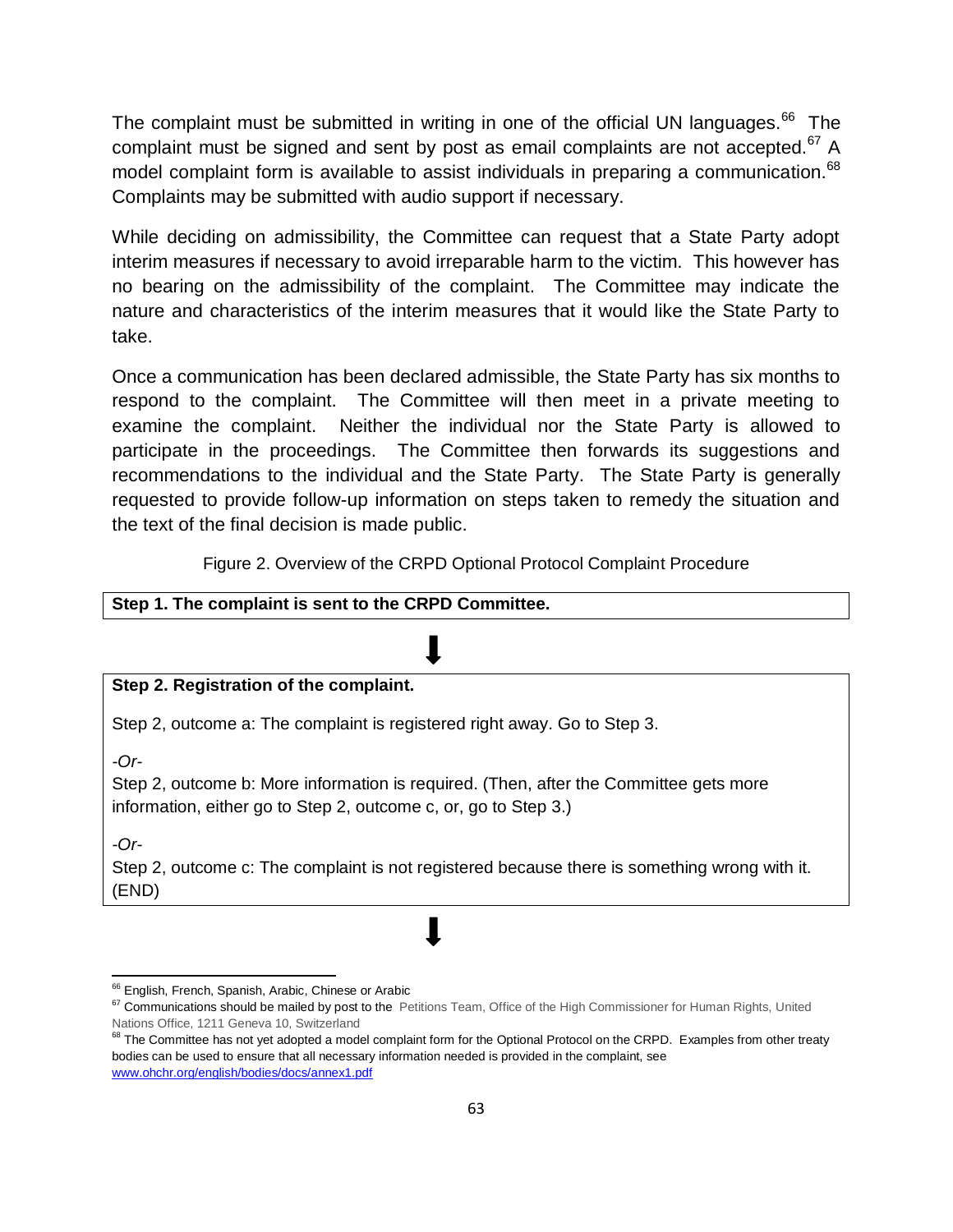## **Step 3. Consideration of the admissibility of the complaint.**

Step 3, outcome a: The complaint is inadmissible. (END)

*-Or-*

Step 3, outcome b: The complaint is admissible. Go to Step 4.

| Step 4. The CRPD Committee considers the merits of the complaint. |  |
|-------------------------------------------------------------------|--|
|                                                                   |  |

Step 4, outcome a: NO VIOLATION. (END)

-*Or*-

Step 4, outcome b: VIOLATION. Go to step 5.

**Step 5. Follow up.**

End Figure 2.

## **b. Inquiry Procedure**

The Committee also has the possibility to initiate an inquiry procedure should it receive "reliable information indicating grave or systematic violations by a State Party of rights set forth in the Convention."<sup>69</sup> If the Committee feels that the information submitted warrants further investigation, it can request that one or more of its members conduct an inquiry into the situation and report to the Committee. The inquiry is a confidential procedure and the cooperation of the State Party is required at all stages of the process. The inquiry procedure is an option within the optional protocol provided that upon ratification the State Party declares that it does not recognize the competence of the Committee to carry out inquiries.

The request to conduct an inquiry may be initiated by DPOs or other civil society organizations. Unlike individual communications, an inquiry may be requested on behalf of others and domestic remedies do not have to be exhausted. On the other hand, the information provided has to show grave or systematic violations of rights under the CRPD. It is important to confirm that the country is a State Party to the

 $\overline{a}$  $^{69}$  Optional Protocol to the Convention on the Rights of Persons with Disabilities, article 6(1)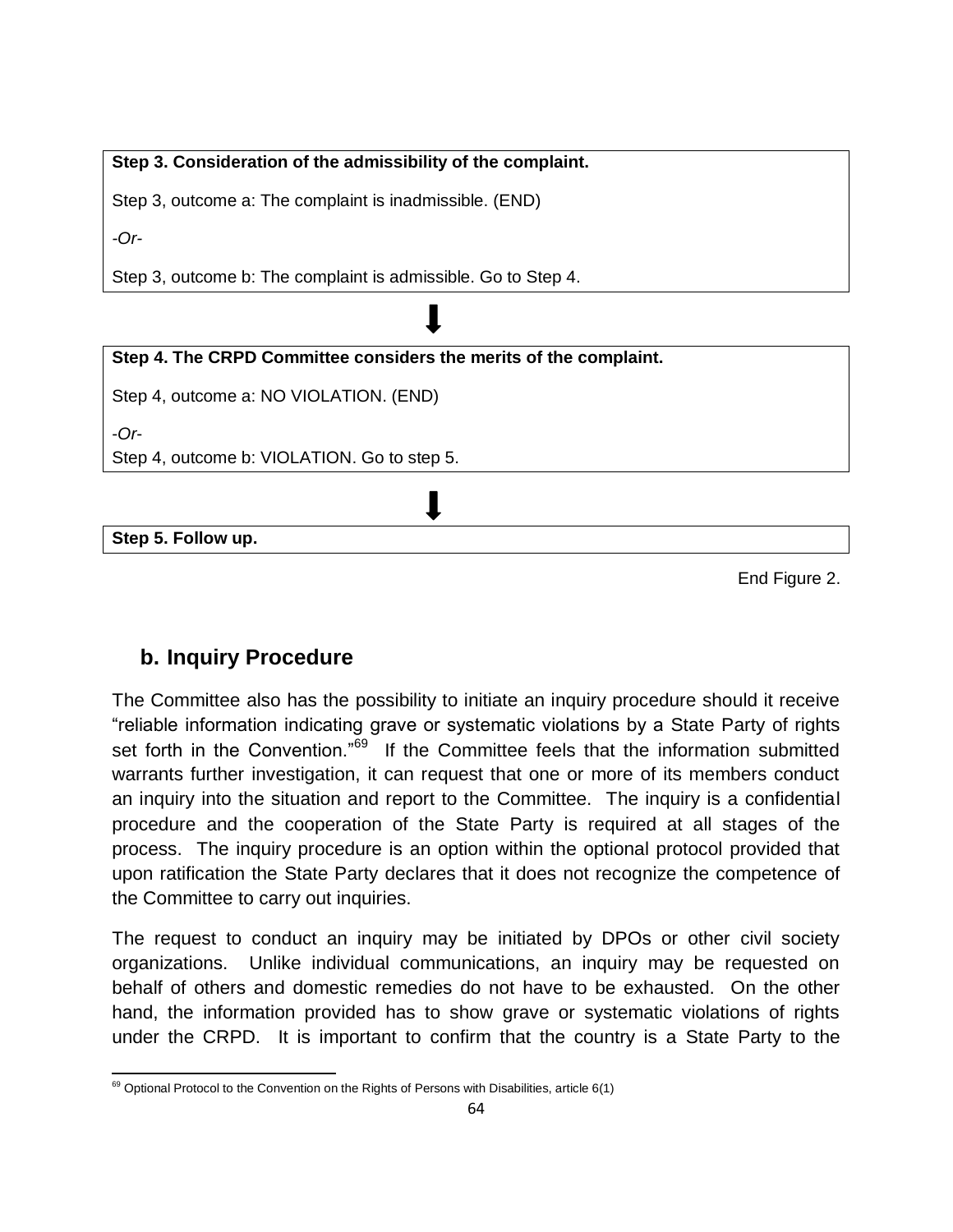Optional Protocol and has accepted the competence of the Committee to conduct inquiries. Reliable information should be clearly set out in writing in one of the official languages of the United Nations.<sup>70</sup> If the Committee feels that the information shows grave or systematic violations of rights under the CRDP, the information will be transmitted to the State Party with a request that it submit its own observations on the information provided. The Committee may also actively seek additional information from other sources such as DPOs, other civil society organizations, and UN agencies.

The Committee may then decide to conduct a formal inquiry. A visit to the country concerned may be requested but consent must be given for the visit to be carried out. The visit may allow Committee members to conduct interviews, inspect specific sites and consult with government officials and members of civil society, including DPOs. If permission to visit the State Party is not granted, the Committee will conduct its examination based on all available information. Written information submitted by DPOs would be a key element in this analysis.

Following the inquiry process, the Committee will transmit its findings, comments and recommendations to the State Party. The State Party has six months to respond and if necessary, the Committee can request that the State provide information on the measures taken in response to the inquiry. The Committee may also request that the State Party include details of measures taken to follow up on the inquiry in its periodic reports under the CRPD. There is however no requirement that the inquiry be made public even after its completion.

# **6. Influencing other human rights processes: Mainstreaming the rights of persons with disabilities**

*In addition to the Convention on the Rights of Persons with Disabilities, there are other international human rights mechanisms that can be used to mainstream disability issues. The other international human rights treaties also contain reporting procedures by which States Parties submit periodic reports to a Committee who examines these reports and prepares conclusions and recommendations. They also examine individual complaints, issue general comments and hold days of general discussion; all of which are opportunities for DPOs to provide input on the rights of persons with disabilities.* 

*The Human Rights Council has a universal periodic review (UPR) in which it examines the human rights situation in all countries. DPOs can contribute to the review through the submission of stakeholder information, participation at sessions of the UPR and by* 

j  $^{70}$  Confidential inquires should be submitted in either English, French, Spanish, Russian, Chinese or Arabic to the Committee on Persons with Disabilities, c/o Office of the High Commissioner for Human Rights, Palais des Nations, 8-14 avenue de la Paix, CH-1211 Geneva 10, Switzerland.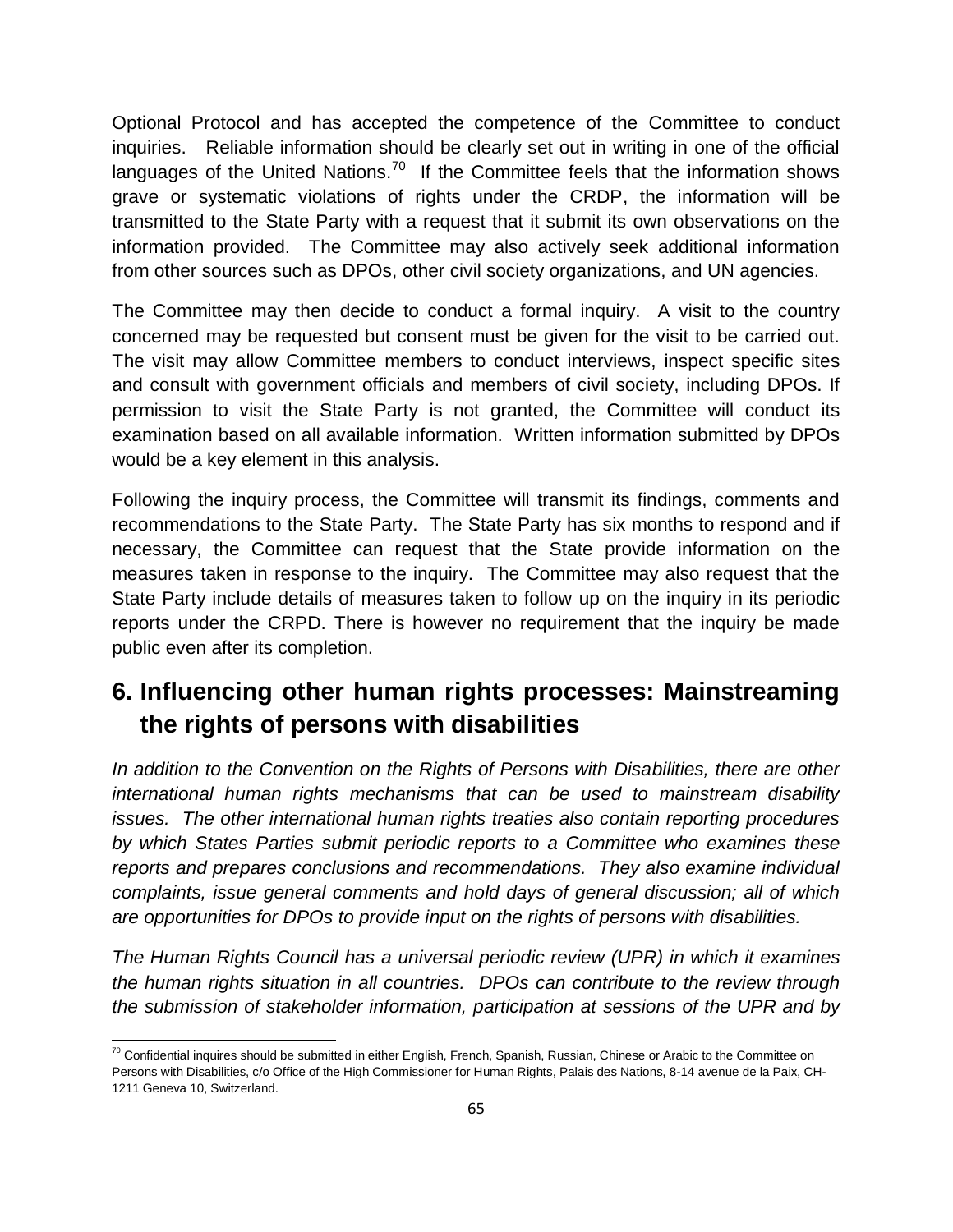following up on the conclusions and recommendations contained in the outcome *document. The Human Rights Council has also established a series of special procedures which monitor, advise and report on specific countries (country mandates) or on human rights violations worldwide (thematic mandates). Independent experts or*  working groups carry out these mandates by sending communications, undertaking *country visits, publishing reports, and preparing thematic studies. For each of these activities, DPOs can contribute to the work of the special procedures.*

a. Involvement of DPOs in the reporting process to other human rights treaty bodies

The United Nations treaty body system consists of nine international human rights treaties. Each treaty is monitored by a Committee which reviews reports submitted by State Parties.

| <b>International Human Rights Treaties</b>                                                                                            |
|---------------------------------------------------------------------------------------------------------------------------------------|
| • International Covenant on Civil and Political Rights <sup>71</sup> (1966)                                                           |
| • International Covenant on Economic, Social and Cultural Rights <sup>72</sup> (1966)                                                 |
| International Convention on the Elimination of all Forms of Racial<br>$\bullet$<br>Discrimination <sup>73</sup> (1965)                |
| • Convention on the Elimination of all Forms of Discrimination against Women <sup><math>14</math></sup><br>(1979)                     |
| • Convention against Torture and other Cruel, Inhuman or Degrading<br>Treatment or Punishment <sup>75</sup> (1984)                    |
| • Convention on the Rights of the Child <sup>76</sup> (1989)                                                                          |
| International Convention on the Protection of the Rights of all Migrant<br>Workers and Members of their Families <sup>77</sup> (1990) |

• Convention on the Rights of Persons with Disabilities<sup>78</sup> (2006)

j <sup>71</sup> <http://www2.ohchr.org/english/law/ccpr.htm>

<sup>72</sup> <http://www2.ohchr.org/english/law/cescr.htm>

<sup>73</sup> <http://www2.ohchr.org/english/law/cerd.htm>

<sup>74</sup> <http://www2.ohchr.org/english/law/cedaw.htm>

<sup>75</sup> <http://www2.ohchr.org/english/law/cat.htm>

<sup>76</sup> <http://www2.ohchr.org/english/law/crc.htm>

<sup>77</sup> <http://www2.ohchr.org/english/law/cmw.htm>

<sup>78</sup> <http://www2.ohchr.org/english/law/disabilities-convention.htm>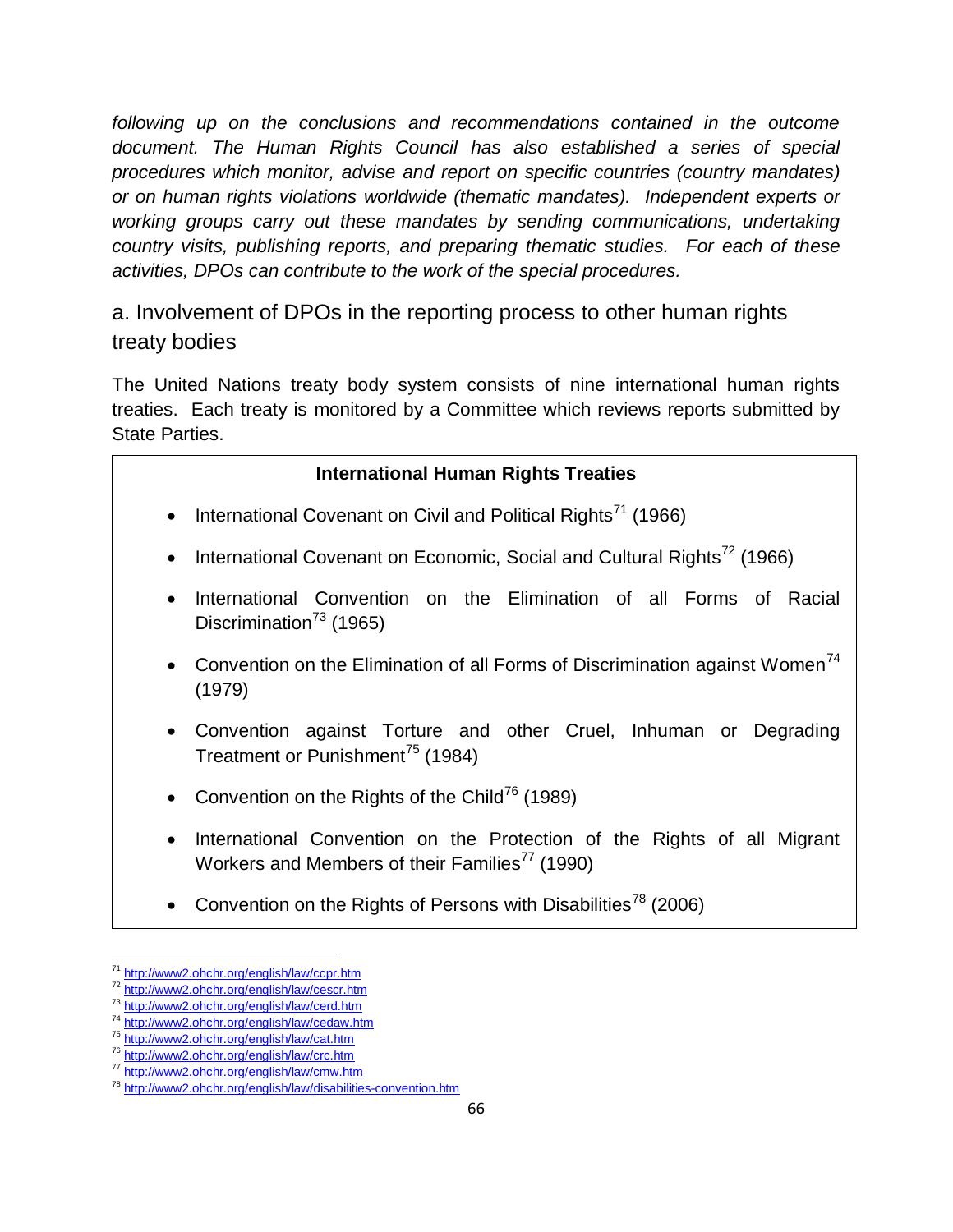• International Convention on the Protection of all Persons from Enforced Disappearance<sup>79</sup> (2006 – **not yet entered into force**)

Like the CRPD, the two international Covenants and the Convention on the Elimination of Discrimination against Women also have Optional Protocols which allow for the consideration of individual complaints<sup>80</sup> There are also three Optional Protocols that deal with substantive rights such as the Second Optional Protocol to the International Covenant on Civil and Political Rights $81$  which aims to abolish the death penalty or the two Optional Protocols of the Convention on the Rights of the Child which focus on the involvement of children in armed conflict<sup>82</sup>, and on the sale of children, child prostitution and child pornography $^{83}$ . The Optional Protocol to the Convention against Torture and Other Cruel, Inhuman or Degrading Treatment<sup>84</sup> establishes national and international monitoring mechanisms and differs from the monitoring of other Optional Protocols as it has its own monitoring body, the Sub-Committee on Prevention of Torture. All of the other Optional Protocols are monitored by the body established under the main treaty.

All of the above mentioned treaties contain provisions that are relevant to persons with disabilities. A study conducted for the United Nations in  $2002^{85}$  which evaluated the use of the treaty body system in the context of persons with disabilities may provide DPOs with some information as to which articles of the other treaties are relevant to persons with disabilities.

All treaty bodies examine State Party reports and welcome the submission of information from civil society. The procedures for the submission and consideration of this information vary, however, between treaty bodies $86$ . DPOs are encouraged to work with coalitions or networks in their country who are preparing parallel reports for other treaty bodies in order to ensure that key disability issues are being addressed. Although treaty bodies do receive the concluding observations from other treaty bodies, it is important for DPOs to make the link between the CRPD and other human rights

l

<sup>&</sup>lt;sup>79</sup> <http://www2.ohchr.org/english/law/disappearance-convention.htm>

<sup>80</sup> Optional Protocol to the International Covenant on Civil and Political Rights [\(http://www2.ohchr.org/english/law/ccpr-one.htm\)](http://www2.ohchr.org/english/law/ccpr-one.htm), Optional Protocol to the International Covenant on Economic, Social and Cultural Rights

[<sup>\(</sup>http://www2.ohchr.org/english/law/docs/A.RES.63.117\\_en.pdf\)](http://www2.ohchr.org/english/law/docs/A.RES.63.117_en.pdf), Optional Protocol to the Convention on the Elimination of all Forms of Discrimination against Women [\(http://www2.ohchr.org/english/law/cedaw-one.htm\),](http://www2.ohchr.org/english/law/cedaw-one.htm) and the Optional Protocol to the Convention on the Rights of Persons with Disabilities [\(http://www2.ohchr.org/english/law/disabilities-op.htm\)](http://www2.ohchr.org/english/law/disabilities-op.htm) 

<sup>81</sup> <http://www2.ohchr.org/english/law/ccpr-death.htm>

<sup>82</sup> <http://www2.ohchr.org/english/law/crc-conflict.htm>

<sup>83</sup> <http://www2.ohchr.org/english/law/crc-sale.htm>

<sup>84</sup> <http://www2.ohchr.org/english/law/cat-one.htm>

 $85$  The current use and future potential of United Nations human rights instruments in the context of disability, 2002, [http://www2.ohchr.org/english/issues/disability/docs/Studydisability\\_en.doc](http://www2.ohchr.org/english/issues/disability/docs/Studydisability_en.doc)

<sup>86</sup> For general information on the submission of information to other treaty bodies, see *Working with the United Nations Human Rights Programme: A Handbook for Civil Society,* Office of the High Commissioner for Human Rights, 2008. <http://www.ohchr.org/Documents/Publications/NgoHandbook/ngohandbook4.pdf>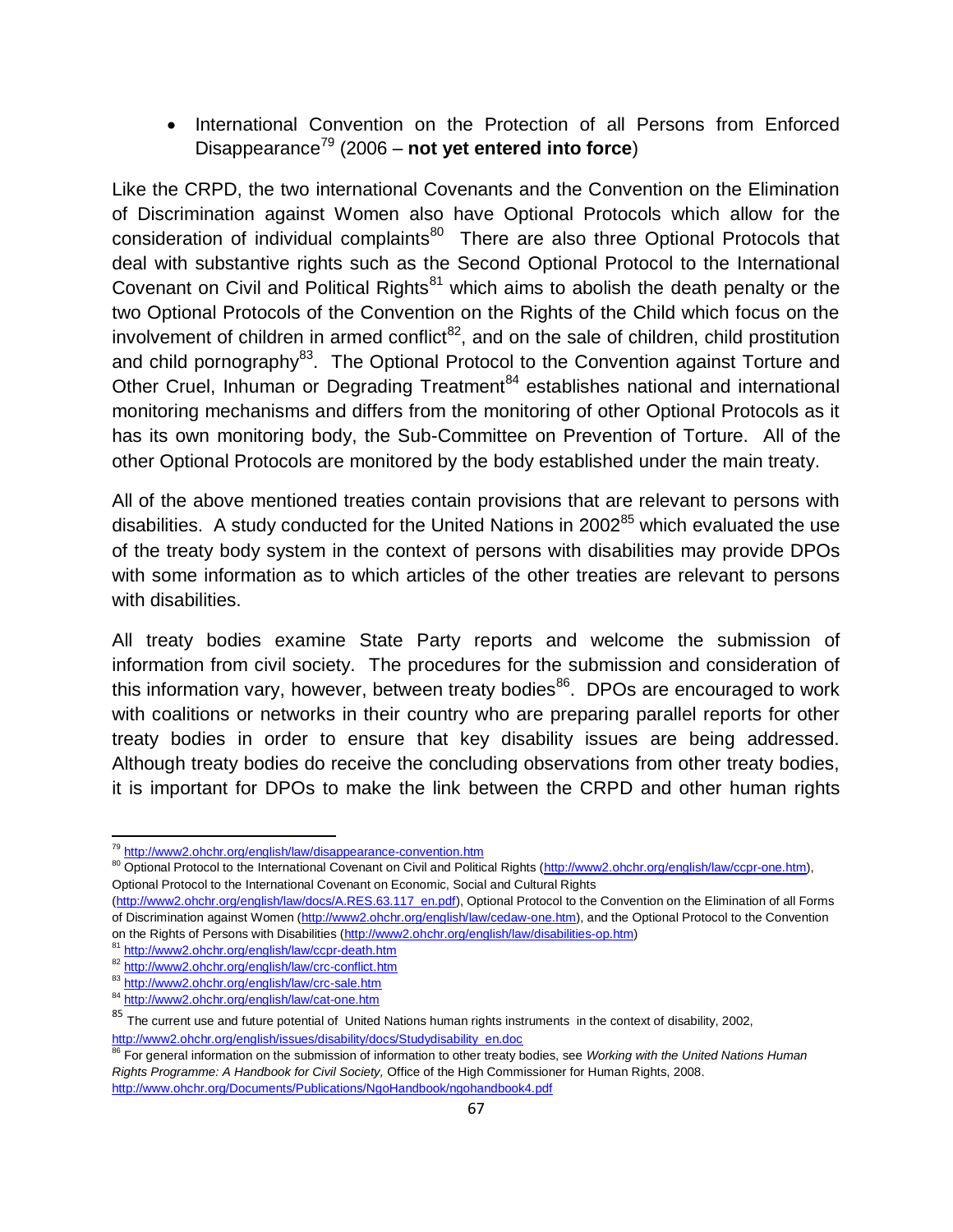treaties so that disability issues become mainstreamed across the human rights treaties.

## **Support from International NGOs**

A number of international coalitions of NGOs or individual international NGOs are working to promote the full implementation of the various human rights treaties. Some also support the role of national NGOs in the preparation and submission of information to various treaty bodies. Information that is specific to the requirements of each treaty body can be obtained from the sources below.

Human Rights Committee: **Center for Civil and Political Rights**  <http://www.ccprcentre.org/en>

Committee on Economic, Social and Cultural Rights: **International Network for Economic, Social and Cultural Rights**  <http://www.escr-net.org/>

Committee on the Elimination of Racial Discrimination: **International Movement Against All Forms of Discrimination and Racism**  <http://www.imadr.org/un/icerd/>

Committee on the Elimination of Discrimination against Women: **International Women's Rights Action Watch Asia Pacific**  <http://www.iwraw-ap.org/>

Committee against Torture: **Coalition of International NGOs against Torture** <http://www.apt.ch/cinat/>

Sub-Committee on Prevention of Torture: **Association for the Prevention of Torture**  <http://www.apt.ch/content/view/33/58/lang,en/>

Committee on the Rights of the Child: **NGO Group for the Convention on the Rights of the Child**  [www.childrightsnet.org](http://www.childrightsnet.org/)

(Continued)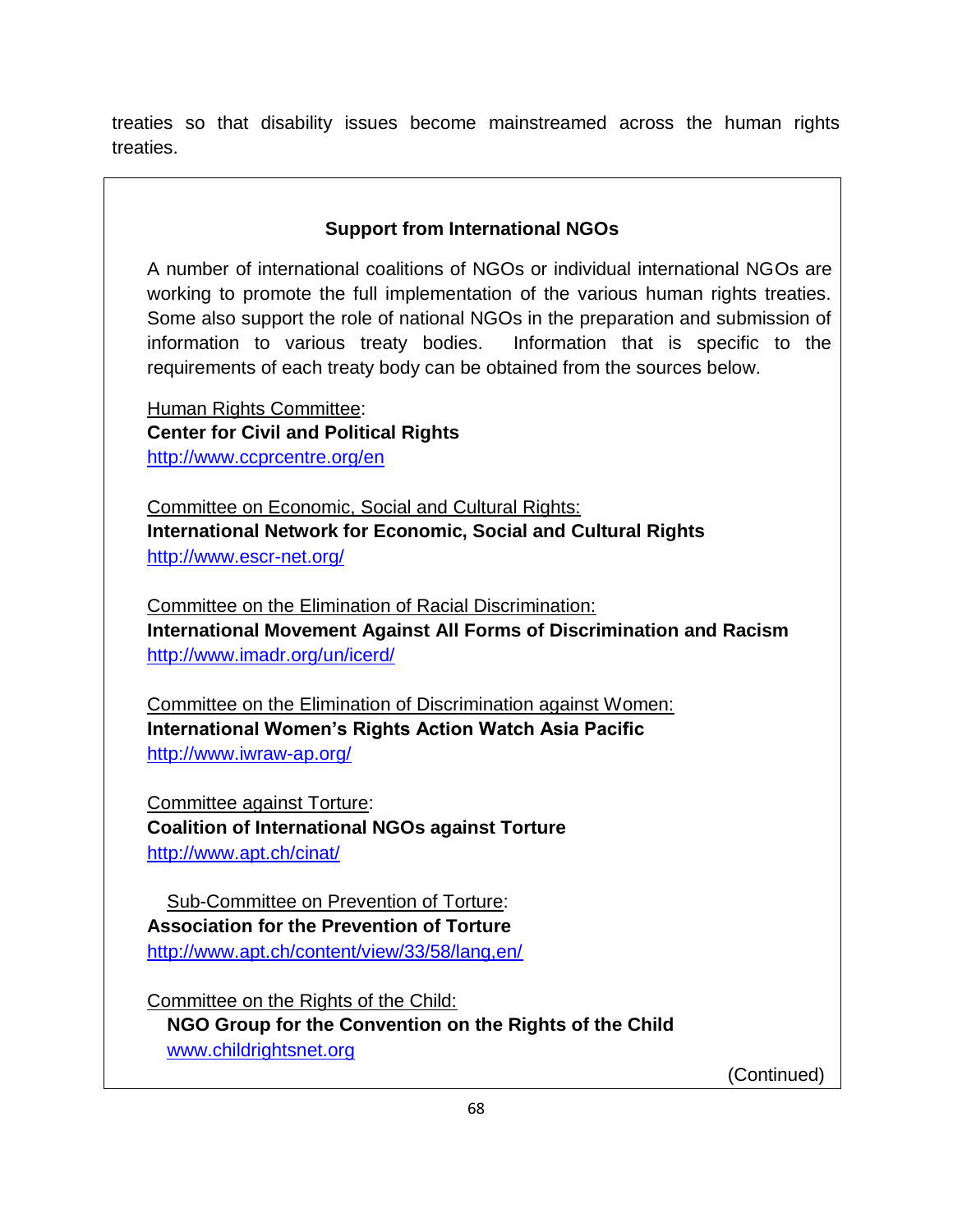Committee on the Protection of the Rights of All Migrant workers and Members of their Families: **International NGO Platform for the Migrant Workers Convention** [http://www.december18.net/international-ngo-platform-migrant-workers](http://www.december18.net/international-ngo-platform-migrant-workers-convention-ipmwc)[convention-ipmwc](http://www.december18.net/international-ngo-platform-migrant-workers-convention-ipmwc) Committee on the Rights of Persons with Disabilities: **International Disability Alliance** <http://www.internationaldisabilityalliance.org/>

Committee on Enforced Disappearances: (not yet established) **International Coalition against Enforced Disappearances** <http://www.icaed.org/>

DPOs may wish to consider submitting individual complaints under other international human rights treaties, especially in States which may not have ratified the Optional Protocol under the CRPD but have done so under other treaties. It is important to note however that an individual complaint cannot be submitted to more than one treaty body so it is important to pick the one that is most relevant to the individual case. Although most treaty bodies follow similar procedures, differences do exist and it is important to follow the specific requirements of each treaty body in order to ensure the admissibility of the complaint.<sup>87</sup>

Treaty bodies (Committees) also prepare general comments which are the Committee's interpretation of the provisions of the Convention based on their experience in monitoring State Party reports. The main purpose of a general comment is to promote the implementation of the human rights treaty and to provide guidance to State Parties on the implementation of the treaty. The procedure for drafting general comments varies between treaty bodies, but some general comments are drafted through an open consultative process during days of general discussion, thematic discussions, or through the submission of written comments and suggestions.

DPOs should consider participating in relevant days of general discussion or submitting written information on draft general comments in order to ensure that a disability perspective is taken into account. The process is generally informal and varies from

 $\overline{a}$ <sup>87</sup> For more information on the individual complaints procedure, see<http://www2.ohchr.org/english/bodies/petitions/individual.htm>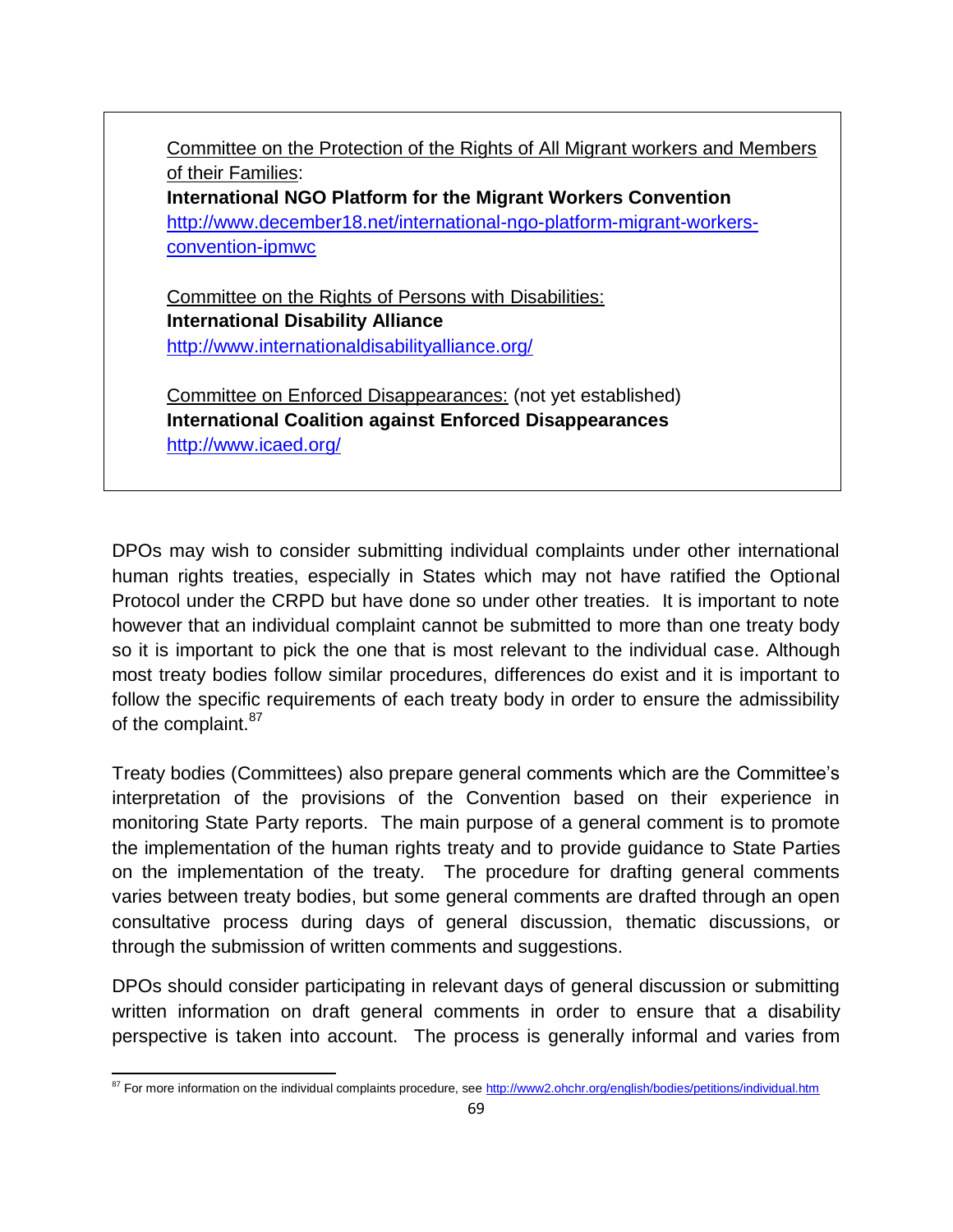treaty body to treaty body. DPOs should inform the Secretariat of the relevant Committee of their expertise in the topic under consideration and request information as to how they can best contribute to the drafting of the general comment.  $^{88}$ 

## **General Comments on Persons with Disabilities**

In 1991, the **Committee on the Elimination of Discrimination against**  Women adopted General Recommendation No. 18 on Disabled Women<sup>89</sup> which highlights the need take measures to ensure that women with disabilities have equal access to education, employment, health services and social security, and are able to participate in all areas of social and cultural life.

In 1994, the **Committee on Economic, Social and Cultural Rights** adopted General Comment No. 5 on Persons with Disabilities<sup>90</sup> which provides guidance in implementing the provisions of the International Covenant on Economic, Social and Cultural rights for the specific situation and needs of persons with disabilities.

In 2006, the **Committee on the Rights of the Child** adopted General Comment No. 9 on the Rights of Children with Disabilities<sup>91</sup> which provides guidance in implementing the rights of children with disabilities in a comprehensive manner.

## b. Involvement of DPOs in the Universal Periodic Review

The Human Rights Council (HRC) is the main intergovernmental body of the United Nations responsible for human rights. It deals with human rights violations as well as promotes effective coordination and mainstreaming of human rights throughout the UN system. The General Assembly established the Universal Periodic Review<sup>92</sup> (UPR) whereby all members of the United Nations would have their human rights obligations and commitments reviewed on a periodic basis by the HRC. The UPR is a cooperative

j <sup>88</sup> The NGO Group for the Convention on the Rights of the child has prepared a fact sheet on general comments for NGOs. See <http://www.crin.org/docs/Fact%20sheet%20CRC%20GC%20EN.pdf>

<sup>&</sup>lt;sup>89</sup> Se[e http://www.un.org/womenwatch/daw/cedaw/recommendations/recomm.htm](http://www.un.org/womenwatch/daw/cedaw/recommendations/recomm.htm) <sup>90</sup> For the full text of the general comment, see

[http://www.unhchr.ch/tbs/doc.nsf/\(Symbol\)/4b0c449a9ab4ff72c12563ed0054f17d?Opendocument](http://www.unhchr.ch/tbs/doc.nsf/(Symbol)/4b0c449a9ab4ff72c12563ed0054f17d?Opendocument)

<sup>91</sup> For the full text of the general comment, se[e http://www.unhchr.ch/tbs/doc.nsf/\(Symbol\)/CRC.C.GC.9.En?OpenDocument](http://www.unhchr.ch/tbs/doc.nsf/(Symbol)/CRC.C.GC.9.En?OpenDocument)

<sup>92</sup> See General Assembly Resolution 60/25[1 http://www2.ohchr.org/english/bodies/hrcouncil/docs/A.RES.60.251\\_En.pdf](http://www2.ohchr.org/english/bodies/hrcouncil/docs/A.RES.60.251_En.pdf) and Human Rights Council Resolution 5/1 [http://ap.ohchr.org/documents/E/HRC/resolutions/A\\_HRC\\_RES\\_5\\_1.doc](http://ap.ohchr.org/documents/E/HRC/resolutions/A_HRC_RES_5_1.doc) .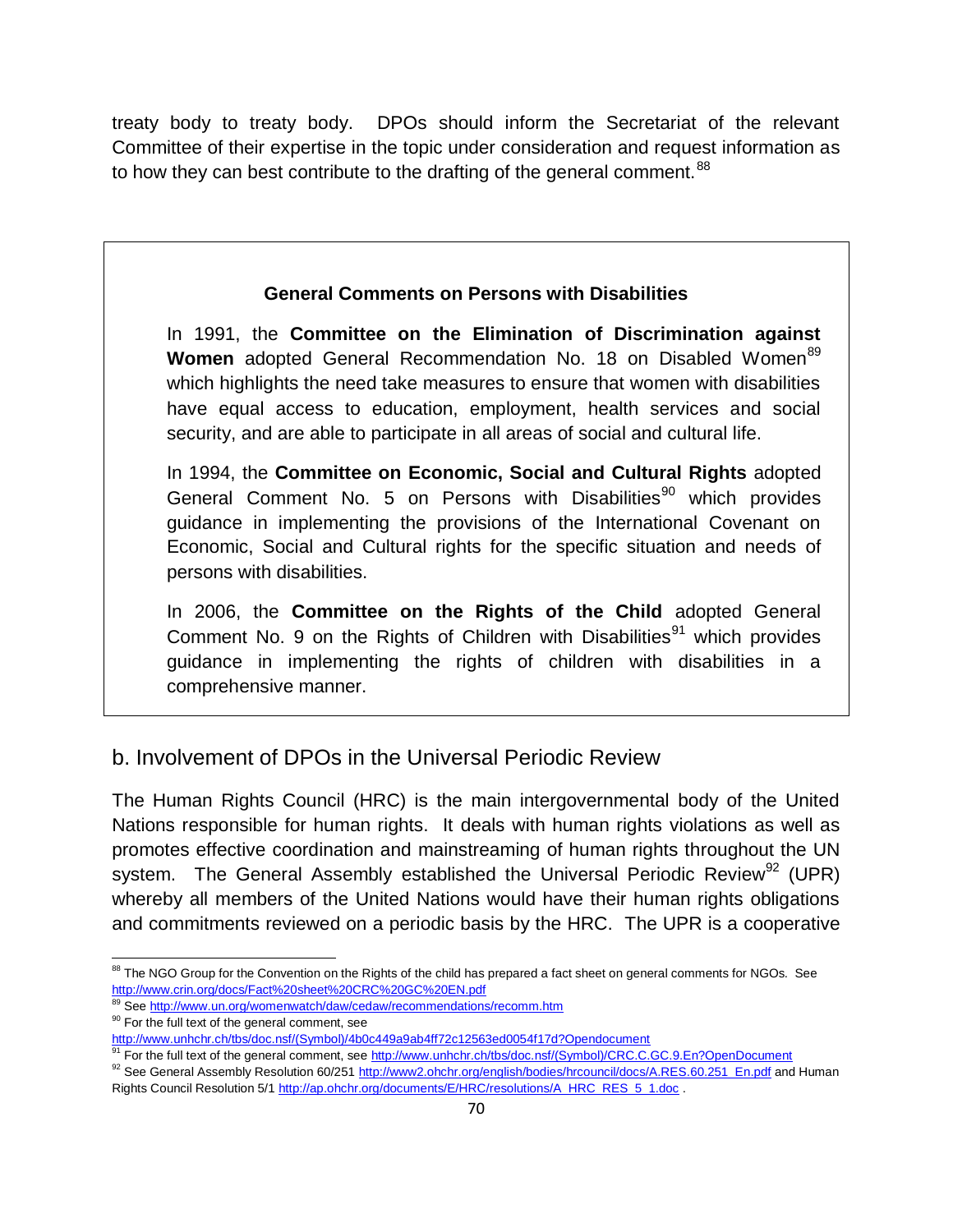mechanism and is based on an interactive dialogue between the State under review and the HRC.<sup>93</sup> The UPR examines all States every four years and a calendar has been established for the first cycle of reviews. $94$  The UPR is meant to complement the work of the treaty body system and differs from it in a number of important ways. The UPR is a political rather than a legal instrument and the review is conducted by States (a peer review) rather than independent experts. The UPR does however cover all States while the treaty bodies only examine those which have ratified the relevant treaty.

#### Figure 3. Universal Periodic Review – Four-year Cycle

#### **Stage 1. Preparation of the reports to be considered in the UPR.**

Three reports are prepared for the Working Group::

1. **National report**: The State should hold broad **consultations** and submit a report. **Opportunity for DPO and other stakeholders' involvement.**

2. **Compilation of United Nations information** (prepared by OHCHR)

3. **Summary of other stakeholders' submissions** (also prepared by OHCHR). **Opportunity for DPO and other stakeholders' involvement:** DPOs and other stakeholders can submit reports of 5 pages, or 10 pages if submitted by a coalition.

### **Stage 2. Working Group on the UPR and adoption of draft Working Group report.**

- Meets in Geneva for three two-week sessions each year.

- Examines 16 States each session (48 States each year).

- **Opportunity for DPO involvement: Conduct advocacy with the State under review, if possible, and with other States two weeks before the Working Group meeting or earlier.**

- Three hour **interactive dialogue** is held with the State under Review. Civil society can not make statements during this meeting.

-The Working Group adopts draft Working Group report containing recommendations, conclusions, and information on recommendations accepted by the State under review.

-The State under review indicates at this stage (or at the latest, at the second regular Council session following the UPR session), which recommendations it supports or does not support.

j  $93$  For detailed information on the UPR, see A Practical Guide to the United Nations' Periodic Review, Human Rights Project at the Urban Justice Center, 2010,<http://www.hrpujc.org/documents/UPRtoolkit.pdf>

<sup>94</sup> <http://www.ohchr.org/EN/HRBodies/UPR/Documents/uprlist.pdf>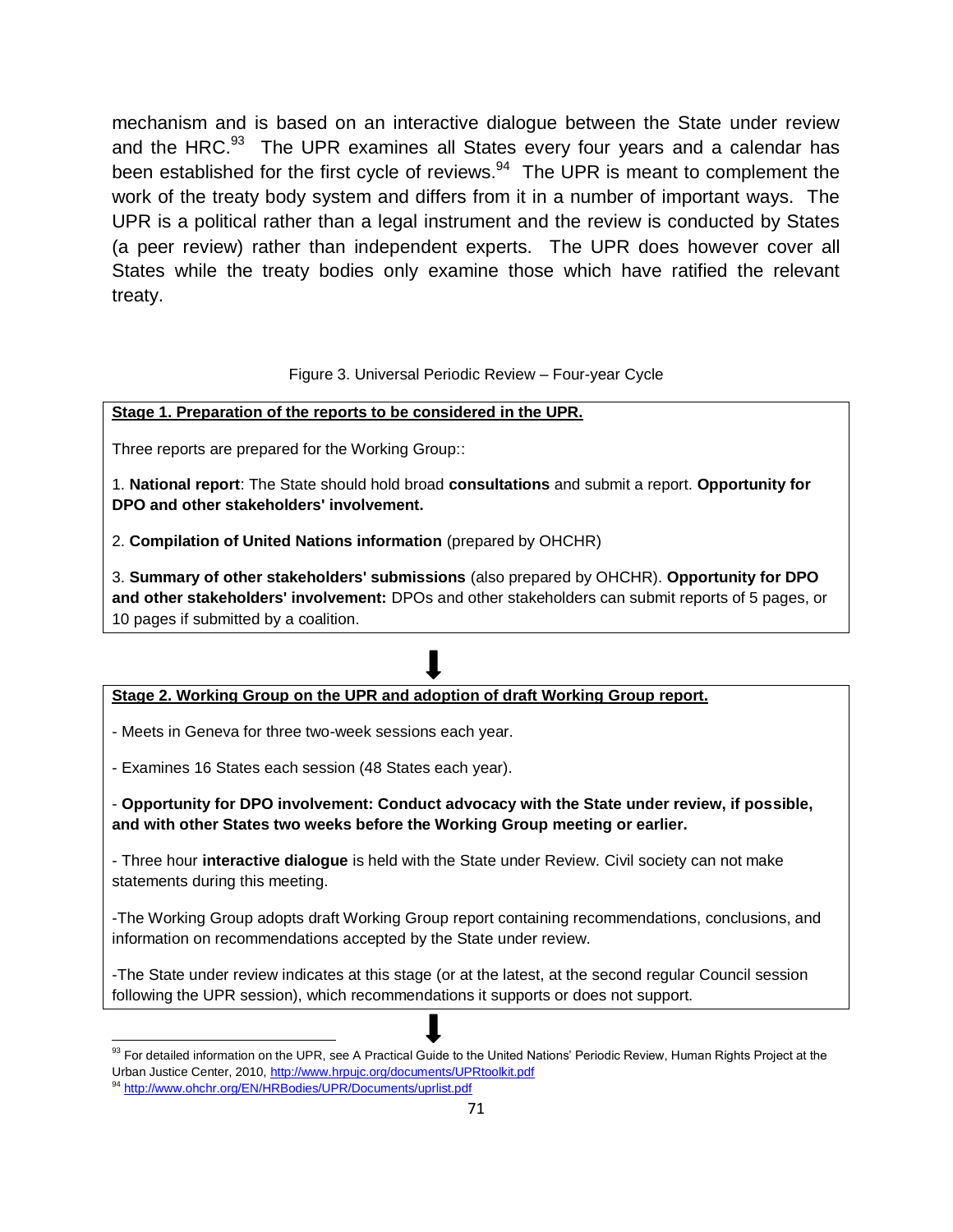#### **Stage 3. Human Rights Council regular session.**

- In the second regular Council session after the UPR Working Group session in which the State was reviewed, the Council adopts the final outcome document of the review.

- The Council considers each Working Group report for one hour.

- Reviewed States, Council Member and observer States and **other stakeholders** are given the opportunity to express their views before adoption of the outcome report on that State's review.

- The Council adopts the outcome document.



**Stage 4. Implementation of outcome document and follow up.**

- Implementation is the responsibility of the State concerned, and, as appropriate, of other relevant stakeholders. **Opportunity for DPO and other stakeholders' involvement: Make recommendations known to media and push for implementation of recommendations. DPOs can be consulted and involved in implementation of recommendations.**

- The international community is to assist in capacity-building and technical assistance.

- The Human Rights Council, after exhausting all other efforts, can address persistent non-cooperation with the UPR.

- There is follow up to the conclusions and recommendations adopted from the review.

- States can circulate information on mid-term follow up.

End of cycle. Return to Stage 1. End Figure 1. 3.



The UPR is based on three documents; a national report, a compilation report of information from the United Nations and a summary of other stakeholders' information. Each State is encouraged to prepare a national report through a broad, national consultation process with all relevant stakeholders. DPOs should encourage their State to hold early consultations and provide for an open, active and ongoing dialogue with the State in the preparation of its national report. The consultation should be an opportunity for DPOs to lobby the State to include information on the rights of persons with disabilities in its report.

The Office of the High Commissioner for Human Rights (OHCHR) prepares a compilation of information contained in reports of the treaty bodies, special procedures, observations and comments by the State and any other relevant official UN documents. Information previously submitted by DPOs under those mechanisms may be highlighted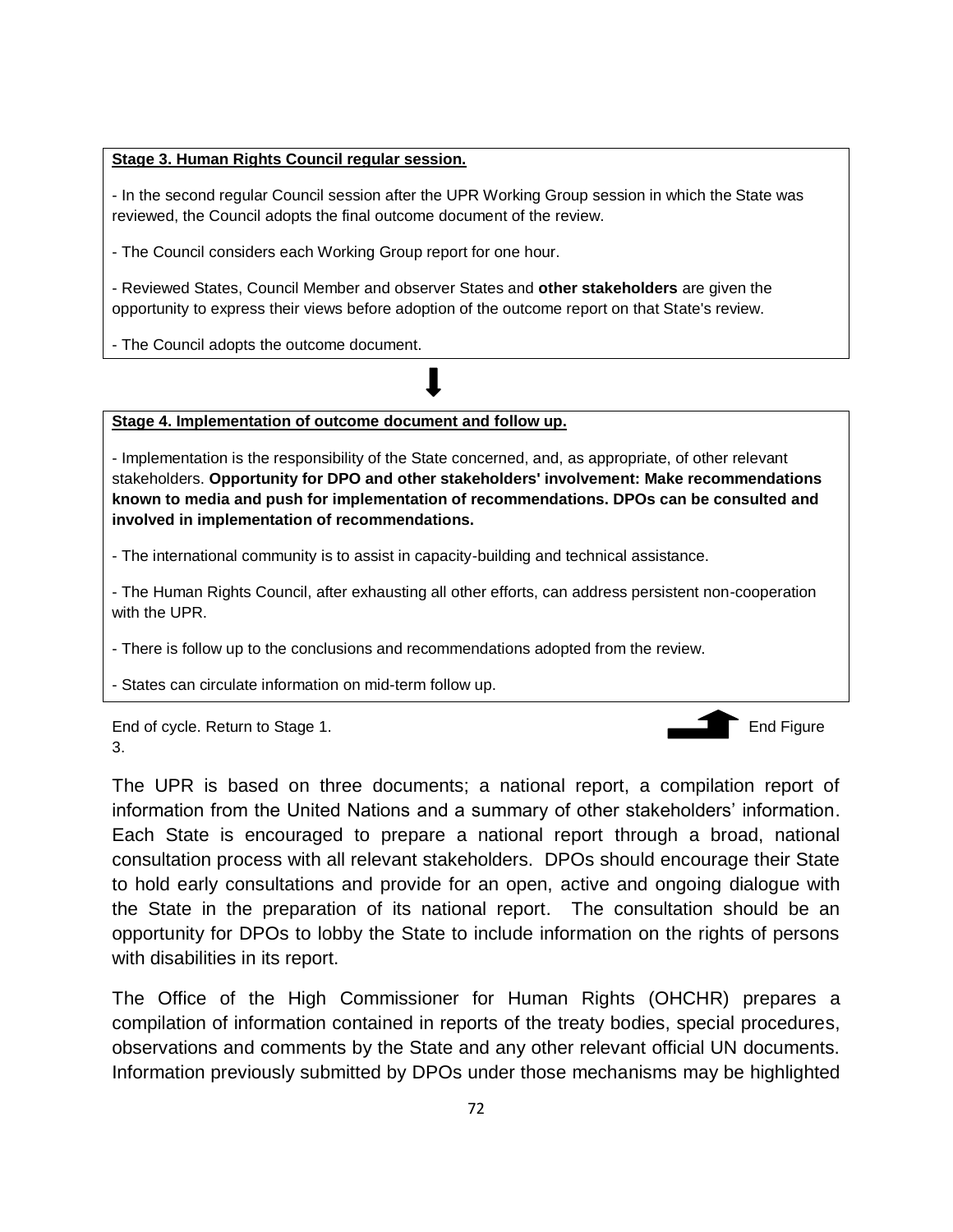in this compilation. OHCHR also prepares a summary of information provided by other stakeholders such as DPOs, other civil society organizations, and national human rights institutions.

DPOs are strongly encouraged to contribute to the UPR through the submission of stakeholder information. Although they may submit their own report under the UPR, it is often more strategic to work within a CRPD coalition or a UPR alliance in order to decide which issues should be included in the stakeholder report and the most strategic way to ensure that this information is taken into account. Only a summary of the information will be included in the stakeholder's report.



 $\overline{a}$  $95$ Technical guidelines for the submission of stakeholder information are available at <http://www.ohchr.org/EN/HRBodies/UPR/Documents/TechnicalGuideEN.pdf>

<sup>166</sup> Human Rights Council Decision 6/102, [http://ap.ohchr.org/documents/E/HRC/decisions/A\\_HRC\\_DEC\\_6\\_102.pdf](http://ap.ohchr.org/documents/E/HRC/decisions/A_HRC_DEC_6_102.pdf)

<sup>97</sup> Submissions should be sent electronically to UPR submissions@ohchr.org

<sup>98</sup> Although reports may officially be submitted in English, French, Spanish, Chinese, Russian or Arabic, the Office of the High Commissioner for Human Rights has expressed a preference to receive reports in English, French or Spanish and reports written in the other three languages may not be taken into account due to difficulties in translation.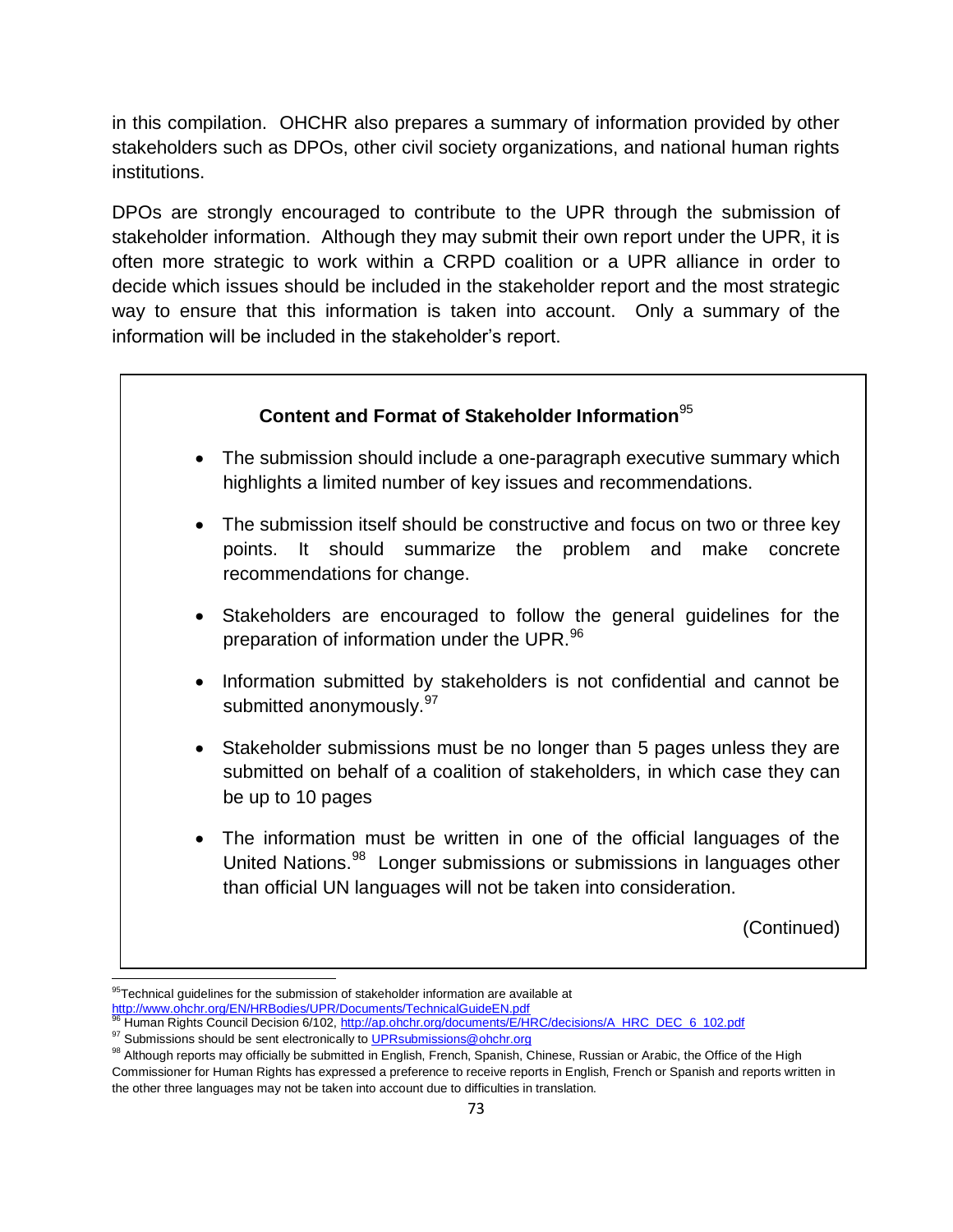The deadline for the submission of information is approximately six months prior to the review and information submitted after the deadline will not be taken into account.<sup>99</sup>

The Working Group on the UPR, which is composed of all members of the HRC, conducts a three-hour interactive dialogue with the State under review. NGOs with consultative status with ECOSOC<sup>100</sup> may participate as observers but are not allowed to speak. There are however opportunities to meet informally with the members of the Council outside of the meeting in order to make suggestions as to concerns that could be raised or recommendations that could be made. NGOs with consultative status with ECOSOC may also organize information briefings in order to share information and best practices. It may be useful to provide members of the HRC with a list of issues and recommendations that should be raised during the interactive dialogue. DPOs should also consider meeting informally with representatives from States in their home countries or in Geneva prior to the interactive dialogue in order to inform delegations of their concerns and suggest specific recommendations.

Following the interactive dialogue, an outcome document is prepared which includes a summary of the proceedings, conclusions and recommendations. There is once again an opportunity to meet informally with members of the Working Group in order to recommend that key issues be included in the outcome document and that the recommendations address the rights of persons with disabilities. The outcome document is adopted by the Working Group within 48 hours and the State under consideration may or may not comment on the document at that time. DPOs should encourage the State to accept the recommendations that have been made by the Working Group.

The outcome document is then considered by the HRC at its next session. The State under review may present its views on the conclusions and recommendations of the outcome document. Other States may also comment on the outcome document and stakeholders, including NGOs with consultative status with ECOSOC, may make

 $\overline{a}$ <sup>99</sup> Deadlines for the submission of stakeholder information can be found at <http://www.ohchr.org/EN/HRBodies/UPR/Pages/NgosNhris.aspx>

<sup>100</sup> Civil society organizations must be accredited with the Economic and Social Council (ECOSOC) in order to attend meetings of the Human Rights Council. International, regional and national NGOs, non-profit public or voluntary organizations are eligible to obtain consultative status. For more information, see<http://esango.un.org/paperless/Web?page=static&content=apply>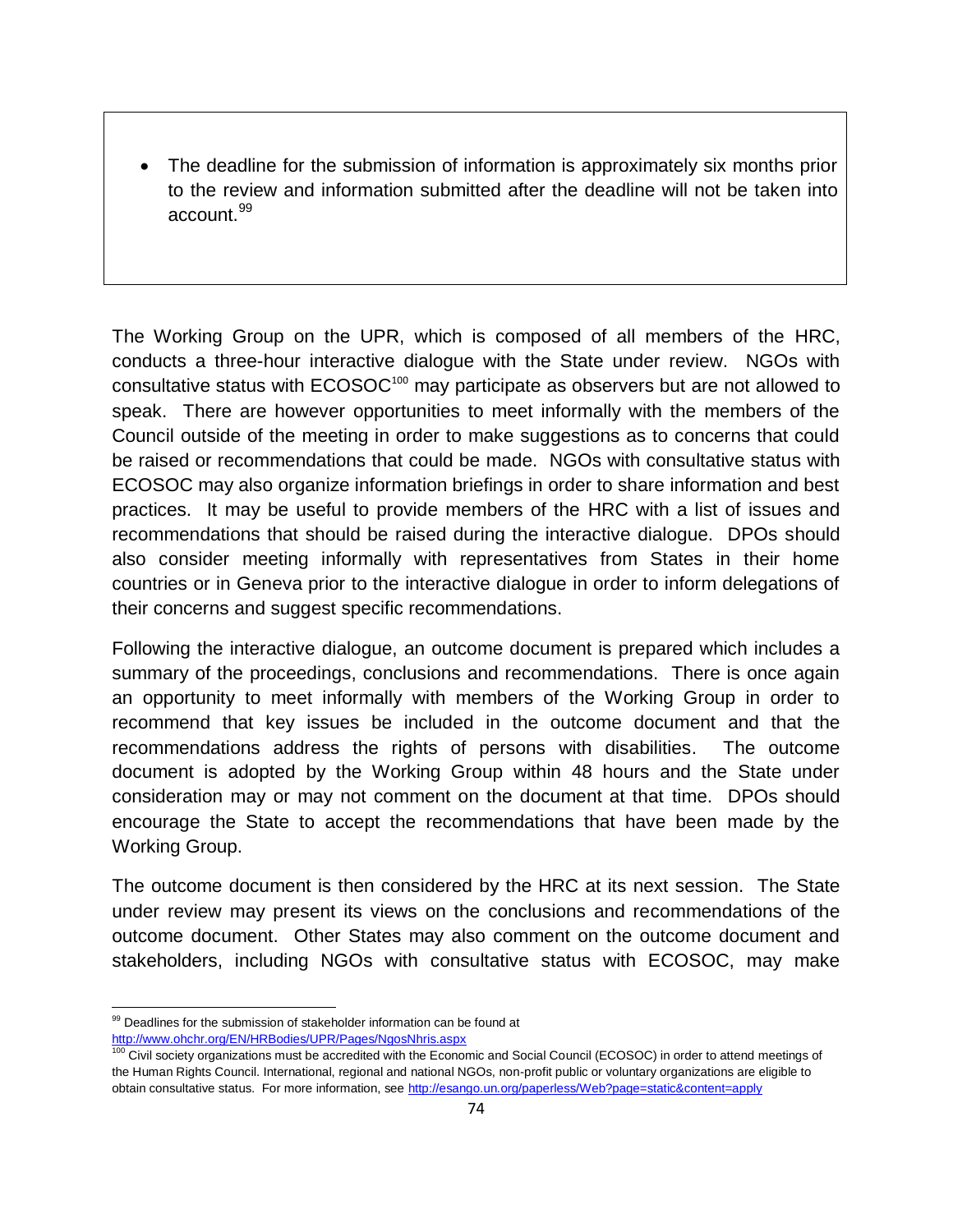general comments. As only an hour is allocated for the adoption of the report by the HRC, time available for NGO statements is extremely brief and DPOs are encouraged to make joint statements with a CRPD coalition or a UPR alliance.

States are responsible for implementing the conclusions and recommendations of the outcome document. However, other stakeholders are also asked to play a role in the implementation of the conclusions and recommendations.<sup>101</sup> DPOs should try to meet with governmental officials in order to discuss the conclusions and recommendations and suggest ways in which they can assist the State in implementing the recommendations. They should also ensure that the recommendations are made available to the media and that awareness raising campaigns are held at national level. DPOs should continue to monitor the human rights situation in order to hold the government accountable for its record and to be able to submit information for the next periodic review.

c. Use of the Special Procedures for the promotion of the rights of persons with disabilities

Special Procedures have been established by the Human Rights Council to "examine, monitor, advise and publically report on human rights situations in specific countries or on human rights violations worldwide". Thematic mandates<sup>102</sup> are renewed every three years and country mandates<sup>103</sup> are reviewed annually. Almost all thematic mandates have made references to the rights of persons with disabilities.

Independent experts or working groups are established to carry out the mandates  $104$  by sending communications, undertaking country visits, publishing reports, and preparing thematic studies. For each of these activities, DPOs can contribute to the work of the special procedures.

## **Key Thematic Mandates for Persons with Disabilities**

Although all thematic mandates may be relevant for persons with disabilities, the following deal with the economic, social, cultural, political or civil rights of all persons including those with disabilities.

> • Independent Expert on the question of human rights and extreme poverty

 $\overline{a}$ <sup>101</sup> Human Rights Council Decision 5/1, Para. 33[, http://ap.ohchr.org/documents/E/HRC/resolutions/A\\_HRC\\_RES\\_5\\_1.doc](http://ap.ohchr.org/documents/E/HRC/resolutions/A_HRC_RES_5_1.doc)

<sup>102</sup> A list of thematic mandates can be found at<http://www2.ohchr.org/english/bodies/chr/special/themes.htm>

<sup>&</sup>lt;sup>103</sup> A list of country mandates can be found at<http://www2.ohchr.org/english/bodies/chr/special/countries.htm>

 $104$  A code of conduct has been adopted for mandate holders of the Human Rights Council, [http://www2.ohchr.org/english/bodies/chr/special/docs/CodeofConduct\\_EN.pdf](http://www2.ohchr.org/english/bodies/chr/special/docs/CodeofConduct_EN.pdf) as has a manual of operations of special procedures [http://www2.ohchr.org/english/bodies/chr/special/docs/Manual\\_August\\_FINAL\\_2008.doc](http://www2.ohchr.org/english/bodies/chr/special/docs/Manual_August_FINAL_2008.doc)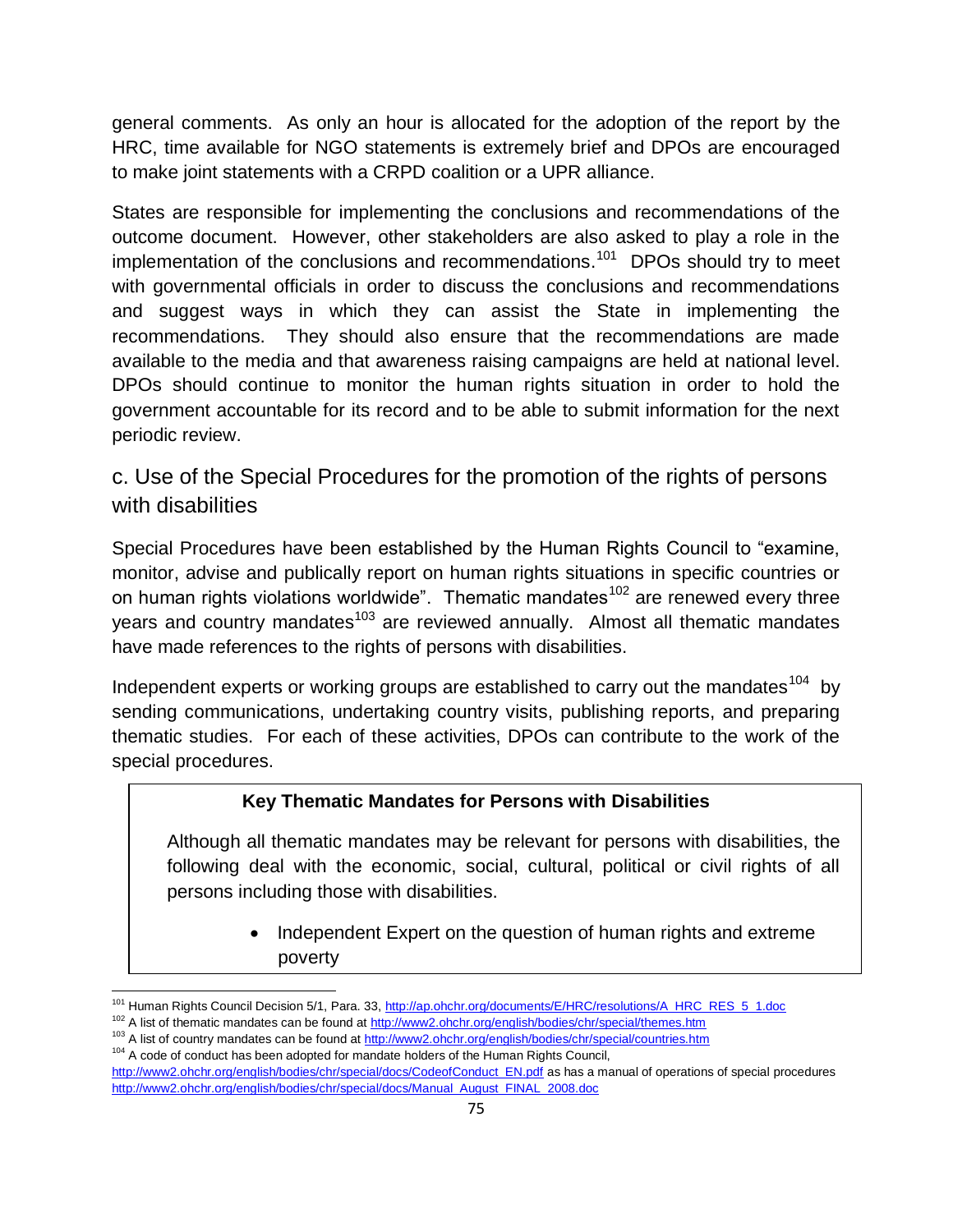

## **Special Rapporteur on Disability**

In 1993, the United Nations General Assembly adopted the nonlegally binding Standard Rules for the Equalization of Opportunities of Persons with Disabilities<sup>105</sup> which called for the appointment of a Special Rapporteur on Disability to monitor their implementation. The current mandate of Special Rapporteur is to advocate for the rights of persons with disabilities, create awareness of the CRPD, promote international and technical cooperation on disability issues, and collaborate with all relevant stakeholders.<sup>106</sup> Unlike the Independent Experts under the human rights mechanisms, the Special Rapporteur on Disability reports to the UN Commission for Social Development rather than the Human Rights Council. Reports are submitted on an annual basis to the Commission for Social Development.

 $\overline{a}$ 

<sup>&</sup>lt;sup>105</sup> For the full text of the document, se[e http://www.un.org/disabilities/documents/gadocs/standardrules.doc](http://www.un.org/disabilities/documents/gadocs/standardrules.doc)

<sup>106</sup> For more information on the Special Rapporteur on Disability, see<http://www.un.org/disabilities/default.asp?navid=9&pid=183>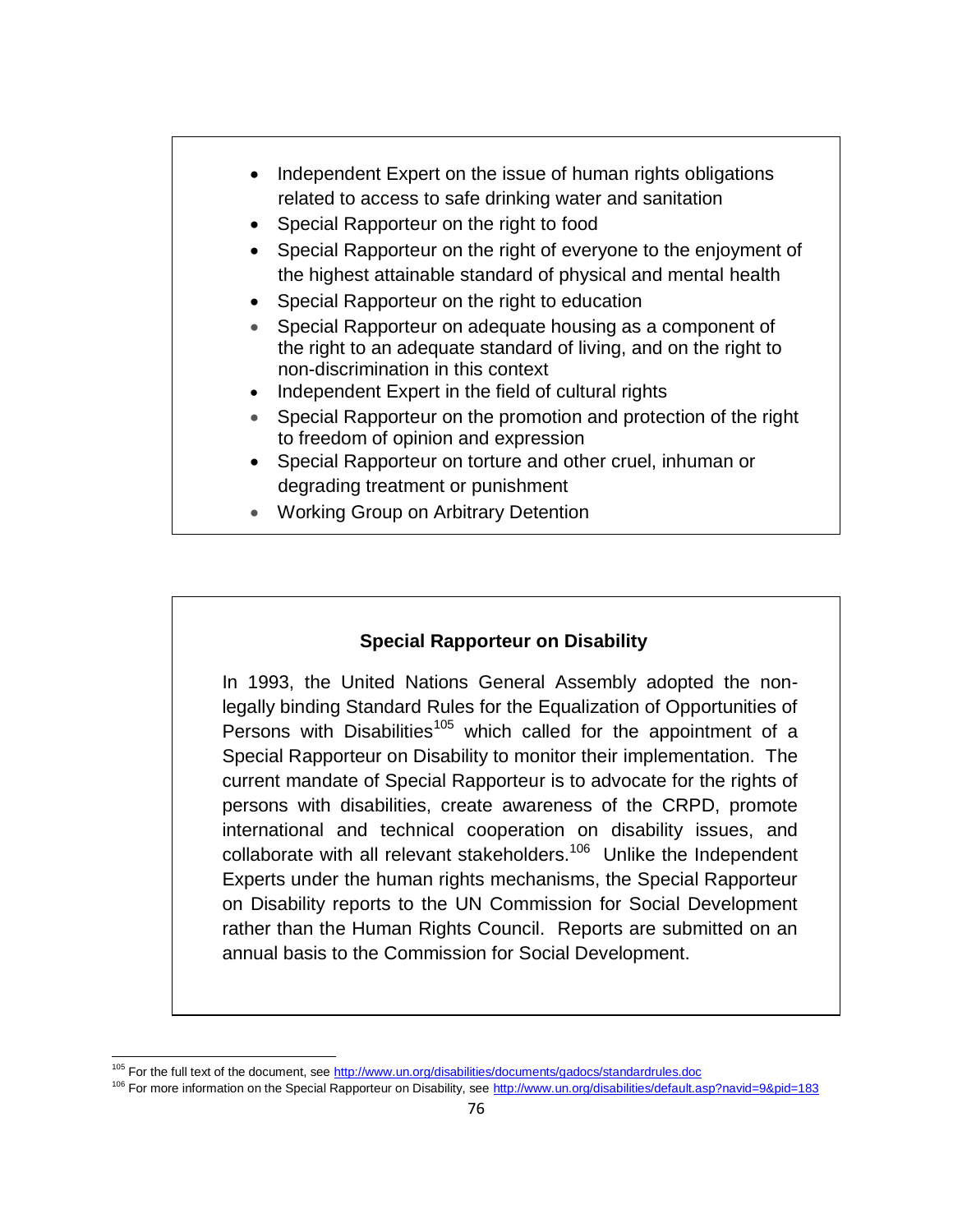Many of the Special Procedures are allowed to receive complaints, either individual or systematic. Although the CRPD contains an individual communication procedure, this is an optional procedure and not all States may have ratified the CRPD or its Optional Protocol. In the case of Special Procedures, there is no need for a State to have ratified either the CRPD or the Optional Protocol for a complaint to be considered. The communication procedure is not a confidential procedure and the name(s) of the alleged victim(s) will be made public in the report of the mandate holder unless the victim is a child. The complaint should include the name(s) of the alleged victim(s), identification of the alleged perpetrators, the date and place of the incident, a detailed description of the alleged human rights violation and the name of the person or organization submitting the communication.<sup>107</sup> If the mandate holder feels that the information received is credible, from a reliable source and is relevant to the scope of the mandate, a letter is sent to the State requesting information on and responses to the allegations made. In cases where allegations are life threatening or of a very grave nature to the victims, the mandate holder may send an urgent appeal asking that preventive or investigatory action be taken immediately.

Special procedure mandate holders may also conduct country visits in order to obtain information on the human rights situation in a specific country. The mandate holder must be invited by a government to visit the country unless the government has issued a standing invitation<sup>108</sup> to the special procedures. Mandate holders may request to visit a country based on information or complaints received and DPOs should inform relevant mandate holders about perceived human rights violations. Once a visit is confirmed, DPOs should submit information relevant to the mandate and raise awareness at national level about the upcoming visit. Mandate holders generally meet both with government officials and representatives of civil society during country visits. Requests to meet with the mandate holder during the visit should be made in advance to the relevant desk officer at the Office of the High Commissioner for Human Rights.<sup>109</sup> The mandate holder will prepare an official report for the Human Rights Council on the visit which includes conclusions and recommendations. DPOs should disseminate the conclusions and recommendations made by the mandate holder to the media and general public and look for ways to work with the government in the follow-up and

108 A standing invitation is an open invitation to visit that State. The mandate holder must still request to visit the State but in principle, all requests are granted. A list of countries who have issued standing invitations can be found at <http://www2.ohchr.org/english/bodies/chr/special/invitations.htm> .

<sup>109</sup> Contact details for thematic and country mandate holders can be found at

<http://www2.ohchr.org/english/bodies/chr/special/themes.htm> an[d http://www2.ohchr.org/english/bodies/chr/special/countries.htm](http://www2.ohchr.org/english/bodies/chr/special/countries.htm)

j <sup>107</sup> Some mandates have questionnaires to assist in the reporting of human rights violations. They are available at <http://www2.ohchr.org/english/bodies/chr/special/questionnaires.htm> . Complaints should be submitted electronically to [urgent](mailto:urgent-action@ohchr.org)[action@ohchr.org](mailto:urgent-action@ohchr.org) and should note in the subject line the special procedure to which the information refers.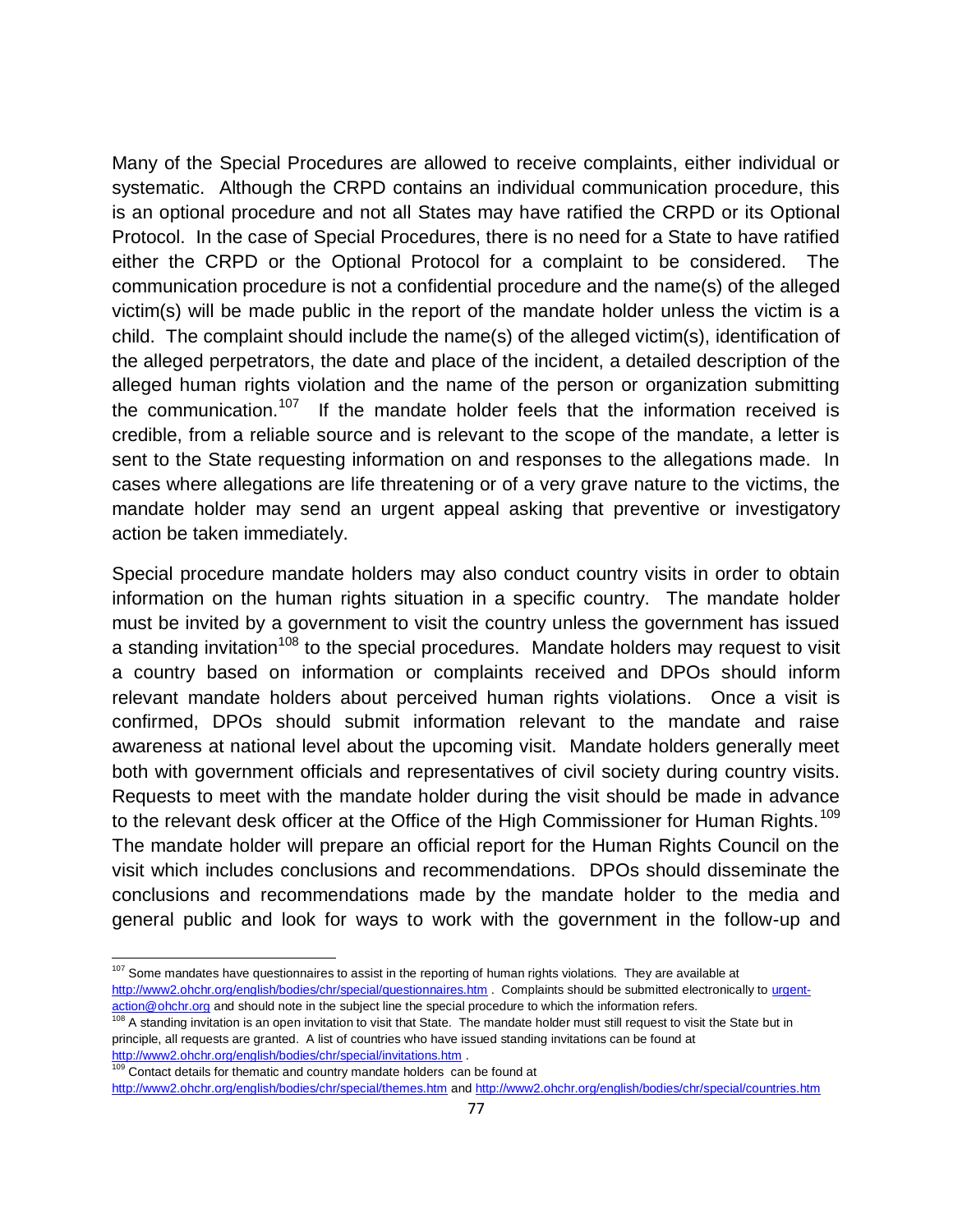implementation of the recommendations. Information on follow-up should also be submitted to the mandate holders in order to keep them informed as to the progress being made in the implementation of the recommendations.

# **Example of Country Visit: Bangladesh**

In December 2009, the UN Independent Experts on human rights and extreme poverty and on water and sanitation undertook a joint visit to Bangladesh to examine the relationship between access to safe drinking water, sanitation and extreme poverty. During their visit, the experts had the opportunity to meet with civil society organizations, including some national organizations working with persons with disabilities. In her preliminary remarks, the Special Rapporteur on extreme poverty noted that appalling living conditions led to human rights violations of a number of groups, including persons with disabilities. The findings and recommendations from the visit will be submitted to the Human Rights Council in mid-2010.

Mandate holders may also be requested by the Human Rights Council to prepare a study on specific themes and DPOs should contribute information to these studies in order to ensure that the situation of persons with disabilities is taken into account. They should also make recommendations to mandate holders as to topics that deserve further study.

# **Thematic studies on the rights of persons with disabilities**

In 2008, the Special Rapporteur on torture and other cruel and degrading treatment devoted a section of his report to the situation of persons with disabilities. <sup>110</sup> The report highlights practices of neglect, severe forms of restraint and seclusion, as well as physical, mental and sexual violence against persons with disabilities which may constitute torture or cruel and degrading treatment. The Special Rapporteur called on States to adopt legislation recognizing the legal capacity of persons with disabilities, issue clear guidelines in line the CRPD on free and informed consent and to make available accessible complaints procedures.

 $\overline{a}$ <sup>110</sup> <http://daccess-ods.un.org/access.nsf/Get?Open&DS=A/63/175&Lang=E>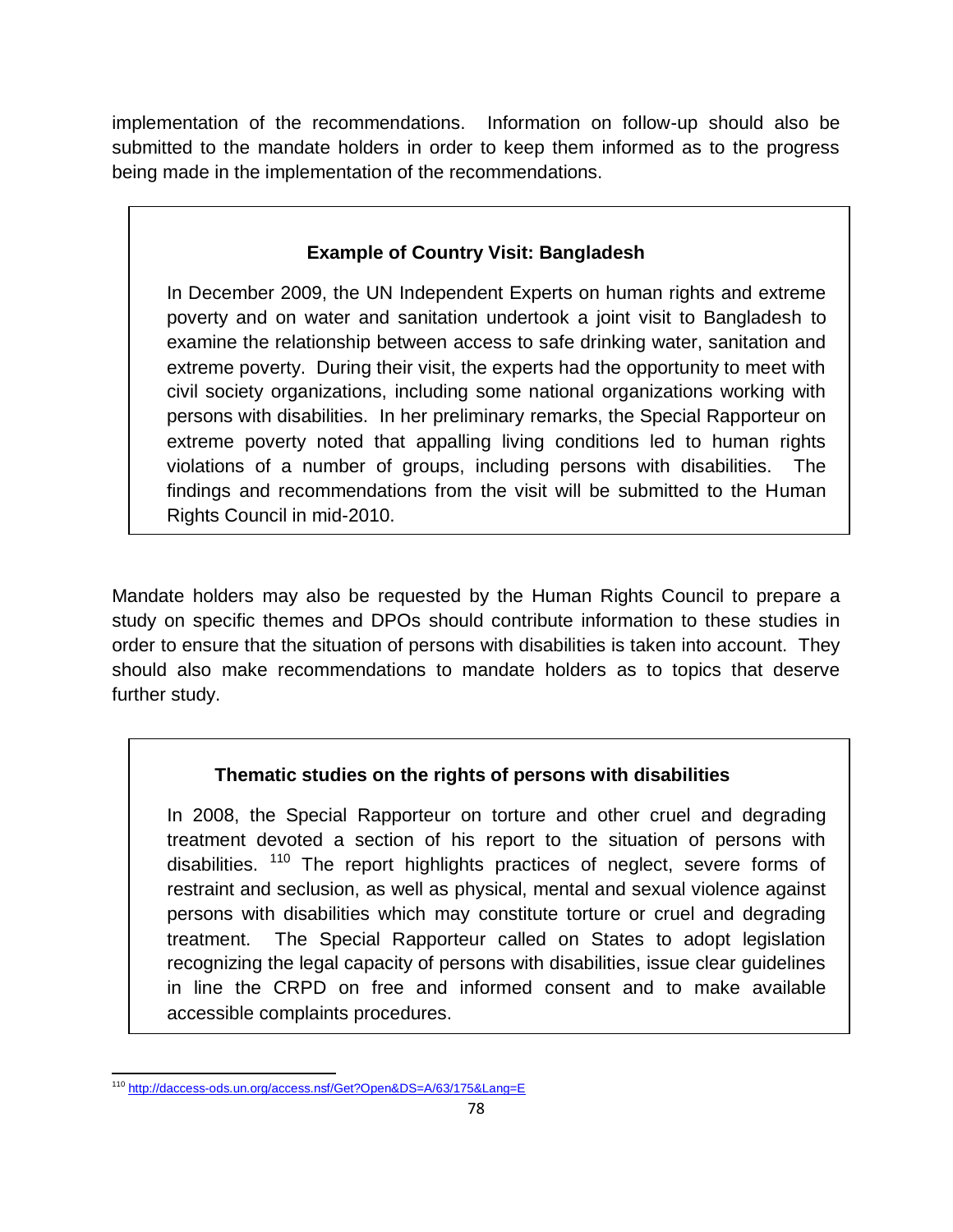In 2007, the Special Rapporteur on the right to education prepared a report on the right to education for persons with disabilities<sup>111</sup> with a focus on inclusive education. The report outlines the minimum legislative, policy and financial measures needed and examines the challenges, such as limited financial resources and a lack of political will, that prevent the right to education from being fulfilled. The Special Rapporteur called on States to implement inclusive education programs in order to combat discrimination and to eliminate obstacles that prevent persons with disabilities from enjoying their right to education.

 $\overline{a}$ <sup>111</sup> <http://daccess-ods.un.org/access.nsf/Get?Open&DS=A/HRC/4/29&Lang=E>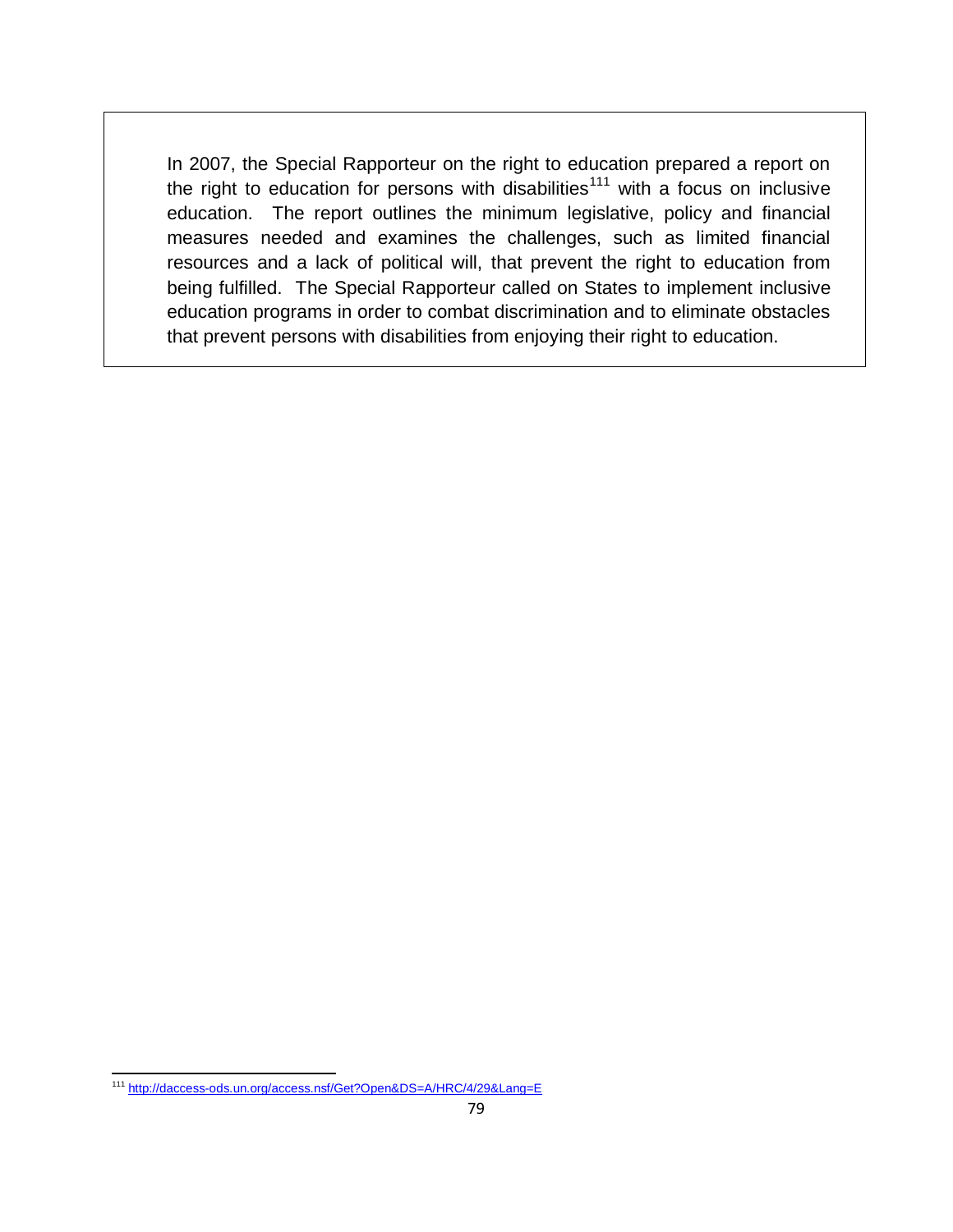# **7. Frequently Asked Questions**

## **What does the Committee on the Rights of Persons with Disabilities do?**

The Committee on the Rights of Persons with Disabilities monitors the implementation of the Convention on the Rights of Persons with Disabilities. It reviews periodic reports submitted by States Parties on the implementation of the CRPD at national level, examines individual complaints and undertakes inquires of grave and systematic violations of the Convention. It is currently composed of twelve independent experts with membership expanding to eighteen in January 2011. In 2010, the Committee will meet for two, one-week sessions in Geneva, Switzerland.

#### **Why do States need to submit reports?**

The Convention requires in Article 35 that States Parties submit comprehensive reports on how the CRPD is being implemented at national level. The first report must be submitted within two years, with follow-up reports being submitted at least every four years. These reports are examined by the CRPD Committee.

## **Do States that have signed but not ratified the CRPD or has neither signed nor ratified the CRPD have to submit reports?**

The Committee has no authority to examine reports from countries that have only signed the CRPD or that have neither signed nor ratified the CRPD. Signing a treaty is an indication of the intention to ratify the treaty. Although it does not create any legal obligations, it does create an obligation not to do anything that is incompatible with the purpose and objective of the CRPD.

#### **What is the impact of reservations?**

Reservations to the CRPD are made upon signature or ratification and cannot be added later. They exclude or alter the legal effect of certain provisions of the CRPD. Reservations must not however be incompatible with the object and purpose of the CRPD. They may be withdrawn at any time and the Committee may ask a State whether it has the intention to do so.

#### **When is the initial report due?**

The State Party is required to submit an initial report two years after entry into force of the CRPD. Entry into force is when a treaty becomes legally binding on the State. The CRPD entered into force 3 May 2008, 30 days after the  $20<sup>th</sup>$  ratification. For those 20 States Parties, the initial report to the CRPD was due 3 May 2010. For those States who ratified the CRPD after 3 April 2008, the entry into force date is 30 days after the ratification date. The initial report is due two years after that date.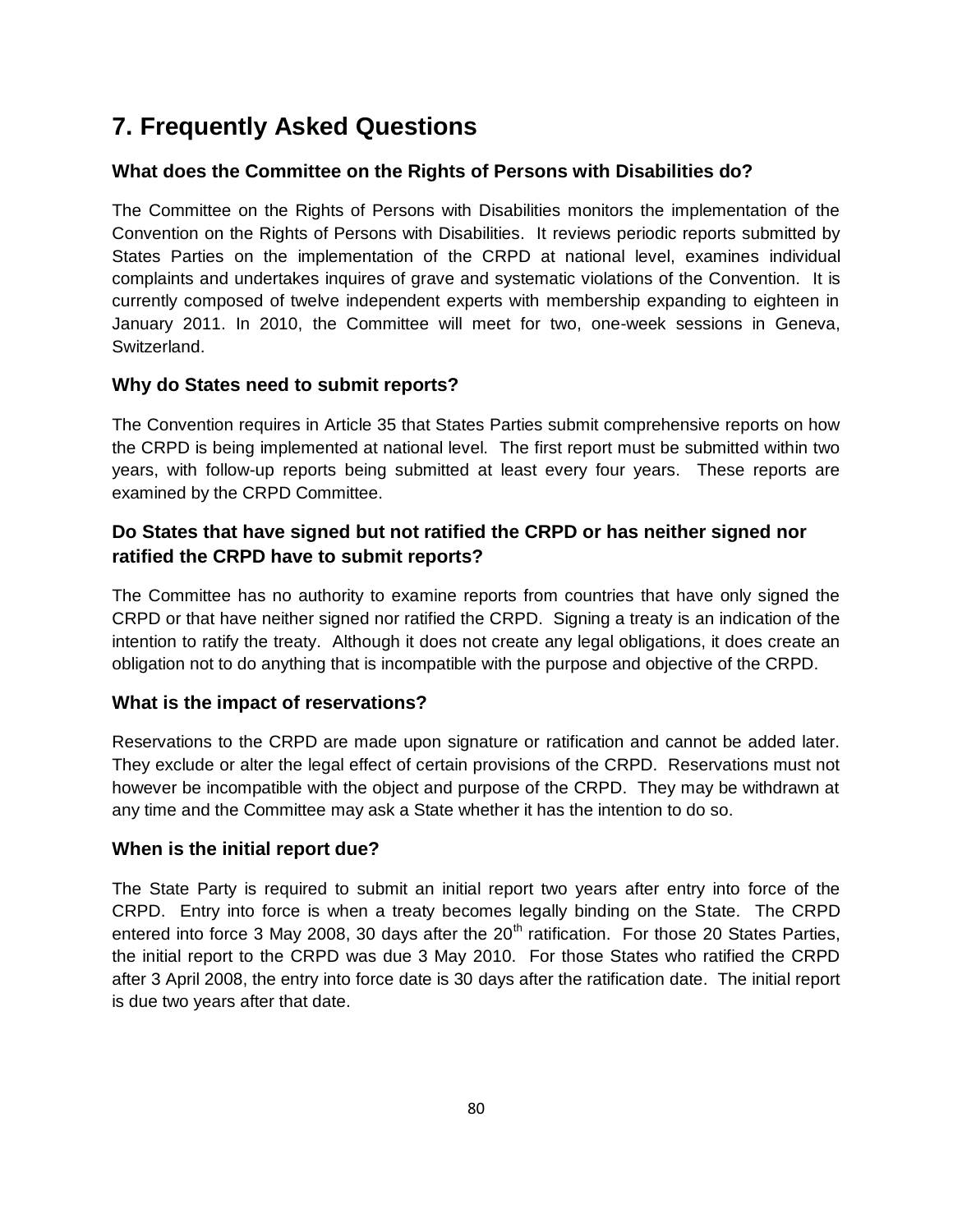#### **What happens if a State Party does not submit its report on time?**

It is not unusual for State Party reports to be overdue. The Committee will send reminders to States Parties requesting that reports be submitted in a timely manner. If a State Party report is considered to be significantly overdue, Article 36 (2) allows the CRPD Committee to examine the situation in a State Party even in the absence of a report.

#### **What time period does the State Party reports cover?**

State Party reports should cover the period between entry into force and its submission to the Committee even if this period is more than two years.

#### **When will the State Party report be considered by the Committee?**

The Committee aims to consider reports within one year after it has been submitted by the State Party. Reports submitted in 2010 and 2011 may however be considered within a shorter period of time. Reports are considered in the order in which they are received. A list of reports received and a provisional schedule for consideration by the Committee will be available at [http://www.ohchr.org/EN/HRBodies/CRPD/Pages/Sessions.aspx.](http://www.ohchr.org/EN/HRBodies/CRPD/Pages/Sessions.aspx)

#### **What is the List of Issues?**

The list of issues is a series of questions or queries formulated by the Committee to clarify or complete the information provided in the State Party report or to allow the State Party to update the Committee on any recent changes since the submission of its report. The list of issues is sent to the State Party prior to the consideration of the report in plenary session and the State Party is requested to respond in writing to these questions.

#### **What are Concluding Observations?**

The Committee issues concluding observations after the consideration of a State Party report. The concluding observations point out the positive aspects, the factors and difficulties impeding the implementation of the CRPD, and the principle subjects of concern. The concluding observations also make suggestions and recommendations for concrete action at national level.

#### **Can DPOs submit a report to the Committee?**

There is no need to have any type of consultative status with the United Nations in order to submit a report. The Committee welcomes the submission of reports and other documentation by international, regional, national or local DPOs in order to have a better understanding of the problems in the implementation of the CRPD at national level.

#### **What is the deadline for the submission of information from DPOs?**

DPOs should aim to submit their report as soon as possible after the submission of the State Party report to ensure that it is taken into consideration in all preparatory documents. The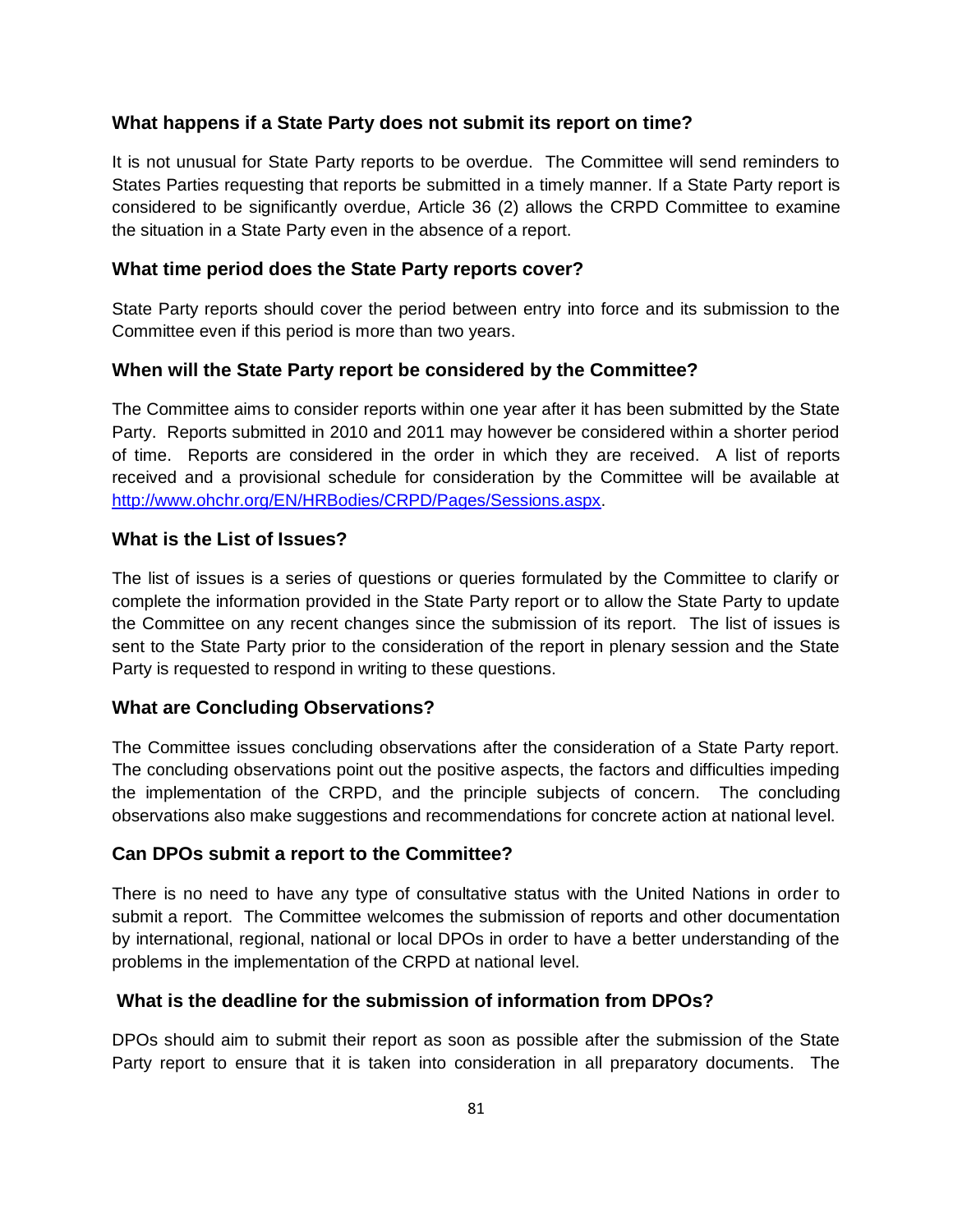report should not be submitted any later than two months prior to the consideration of the State Party report by the Committee.

### **What time period should parallel reports cover?**

Parallel reports should cover the period between entry into force and its submission to the Committee. It is possible that the parallel report covers a longer period than the State report and should seek to provide the most up-to-date information.

#### **Should DPOs submit a report to the Committee if the State has not yet reported?**

The Committee will not examine DPO information on a State Party until the State submits a report. Although the parallel report can be prepared prior to the submission of the State Party report, it is better to wait to submit the report to the CRPD Committee until after the submission of the State Party report. This allows the parallel report to reflect or comment on the State Party report where necessary. It also ensures that the Committee receives the most up-to-date information from DPOs.

### **Can individuals complain about their rights being violated?**

The Optional Protocol to the Convention on the Rights of Persons with Disabilities has an individual communication procedure which allows individuals or groups of individuals who believe that their rights are being violated by a State Party to submit a complaint to the Committee. The Optional Protocol is an addition to the CRPD and contains provisions or procedures which were not included in the original treaty. As the protocol is optional, it needs to be ratified separately and is not automatically binding on State Parties to the original treaty. The Committee can only examine complaints from States which have ratified the Optional Protocol even if they have ratified the CRPD.

#### **How do I contact the Committee and its members?**

It is best to contact the Committee and its members through the Secretariat of the Committee at the Office for the High Commissioner for Human Rights. The Secretariat can be contacted via email at crpd@ohchr.org or via post at Secretariat, Committee on the Rights of Persons with Disabilities, Office of the United Nations High Commissioner for Human Rights, Palais des Nations, CH-1211 Geneva 10, Switzerland.